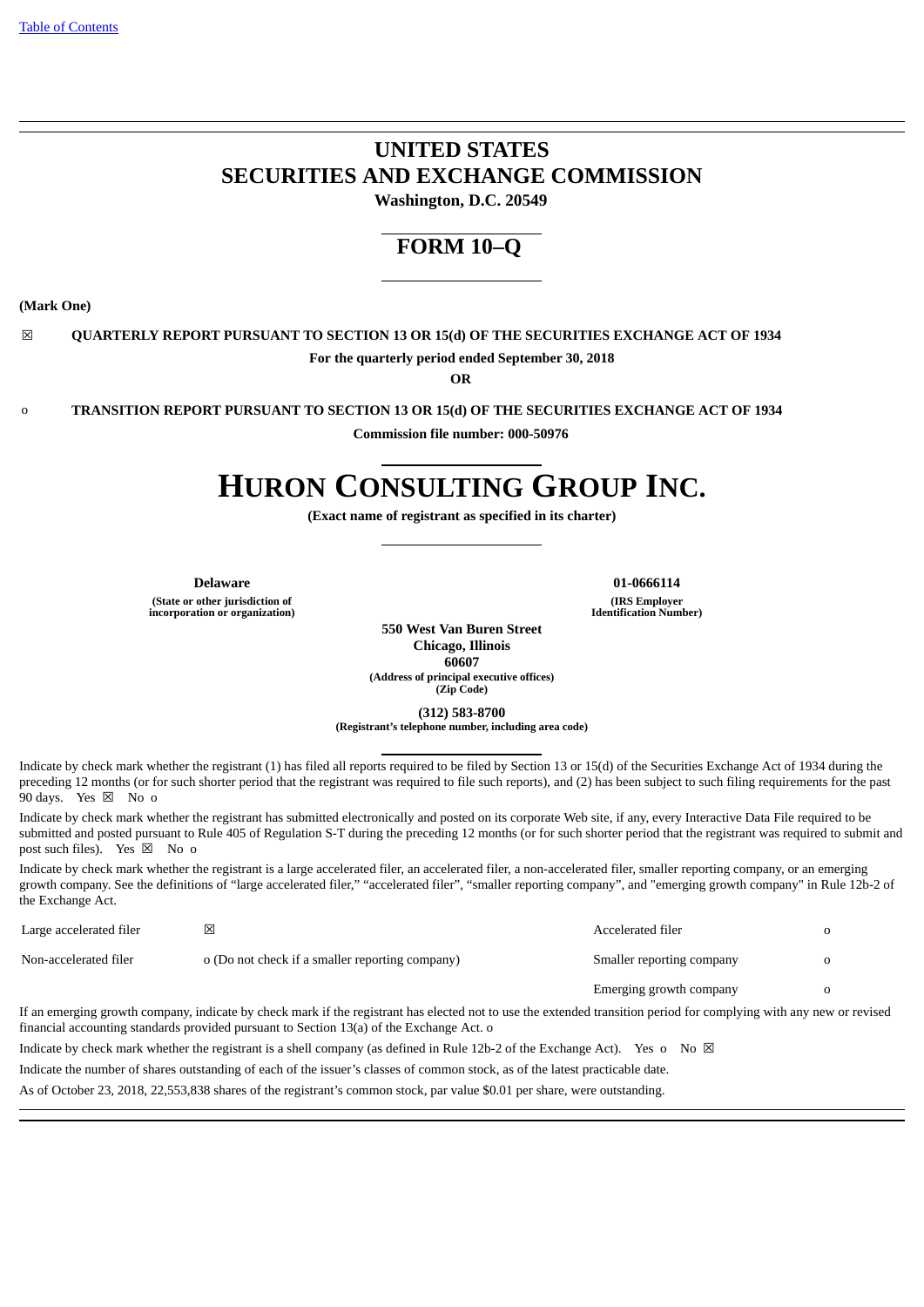# <span id="page-1-0"></span>**Huron Consulting Group Inc.**

## **HURON CONSULTING GROUP INC.**

# **INDEX**

**Page**

|           |                                                                                       | Page             |
|-----------|---------------------------------------------------------------------------------------|------------------|
|           | <b>Part I – Financial Information</b>                                                 |                  |
| Item 1.   | <b>Consolidated Financial Statements (Unaudited)</b>                                  |                  |
|           | <b>Consolidated Balance Sheets</b>                                                    | $\overline{1}$   |
|           | <b>Consolidated Statements of Operations and Other Comprehensive Income</b>           | $\overline{2}$   |
|           | <b>Consolidated Statement of Stockholders' Equity</b>                                 | $\overline{3}$   |
|           | <b>Consolidated Statements of Cash Flows</b>                                          | $\overline{4}$   |
|           | <b>Notes to Consolidated Financial Statements</b>                                     | $\overline{5}$   |
| Item 2.   | Management's Discussion and Analysis of Financial Condition and Results of Operations | 29               |
| Item 3.   | <b>Quantitative and Qualitative Disclosures About Market Risk</b>                     | $\underline{48}$ |
| Item 4.   | <b>Controls and Procedures</b>                                                        | 49               |
|           | <u> Part II – Other Information</u>                                                   |                  |
| Item 1.   | <b>Legal Proceedings</b>                                                              | 49               |
| Item 1A.  | <b>Risk Factors</b>                                                                   | <u>49</u>        |
| Item 2.   | <b>Unregistered Sales of Equity Securities and Use of Proceeds</b>                    | 50               |
| Item 3.   | <b>Defaults Upon Senior Securities</b>                                                | 50               |
| Item 4.   | <b>Mine Safety Disclosures</b>                                                        | 50               |
| Item 5.   | <b>Other Information</b>                                                              | 50               |
| Item 6.   | <b>Exhibits</b>                                                                       | 51               |
| Signature |                                                                                       | 52               |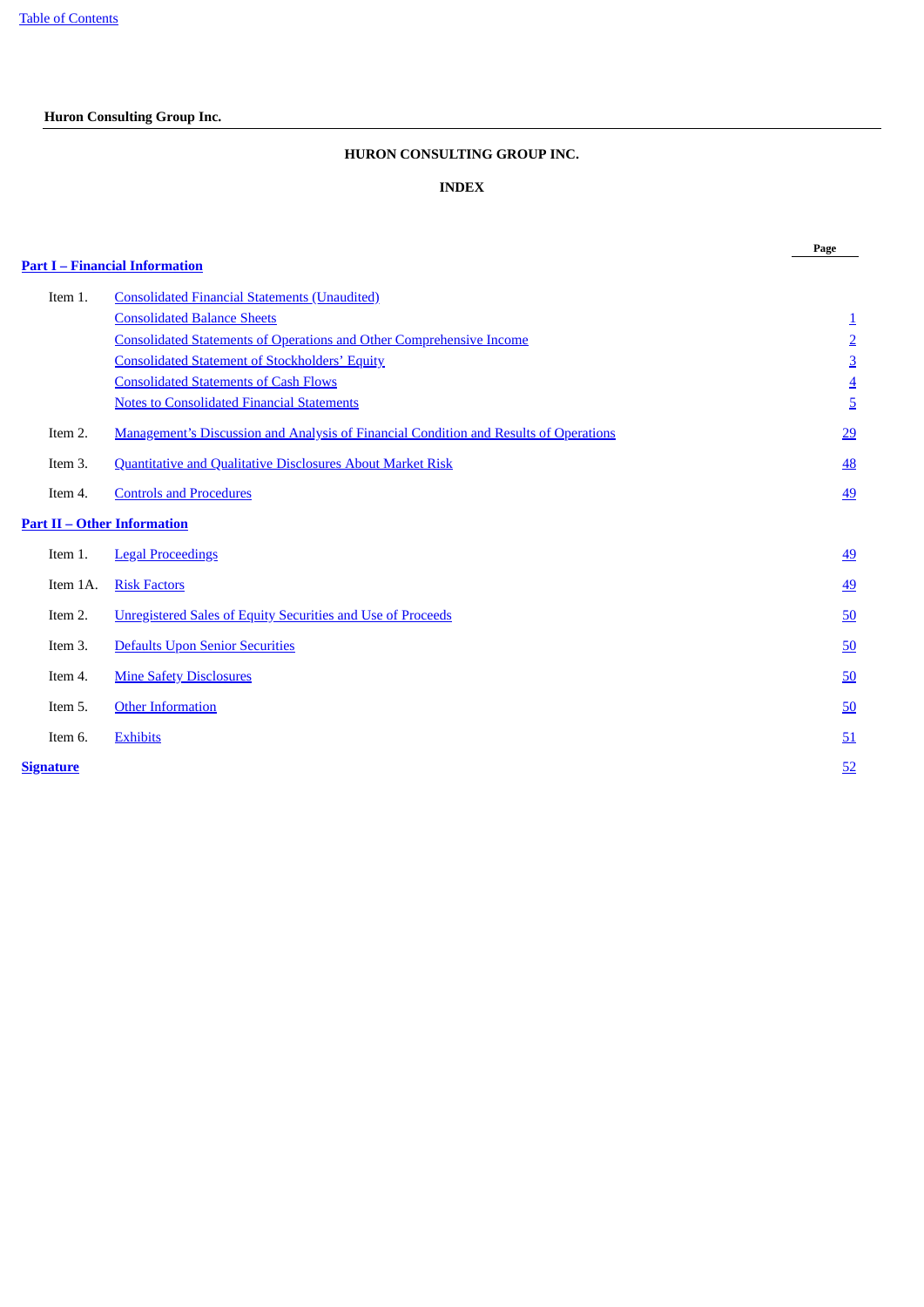## **PART I - FINANCIAL INFORMATION ITEM 1. CONSOLIDATED FINANCIAL STATEMENTS**

## **HURON CONSULTING GROUP INC. CONSOLIDATED BALANCE SHEETS (In thousands, except share and per share amounts) (Unaudited)**

<span id="page-2-2"></span><span id="page-2-1"></span><span id="page-2-0"></span>

|                                                                                                                                                                     |                                           | September 30,<br>2018 |                           | December 31,<br>2017 |
|---------------------------------------------------------------------------------------------------------------------------------------------------------------------|-------------------------------------------|-----------------------|---------------------------|----------------------|
| <b>Assets</b>                                                                                                                                                       |                                           |                       |                           |                      |
| Current assets:                                                                                                                                                     |                                           |                       |                           |                      |
| Cash and cash equivalents                                                                                                                                           | \$                                        | 9,025                 | $\mathfrak{S}$            | 16,909               |
| Receivables from clients, net                                                                                                                                       |                                           | 108,747               |                           | 101,778              |
| Unbilled services, net                                                                                                                                              |                                           | 75,290                |                           | 57,618               |
| Income tax receivable                                                                                                                                               |                                           | 1,754                 |                           | 4,039                |
| Prepaid expenses and other current assets                                                                                                                           |                                           | 13,328                |                           | 10,951               |
| Total current assets                                                                                                                                                |                                           | 208,144               |                           | 191,295              |
| Property and equipment, net                                                                                                                                         |                                           | 41,164                |                           | 45,541               |
| Deferred income taxes, net                                                                                                                                          |                                           | 14,028                |                           | 16,752               |
| Long-term investment                                                                                                                                                |                                           | 45,948                |                           | 39,904               |
| Other non-current assets                                                                                                                                            |                                           | 32,035                |                           | 25,375               |
| Intangible assets, net                                                                                                                                              |                                           | 53,703                |                           | 72,311               |
| Goodwill                                                                                                                                                            |                                           | 645,543               |                           | 645,750              |
| <b>Total assets</b>                                                                                                                                                 | \$                                        | 1,040,565             | $\boldsymbol{\mathsf{S}}$ | 1,036,928            |
| Liabilities and stockholders' equity                                                                                                                                |                                           |                       |                           |                      |
| Current liabilities:                                                                                                                                                |                                           |                       |                           |                      |
| Accounts payable                                                                                                                                                    | \$                                        | 9,979                 | \$                        | 9,194                |
| Accrued expenses and other current liabilities                                                                                                                      |                                           | 21,016                |                           | 20,144               |
| Accrued payroll and related benefits                                                                                                                                |                                           | 83,069                |                           | 73,698               |
| Accrued contingent consideration for business acquisitions                                                                                                          |                                           | 8,003                 |                           | 8,515                |
| Deferred revenues                                                                                                                                                   |                                           | 30,043                |                           | 27,916               |
| Total current liabilities                                                                                                                                           |                                           | 152,110               |                           | 139,467              |
| Non-current liabilities:                                                                                                                                            |                                           |                       |                           |                      |
| Deferred compensation and other liabilities                                                                                                                         |                                           | 22,837                |                           | 20,895               |
| Accrued contingent consideration for business acquisitions, net of current portion                                                                                  |                                           | 4,886                 |                           | 14,313               |
| Long-term debt, net of current portion                                                                                                                              |                                           | 315,691               |                           | 342,507              |
| Deferred lease incentives                                                                                                                                           |                                           | 14,110                |                           | 15,333               |
| Deferred income taxes, net                                                                                                                                          |                                           | 1,058                 |                           | 1,097                |
| Total non-current liabilities                                                                                                                                       |                                           | 358,582               |                           | 394,145              |
| <b>Commitments and contingencies</b>                                                                                                                                |                                           |                       |                           |                      |
| <b>Stockholders' equity</b>                                                                                                                                         |                                           |                       |                           |                      |
| Common stock; \$0.01 par value; 500,000,000 shares authorized; 25,104,739 and 24,560,468 shares issued at<br>September 30, 2018 and December 31, 2017, respectively |                                           | 244                   |                           | 241                  |
| Treasury stock, at cost, 2,549,822 and 2,443,577 shares at September 30, 2018 and December 31, 2017,<br>respectively                                                |                                           | (124, 169)            |                           | (121, 994)           |
| Additional paid-in capital                                                                                                                                          |                                           | 446,649               |                           | 434,256              |
| Retained earnings                                                                                                                                                   |                                           | 192,984               |                           | 180,443              |
| Accumulated other comprehensive income                                                                                                                              |                                           | 14,165                |                           | 10,370               |
| Total stockholders' equity                                                                                                                                          |                                           | 529,873               |                           | 503,316              |
| Total liabilities and stockholders' equity                                                                                                                          | $\, \, \raisebox{12pt}{$\scriptstyle \$}$ | 1,040,565             | $\mathbb{S}$              | 1,036,928            |

*The accompanying notes are an integral part of the consolidated financial statements.*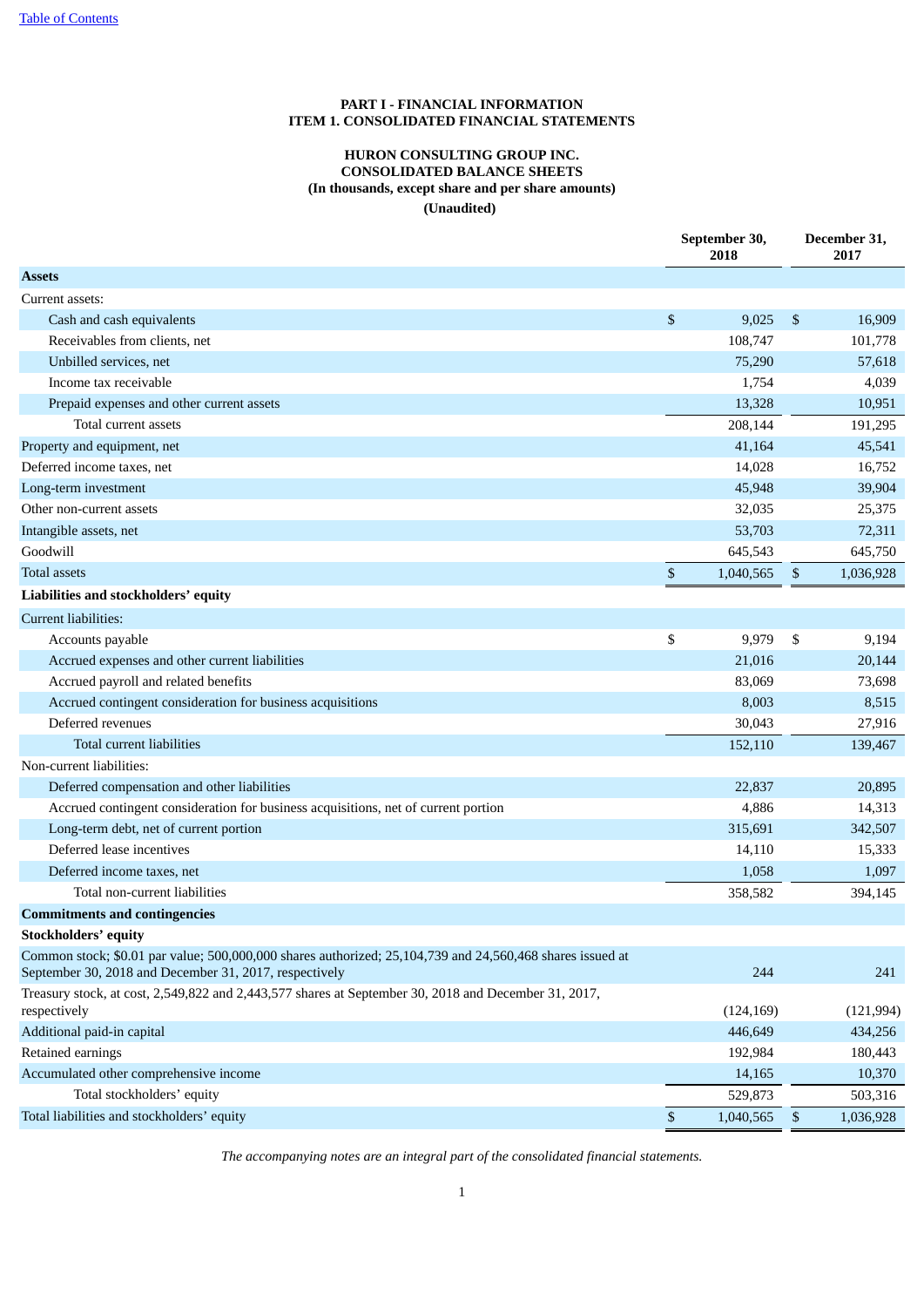## <span id="page-3-0"></span>**HURON CONSULTING GROUP INC. CONSOLIDATED STATEMENTS OF OPERATIONS AND OTHER COMPREHENSIVE INCOME (LOSS) (In thousands, except per share amounts) (Unaudited)**

|                                                                                                                     | <b>Three Months Ended</b><br>September 30, |               |             | <b>Nine Months Ended</b><br>September 30, |              |            |  |  |  |
|---------------------------------------------------------------------------------------------------------------------|--------------------------------------------|---------------|-------------|-------------------------------------------|--------------|------------|--|--|--|
|                                                                                                                     | 2018                                       | 2017          |             | 2018                                      |              | 2017       |  |  |  |
| Revenues and reimbursable expenses:                                                                                 |                                            |               |             |                                           |              |            |  |  |  |
| Revenues                                                                                                            | \$<br>198,448                              | \$<br>176,376 | \$          | 589,671                                   | \$           | 546,643    |  |  |  |
| Reimbursable expenses                                                                                               | 21,296                                     | 17,982        |             | 59,648                                    |              | 55,862     |  |  |  |
| Total revenues and reimbursable expenses                                                                            | 219,744                                    | 194,358       |             | 649,319                                   |              | 602,505    |  |  |  |
| Direct costs and reimbursable expenses (exclusive of depreciation and<br>amortization shown in operating expenses): |                                            |               |             |                                           |              |            |  |  |  |
| Direct costs                                                                                                        | 128,596                                    | 113,775       |             | 388,956                                   |              | 343,185    |  |  |  |
| Amortization of intangible assets and software development costs                                                    | 1,009                                      | 2,657         |             | 3,195                                     |              | 8,388      |  |  |  |
| Reimbursable expenses                                                                                               | 21,246                                     | 18,079        |             | 59,710                                    |              | 55,901     |  |  |  |
| Total direct costs and reimbursable expenses                                                                        | 150,851                                    | 134,511       |             | 451,861                                   |              | 407,474    |  |  |  |
| Operating expenses and other losses (gains), net                                                                    |                                            |               |             |                                           |              |            |  |  |  |
| Selling, general and administrative expenses                                                                        | 45,915                                     | 41,576        |             | 138,481                                   |              | 132,137    |  |  |  |
| Restructuring charges                                                                                               | (31)                                       | 1,347         |             | 2,665                                     |              | 5,295      |  |  |  |
| Other losses (gains), net                                                                                           | 887                                        | 880           |             | (4,990)                                   |              | (222)      |  |  |  |
| Depreciation and amortization                                                                                       | 8,561                                      | 9,946         |             | 26,281                                    |              | 28,549     |  |  |  |
| Goodwill impairment charge                                                                                          |                                            |               |             |                                           |              | 209,600    |  |  |  |
| Total operating expenses and other losses (gains), net                                                              | 55,332                                     | 53,749        |             | 162,437                                   |              | 375,359    |  |  |  |
| Operating income (loss)                                                                                             | 13,561                                     | 6,098         |             | 35,021                                    |              | (180, 328) |  |  |  |
| Other income (expense), net:                                                                                        |                                            |               |             |                                           |              |            |  |  |  |
| Interest expense, net of interest income                                                                            | (4,628)                                    | (4,880)       |             | (14, 636)                                 |              | (13, 811)  |  |  |  |
| Other income (expense), net                                                                                         | 707                                        | 930           |             | (5, 131)                                  |              | 3,204      |  |  |  |
| Total other expense, net                                                                                            | (3,921)                                    | (3,950)       |             | (19,767)                                  |              | (10,607)   |  |  |  |
| Income (loss) from continuing operations before taxes                                                               | 9,640                                      | 2,148         |             | 15,254                                    |              | (190, 935) |  |  |  |
| Income tax expense (benefit)                                                                                        | 1,391                                      | (1,984)       |             | 4,365                                     |              | (49,740)   |  |  |  |
| Net income (loss) from continuing operations                                                                        | 8,249                                      | 4,132         |             | 10,889                                    |              | (141, 195) |  |  |  |
| Income (loss) from discontinued operations, net of tax                                                              | 228                                        | 238           |             | (304)                                     |              | 690        |  |  |  |
| Net income (loss)                                                                                                   | \$<br>8,477                                | \$<br>4,370   | \$          | 10,585                                    | \$           | (140, 505) |  |  |  |
| Net earnings (loss) per basic share:                                                                                |                                            |               |             |                                           |              |            |  |  |  |
| Net income (loss) from continuing operations                                                                        | \$<br>0.38                                 | \$<br>0.19    | \$          | 0.50                                      | \$           | (6.59)     |  |  |  |
| Income (loss) from discontinued operations, net of tax                                                              | 0.01                                       | 0.01          |             | (0.01)                                    |              | 0.03       |  |  |  |
| Net income (loss)                                                                                                   | \$<br>0.39                                 | \$<br>0.20    | \$          | 0.49                                      | \$           | (6.56)     |  |  |  |
| Net earnings (loss) per diluted share:                                                                              |                                            |               |             |                                           |              |            |  |  |  |
| Net income (loss) from continuing operations                                                                        | \$<br>0.37                                 | \$<br>0.19    | \$          | 0.50                                      | \$           | (6.59)     |  |  |  |
| Income (loss) from discontinued operations, net of tax                                                              | 0.01                                       | $0.01\,$      |             | (0.02)                                    |              | 0.03       |  |  |  |
| Net income (loss)                                                                                                   | \$<br>$0.38\,$                             | \$<br>0.20    | \$          | $0.48\,$                                  | $\mathbb{S}$ | (6.56)     |  |  |  |
| Weighted average shares used in calculating earnings per share:                                                     |                                            |               |             |                                           |              |            |  |  |  |
| <b>Basic</b>                                                                                                        | 21,745                                     | 21,505        |             | 21,683                                    |              | 21,413     |  |  |  |
| Diluted                                                                                                             | 22,110                                     | 21,622        |             | 21,947                                    |              | 21,413     |  |  |  |
| <b>Comprehensive income (loss):</b>                                                                                 |                                            |               |             |                                           |              |            |  |  |  |
| Net income (loss)                                                                                                   | \$<br>8,477                                | \$<br>4,370   | \$          | 10,585                                    | \$           | (140, 505) |  |  |  |
| Foreign currency translation adjustments, net of tax                                                                | (579)                                      | 609           |             | (1, 499)                                  |              | 1,835      |  |  |  |
| Unrealized gain (loss) on investment, net of tax                                                                    | (852)                                      | (2,200)       |             | 4,473                                     |              | (1,669)    |  |  |  |
| Unrealized gain (loss) on cash flow hedging instruments, net of tax                                                 | 206                                        | 23            |             | 821                                       |              | (4)        |  |  |  |
| Other comprehensive income (loss)                                                                                   | (1,225)                                    | (1,568)       |             | 3,795                                     |              | 162        |  |  |  |
| Comprehensive income (loss)                                                                                         | \$<br>7,252                                | \$<br>2,802   | $\mathbb S$ | 14,380                                    | \$           | (140, 343) |  |  |  |

*The accompanying notes are an integral part of the consolidated financial statements.*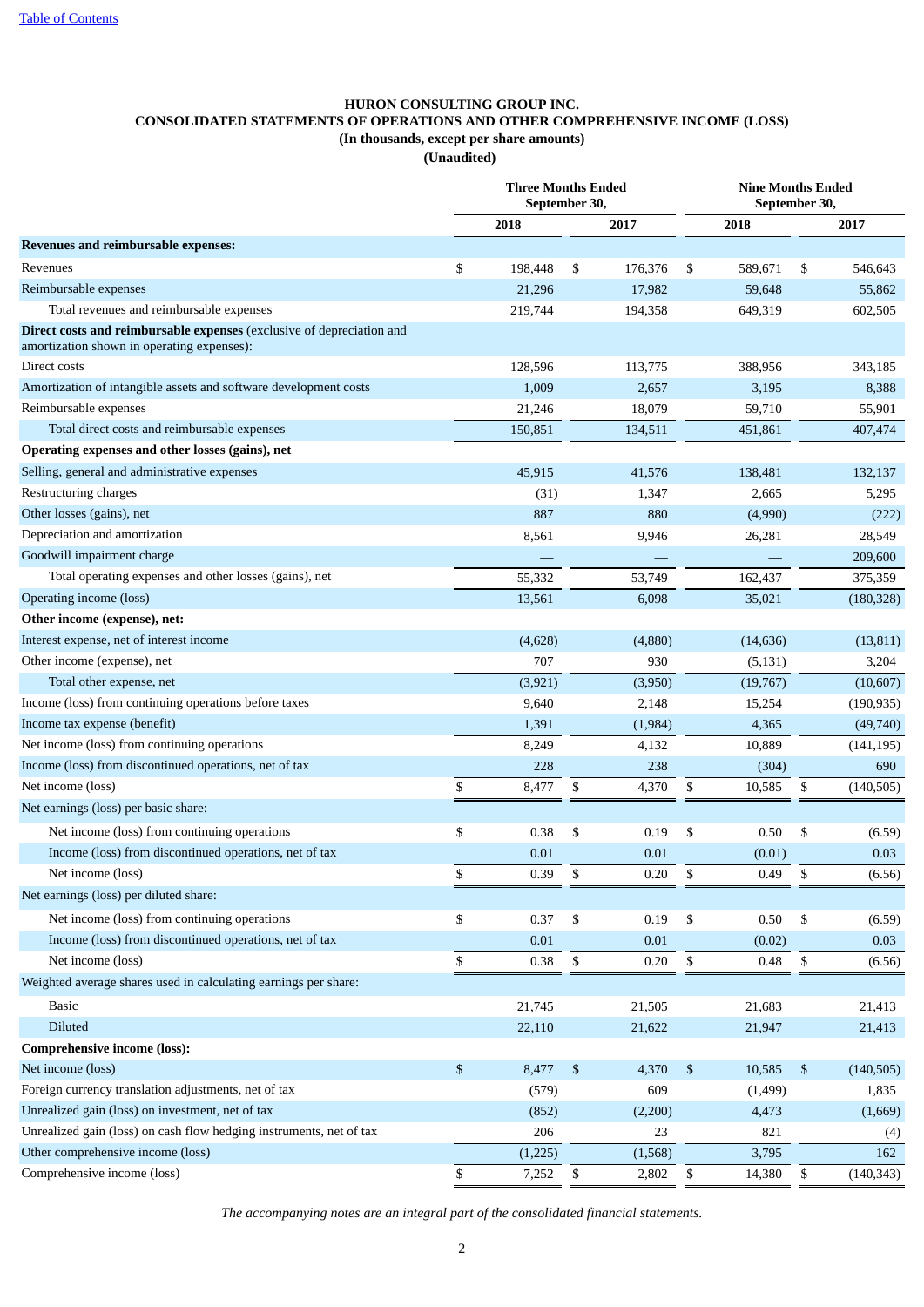## **HURON CONSULTING GROUP INC. CONSOLIDATED STATEMENT OF STOCKHOLDERS' EQUITY (In thousands, except share amounts) (Unaudited)**

<span id="page-4-0"></span>

|                                                          | <b>Common Stock</b> |   |        | <b>Treasury Stock</b> |               |      | Additional         |                                    | <b>Accumulated Other</b> |    |        |      |         |  |                         |  |                                |
|----------------------------------------------------------|---------------------|---|--------|-----------------------|---------------|------|--------------------|------------------------------------|--------------------------|----|--------|------|---------|--|-------------------------|--|--------------------------------|
|                                                          | <b>Shares</b>       |   | Amount | Shares                | <b>Amount</b> |      | Paid-In<br>Capital | <b>Retained</b><br><b>Earnings</b> |                          |    |        |      |         |  | Comprehensive<br>Income |  | Stockholders'<br><b>Equity</b> |
| <b>Balance at December 31, 2017</b>                      | 24,098,822          | S | 241    | (2,591,135)           | (121, 994)    | Ж    | 434,256            |                                    | 180,443                  | -S | 10,370 | S    | 503,316 |  |                         |  |                                |
| Comprehensive income                                     |                     |   |        |                       |               |      |                    |                                    | 10,585                   |    | 3,795  |      | 14,380  |  |                         |  |                                |
| Issuance of common stock in connection<br>with:          |                     |   |        |                       |               |      |                    |                                    |                          |    |        |      |         |  |                         |  |                                |
| Restricted stock awards, net of<br>cancellations         | 251,965             |   | 3      | 20,407                | 916           |      | (919)              |                                    |                          |    |        |      |         |  |                         |  |                                |
| Exercise of stock options                                | 30,000              |   |        |                       |               |      | 703                |                                    |                          |    |        |      | 703     |  |                         |  |                                |
| Share-based compensation                                 |                     |   |        |                       |               |      | 12,609             |                                    |                          |    |        |      | 12,609  |  |                         |  |                                |
| Shares redeemed for employee tax<br>withholdings         |                     |   |        | (84,956)              | (3,091)       |      |                    |                                    |                          |    |        |      | (3,091) |  |                         |  |                                |
| Cumulative-effect adjustment from<br>adoption of ASC 606 |                     |   |        |                       |               |      |                    |                                    | 1,956                    |    |        |      | 1,956   |  |                         |  |                                |
| <b>Balance at September 30, 2018</b>                     | 24,380,787          |   | 244    | (2,655,684)           | (124, 169)    | - 86 | 446,649            |                                    | 192,984                  |    | 14,165 | - 86 | 529,873 |  |                         |  |                                |

*The accompanying notes are an integral part of the consolidated financial statements.*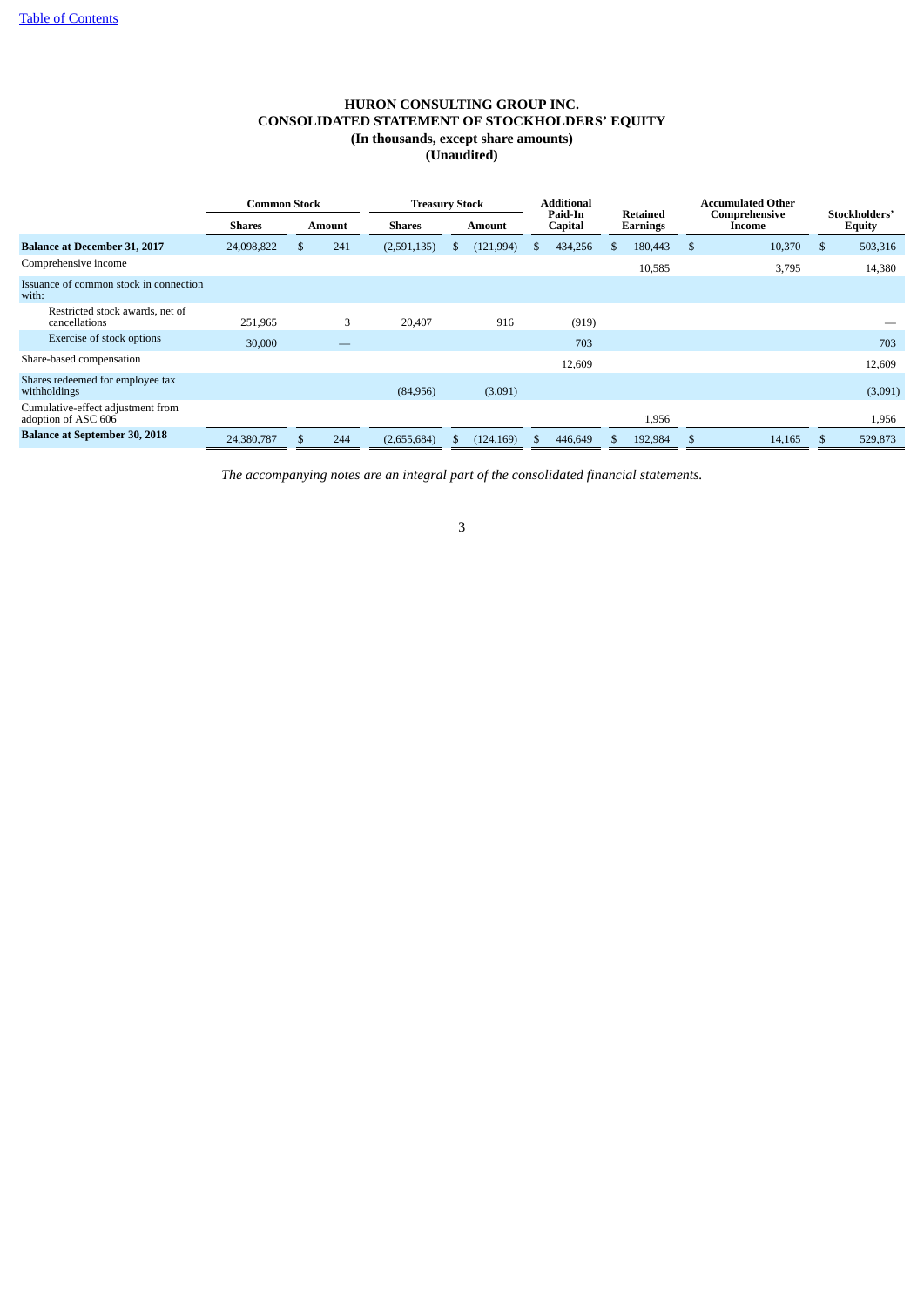## **HURON CONSULTING GROUP INC. CONSOLIDATED STATEMENTS OF CASH FLOWS (In thousands) (Unaudited)**

<span id="page-5-0"></span>

|                                                                                          | <b>Nine Months Ended</b><br>September 30, |                  |
|------------------------------------------------------------------------------------------|-------------------------------------------|------------------|
|                                                                                          | 2018                                      | 2017             |
| <b>Cash flows from operating activities:</b>                                             |                                           |                  |
| Net income (loss)                                                                        | \$<br>10,585                              | \$<br>(140, 505) |
| Adjustments to reconcile net income (loss) to net cash provided by operating activities: |                                           |                  |
| Depreciation and amortization                                                            | 29,965                                    | 37,881           |
| Share-based compensation                                                                 | 12,840                                    | 11,711           |
| Amortization of debt discount and issuance costs                                         | 7,721                                     | 7,604            |
| Goodwill impairment charge                                                               |                                           | 209,600          |
| Allowances for doubtful accounts and unbilled services                                   | 573                                       | 3,812            |
| Deferred income taxes                                                                    | 179                                       | (51,062)         |
| Loss (gain) on sale of businesses                                                        | 5,863                                     | (931)            |
| Change in fair value of contingent consideration liabilities                             | (2, 463)                                  | (222)            |
| Changes in operating assets and liabilities, net of acquisitions and divestitures:       |                                           |                  |
| (Increase) decrease in receivables from clients, net                                     | (9,103)                                   | 9,025            |
| (Increase) decrease in unbilled services, net                                            | (16, 714)                                 | (12, 251)        |
| (Increase) decrease in current income tax receivable / payable, net                      | 1,400                                     | (32)             |
| (Increase) decrease in other assets                                                      | (3,768)                                   | (1,802)          |
| Increase (decrease) in accounts payable and accrued liabilities                          | 186                                       | 1,850            |
| Increase (decrease) in accrued payroll and related benefits                              | 9,445                                     | (21, 928)        |
| Increase (decrease) in deferred revenues                                                 | 2,158                                     | (318)            |
| Net cash provided by operating activities                                                | 48,867                                    | 52,432           |
| <b>Cash flows from investing activities:</b>                                             |                                           |                  |
| Purchases of property and equipment, net                                                 | (6,662)                                   | (20, 139)        |
| Investment in life insurance policies                                                    | (1,689)                                   | (1,826)          |
| Distributions from life insurance policies                                               |                                           | 2,889            |
| Purchases of businesses, net of cash acquired                                            | (215)                                     | (106, 915)       |
| Capitalization of internally developed software costs                                    | (3,611)                                   | (938)            |
| Proceeds from note receivable                                                            | 1,040                                     | 177              |
| Divestitures of businesses                                                               | (2,359)                                   | 1,499            |
| Net cash used in investing activities                                                    | (13, 496)                                 | (125, 253)       |
| <b>Cash flows from financing activities:</b>                                             |                                           |                  |
| Proceeds from exercise of stock options                                                  | 703                                       |                  |
| Shares redeemed for employee tax withholdings                                            | (3,091)                                   | (4, 450)         |
| Proceeds from borrowings under credit facility                                           | 179,800                                   | 241,000          |
| Repayments of debt                                                                       | (213, 674)                                | (170,082)        |
| Payments for debt issuance costs                                                         | (1, 385)                                  | (395)            |
| Deferred acquisition payments                                                            | (5, 494)                                  | (1, 811)         |
| Net cash provided by (used in) financing activities                                      | (43, 141)                                 | 64,262           |
| Effect of exchange rate changes on cash                                                  | (114)                                     | 192              |
| Net decrease in cash and cash equivalents                                                | (7, 884)                                  | (8, 367)         |
| Cash and cash equivalents at beginning of the period                                     | 16,909                                    | 17,027           |
| Cash and cash equivalents at end of the period                                           | \$<br>9,025                               | \$<br>8,660      |
| Supplemental disclosure of cash flow information:                                        |                                           |                  |
| Non-cash investing and financing activities:                                             |                                           |                  |
| Property and equipment expenditures included in accounts payable and accrued expenses    | \$<br>1,500                               | \$<br>4,049      |
| Promissory note assumed for purchase of property and equipment                           | \$                                        | \$<br>5,113      |
| Contingent consideration related to business acquisitions                                | \$<br>212                                 | \$<br>15,489     |
| Common stock issued related to a business acquisition                                    | \$                                        | \$<br>9,560      |
|                                                                                          |                                           |                  |

*The accompanying notes are an integral part of the consolidated financial statements.*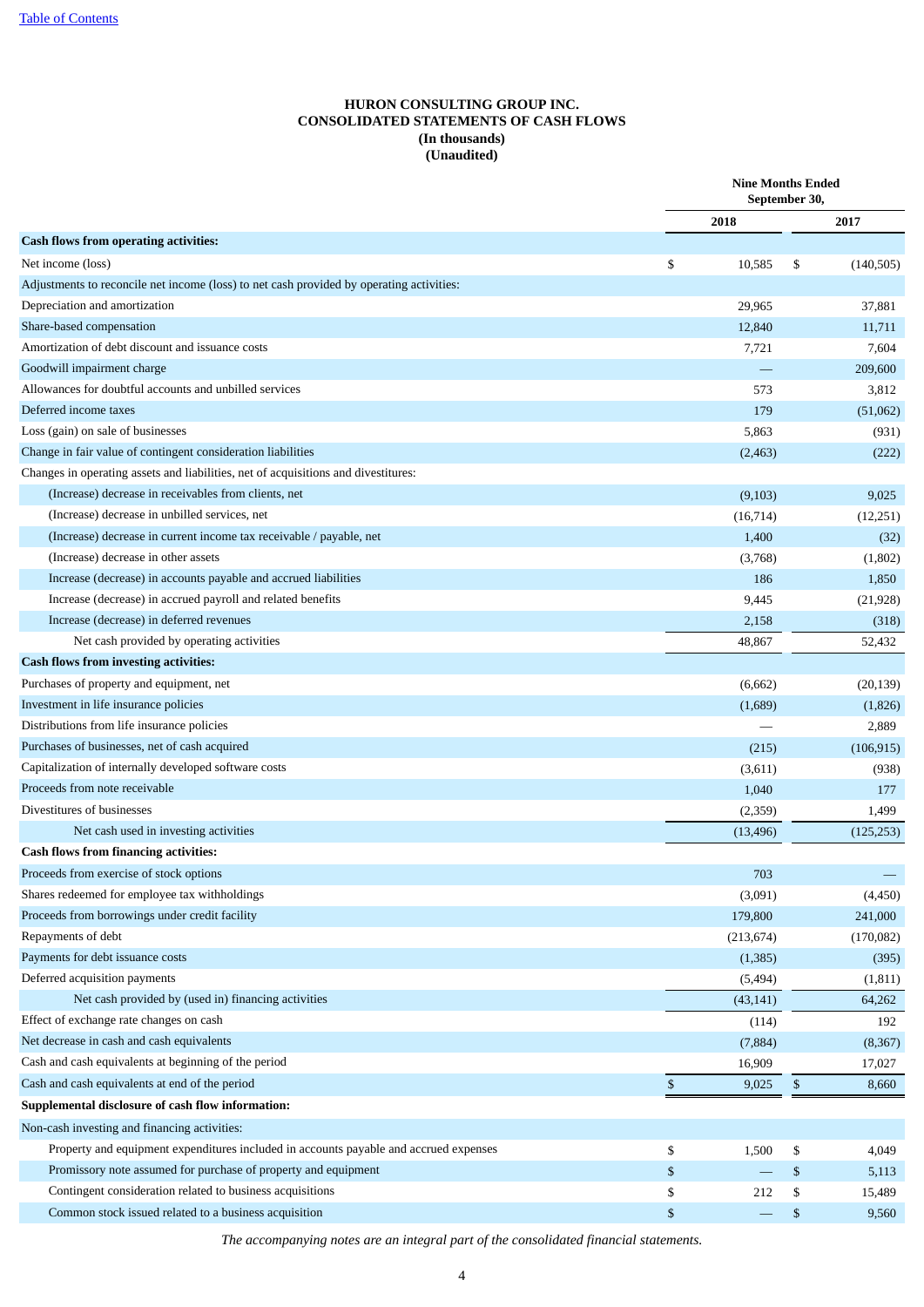### <span id="page-6-0"></span>**1. Description of Business**

Huron is a global consultancy that helps clients drive growth, enhance performance and sustain leadership in the markets they serve. We partner with clients to develop strategies and implement solutions that enable the transformative change our clients need to own their future.

#### **2. Basis of Presentation**

The accompanying unaudited consolidated financial statements reflect the financial position, results of operations, and cash flows as of and for the three and nine months ended September 30, 2018 and 2017. These financial statements have been prepared in accordance with the rules and regulations of the U.S. Securities and Exchange Commission ("SEC") for Quarterly Reports on Form 10-Q. Accordingly, these financial statements do not include all of the information and note disclosures required by accounting principles generally accepted in the United States of America ("GAAP") for annual financial statements. In the opinion of management, these financial statements reflect all adjustments of a normal, recurring nature necessary for the fair statement of our financial position, results of operations, and cash flows for the interim periods presented in conformity with GAAP. These financial statements should be read in conjunction with our consolidated financial statements and notes thereto for the year ended December 31, 2017 included in our Annual Report on Form 10-K and our Quarterly Reports on Form 10-Q for the periods ended March 31, 2018 and June 30, 2018. Our results for any interim period are not necessarily indicative of results for a full year or any other interim period.

On January 1, 2018, we adopted Accounting Standard Update ("ASU") 2014-09, *Revenue from Contracts with Customers*. Below is an update to our revenue recognition and capitalized sales commissions accounting policies as a result of the adoption. Refer to Note 3 "New Accounting Pronouncements" for additional information on the adoption of ASU 2014-09.

#### *Revenue Recognition*

We generate substantially all of our revenues from providing professional services to our clients. We also generate revenues from software licenses; software support, maintenance and subscriptions to our cloud-based analytic tools and solutions; speaking engagements; conferences; and publications. A single contract could include one or multiple performance obligations. For those contracts that have multiple performance obligations, we allocate the total transaction price to each performance obligation based on its relative standalone selling price, which is determined based on our overall pricing objectives, taking into consideration market conditions and other factors.

Revenue is recognized when control of the goods and services provided are transferred to our customers and in an amount that reflects the consideration we expect to be entitled to in exchange for those goods and services using the following steps: 1) identify the contract, 2) identify the performance obligations, 3) determine the transaction price, 4) allocate the transaction price to the performance obligations in the contract, and 5) recognize revenue as or when we satisfy the performance obligations.

We typically satisfy our performance obligations for professional services over time as the related services are provided. The performance obligations related to software support, maintenance and subscriptions to our cloud-based analytic tools and solutions are typically satisfied evenly over the course of the service period. Other performance obligations, such as certain software licenses, speaking engagements, conferences, and publications, are satisfied at a point in time.

We generate our revenues under four types of billing arrangements: fixed-fee (including software license revenue); time-and-expense; performance-based; and software support, maintenance and subscriptions.

In fixed-fee billing arrangements, we agree to a pre-established fee in exchange for a predetermined set of professional services. We set the fees based on our estimates of the costs and timing for completing the engagements. We generally recognize revenues under fixed-fee billing arrangements using a proportionate performance approach, which is based on work completed to-date versus our estimates of the total services to be provided under the engagement. Contracts within our Studer Group solution are fixed-fee partner contracts with multiple performance obligations, which primarily consist of coaching services, as well as speaking engagements, conferences, publications and software products ("Partner Contracts"). Revenues for coaching services and software products are generally recognized on a straight-line basis over the length of the contract. All other revenues under Partner Contracts, including speaking engagements, conferences and publications, are recognized at the time the goods or services are provided. Estimates of total engagement revenues and cost of services are monitored regularly during the term of the engagement. If our estimates indicate a potential loss, such loss is recognized in the period in which the loss first becomes probable and reasonably estimable.

We also generate revenues from software licenses for our revenue cycle management software and research administration and compliance software. Licenses for our revenue cycle management software are sold only as a component of our consulting projects, and the services we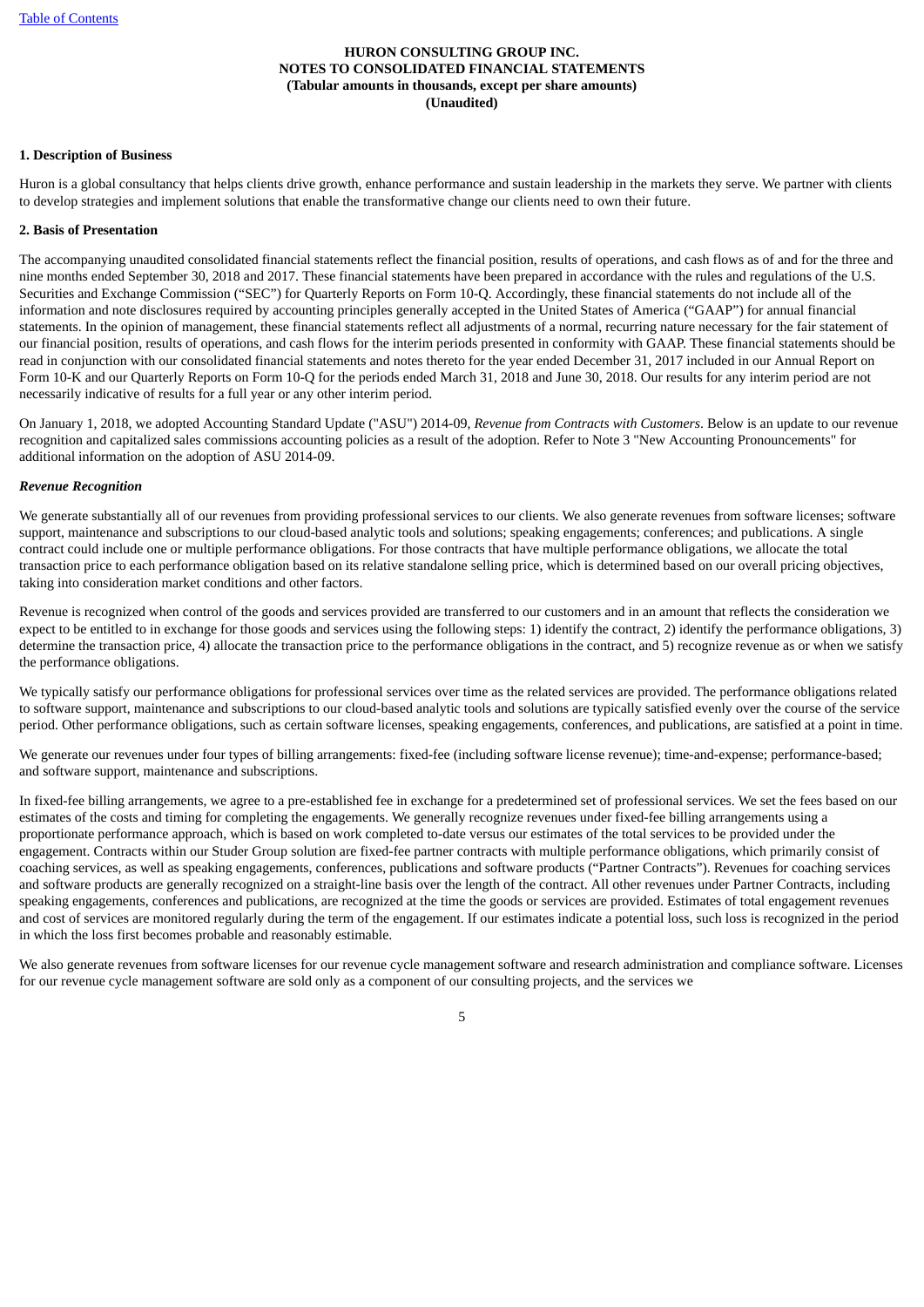provide are essential to the functionality of the software. Therefore, revenues from these software licenses are recognized over the term of the related consulting services contract. License revenue from our research administration and compliance software is generally recognized in the month in which the software is delivered.

Time-and-expense billing arrangements require the client to pay based on the number of hours worked by our revenue-generating professionals at agreed upon rates. Time-and-expense arrangements also include certain speaking engagements, conferences, and publications purchased by our clients outside of Partner Contracts within our Studer Group solution. We recognize revenues under time-and-expense arrangements as the related services or goods are provided, using the right to invoice practical expedient which allows us to recognize revenue in the amount that we have a right to invoice based on the number of hours worked and the agreed upon hourly rates or the value of the speaking engagements, conferences or publications purchased by our clients.

In performance-based billing arrangements, fees are tied to the attainment of contractually defined objectives. We enter into performance-based engagements in essentially two forms. First, we generally earn fees that are directly related to the savings formally acknowledged by the client as a result of adopting our recommendations for improving operational and cost effectiveness in the areas we review. Second, we have performance-based engagements in which we earn a success fee when and if certain predefined outcomes occur. We recognize revenue under performance-based billing arrangements using the following steps: 1) estimate variable consideration using a probability-weighted assessment of the fees to be earned, 2) apply a constraint to the estimated variable consideration to limit the amount that could be reversed when the uncertainty is resolved (the "constraint"), and 3) recognize revenue of estimated variable consideration, net of the constraint, based on work completed to-date versus our estimates of the total services to be provided under the engagement.

Clients that have purchased one of our software licenses can pay an annual fee for software support and maintenance. We also generate subscription revenue from our cloud-based analytic tools and solutions. Software support, maintenance and subscription revenues are recognized ratably over the support or subscription period. These fees are billed in advance and included in deferred revenues until recognized.

Provisions are recorded for the estimated realization adjustments on all engagements, including engagements for which fees are subject to review by the bankruptcy courts. Expense reimbursements that are billable to clients are included in total revenues and reimbursable expenses. Under fixed-fee billing arrangements, we estimate the total amount of reimbursable expenses to be incurred over the course of the engagement and recognize the estimated amount as revenue using a proportionate performance approach, which is based on work completed to-date versus our estimates of the total services to be provided under the engagement. Under time-and-expense billing arrangements we recognize reimbursable expenses as revenue as the related services are provided, using the right to invoice practical expedient. Reimbursable expenses are recognized as expenses in the period in which the expense is incurred. Subcontractors that are billed to clients at cost are also included in reimbursable expenses. When billings do not specifically identify reimbursable expenses, we allocate the portion of the billings equivalent to these expenses to reimbursable expenses.

The payment terms and conditions in our customer contracts vary. Differences between the timing of billings and the recognition of revenue are recognized as either unbilled services or deferred revenues in the accompanying consolidated balance sheets. Revenues recognized for services performed but not yet billed to clients are recorded as unbilled services. Revenues recognized, but for which we are not yet entitled to bill because certain events, such as the completion of the measurement period or client approval, must occur, are recorded as contract assets and included within unbilled services. Client prepayments and retainers are classified as deferred revenues and recognized over future periods as earned in accordance with the applicable engagement agreement.

## *Capitalized Sales Commissions*

Sales commissions earned by our sales professionals are considered incremental and recoverable costs of obtaining a contract with a customer. Sales commissions with an expected amortization period greater than one year are deferred and amortized on a straight-line basis over the period of the associated contract. We elected to apply the practical expedient to expense sales commissions as incurred when the expected amortization period is one year or less. Amortization expense is recorded to direct costs. The amount of capitalized sales commissions amortized during both the three and nine months ended September 30, 2018 was \$0.1 million. Unamortized sales commissions were \$0.4 million as of September 30, 2018.

## **3. New Accounting Pronouncements**

## *Recently Adopted*

In August 2017, the Financial Accounting Standards Board ("FASB") issued ASU 2017-12, *Derivatives and Hedging (Topic 815): Targeted Improvements to Accounting for Hedging Activities*. The amendments to the guidance improve and simplify rules for hedge accounting to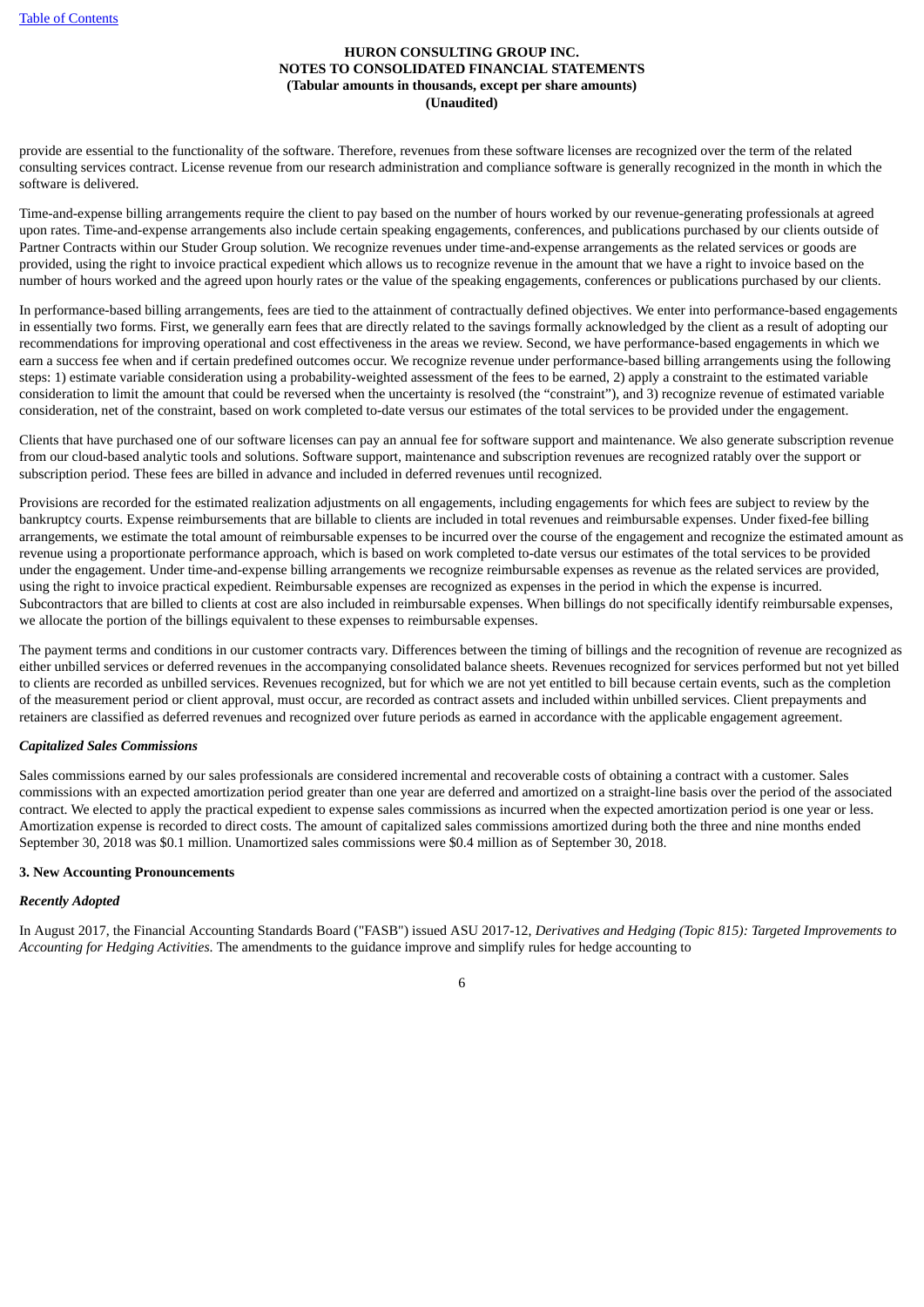better present the economic results of an entity's risk management activities in its financial statements and improve the disclosures of hedging arrangements. Additionally, ASU 2017-12 simplifies the hedge documentation and effectiveness assessment requirements. We elected to early adopt this ASU effective January 1, 2018. The adoption of this guidance did not have an impact on our consolidated financial statements.

In January 2016, the FASB issued ASU 2016-01, Financial Instruments - Overall (Subtopic 825-10): Recognition and Measurement of Financial Assets and *Financial Liabilities*. The amendments to the guidance enhance the reporting model for financial instruments, which includes amendments to address aspects of recognition, measurement, presentation, and disclosure. We adopted this ASU effective January 1, 2018. The adoption of this guidance did not have an impact on our consolidated financial statements.

In May 2014, the FASB issued ASU 2014-09, *Revenue from Contracts with Customers*, as a new Topic, ASC 606, which superseded ASC 605, *Revenue Recognition*. The new revenue recognition standard provides a five-step analysis of transactions to determine when and how revenue is recognized. The core principle is that a company should recognize revenue to depict the transfer of promised goods or services to customers in an amount that reflects the consideration to which the entity expects to be entitled in exchange for those goods or services. We adopted ASC 606 effective January 1, 2018 on a modified retrospective basis to all open contracts, as modified, as of that date. Adoption of the new standard resulted in changes to our accounting policy for revenue recognition, most notably for performance-based billing arrangements, and sales commissions. Refer to Note 2 "Basis of Presentation" for additional information on our new accounting policies for revenue recognition and capitalized sales commissions. Adopting ASC 606 on a modified retrospective basis had no impact on our consolidated financial statements in the prior periods presented. Upon adoption, we recorded a \$2.0 million cumulative-effect adjustment to record a net increase to retained earnings for the portion of performance-based billing arrangements that have been earned as of the adoption date but for which we had not recognized as revenue under previous revenue recognition guidance, the capitalization of sales commissions paid on open contracts as of the adoption date, and the related tax effects. The impact of the cumulative effect adjustment on our consolidated balance sheet upon adoption was as follows:

|                                           | As of<br><b>December 31, 2017</b> |      | <b>Cumulative Effect</b><br><b>Adjustment</b> |      | As of<br><b>January 1, 2018</b> |  |
|-------------------------------------------|-----------------------------------|------|-----------------------------------------------|------|---------------------------------|--|
| <b>Assets</b>                             |                                   |      |                                               |      |                                 |  |
| Unbilled services, net (1)                | \$<br>57,618                      | -S   | 2,369                                         | - \$ | 59,987                          |  |
| Prepaid expenses and other current assets | 10,951                            | -S   | 104                                           | - \$ | 11,055                          |  |
| Deferred income taxes, net                | \$<br>16,752                      | S    | $(687)$ \$                                    |      | 16,065                          |  |
| Other non-current assets                  | \$<br>25,375                      | - \$ | 170                                           | - \$ | 25,545                          |  |
|                                           |                                   |      |                                               |      |                                 |  |
| <b>Equity</b>                             |                                   |      |                                               |      |                                 |  |
| Retained earnings                         | \$<br>180,443                     | S    | 1,956                                         |      | 182,399                         |  |

(1) The cumulative effect adjustment related to the portion of performance-based billing arrangements that have been earned as of the adoption date but for which we had not recognized as revenue under previous revenue recognition guidance was recorded as a contract asset within unbilled services, net on our consolidated balance sheet. Refer to Note 6 "Revenues" for additional information on our contract assets.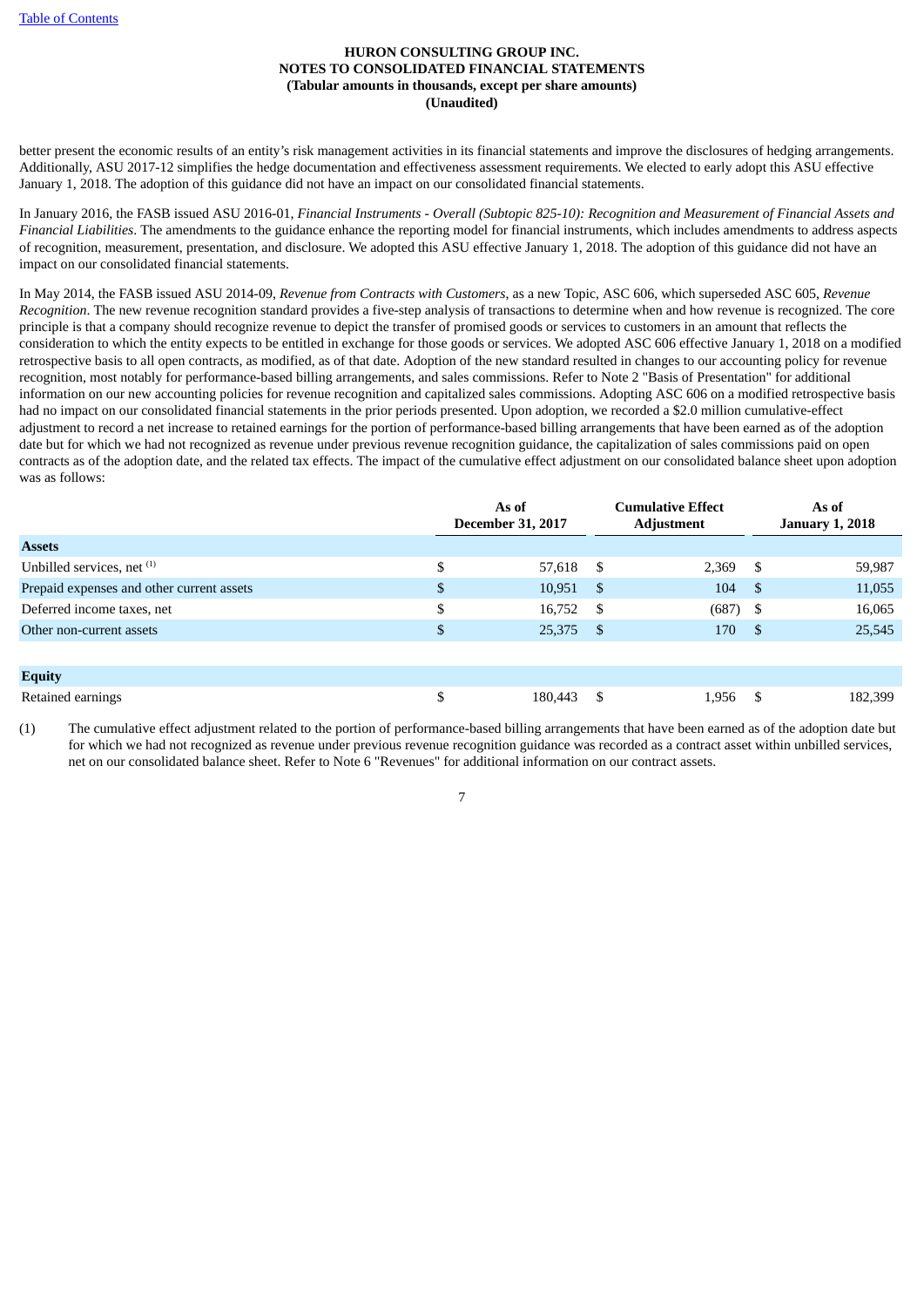The impact of adoption on our consolidated balance sheet as of September 30, 2018 and consolidated statements of operations for the three and nine months ended September 30, 2018 was as follows:

| <b>Balance Sheet</b>                      | As of September 30, 2018                                            |         |     |         |     |                                                  |  |  |  |
|-------------------------------------------|---------------------------------------------------------------------|---------|-----|---------|-----|--------------------------------------------------|--|--|--|
|                                           | As reported under ASC<br>As computed under<br><b>ASC 605</b><br>606 |         |     |         |     | <b>Effect of Adoption</b><br>Increase/(Decrease) |  |  |  |
| <b>Assets</b>                             |                                                                     |         |     |         |     |                                                  |  |  |  |
| Receivables from clients, net             | \$                                                                  | 108,747 | \$. | 108,083 | \$  | 664                                              |  |  |  |
| Unbilled services, net                    | $\mathfrak{S}$                                                      | 75,290  | \$  | 70,140  | \$  | 5,150                                            |  |  |  |
| Income tax receivable                     | \$                                                                  | 1,754   | S.  | 2,521   | \$  | (767)                                            |  |  |  |
| Prepaid expenses and other current assets | \$                                                                  | 13,328  | \$. | 13,146  | -S  | 182                                              |  |  |  |
| Deferred income taxes, net                | \$                                                                  | 14,028  | S   | 14,715  | \$  | (687)                                            |  |  |  |
| Other non-current assets                  | \$                                                                  | 32,035  | \$. | 31,808  | \$  | 227                                              |  |  |  |
|                                           |                                                                     |         |     |         |     |                                                  |  |  |  |
| <b>Liabilities</b>                        |                                                                     |         |     |         |     |                                                  |  |  |  |
| Accrued payroll and related benefits      | \$                                                                  | 83,069  | \$  | 83,103  | -\$ | (34)                                             |  |  |  |
| Deferred revenues                         | $\mathfrak{S}$                                                      | 30,043  | \$  | 29,379  | \$  | 664                                              |  |  |  |
|                                           |                                                                     |         |     |         |     |                                                  |  |  |  |
| <b>Equity</b>                             |                                                                     |         |     |         |     |                                                  |  |  |  |
| Retained earnings                         | \$                                                                  | 192,984 | \$  | 188,845 | S   | 4,139                                            |  |  |  |

## **Statement of Operations Three Months Ended September 30, 2018**

|                                                         | As reported under ASC<br>606 |     | As computed under<br><b>ASC 605</b> |      | <b>Effect of Adoption</b><br>Increase/(Decrease) |
|---------------------------------------------------------|------------------------------|-----|-------------------------------------|------|--------------------------------------------------|
| Revenues <sup>(1)</sup>                                 | 198,448                      | -\$ | 202,326                             | - \$ | (3,878)                                          |
| Direct costs                                            | \$<br>128,596                | S   | 128,684                             | - \$ | (88)                                             |
|                                                         |                              |     |                                     |      |                                                  |
| Income from continuing operations before taxes          | \$<br>9,640                  | -S  | 13,430                              | - \$ | (3,790)                                          |
| Income tax expense                                      | 1,391                        |     | 2,376                               |      | (985)                                            |
| Net income from continuing operations                   | 8.249                        | -S  | 11,054                              | - \$ | (2,805)                                          |
|                                                         |                              |     |                                     |      |                                                  |
| Earnings per share from continuing operations - basic   | \$<br>0.38                   | -S  | 0.51                                | - \$ | (0.13)                                           |
| Earnings per share from continuing operations - diluted | 0.37                         |     | 0.50                                |      | (0.13)                                           |

|                                                         | Nine Months Ended September 30, 2018 |                              |     |                                     |      |                                                  |  |  |  |
|---------------------------------------------------------|--------------------------------------|------------------------------|-----|-------------------------------------|------|--------------------------------------------------|--|--|--|
|                                                         |                                      | As reported under ASC<br>606 |     | As computed under<br><b>ASC 605</b> |      | <b>Effect of Adoption</b><br>Increase/(Decrease) |  |  |  |
| Revenues $(1)$                                          |                                      | 589,671 \$                   |     | 586,890                             | -S   | 2,781                                            |  |  |  |
| Direct costs                                            | \$                                   | 388,956                      | S   | 389,125                             | -S   | (169)                                            |  |  |  |
|                                                         |                                      |                              |     |                                     |      |                                                  |  |  |  |
| Income from continuing operations before taxes          | \$                                   | 15,254                       | S   | 12,304                              | -S   | 2,950                                            |  |  |  |
| Income tax expense                                      |                                      | 4,365                        |     | 3,598                               |      | 767                                              |  |  |  |
| Net income from continuing operations                   | \$.                                  | 10,889                       | S   | 8,706                               | - \$ | 2,183                                            |  |  |  |
|                                                         |                                      |                              |     |                                     |      |                                                  |  |  |  |
| Earnings per share from continuing operations - basic   | \$                                   | 0.50                         | \$. | 0.40                                | -\$  | 0.10                                             |  |  |  |
| Earnings per share from continuing operations - diluted | \$                                   | 0.50                         | -S  | 0.40                                |      | 0.10                                             |  |  |  |

(1) The change in revenues due to the adoption of ASC 606 relates to revenue recognized for performance-based fee billing arrangements within our Healthcare segment.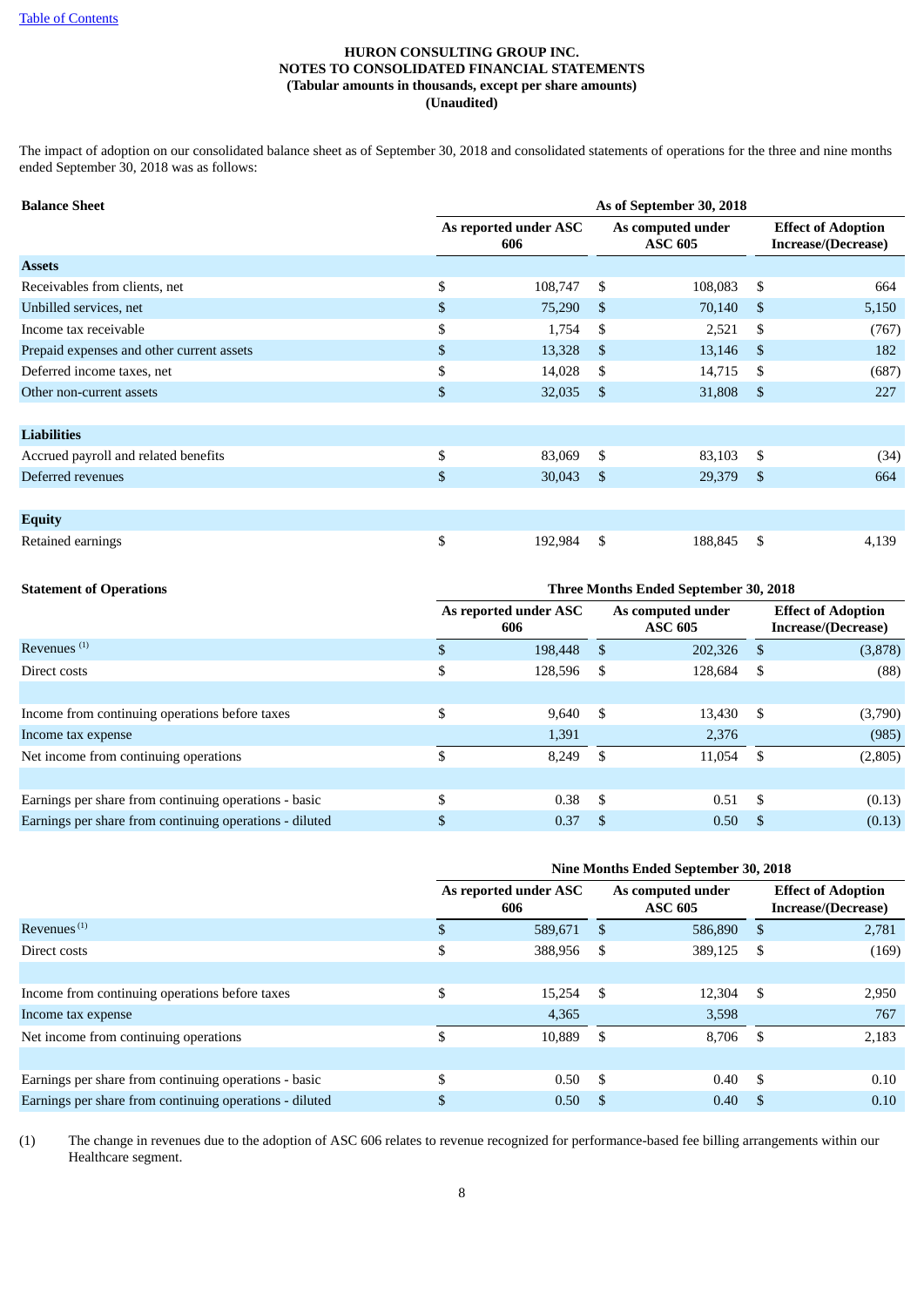#### *Not Yet Adopted*

In March 2016, the FASB issued ASU 2016-02, *Leases*, as a new Topic, ASC 842, which supersedes ASC Topic 840, *Leases*, and sets forth the principles for the recognition, measurement, presentation, and disclosure of leases for both lessees and lessors. ASU 2016-02 requires lessees to classify leases as either finance or operating leases and to record on the balance sheet a right-of-use asset and a lease liability, equal to the present value of the remaining lease payments, for all leases with a term greater than 12 months regardless of the lease classification. The lease classification will determine whether the lease expense is recognized using an effective interest rate method or on a straight-line basis over the term of the lease. ASU 2016-02 will be effective for us beginning January 1, 2019 and requires the use of a modified retrospective transition method for existing leases. In July 2018, the FASB issued ASU 2018-11, *Leases (Topic 842): Targeted Improvements,* which provides an optional transition method that allows entities to initially apply ASC 842 at the adoption date and recognize a cumulative-effect adjustment to the opening balance of retained earnings on the adoption date. We will elect to adopt ASC 842 using the new transition method provided by ASU 2018-11. We have substantially completed our inventory of outstanding lease agreements and are currently evaluating the potential impact this guidance will have on our consolidated financial statements.

In August 2018, the FASB issued ASU 2018-13, Fair Value Measurement (Topic 820): Disclosure Framework - Changes to the Disclosure Requirements for *Fair Value Measurement,* which modifies certain disclosure requirements related to fair value measurements. ASU 2018-13 will be effective for us beginning January 1, 2020, with early adoption permitted. We do not expect this guidance to have an impact on the amounts reported on our consolidated financial statements, and we are currently evaluating the potential impact this guidance will have on our disclosures within the notes to our consolidated financial statements.

#### **4. Acquisitions**

#### *Innosight Holdings, LLC*

On March 1, 2017, we acquired 100% of the membership interests of Innosight Holdings, LLC ("Innosight"). Innosight is a growth strategy firm focused on helping companies navigate disruptive change and manage strategic transformation. Together with Innosight, we use our strategic, operational, and technology capabilities to help clients across multiple industries develop pioneering solutions to address disruption and achieve sustained growth.

The acquisition date fair value of the consideration transferred for Innosight was \$113.6 million, which consisted of the following:

| Fair value of consideration transferred | <b>March 1, 2017</b> |
|-----------------------------------------|----------------------|
| Cash                                    | 90,725               |
| Common stock                            | 9,560                |
| Contingent consideration liability      | 12,050               |
| Net working capital adjustment          | 1,272                |
| Total consideration transferred         | 113,607              |

We funded the cash component of the purchase price with cash on hand and borrowings of \$89.0 million under our senior secured credit facility. We issued 221,558 shares of our common stock as part of the consideration transferred, with an acquisition date fair value of \$9.6 million based on our common stock's closing price of \$43.15 on the date of acquisition. The contingent consideration liability of \$12.1 million represents the acquisition date fair value of the contingent consideration arrangement, pursuant to which we may be required to pay additional consideration to the sellers if specific financial performance targets are met over a four-year term. The maximum amount that may be paid is \$35.0 million. See Note 11 "Fair Value of Financial Instruments" for additional information on the valuation of contingent consideration liabilities.

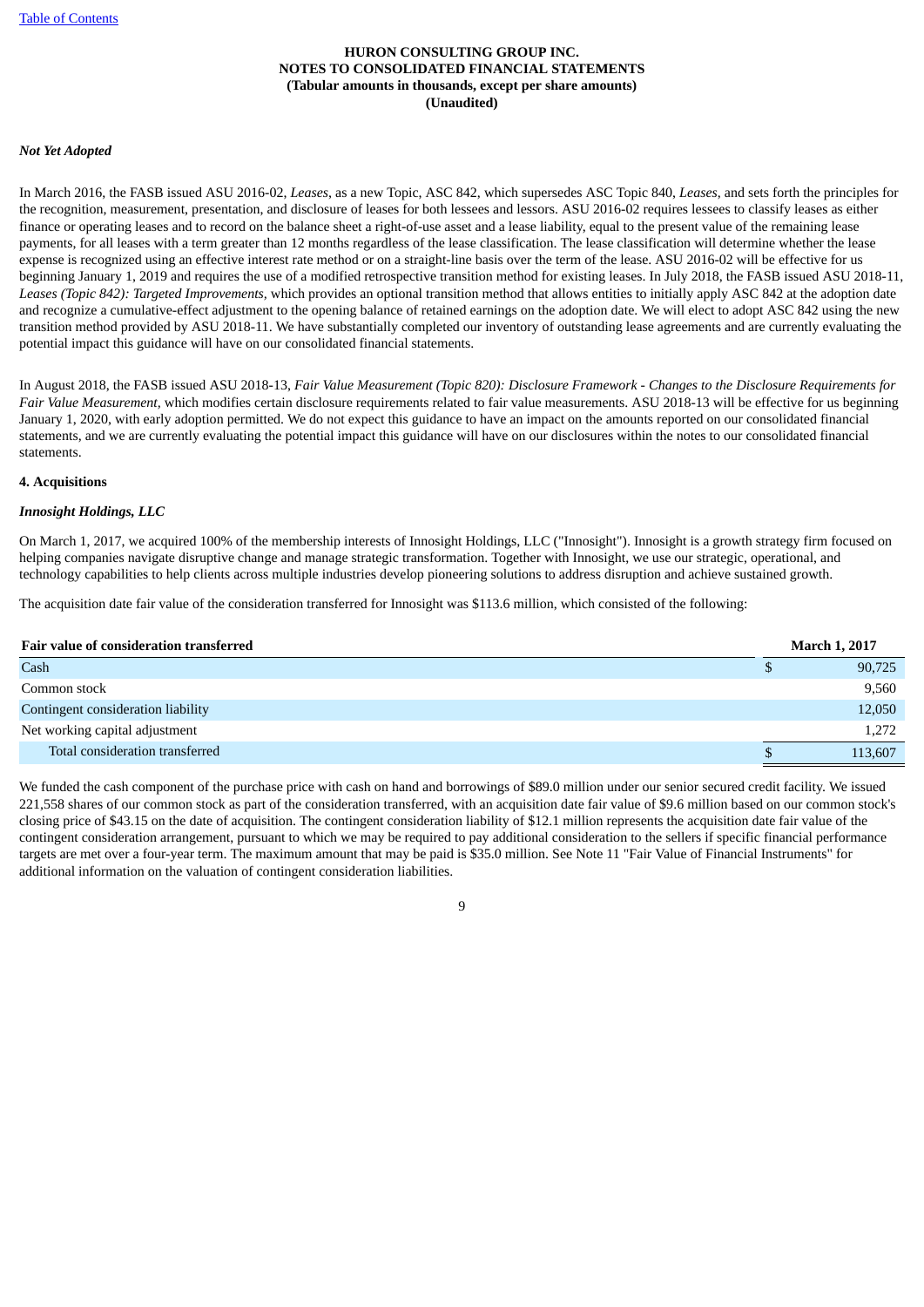The acquisition was accounted for using the acquisition method of accounting. Tangible and identifiable intangible assets acquired and liabilities assumed are recorded at fair value as of the acquisition date. The following table summarizes the allocation of the purchase price to the fair value of assets acquired and liabilities assumed as of the acquisition date.

|                                                | <b>March 1, 2017</b> |
|------------------------------------------------|----------------------|
| <b>Assets acquired:</b>                        |                      |
| Accounts receivable                            | \$<br>7,752          |
| Unbilled services                              | 1,881                |
| Prepaid expenses and other current assets      | 468                  |
| Property and equipment                         | 419                  |
| Intangible assets                              | 18,015               |
| Liabilities assumed:                           |                      |
| Accounts payable                               | 531                  |
| Accrued expenses and other current liabilities | 894                  |
| Accrued payroll and related benefits           | 883                  |
| Deferred revenues                              | 30                   |
| Total identifiable net assets                  | 26,197               |
| Goodwill                                       | 87,410               |
| Total purchase price                           | \$<br>113,607        |

The following table sets forth the components of identifiable intangible assets acquired and their estimated useful lives as of the acquisition date.

|                                                 |                   | <b>Useful Life</b> |
|-------------------------------------------------|-------------------|--------------------|
|                                                 | <b>Fair Value</b> | (in years)         |
| Customer relationships                          | 9,500             | $\mathfrak b$      |
| Trade name                                      | 6,000             | b                  |
| Customer contracts                              | 1,000             |                    |
| Non-compete agreements                          | 1,300             |                    |
| Favorable lease contract                        | 215               |                    |
| Total intangible assets subject to amortization | 18,015            |                    |

The weighted average amortization period for the identifiable intangible assets shown above is 5.6 years. Customer relationships and customer contracts represent the fair values of the underlying relationships and agreements with Innosight customers. The trade name represents the fair value of the brand and name recognition associated with the marketing of Innosight's service offerings. Non-compete agreements represent the value derived from preventing certain Innosight executives from entering into or starting a similar, competing business. The favorable lease contract represents the difference between the fair value and minimum lease obligations under the current outstanding lease. Goodwill is recognized for the excess of purchase price over the net fair value of assets acquired and liabilities assumed, and largely reflects the expanded market opportunities expected from combining the service offerings of Huron and Innosight, as well as the assembled workforce of Innosight. Goodwill recognized in conjunction with the acquisition of Innosight was recorded in the Business Advisory segment. Goodwill of \$87.4 million is expected to be deductible for income tax purposes.

Innosight's results of operations have been included in our unaudited consolidated statements of operations and results of operations of our Business Advisory segment from the date of acquisition. For the three months ended September 30, 2017, revenues from Innosight were \$11.0 million and operating loss was \$0.6 million, which included \$0.9 million of amortization expense for intangible assets acquired. For the nine months ended September 30, 2017, revenues from Innosight were \$27.2 million and operating income was \$0.8 million, which included \$2.7 million of amortization expense for intangible assets acquired. In connection with the acquisition of Innosight, we incurred \$1.7 million of transaction and acquisition-related expenses. Of the \$1.7 million of expense, \$1.4 million was incurred in the first quarter of 2017 and \$0.3 million was incurred in the second quarter in 2017. These costs are recorded in selling, general and administrative expenses.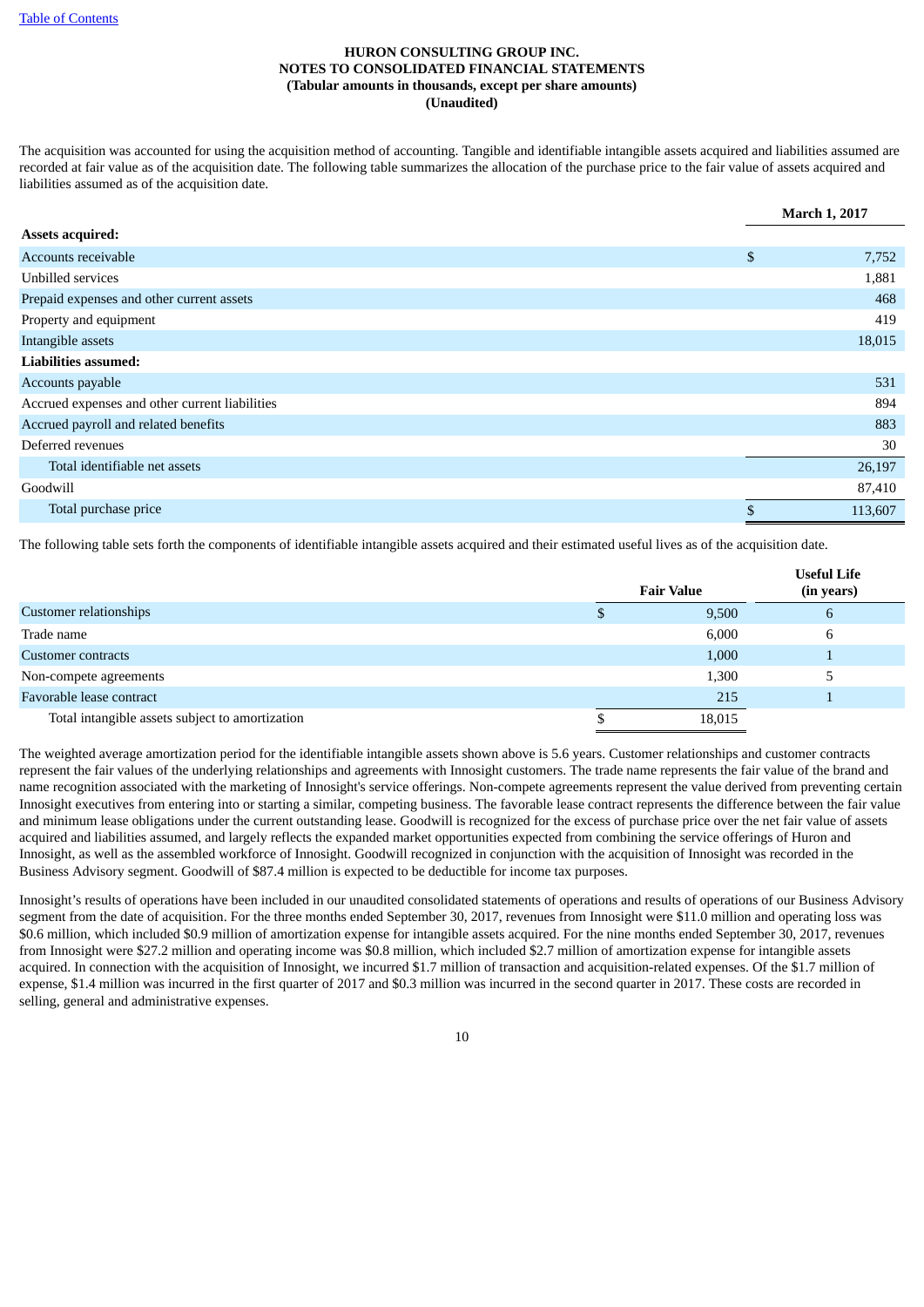The following unaudited supplemental pro forma information summarizes the combined results of operations of Huron and Innosight as though the companies were combined on January 1, 2016.

|                                                                  |   | <b>Three Months Ended</b><br>September 30, 2017 | <b>Nine Months Ended</b><br>September 30, 2017 |
|------------------------------------------------------------------|---|-------------------------------------------------|------------------------------------------------|
| Revenues                                                         |   | 176,376                                         | 555,768                                        |
| Net income (loss) from continuing operations                     | S | 4.170                                           | (137, 922)                                     |
| Net income (loss) from continuing operations per share - basic   | S | 0.19                                            | (6.43)                                         |
| Net income (loss) from continuing operations per share - diluted |   | 0.19                                            | (6.43)                                         |

The historical financial information has been adjusted to give effect to pro forma adjustments of intangible asset amortization expense, acquisition-related costs, interest expense, and the related income tax effects. For the three and nine months ended September 30, 2017, the unaudited pro forma adjustments decreased expense by less than \$0.1 million and increased expense by \$0.5 million, respectively. Additionally, the historical financial information has been adjusted to give effect to the shares issued as consideration. All of these adjustments are based upon currently available information and certain assumptions. Therefore, the pro forma consolidated results are not necessarily indicative of what our consolidated results of operations actually would have been had we completed the acquisition on January 1, 2016. The historical results included in the pro forma consolidated results do not purport to project future results of operations of the combined companies nor do they reflect the expected realization of any cost savings or revenue synergies associated with the acquisition.

## **5. Goodwill and Intangible Assets**

The table below sets forth the changes in the carrying amount of goodwill by reportable segment for the nine months ended September 30, 2018.

|                                                            | <b>Healthcare</b> |            | <b>Business</b><br><b>Advisory</b> |            | Education |         |    | <b>Total</b> |  |
|------------------------------------------------------------|-------------------|------------|------------------------------------|------------|-----------|---------|----|--------------|--|
| Balance as of December 31, 2017:                           |                   |            |                                    |            |           |         |    |              |  |
| Goodwill                                                   | \$                | 636.810    | -S                                 | 302.187    | .S        | 102,829 | S. | 1,041,826    |  |
| Accumulated impairment losses                              |                   | (208, 081) |                                    | (187, 995) |           |         |    | (396,076)    |  |
| Goodwill, net as of December 31, 2017                      |                   | 428,729    |                                    | 114,192    |           | 102.829 |    | 645,750      |  |
| Goodwill recorded in connection with business acquisitions |                   |            |                                    | 186        |           |         |    | 186          |  |
| Foreign currency translation                               |                   |            |                                    | (393)      |           |         |    | (393)        |  |
| Goodwill, net as of September 30, 2018                     |                   | 428,729    |                                    | 113,985    |           | 102.829 |    | 645,543      |  |

## *Second Quarter 2017 Goodwill Impairment Charge*

During the second quarter of 2017, we performed a goodwill impairment analysis for our Healthcare reporting unit as our Healthcare business had experienced a prolonged period of declining revenues, primarily driven by softness in our revenue cycle offering within our performance improvement solution. This softness was attributable to decreased demand for our services, the winding down of some of our larger projects, and a trend toward smaller projects, as well as fewer large integrated projects. Based on forecasts prepared in the second quarter of 2017 in connection with our quarterly forecasting cycle, we determined that the likely time frame to improve the financial results of this segment would take longer than originally anticipated. As such, we concluded, during the second quarter of 2017, that the fair value of the Healthcare reporting unit may no longer exceed its carrying value. In connection with the preparation of our financial statements for the quarter ended June 30, 2017, we performed an interim impairment test on the Healthcare reporting unit.

Our goodwill impairment test was performed by comparing the fair value of the Healthcare reporting unit to its carrying value and recognizing an impairment charge for the amount by which the carrying value exceeded the fair value. To estimate the fair value of the Healthcare reporting unit, we relied on a combination of the income approach and the market approach, utilizing the guideline company method, with a fifty-fifty weighting. Based on the estimated fair value of the Healthcare reporting unit, we recorded a \$209.6 million non-cash pretax goodwill impairment charge in the second quarter of 2017 to reduce the carrying value of goodwill in our Healthcare reporting unit.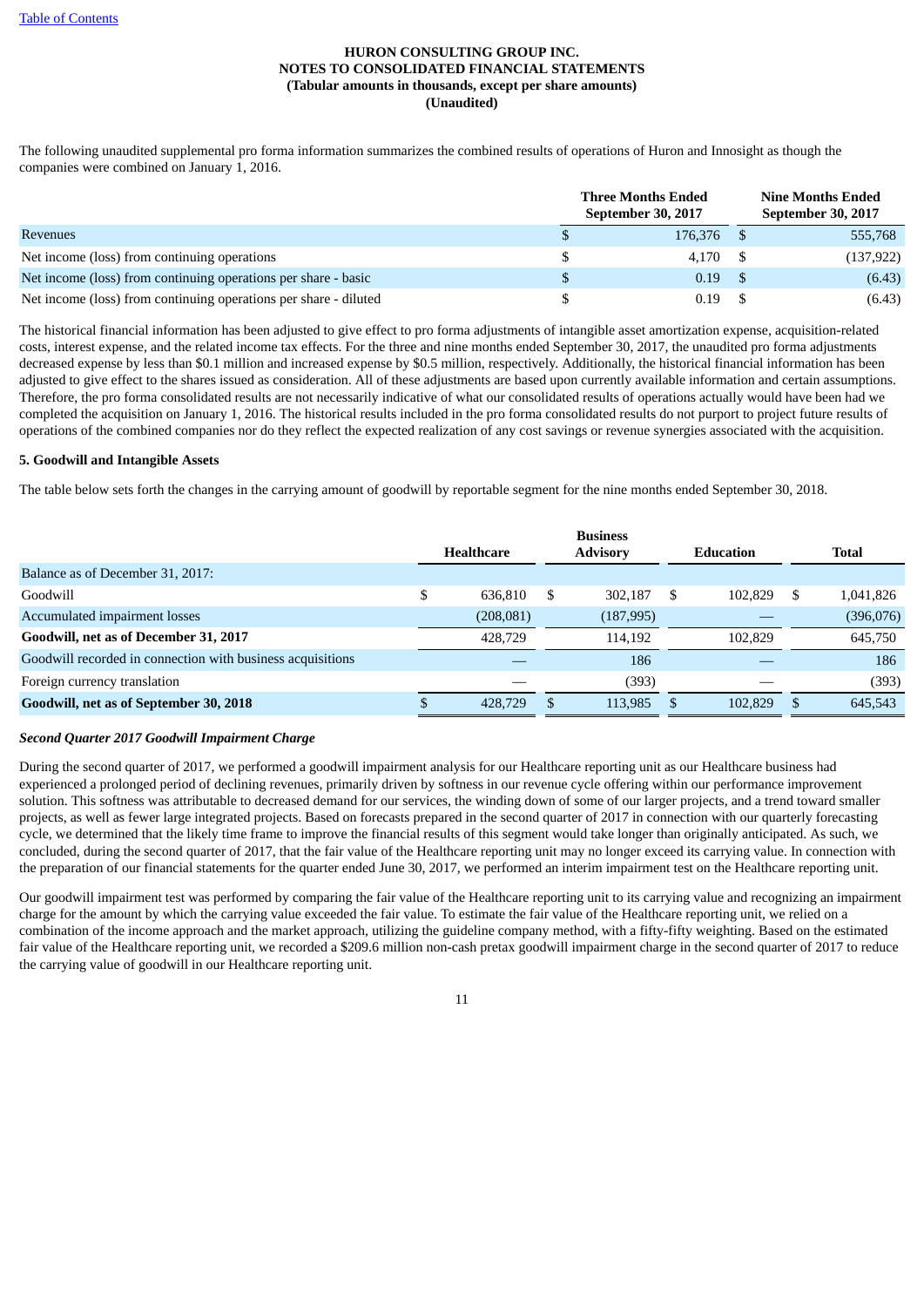## *Intangible Assets*

Intangible assets as of September 30, 2018 and December 31, 2017 consisted of the following:

|                          |                                  |                                    | As of September 30, 2018 |    |         | As of December 31, 2017 |                                           |    |         |  |                                    |  |                                           |
|--------------------------|----------------------------------|------------------------------------|--------------------------|----|---------|-------------------------|-------------------------------------------|----|---------|--|------------------------------------|--|-------------------------------------------|
|                          | <b>Useful Life</b><br>(in years) | Gross<br>Carrying<br><b>Amount</b> |                          |    |         |                         | <b>Accumulated</b><br><b>Amortization</b> |    |         |  | Gross<br>Carrying<br><b>Amount</b> |  | <b>Accumulated</b><br><b>Amortization</b> |
| Customer relationships   | 4 to 13                          | \$                                 | 98,371                   | -S | 56,611  | <sup>\$</sup>           | 106,195                                   | -S | 51,588  |  |                                    |  |                                           |
| Trade names              | $5$ to $6$                       |                                    | 28,930                   |    | 22,104  |                         | 29.016                                    |    | 18,915  |  |                                    |  |                                           |
| Customer contracts       | $\overline{4}$                   |                                    | 25,097                   |    | 24,999  |                         | 25,154                                    |    | 24,751  |  |                                    |  |                                           |
| Technology and software  | 3 to 5                           |                                    | 5,694                    |    | 2,466   |                         | 9,340                                     |    | 5,098   |  |                                    |  |                                           |
| Non-compete agreements   | 3 to 5                           |                                    | 4,710                    |    | 3,048   |                         | 5,163                                     |    | 2,637   |  |                                    |  |                                           |
| Publishing content       | 3                                |                                    |                          |    |         |                         | 3,300                                     |    | 3,163   |  |                                    |  |                                           |
| Favorable lease contract | 3                                |                                    | 720                      |    | 591     |                         | 720                                       |    | 425     |  |                                    |  |                                           |
| Total                    |                                  | \$                                 | 163,522                  |    | 109,819 |                         | 178,888                                   |    | 106,577 |  |                                    |  |                                           |

Identifiable intangible assets with finite lives are amortized over their estimated useful lives. Customer relationships and customer contracts, as well as certain trade names and technology and software, are amortized on an accelerated basis to correspond to the cash flows expected to be derived from the assets. All other intangible assets with finite lives are amortized on a straight-line basis.

Intangible asset amortization expense was \$5.9 million and \$8.8 million for the three months ended September 30, 2018 and 2017, respectively. Intangible asset amortization expense was \$18.2 million and \$26.4 million for the nine months ended September 30, 2018 and 2017, respectively. The table below sets forth the estimated annual amortization expense for the year ending December 31, 2018 and each of the five succeeding years for the definite-lived intangible assets recorded as of September 30, 2018.

|      |                                 |   | <b>Estimated Amortization</b> |
|------|---------------------------------|---|-------------------------------|
|      | <b>Year Ending December 31,</b> |   | <b>Expense</b>                |
| 2018 |                                 | D | 23,863                        |
| 2019 |                                 | S | 17,206                        |
| 2020 |                                 | S | 12,083                        |
| 2021 |                                 | S | 8,064                         |
| 2022 |                                 | S | 6,090                         |
| 2023 |                                 | S | 3,512                         |

Actual future amortization expense could differ from these estimated amounts as a result of future acquisitions, dispositions, and other factors.

## **6. Revenues**

For the three and nine months ended September 30, 2018, we recognized revenues of \$198.4 million and \$589.7 million, respectively. For the three and nine months ended September 30, 2017, we recognized revenues of \$176.4 million and \$546.6 million, respectively. Of the \$198.4 million recognized in the third quarter of 2018, we recognized revenues of \$7.6 million from obligations satisfied, or partially satisfied, in prior periods, of which \$4.3 million was primarily due to the release of allowances on unbilled services due to securing contract amendments and \$3.3 million was due to changes in the estimates of our variable consideration under performance-based billing arrangements. Of the \$589.7 million recognized in the first nine months of 2018, we recognized revenues of \$10.1 million from obligations satisfied, or partially satisfied, in prior periods, of which \$6.5 million was due to changes in the estimates of our variable consideration under performance-based billing arrangements and \$3.6 million was primarily due to the release of allowances on unbilled services due to securing contract amendments.

As of September 30, 2018, we had \$55.2 million of remaining performance obligations under engagements with original expected durations greater than one year. These remaining performance obligations exclude obligations under contracts with an original expected duration of one year or less, variable consideration which has been excluded from the total transaction price due to the constraint, and performance obligations under time-and-expense engagements which are recognized in the amount invoiced. Of the \$55.2 million of performance obligations, we expect to recognize approximately \$16.1 million as revenue in the fourth quarter of 2018, \$30.1 million in 2019, and the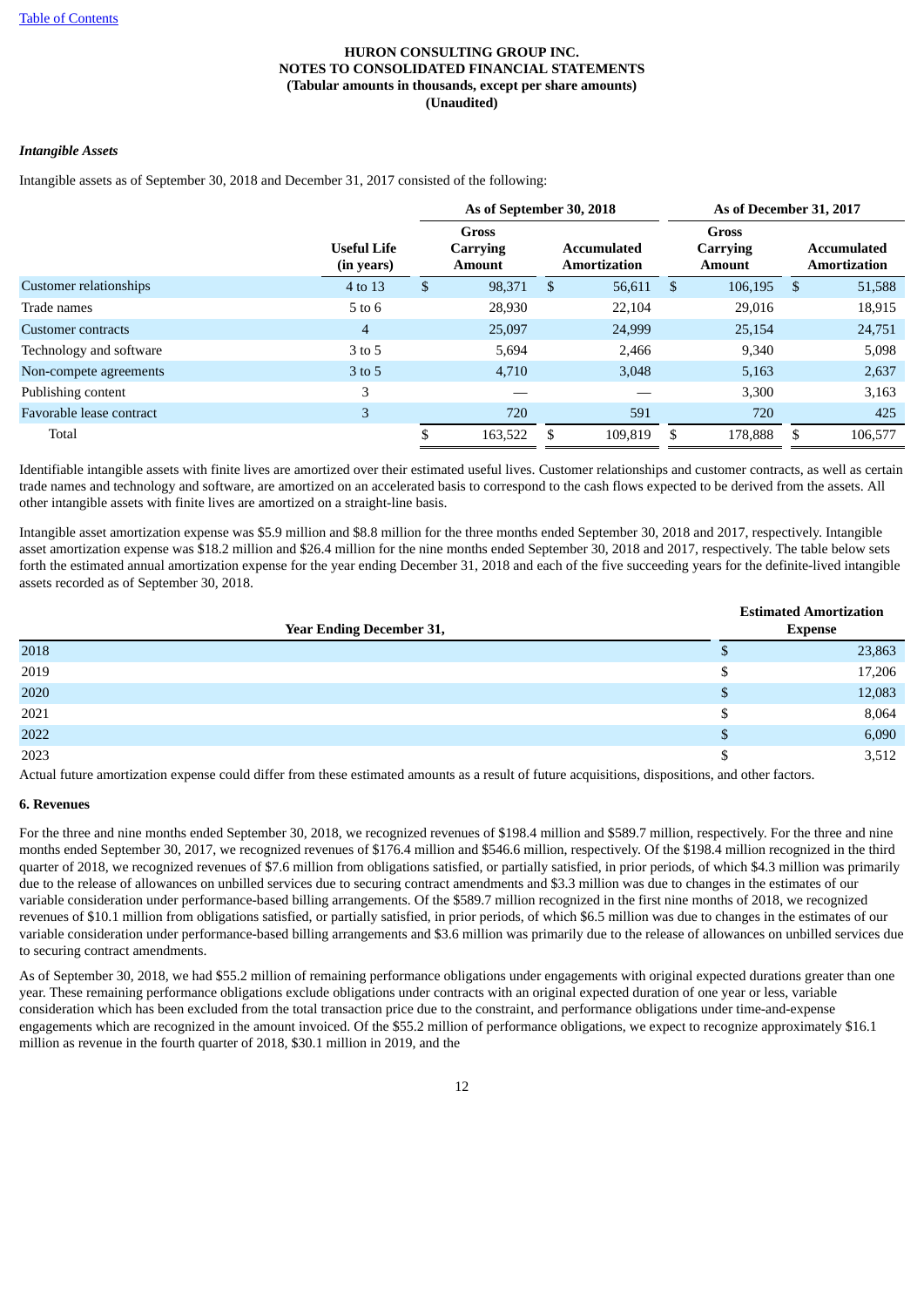remaining \$9.0 million thereafter. Actual revenue recognition could differ from these amounts as a result of changes in the estimated timing of work to be performed, adjustments to estimated variable consideration in performance-based arrangements, or other factors.

## *Contract Assets and Liabilities*

The payment terms and conditions in our customer contracts vary. Differences between the timing of billings and the recognition of revenue are recognized as either unbilled services or deferred revenues in the consolidated balance sheets.

Unbilled services include revenues recognized for services performed but not yet billed to clients. Services performed that we are not yet entitled to bill because certain events, such as the completion of the measurement period or client approval in performance-based engagements, must occur are recorded as contract assets and included within unbilled services, net. The contract asset balance within unbilled services, net was \$2.8 million as of September 30, 2018 and \$2.4 million as of January 1, 2018, upon adoption of ASC 606. The \$0.4 million increase primarily reflects timing differences between the completion of our performance obligations and the amounts billed or billable to clients in accordance with their contractual billing terms. Refer to Note 3 "New Accounting Pronouncements" for additional information on the adoption of ASC 606.

Client prepayments and retainers are classified as deferred revenues and recognized over future periods in accordance with the applicable engagement agreement and our revenue recognition policy. Our deferred revenues balance as of September 30, 2018 and December 31, 2017, was \$30.0 million and \$27.9 million, respectively. The \$2.1 million increase primarily reflects timing differences between client payments in accordance with their contract terms and the completion of our performance obligations. For the three and nine months ended September 30, 2018, \$2.2 million and \$22.8 million, respectively, of revenues recognized were included in the deferred revenue balance as of December 31, 2017.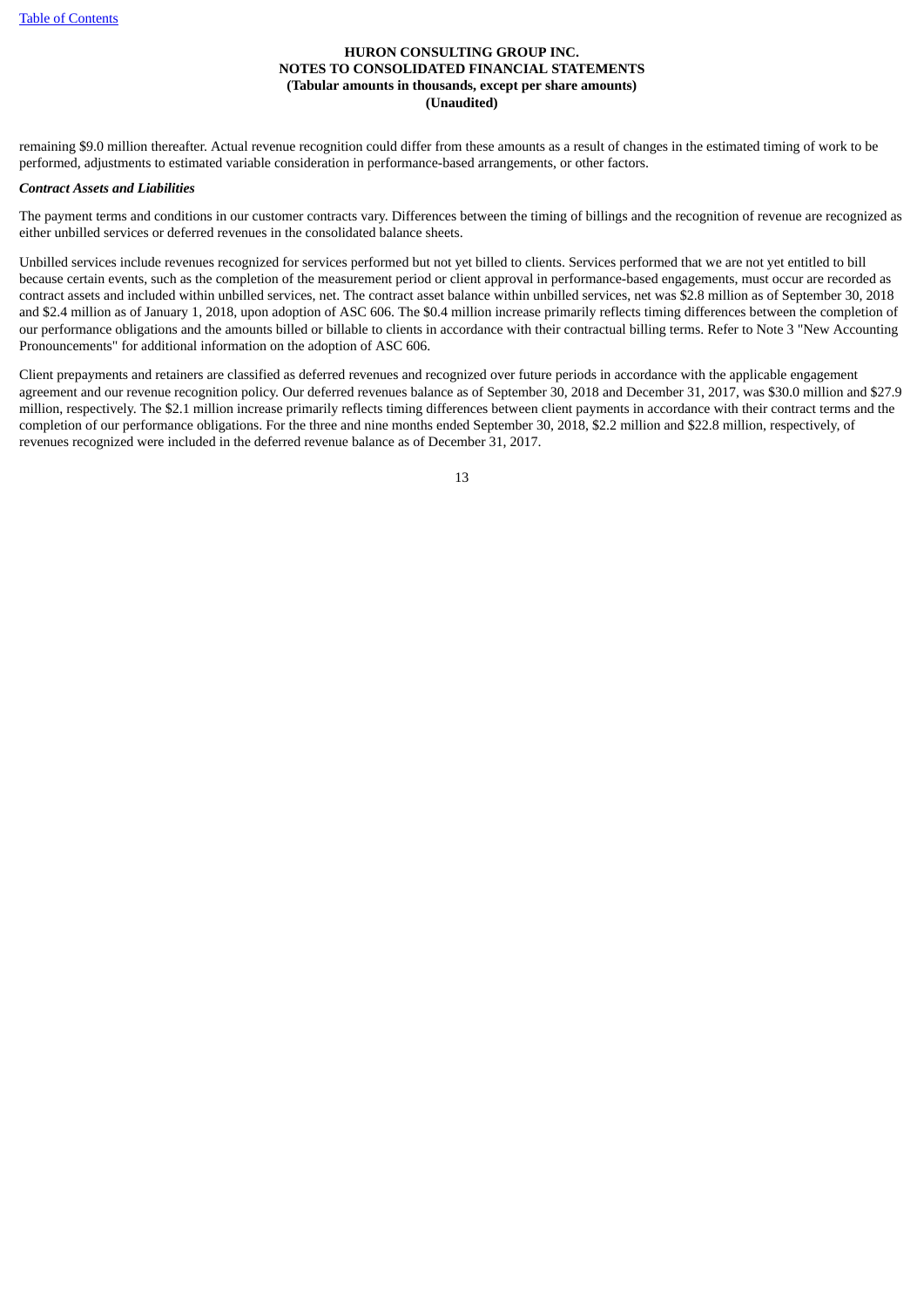## **7. Earnings Per Share**

Basic earnings per share excludes dilution and is computed by dividing net income by the weighted average number of common shares outstanding for the period, excluding unvested restricted common stock. Diluted earnings per share reflects the potential reduction in earnings per share that could occur if securities or other contracts to issue common stock were exercised or converted into common stock under the treasury stock method. Such securities or other contracts include unvested restricted stock awards, outstanding common stock options, convertible senior notes, and outstanding warrants, to the extent dilutive. In periods we report a net loss from continuing operations, diluted weighted average common shares outstanding excludes all potential common stock equivalents as their impact on diluted net loss from continuing operations per share would be anti-dilutive.

Earnings (loss) per share under the basic and diluted computations are as follows:

|                                                        | <b>Three Months Ended</b><br>September 30, |              |        |                | <b>Nine Months Ended</b><br>September 30, |                |            |  |
|--------------------------------------------------------|--------------------------------------------|--------------|--------|----------------|-------------------------------------------|----------------|------------|--|
|                                                        | 2018                                       |              | 2017   |                | 2018                                      |                | 2017       |  |
| Net income (loss) from continuing operations           | \$<br>8,249                                | $\mathbb{S}$ | 4,132  | $\mathbb{S}$   | 10,889                                    | $\mathcal{S}$  | (141, 195) |  |
| Income (loss) from discontinued operations, net of tax | 228                                        |              | 238    |                | (304)                                     |                | 690        |  |
| Net income (loss)                                      | \$<br>8,477                                | \$           | 4,370  | $\mathfrak{S}$ | 10,585                                    | \$             | (140, 505) |  |
|                                                        |                                            |              |        |                |                                           |                |            |  |
| Weighted average common shares outstanding - basic     | 21,745                                     |              | 21,505 |                | 21,683                                    |                | 21,413     |  |
| Weighted average common stock equivalents              | 365                                        |              | 117    |                | 264                                       |                |            |  |
| Weighted average common shares outstanding - diluted   | 22,110                                     |              | 21,622 |                | 21,947                                    |                | 21,413     |  |
|                                                        |                                            |              |        |                |                                           |                |            |  |
| Net earnings (loss) per basic share:                   |                                            |              |        |                |                                           |                |            |  |
| Net income (loss) from continuing operations           | \$<br>0.38                                 | \$           | 0.19   | \$             | 0.50                                      | -\$            | (6.59)     |  |
| Income (loss) from discontinued operations, net of tax | 0.01                                       |              | 0.01   |                | (0.01)                                    |                | 0.03       |  |
| Net income (loss)                                      | \$<br>0.39                                 | \$           | 0.20   | \$             | 0.49                                      | \$.            | (6.56)     |  |
|                                                        |                                            |              |        |                |                                           |                |            |  |
| Net earnings (loss) per diluted share:                 |                                            |              |        |                |                                           |                |            |  |
| Net income (loss) from continuing operations           | \$<br>0.37                                 | $\mathbb{S}$ | 0.19   | <sup>\$</sup>  | 0.50                                      | - \$           | (6.59)     |  |
| Income (loss) from discontinued operations, net of tax | 0.01                                       |              | 0.01   |                | (0.02)                                    |                | 0.03       |  |
| Net income (loss)                                      | \$<br>0.38                                 | \$           | 0.20   | $\mathbb{S}$   | 0.48                                      | $\mathfrak{S}$ | (6.56)     |  |

The number of anti-dilutive securities excluded from the computation of the weighted average common stock equivalents presented above were as follows:

|                                                              | As of September 30, |       |
|--------------------------------------------------------------|---------------------|-------|
|                                                              | 2018                | 2017  |
| Unvested restricted stock awards                             | 11                  | 627   |
| Outstanding common stock options                             |                     | 194   |
| Convertible senior notes                                     | 3,129               | 3,129 |
| Warrants related to the issuance of convertible senior notes | 3.129               | 3,129 |
| Total anti-dilutive securities                               | 6,269               | 7,079 |

See Note 8 "Financing Arrangements" for further information on the convertible senior notes and warrants related to the issuance of convertible notes.

As of September 30, 2018, we had a share repurchase program permitting us to repurchase up to \$125 million of our common stock through October 31, 2018 (the "Share Repurchase Program"). During the fourth quarter of 2018, our board of directors authorized an extension of the Share Repurchase Program through October 31, 2019. The amount and timing of the repurchases will be determined by management and will depend on a variety of factors, including the trading price of our common stock, capacity under our credit facility, general market and business conditions, and applicable legal requirements. No shares were repurchased during the first nine months of 2018 and 2017. As of September 30, 2018, \$35.1 million remains available for share repurchases.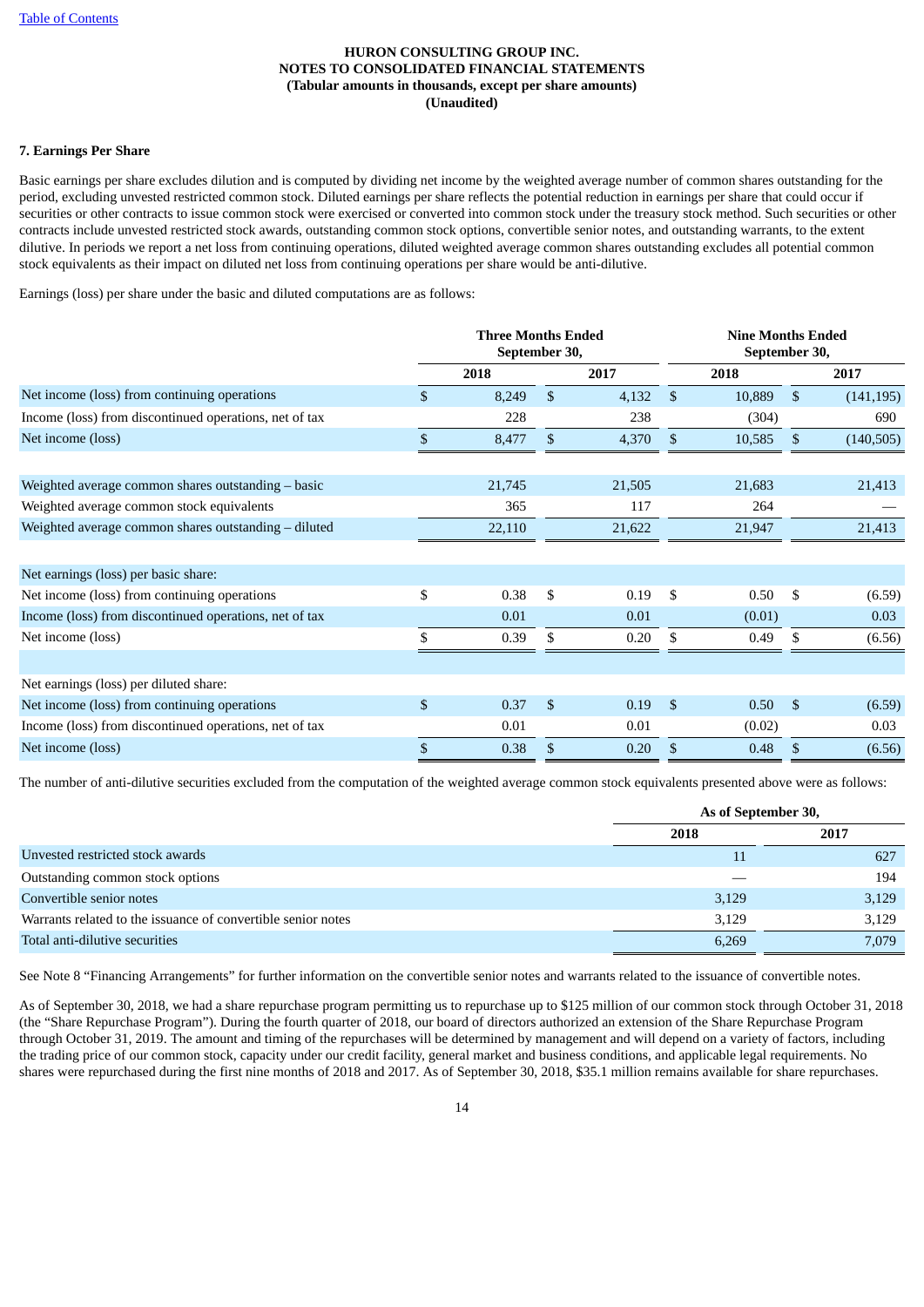## **8. Financing Arrangements**

A summary of the carrying amounts of our debt follows:

|                                              | September 30, 2018 | <b>December 31, 2017</b> |
|----------------------------------------------|--------------------|--------------------------|
| 1.25% convertible senior notes due 2019<br>Φ | 240,209            | 233,140<br>\$            |
| Senior secured credit facility               | 71.500             | 105,000                  |
| Promissory note due 2024                     | 4,493              | 4,868                    |
| Total long-term debt<br>۰Ľ                   | 316,202            | 343,008<br>S             |
| Current maturities of debt $(1)$             | (511)              | (501)                    |
| Long-term debt, net of current portion       | 315,691            | 342,507                  |

(1) The current maturities of debt are included as a component of accrued expenses and other current liabilities on our consolidated balance sheets.

Below is a summary of the scheduled remaining principal payments of our debt as of September 30, 2018.

|            | <b>Principal Payments of</b><br><b>Long-Term Debt</b> |
|------------|-------------------------------------------------------|
| 2018       | 126                                                   |
| 2019       | 250,514                                               |
| 2020       | 529                                                   |
| 2021       | 544                                                   |
| 2022       | 559                                                   |
| Thereafter | 73,721                                                |

## *Convertible Notes*

In September 2014, the Company issued \$250 million principal amount of 1.25% convertible senior notes due 2019 (the "Convertible Notes") in a private offering. The Convertible Notes are governed by the terms of an indenture between the Company and U.S. Bank National Association, as Trustee (the "Indenture"). The Convertible Notes are senior unsecured obligations of the Company and will pay interest semi-annually on April 1 and October 1 of each year at an annual rate of 1.25%. The Convertible Notes will mature on October 1, 2019, unless earlier repurchased by the Company or converted in accordance with their terms.

Upon conversion, the Convertible Notes will be settled, at our election, in cash, shares of the Company's common stock, or a combination of cash and shares of the Company's common stock. Our current intent and policy is to settle conversions with a combination of cash and shares of common stock with the principal amount of the Convertible Notes paid in cash, in accordance with the settlement provisions of the Indenture.

The initial conversion rate for the Convertible Notes is 12.5170 shares of our common stock per \$1,000 principal amount of the Convertible Notes, which is equal to an initial conversion price of approximately \$79.89 per share of our common stock. The conversion rate will be subject to adjustment upon the occurrence of certain specified events but will not be adjusted for accrued and unpaid interest, except in certain limited circumstances described in the Indenture. Upon the occurrence of a "make-whole fundamental change" (as defined in the Indenture) the Company will, in certain circumstances, increase the conversion rate by a number of additional shares for a holder that elects to convert its Convertible Notes in connection with such make-whole fundamental change. Additionally, if the Company undergoes a "fundamental change" (as defined in the Indenture), a holder will have the option to require the Company to repurchase all or a portion of its Convertible Notes for cash at a price equal to 100% of the principal amount of the Convertible Notes being repurchased plus any accrued and unpaid interest. As discussed below, the convertible note hedge transactions and warrants, which were entered into in connection with the Convertible Notes, effectively raise the price at which economic dilution would occur from the initial conversion price of approximately \$79.89 to approximately \$97.12 per share.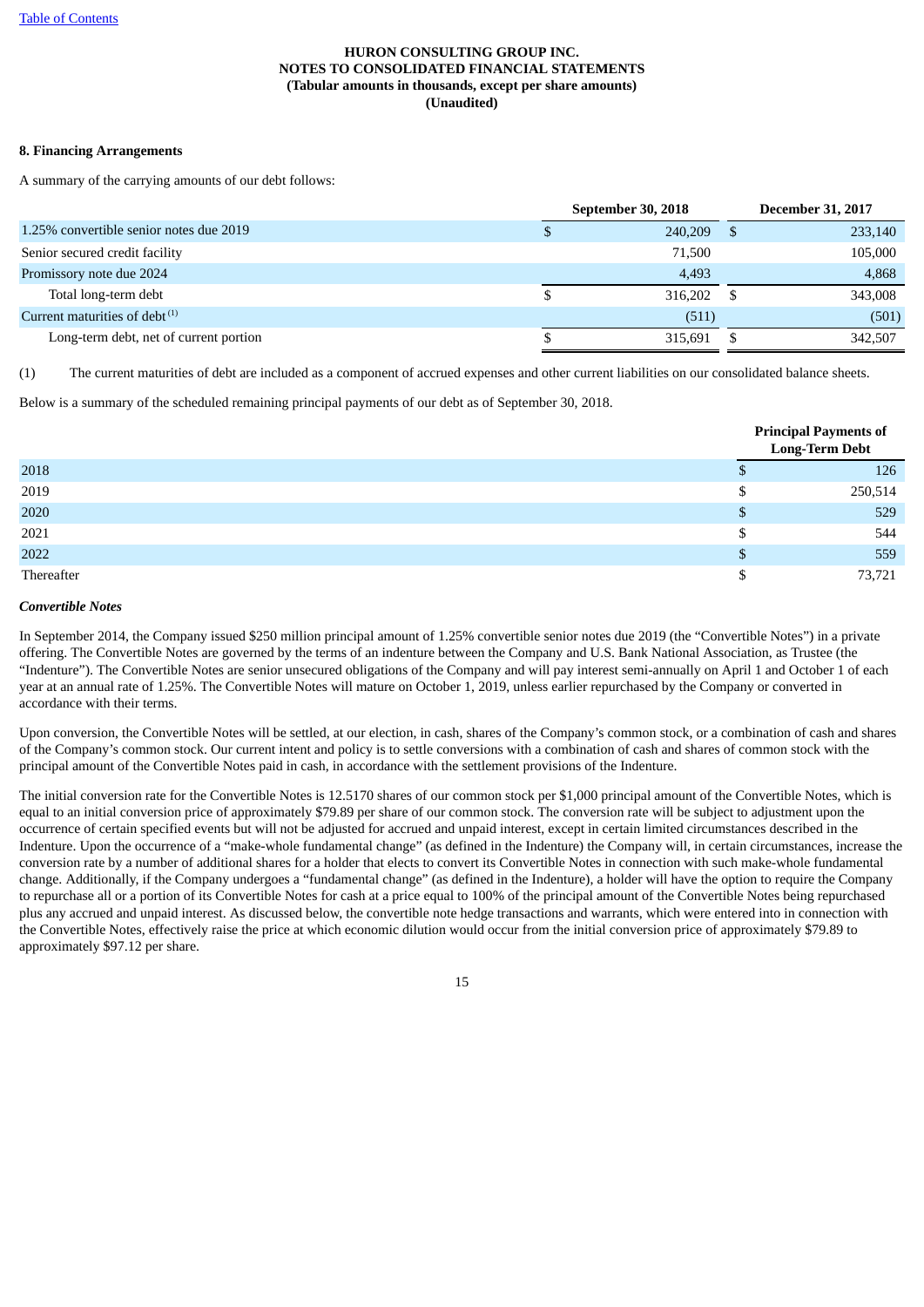Holders of the Convertible Notes may convert their Convertible Notes at their option at any time prior to July 1, 2019, only under the following circumstances:

- during any calendar quarter (and only during such calendar quarter) commencing after December 31, 2014 if, for each of at least 20 trading days (whether or not consecutive) during the 30 consecutive trading day period ending on, and including, the last trading day of the immediately preceding calendar quarter, the last reported sale price of the Company's common stock for such trading day is equal to or greater than 130% of the applicable conversion price on such trading day;
- during the five consecutive business day period immediately following any five consecutive trading day period (such five consecutive trading day period, the "measurement period") in which, for each trading day of the measurement period, the "trading price" (as defined in the Indenture) per \$1,000 principal amount of the Convertible Notes for such trading day was less than 98% of the product of the last reported sale price of the Company's common stock for such trading day and the applicable conversion rate on such trading day; or
- upon the occurrence of specified corporate transactions described in the Indenture.

On or after July 1, 2019 until the close of business on the second scheduled trading day immediately preceding the maturity date, a holder may convert all or a portion of its Convertible Notes, regardless of the foregoing circumstances.

We have separated the Convertible Notes into liability and equity components. The carrying amount of the liability component was determined by measuring the fair value of a similar liability that does not have an associated convertible feature, assuming our non-convertible debt borrowing rate. The carrying value of the equity component representing the conversion option, which is recognized as a debt discount, was determined by deducting the fair value of the liability component from the proceeds of the Convertible Notes. The debt discount is amortized to interest expense using an effective interest rate of 4.751% over the term of the Convertible Notes. As of September 30, 2018, the remaining life of the Convertible Notes is one year. The equity component will not be remeasured as long as it continues to meet the conditions for equity classification.

The transaction costs related to the issuance of the Convertible Notes were separated into liability and equity components based on their relative values, as determined above. Transaction costs attributable to the liability component are recorded as a deduction to the carrying amount of the liability and amortized to interest expense over the term of the Convertible Notes; and transaction costs attributable to the equity component are netted with the equity component of the Convertible Notes in stockholders' equity. Total debt issuance costs were approximately \$7.3 million, of which \$6.2 million was allocated to liability issuance costs and \$1.1 million was allocated to equity issuance costs.

As of September 30, 2018 and December 31, 2017, the Convertible Notes consisted of the following:

|                                                | September 30, 2018 |         |     | <b>December 31, 2017</b> |
|------------------------------------------------|--------------------|---------|-----|--------------------------|
| Liability component:                           |                    |         |     |                          |
| <b>Proceeds</b>                                |                    | 250,000 | - S | 250,000                  |
| Less: debt discount, net of amortization       |                    | (8,530) |     | (14, 668)                |
| Less: debt issuance costs, net of amortization |                    | (1,261) |     | (2, 192)                 |
| Net carrying amount                            |                    | 240,209 |     | 233,140                  |
| Equity component $(1)$                         |                    | 39.287  |     | 39.287                   |
|                                                |                    |         |     |                          |

(1) Included in additional paid-in capital on the consolidated balance sheet.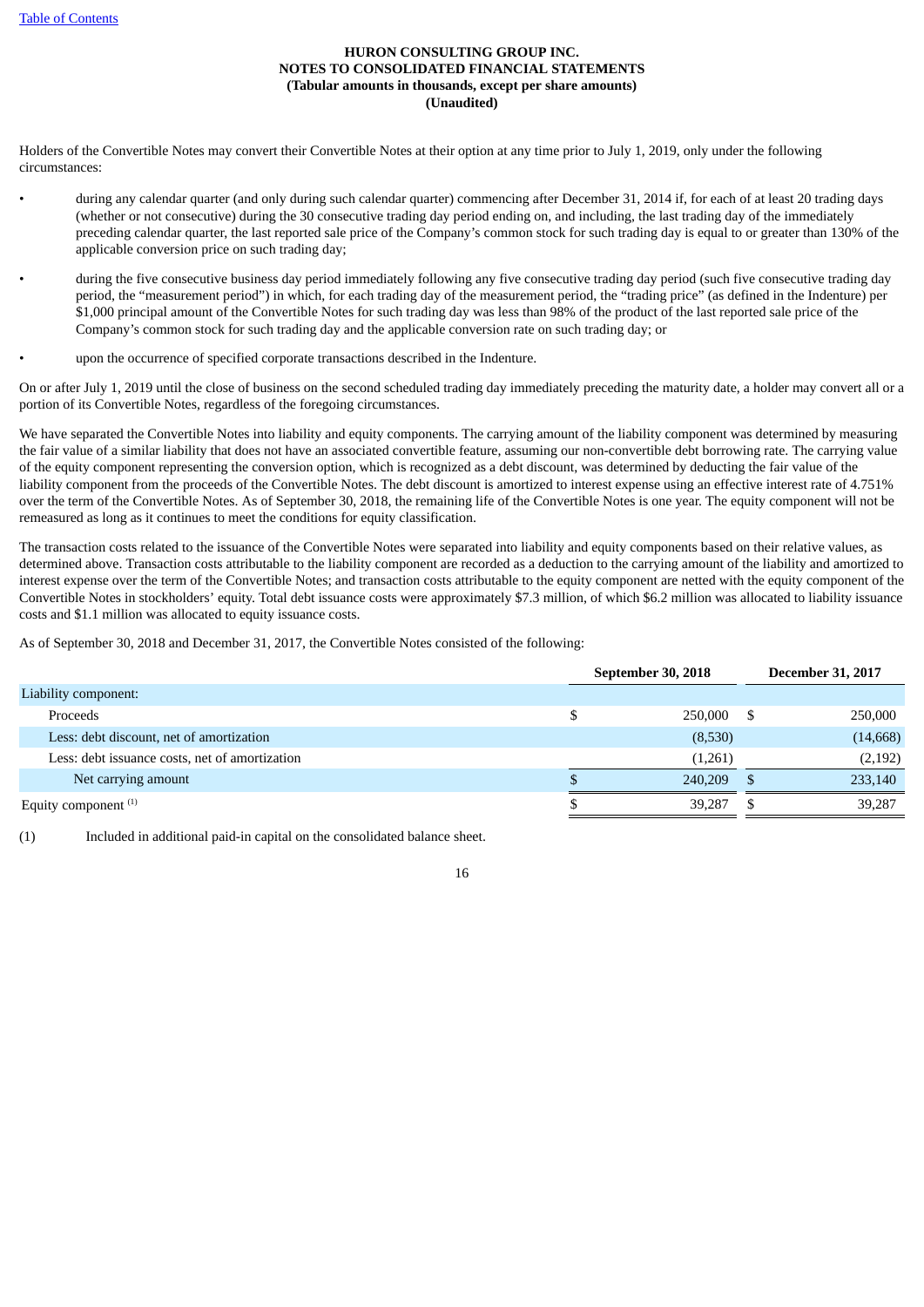The following table presents the amount of interest expense recognized related to the Convertible Notes for the periods presented.

|                                     | <b>Three Months Ended</b><br>September 30, |    |       |    |       | <b>Nine Months Ended</b><br>September 30, |       |  |
|-------------------------------------|--------------------------------------------|----|-------|----|-------|-------------------------------------------|-------|--|
|                                     | 2018                                       |    | 2017  |    | 2018  |                                           | 2017  |  |
| Contractual interest coupon         | 781                                        | -S | 781   | -5 | 2,344 |                                           | 2,344 |  |
| Amortization of debt discount       | 2,070                                      |    | 1.974 |    | 6,138 |                                           | 5,853 |  |
| Amortization of debt issuance costs | 312                                        |    | 306   |    | 931   |                                           | 915   |  |
| Total interest expense              | 3,163                                      |    | 3,061 |    | 9,413 |                                           | 9,112 |  |

In connection with the issuance of the Convertible Notes, we entered into convertible note hedge transactions and warrant transactions. The convertible note hedge transactions are intended to reduce the potential future economic dilution associated with the conversion of the Convertible Notes and, combined with the warrants, effectively raise the price at which economic dilution would occur from the initial conversion price of approximately \$79.89 to approximately \$97.12 per share. For purposes of the computation of diluted earnings per share in accordance with GAAP, dilution will occur when the average share price of our common stock for a given period exceeds the conversion price of the Convertible Notes, which initially is equal to approximately \$79.89 per share. The convertible note hedge transactions and warrant transactions are discussed separately below.

- *Convertible Note Hedge Transactions*. In connection with the issuance of the Convertible Notes, the Company entered into convertible note hedge transactions whereby the Company has call options to purchase a total of approximately 3.1 million shares of the Company's common stock, which is the number of shares initially issuable upon conversion of the Convertible Notes in full, at a price of approximately \$79.89, which corresponds to the initial conversion price of the Convertible Notes, subject to customary anti-dilution adjustments substantially similar to those in the Convertible Notes. The convertible note hedge transactions are exercisable upon conversion of the Convertible Notes and will expire in 2019 if not earlier exercised. We paid an aggregate amount of \$42.1 million for the convertible note hedge transactions, which was recorded as additional paid-in capital on the consolidated balance sheet. The convertible note hedge transactions are separate transactions and are not part of the terms of the Convertible Notes.
	- *Warrants.* In connection with the issuance of the Convertible Notes, the Company sold warrants whereby the holders of the warrants have the option to purchase a total of approximately 3.1 million shares of the Company's common stock at a strike price of approximately \$97.12. The warrants will expire incrementally on 100 different dates from January 6, 2020 to May 28, 2020 and are exercisable at each such expiry date. If the average market value per share of our common stock for the reporting period exceeds the strike price of the warrants, the warrants will have a dilutive effect on our earnings per share. We received aggregate proceeds of \$23.6 million from the sale of the warrants, which was recorded as additional paid-in capital on the consolidated balance sheet. The warrants are separate transactions and are not part of the terms of the Convertible Notes or the convertible note hedge transactions.

The Company recorded an initial deferred tax liability of \$15.4 million in connection with the debt discount associated with the Convertible Notes and recorded an initial deferred tax asset of \$16.5 million in connection with the convertible note hedge transactions. The deferred tax liability and deferred tax asset are included in deferred income taxes, net on the consolidated balance sheets.

## *Senior Secured Credit Facility*

The Company has a \$500 million five-year senior secured revolving credit facility, subject to the terms of a Second Amended and Restated Credit Agreement dated as of March 31, 2015, as amended to date (as amended and modified the "Amended Credit Agreement"), that becomes due and payable in full upon maturity on March 23, 2023. The Amended Credit Agreement provides the option to increase the revolving credit facility or establish term loan facilities in an aggregate amount of up to \$150 million, subject to customary conditions and the approval of any lender whose commitment would be increased, resulting in a maximum available principal amount under the Amended Credit Agreement of \$650 million. The initial borrowings under the Amended Credit Agreement were used to refinance borrowings outstanding under a prior credit agreement, and future borrowings under the Amended Credit Agreement may be used for working capital, capital expenditures, acquisitions of businesses, share repurchases, and general corporate purposes.

Fees and interest on borrowings vary based on our Consolidated Leverage Ratio (as defined in the Amended Credit Agreement). At our option, borrowings under the Amended Credit Agreement will bear interest at one, two, three or six-month LIBOR or an alternate base rate, in each case plus the applicable margin. The applicable margin will fluctuate between 1.25% per annum and 2.00% per annum, in the case of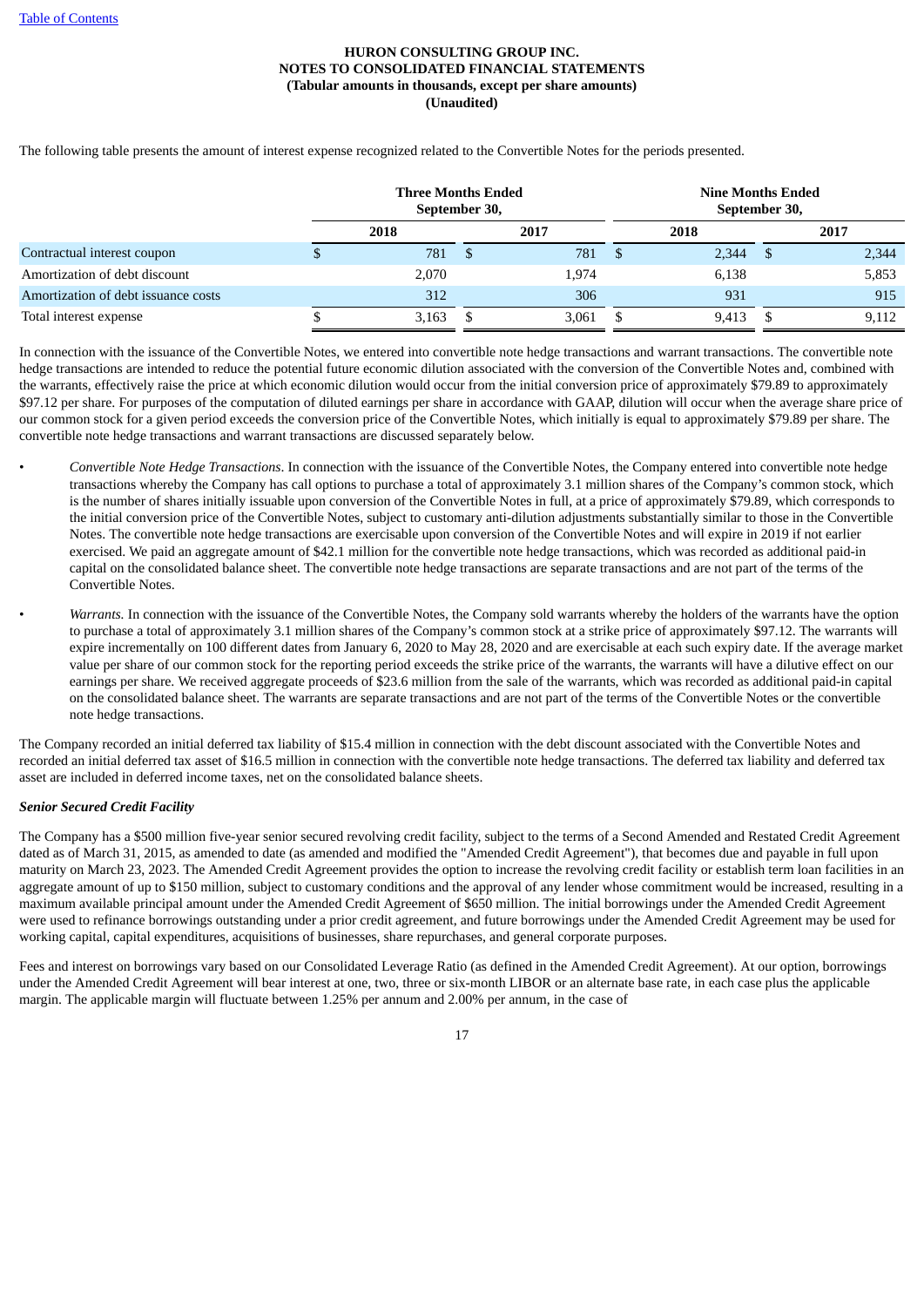LIBOR borrowings, or between 0.25% per annum and 1.00% per annum, in the case of base rate loans, based upon our Consolidated Leverage Ratio at such time.

Amounts borrowed under the Amended Credit Agreement may be prepaid at any time without premium or penalty. We are required to prepay the amounts outstanding under the Amended Credit Agreement in certain circumstances, including a requirement to pay all amounts outstanding under the Amended Credit Agreement 90 days prior to the Convertible Indebtedness Maturity Date (as defined in the Amended Credit Agreement) unless (1) the Convertible Indebtedness Maturity Date is waived or extended to a later date, (2) the Company can demonstrate (a) Liquidity (as defined in the Amended Credit Agreement) in an amount at least equal to the principal amount due on the Convertible Indebtedness Maturity Date, and (b) financial covenant compliance after giving effect to such payments and any additional indebtedness incurred on a pro forma basis, or (3) this requirement is waived by the Required Lenders (as defined in the Amended Credit Agreement). In addition, we have the right to permanently reduce or terminate the unused portion of the commitments provided under the Amended Credit Agreement at any time.

The loans and obligations under the Amended Credit Agreement are secured pursuant to a Second Amended and Restated Security Agreement and a Second Amended and Restated Pledge Agreement (the "Pledge Agreement") with Bank of America, N.A. as collateral agent, pursuant to which the Company and the subsidiary guarantors grant Bank of America, N.A., for the ratable benefit of the lenders under the Amended Credit Agreement, a first-priority lien, subject to permitted liens, on substantially all of the personal property assets of the Company and the subsidiary guarantors, and a pledge of 100% of the stock or other equity interests in all domestic subsidiaries and 65% of the stock or other equity interests in each "material first-tier foreign subsidiary" (as defined in the Pledge Agreement).

The Amended Credit Agreement contains usual and customary representations and warranties; affirmative and negative covenants, which include limitations on liens, investments, additional indebtedness, and restricted payments; and two quarterly financial covenants as follows: (i) a maximum Consolidated Leverage Ratio (defined as the ratio of debt to consolidated EBITDA) ranging from 3.50 to 1.00 to 4.00 to 1.00, depending on the measurement period, and (ii) a minimum Consolidated Interest Coverage Ratio (defined as the ratio of consolidated EBITDA to interest) of 3.50 to 1.00. Consolidated EBITDA for purposes of the financial covenants is calculated on a continuing operations basis and includes adjustments to add back non-cash goodwill impairment charges, share-based compensation costs, certain non-cash restructuring charges, pro forma historical EBITDA for businesses acquired, and other specified items in accordance with the Amended Credit Agreement. At September 30, 2018, we were in compliance with these financial covenants with a Consolidated Leverage Ratio of 3.02 to 1.00 and a Consolidated Interest Coverage Ratio of 10.57 to 1.00.

Borrowings outstanding under the Amended Credit Agreement at September 30, 2018 totaled \$71.5 million. These borrowings carried a weighted average interest rate of 4.2%, including the effect of the interest rate swap described in Note 10 "Derivative Instruments and Hedging Activity." Borrowings outstanding under the Amended Credit Agreement at December 31, 2017 were \$105.0 million and carried a weighted average interest rate of 3.7%, including the effect of the interest rate swap described in Note 10 "Derivative Instrument and Hedging Activity." The borrowing capacity under the revolving credit facility is reduced by any outstanding borrowings under the revolving credit facility and outstanding letters of credit. At September 30, 2018, we had outstanding letters of credit totaling \$1.6 million, which are primarily used as security deposits for our office facilities. As of September 30, 2018, the unused borrowing capacity under the revolving credit facility was \$426.9 million.

## *Promissory Note due 2024*

On June 30, 2017, in conjunction with our purchase of an aircraft related to the acquisition of Innosight, we assumed, from the sellers of the aircraft, a promissory note with an outstanding principal balance of \$5.1 million. The principal balance of the promissory note is subject to scheduled monthly principal payments until the maturity date of March 1, 2024, at which time a final payment of \$1.5 million, plus any accrued and unpaid interest, will be due. Under the terms of the promissory note, we will pay interest on the outstanding principal amount at a rate of one-month LIBOR plus 1.97% per annum. The obligations under the promissory note are secured pursuant to a Loan and Aircraft Security Agreement with Banc of America Leasing & Capital, LLC, which grants the lender a first priority security interest in the aircraft. At September 30, 2018, the outstanding principal amount of the promissory note was \$4.5 million. As of September 30, 2018, the aircraft had a carrying amount of \$5.9 million. At December 31, 2017, the outstanding principal amount of the promissory note was \$4.9 million, and the aircraft had a carrying amount of \$6.5 million.

## **9. Restructuring Charges**

Restructuring charges netted to an immaterial amount for the three months ended September 30, 2018 and were \$2.7 million for the nine months ended September 30, 2018. The restructuring charges incurred in the third quarter of 2018 consisted of a \$0.4 million accrual related to employee costs in our Healthcare segment, offset by a \$0.3 million decrease in the accrual for remaining lease obligations, net of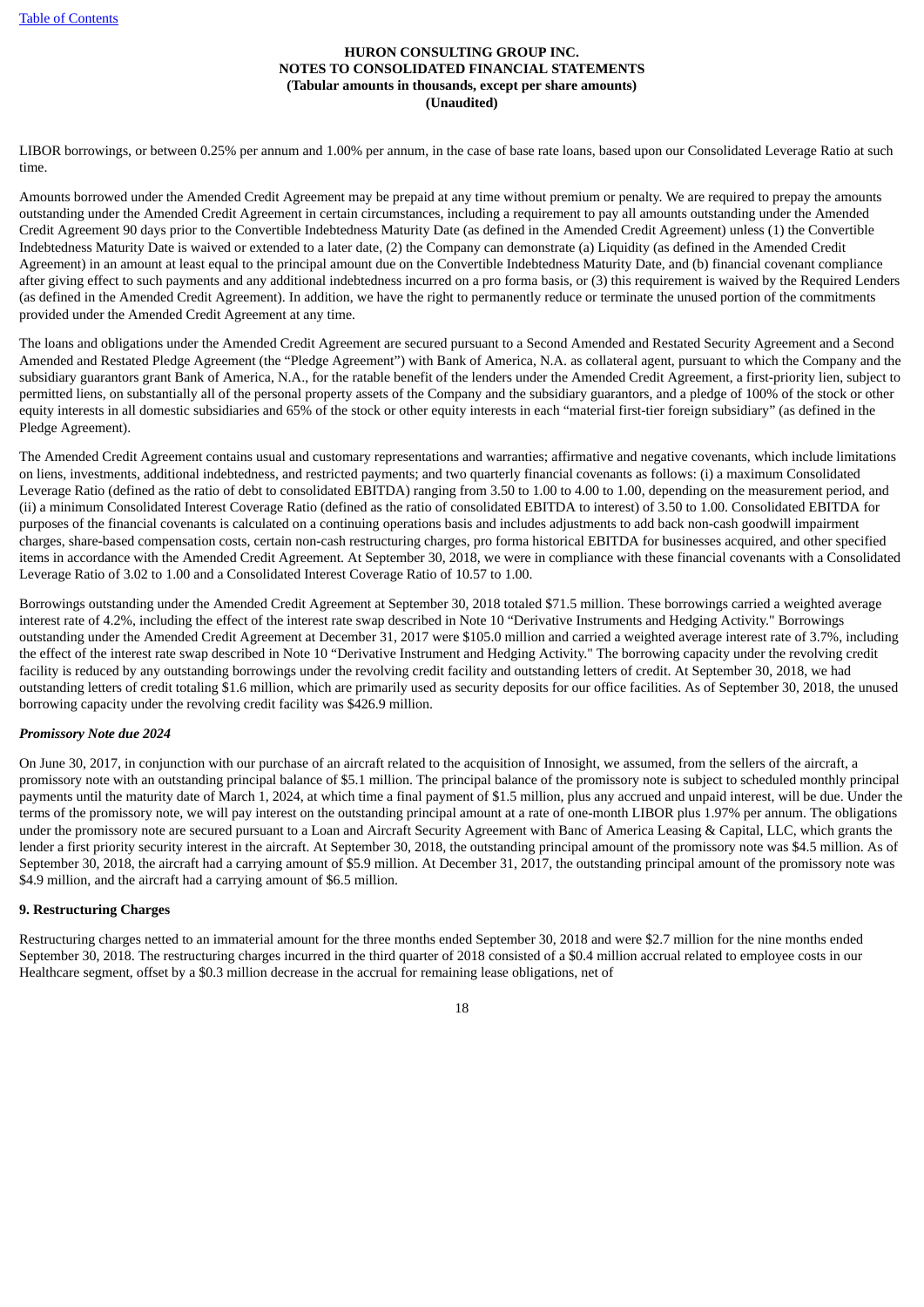estimated sublease income, as a result of updated lease assumptions for our San Francisco office vacated in the third quarter of 2017 and a \$0.2 million decrease in the accrual related to workforce reductions in our Business Advisory segment recorded in the second quarter of 2018. The \$2.7 million of restructuring charges incurred in the first nine months of 2018 primarily consisted of \$0.7 million related to the accrual of remaining lease payments, net of estimated sublease income, and accelerated depreciation on leasehold improvements due to exiting a portion of our Middleton, Wisconsin office in the second quarter of 2018; \$0.7 million and \$0.5 million related to workforce reductions in our Healthcare segment and our Business Advisory segment, respectively, to better align resources with market demand; \$0.3 million related to updated lease assumptions for our San Francisco office vacated in the third quarter of 2017; and \$0.3 million related to the divestiture of our Middle East practice within the Business Advisory segment in the second quarter of 2018. During the second quarter of 2018, we sold our Middle East practice to a former employee who was the practice leader of that business at the time and we recorded a \$5.9 million loss which is included in other income (expense), net in our consolidated statements of operations.

Restructuring charges for the three and nine months ended September 30, 2017 totaled \$1.3 million and \$5.3 million, respectively. The \$1.3 million charge incurred in the third quarter of 2017 primarily related to the accrual of remaining lease obligations, net of estimated sublease income, due to relocating our San Francisco office to a smaller space and consolidating our New York offices in the third quarter of 2017, and accelerated depreciation on leasehold improvements for our San Francisco office. The \$5.3 million of restructuring charges incurred in the first nine months of 2017 primarily consisted of \$2.5 million related to the accrual of remaining lease obligations, net of estimated sublease income, due to relocating our San Francisco office to a smaller space and consolidating our Chicago and New York offices in the first nine months of 2017 and accelerated depreciation on leasehold improvements for our San Francisco office; \$2.0 million related to workforce reductions in our Healthcare segment to better align our resources with market demand; and \$0.4 million related to workforce reductions in our corporate operations primarily to adjust our infrastructure to align with the decreased workforce in the Healthcare segment.

The table below sets forth the changes in the carrying amount of our restructuring charge liability by restructuring type for the nine months ended September 30, 2018.

|                                  | <b>Office Space</b><br><b>Reductions</b><br><b>Employee Costs</b> |          |   |         | Other | <b>Total</b> |          |
|----------------------------------|-------------------------------------------------------------------|----------|---|---------|-------|--------------|----------|
| Balance as of December 31, 2017  | \$                                                                | 1,267    |   | 4,247   |       |              | 5,514    |
| <b>Additions</b>                 |                                                                   | 1,259    |   | 896     |       | 151          | 2,306    |
| Payments                         |                                                                   | (1, 861) |   | (2,710) |       | (152)        | (4, 723) |
| Adjustments <sup>(1)</sup>       |                                                                   | (47)     |   | 833     |       |              | 786      |
| Non-cash items                   |                                                                   |          |   | (325)   |       |              | (324)    |
| Balance as of September 30, 2018 |                                                                   | 618      | S | 2,941   | - \$  |              | 3,559    |

(1) Adjustments for the nine months ended September 30, 2018 includes restructuring charges of \$0.4 million related to updated lease assumptions for vacated office spaces directly related to discontinued operations.

As of September 30, 2018, our restructuring charge liability related to office space reductions of \$2.9 million represented the present value of remaining lease payments, net of estimated sublease income, primarily for our vacated office spaces in Washington, D.C., Chicago, Houston, San Francisco, and Middleton, Wisconsin. This restructuring charge liability is included as a component of accrued expenses and other current liabilities and deferred compensation and other liabilities. All of the \$0.6 million restructuring charge liability related to employee costs at September 30, 2018 is expected to be paid in the next 12 months. The restructuring charge liability related to employee costs is included as a component of accrued payroll and related benefits.

## **10. Derivative Instrument and Hedging Activity**

On June 22, 2017, we entered into a forward interest rate swap agreement effective August 31, 2017 and ending August 31, 2022, with a notional amount of \$50.0 million. We entered into this derivative instrument to hedge against the interest rate risks of our variable-rate borrowings. Under the terms of the interest rate swap agreement, we receive from the counterparty interest on the notional amount based on one-month LIBOR and we pay to the counterparty a fixed rate of 1.900%.

We recognize all derivative instruments as either assets or liabilities at fair value on the balance sheet. We have designated this derivative instrument as a cash flow hedge. Therefore, changes in the fair value of the derivative instrument are recorded to other comprehensive income ("OCI") and reclassified into interest expense upon settlement. As of September 30, 2018, it was anticipated that \$0.3 million of the gains, net of tax, currently recorded in accumulated other comprehensive income will be reclassified into earnings within the next 12 months.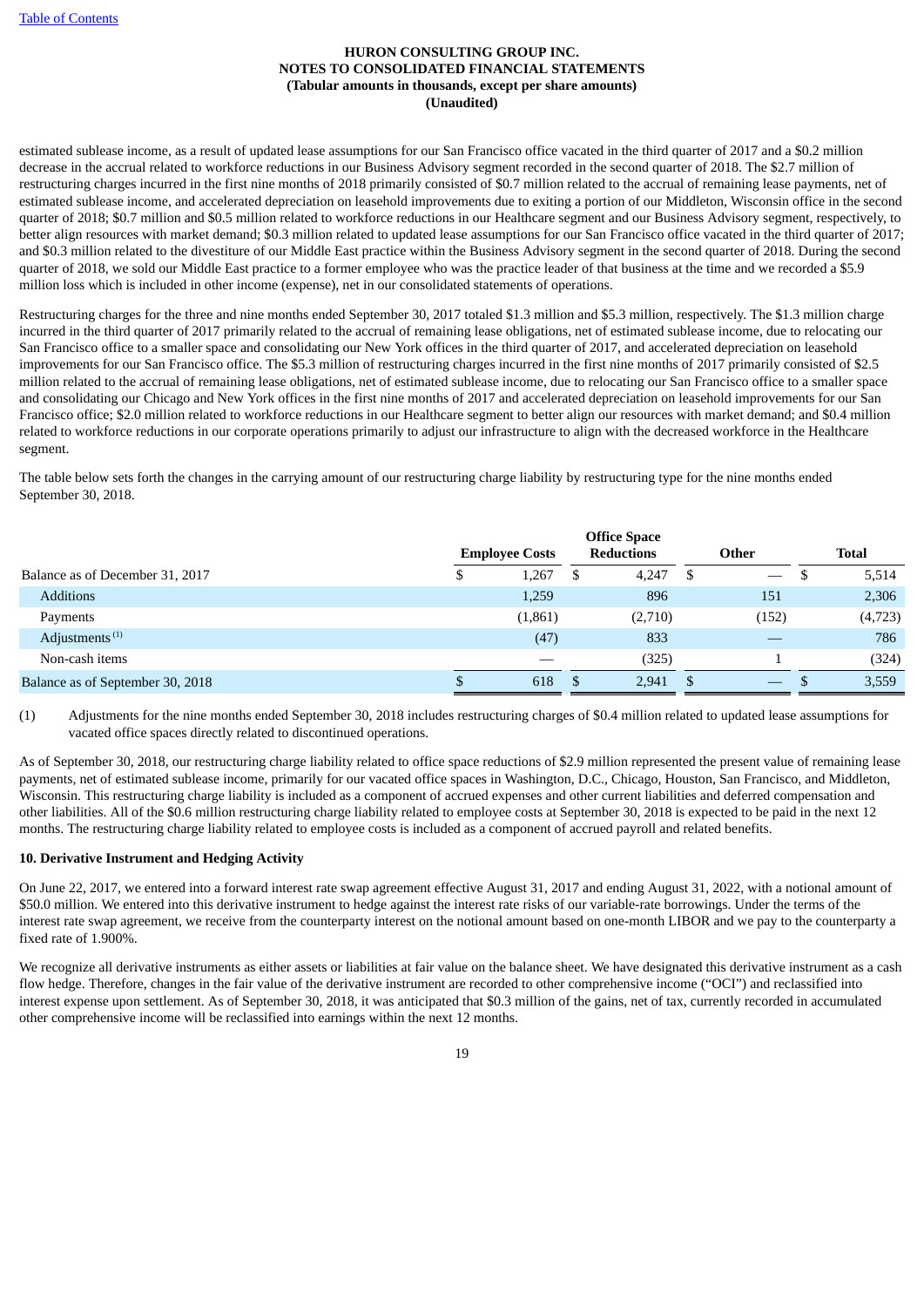The table below sets forth additional information relating to the interest rate swap designated as a cash flow hedging instrument as of September 30, 2018 and December 31, 2017.

|                                           | <b>Fair Value (Derivative Asset and Liability)</b> |                       |  |                      |  |  |  |  |  |
|-------------------------------------------|----------------------------------------------------|-----------------------|--|----------------------|--|--|--|--|--|
| <b>Balance Sheet Location</b>             |                                                    | September 30,<br>2018 |  | December 31,<br>2017 |  |  |  |  |  |
| Prepaid expenses and other current assets | P.                                                 | 341                   |  |                      |  |  |  |  |  |
| Other non-current assets                  | \$                                                 | 1,301                 |  | 581                  |  |  |  |  |  |
| Accrued expenses                          |                                                    |                       |  | 48                   |  |  |  |  |  |

All of our derivative instruments are transacted under the International Swaps and Derivatives Association (ISDA) master agreements. These agreements permit the net settlement of amounts owed in the event of default and certain other termination events. Although netting is permitted, it is our policy to record all derivative assets and liabilities on a gross basis on our consolidated balance sheet.

We do not use derivative instruments for trading or other speculative purposes. Refer to Note 12 "Other Comprehensive Income (Loss)" for additional information on our derivative instrument.

## **11. Fair Value of Financial Instruments**

Certain of our assets and liabilities are measured at fair value. Fair value is defined as the price that would be received to sell an asset or the price that would be paid to transfer a liability in an orderly transaction between market participants at the measurement date. GAAP establishes a fair value hierarchy for inputs used in measuring fair value and requires companies to maximize the use of observable inputs and minimize the use of unobservable inputs. The fair value hierarchy consists of three levels based on the objectivity of the inputs as follows:

| Level 1 Inputs | Quoted prices in active markets for identical assets or liabilities that the reporting entity has the ability to access at the<br>measurement date.                                                                                                                                                                                                                        |
|----------------|----------------------------------------------------------------------------------------------------------------------------------------------------------------------------------------------------------------------------------------------------------------------------------------------------------------------------------------------------------------------------|
| Level 2 Inputs | Quoted prices in active markets for similar assets or liabilities; quoted prices for identical or similar assets or liabilities in<br>markets that are not active; inputs other than quoted prices that are observable for the asset or liability; or inputs that are<br>derived principally from or corroborated by observable market data by correlation or other means. |
| Level 3 Inputs | Unobservable inputs for the asset or liability, and include situations in which there is little, if any, market activity for the<br>asset or liability.                                                                                                                                                                                                                    |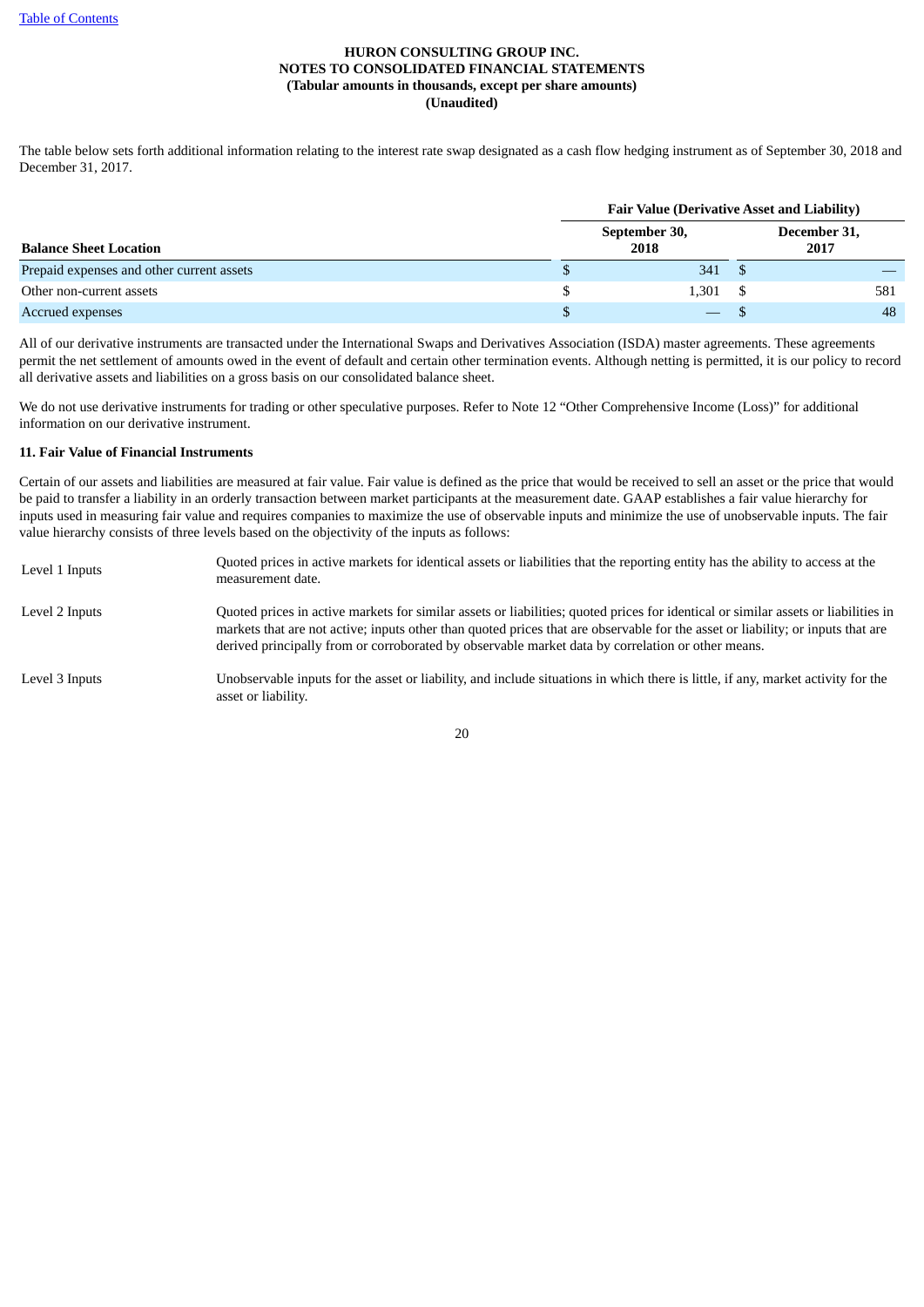The table below sets forth our fair value hierarchy for our financial assets and liabilities measured at fair value on a recurring basis as of September 30, 2018 and December 31, 2017.

|                                                    | <b>Level 1</b><br><b>Level 2</b> |                          |    | <b>Level 3</b> | <b>Total</b> |              |
|----------------------------------------------------|----------------------------------|--------------------------|----|----------------|--------------|--------------|
| <b>September 30, 2018</b>                          |                                  |                          |    |                |              |              |
| Assets:                                            |                                  |                          |    |                |              |              |
| Interest rate swap                                 | $\mathbb{S}$                     |                          | \$ | 1,642          | \$           | \$<br>1,642  |
| Convertible debt investment                        |                                  |                          |    |                | 45,948       | 45,948       |
| Deferred compensation assets                       |                                  |                          |    | 20,352         |              | 20,352       |
| Total assets                                       | \$                               |                          | \$ | 21,994         | \$<br>45,948 | \$<br>67,942 |
| <b>Liabilities:</b>                                |                                  |                          |    |                |              |              |
| Contingent consideration for business acquisitions | \$                               | $\overline{\phantom{0}}$ | \$ |                | \$<br>12,889 | \$<br>12,889 |
| <b>Total liabilities</b>                           | $\mathbf{\$}$                    |                          | \$ |                | \$<br>12,889 | \$<br>12,889 |
| <b>December 31, 2017</b>                           |                                  |                          |    |                |              |              |
| <b>Assets:</b>                                     |                                  |                          |    |                |              |              |
| Interest rate swap                                 | \$                               |                          | \$ | 533            | \$           | \$<br>533    |
| Promissory note                                    |                                  |                          |    |                | 1,078        | 1,078        |
| Convertible debt investment                        |                                  |                          |    |                | 39,904       | 39,904       |
| Deferred compensation assets                       |                                  |                          |    | 17,786         |              | 17,786       |
| Total assets                                       | \$                               |                          | \$ | 18,319         | \$<br>40,982 | \$<br>59,301 |
| <b>Liabilities:</b>                                |                                  |                          |    |                |              |              |
| Contingent consideration for business acquisitions | \$                               | $\overline{\phantom{0}}$ | \$ |                | 22,828       | \$<br>22,828 |
| <b>Total liabilities</b>                           | \$                               |                          | \$ |                | \$<br>22,828 | \$<br>22,828 |

*Interest rate swaps:* The fair value of our interest rate swap was derived using estimates to settle the interest rate swap agreement, which is based on the net present value of expected future cash flows on each leg of the swap utilizing market-based inputs and a discount rate reflecting the risks involved.

*Promissory note*: As part of the consideration received for the sale of our Accounting Advisory practice on December 30, 2011, we received a promissory note with an initial principal amount of \$3.5 million payable over four years. During the fourth quarter of 2017, we amended and restated the note which established scheduled annual principal payments, increased the interest rate, reduced the outstanding principal amount by \$0.5 million, and extended the maturity date to September 30, 2020. As of December 31, 2017, the outstanding principal balance was \$1.0 million. During the first six months of 2018, we received payments for all of the outstanding principal balance and all accrued interest. Prior to the final payment, the fair value of the note was based on the net present value of the projected cash flows using a discount rate of 10%, which accounted for the risks associated with the amended note. This fair value measurement was based on significant inputs not observable in the market and thus represent Level 3 inputs.

The table below sets forth the changes in the balance of the promissory note for the nine months ended September 30, 2018.

|                                         | <b>Promissory Note</b> |
|-----------------------------------------|------------------------|
| Balance as of December 31, 2017         | 1,078                  |
| Interest payments received              | (81)                   |
| Principal payments received             | (1,040)                |
| Change in fair value of promissory note | 43                     |
| Balance as of September 30, 2018        |                        |

*Convertible debt investment:* In 2014 and 2015, we invested \$27.9 million, in the form of zero coupon convertible debt, in Shorelight Holdings, LLC ("Shorelight"), the parent company of Shorelight Education, a U.S.-based company that partners with leading nonprofit universities to increase access to and retention of international students, boost institutional growth, and enhance an institution's global footprint. The notes will mature on July 1, 2020, unless converted earlier.

To determine the appropriate accounting treatment for our investment, we performed a variable interest entity ("VIE") analysis and concluded that Shorelight does not meet the definition of a VIE. We also reviewed the characteristics of our investment to confirm that the convertible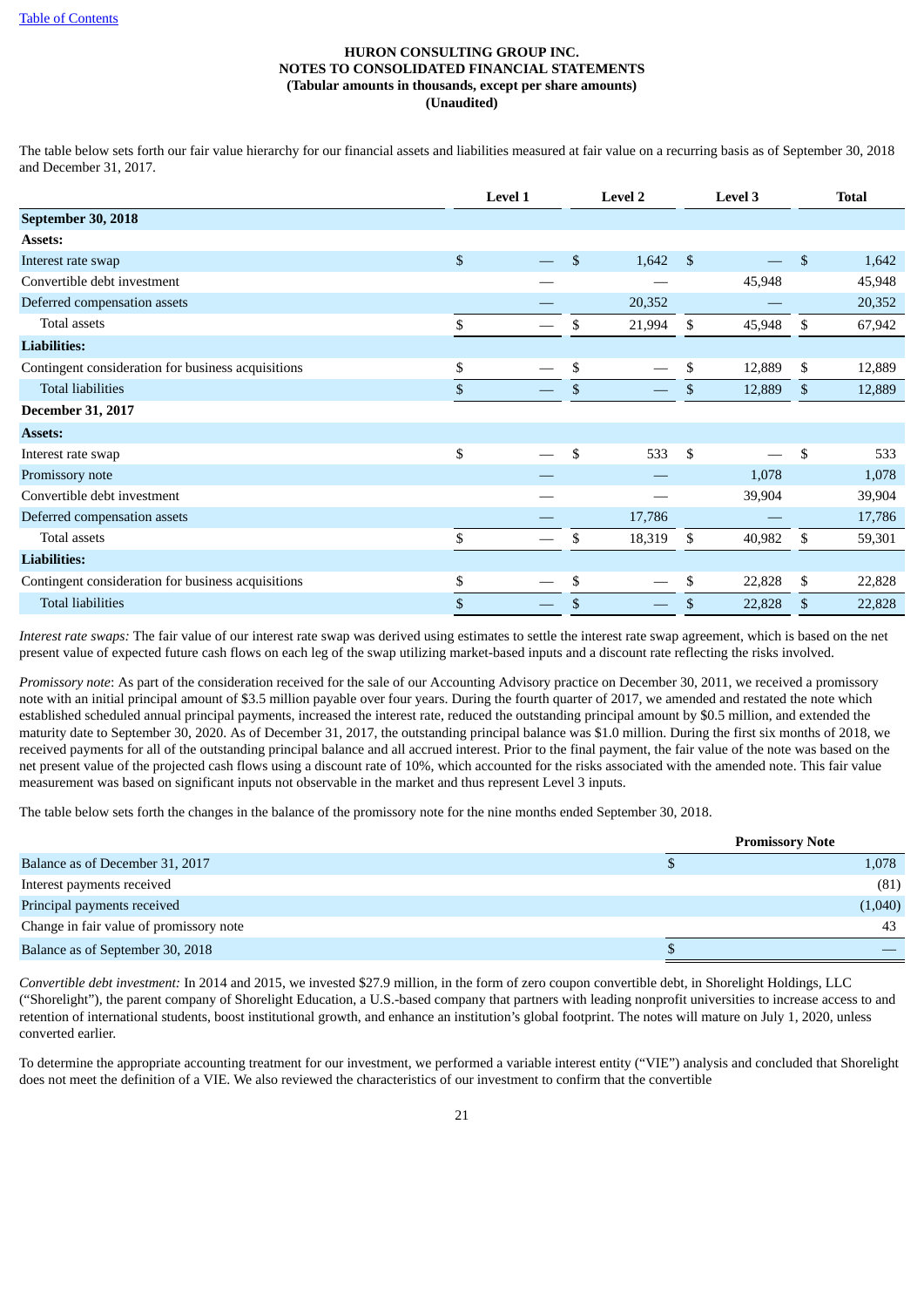notes are not in-substance common stock that would warrant equity method accounting. After we reviewed all of the terms of the investment, we concluded the appropriate accounting treatment to be that of an available-for-sale debt security.

The convertible debt investment is carried at fair value with unrealized holding gains and losses excluded from earnings and reported in other comprehensive income. We estimate the fair value of our investment using a Monte Carlo simulation model, cash flow projections discounted at a risk-adjusted rate, and certain assumptions related to equity volatility, default probability, and recovery rate, all of which are Level 3 inputs. The use of alternative estimates and assumptions could increase or decrease the estimated fair value of the investment, which would result in different impacts to our consolidated balance sheet and comprehensive income. Actual results may differ from our estimates. The fair value of the convertible debt investment is recorded in long-term investment on our consolidated balance sheets.

The table below sets forth the changes in the balance of the convertible debt investment for the nine months ended September 30, 2018.

|                                                     | <b>Convertible Debt Investment</b> |
|-----------------------------------------------------|------------------------------------|
| Balance as of December 31, 2017                     | 39,904                             |
| Change in fair value of convertible debt investment | 6.044                              |
| Balance as of September 30, 2018                    | 45,948                             |

*Deferred compensation assets:* We have a non-qualified deferred compensation plan (the "Plan") for the members of our board of directors and a select group of our employees. The deferred compensation liability is funded by the Plan assets, which consist of life insurance policies maintained within a trust. The cash surrender value of the life insurance policies approximates fair value and is based on third-party broker statements which provide the fair value of the life insurance policies' underlying investments, which are Level 2 inputs. The cash surrender value of the life insurance policies is invested primarily in mutual funds. The Plan assets are included in other non-current assets on our consolidated balance sheets. Realized and unrealized gains (losses) from the deferred compensation assets are recorded to other income (expense), net in our consolidated statements of operations.

*Contingent consideration for business acquisitions:* We estimate the fair value of acquisition-related contingent consideration using either a probabilityweighted assessment of the specific financial performance targets being achieved or a Monte Carlo simulation model, as appropriate. These fair value measurements are based on significant inputs not observable in the market and thus represent Level 3 inputs. The significant unobservable inputs used in the fair value measurements of our contingent consideration are our measures of the estimated payouts based on internally generated financial projections on a probability-weighted basis and discount rates, which typically reflect a risk-free rate. The fair value of the contingent consideration is reassessed quarterly based on assumptions used in our latest projections and input provided by practice leaders and management. Any change in the fair value estimate is recorded in our consolidated statement of operations for that period. The use of alternative estimates and assumptions could increase or decrease the estimated fair value of our contingent consideration liability, which would result in different impacts to our consolidated balance sheets and consolidated statements of operations. Actual results may differ from our estimates. The table below sets forth the changes in the balance of the contingent consideration for business acquisitions for the nine months ended September 30, 2018.

|                                                                     | <b>Contingent Consideration for Business</b><br><b>Acquisitions</b> |
|---------------------------------------------------------------------|---------------------------------------------------------------------|
| Balance as of December 31, 2017                                     | 22,828                                                              |
| Payments                                                            | (7,750)                                                             |
| Remeasurement of contingent consideration for business acquisitions | (2,463)                                                             |
| Acquisition                                                         | 212                                                                 |
| Unrealized loss due to foreign currency translation                 | 62                                                                  |
| Balance as of September 30, 2018                                    | 12.889                                                              |
|                                                                     |                                                                     |

Financial assets and liabilities not recorded at fair value are as follows:

## *Senior Secured Credit Facility*

The carrying value of our borrowings outstanding under our senior secured credit facility is stated at cost. Our carrying value approximates fair value, using Level 2 inputs, as the senior secured credit facility bears interest at variable rates based on current market rates as set forth in the Amended Credit Agreement. Refer to Note 8 "Financing Arrangements" for additional information on our senior secured credit facility.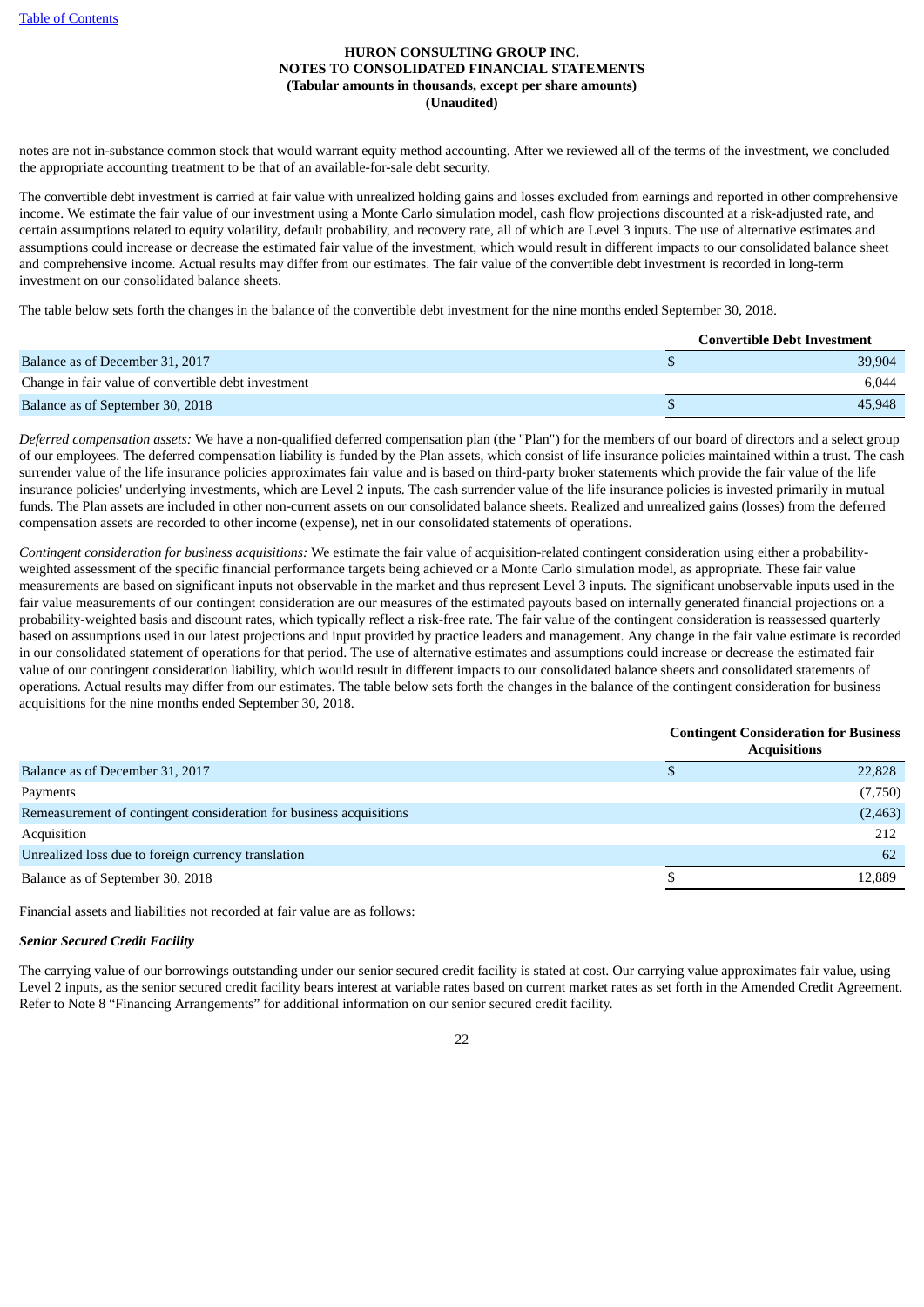### *Promissory Note due 2024*

The carrying value of our promissory note due 2024 is stated at cost. Our carrying value approximates fair value, using Level 2 inputs, as the promissory note bears interest at rates based on current market rates as set forth in the terms of the promissory note. Refer to Note 8 "Financing Arrangements" for additional information on our promissory note due 2024.

#### *Convertible Notes*

The carrying amount and estimated fair value of the Convertible Notes are as follows:

|                                         | September 30, 2018 |  | <b>December 31, 2017</b> |                    |                                |
|-----------------------------------------|--------------------|--|--------------------------|--------------------|--------------------------------|
|                                         | Carrying<br>Amount |  | Estimated<br>Fair Value  | Carrying<br>Amount | Estimated<br><b>Fair Value</b> |
| 1.25% convertible senior notes due 2019 | 240.209            |  | 241.650                  | 233,140            | 232,578                        |

The differences between the \$250 million principal amount of the Convertible Notes and the carrying amounts shown above represent the unamortized debt discount and issuance costs. As of September 30, 2018 and December 31, 2017, the carrying value of the equity component of \$39.3 million was unchanged from the date of issuance. Refer to Note 8 "Financing Arrangements" for additional information on our Convertible Notes. The estimated fair value of the Convertible Notes was determined based on the quoted bid price of the Convertible Notes in an over-the-counter market, which is a Level 2 input, on the last day of trading for the quarters ended September 30, 2018 and December 31, 2017.

Based on the closing price of our common stock of \$49.40 on September 30, 2018, the if-converted value of the Convertible Notes was less than the principal amount.

Cash and cash equivalents are stated at cost, which approximates fair market value. The carrying values of all other financial instruments not described above reasonably approximate fair market value due to the nature of the financial instruments and the short-term maturity of these items.

#### **12. Other Comprehensive Income (Loss)**

The tables below set forth the components of other comprehensive income (loss), net of tax, for the three and nine months ended September 30, 2018 and 2017.

|                                            | <b>Three Months Ended</b><br>September 30, 2018                                        |          |    |      |                               |            |                                    | <b>Three Months Ended</b><br>September 30, 2017 |                        |           |              |         |  |  |
|--------------------------------------------|----------------------------------------------------------------------------------------|----------|----|------|-------------------------------|------------|------------------------------------|-------------------------------------------------|------------------------|-----------|--------------|---------|--|--|
|                                            | Tax<br><b>Before</b><br>Net of<br>(Expense)<br><b>Taxes</b><br>Benefit<br><b>Taxes</b> |          |    |      | <b>Before</b><br><b>Taxes</b> |            | <b>Tax</b><br>(Expense)<br>Benefit |                                                 | Net of<br><b>Taxes</b> |           |              |         |  |  |
| Other comprehensive income (loss):         |                                                                                        |          |    |      |                               |            |                                    |                                                 |                        |           |              |         |  |  |
| Foreign currency translation adjustments   | \$                                                                                     | (579)    | \$ |      | \$                            | $(579)$ \$ |                                    | 609                                             | \$                     |           | - \$         | 609     |  |  |
| Unrealized loss on investment              | \$                                                                                     | (1,151)  | -S | 299  | <sup>\$</sup>                 | (852)      | - \$                               | (3,609)                                         | - \$                   | 1,409     | <sup>S</sup> | (2,200) |  |  |
| Unrealized gain on cash flow hedges:       |                                                                                        |          |    |      |                               |            |                                    |                                                 |                        |           |              |         |  |  |
| Change in fair value                       | $\mathbb{S}$                                                                           | 301      | \$ | (78) | -\$                           | 223        | -\$                                | 41                                              | - \$                   | $(16)$ \$ |              | 25      |  |  |
| Reclassification adjustments into earnings |                                                                                        | (23)     |    | 6    |                               | (17)       |                                    | (3)                                             |                        |           |              | (2)     |  |  |
| Net unrealized gain                        |                                                                                        | 278      | \$ | (72) | \$                            | 206        | <sup>\$</sup>                      | 38                                              | <sup>\$</sup>          | (15)      | - \$         | 23      |  |  |
| Other comprehensive loss                   |                                                                                        | (1, 452) | S  | 227  |                               | (1,225)    |                                    | (2,962)                                         | -S                     | 1,394     |              | (1,568) |  |  |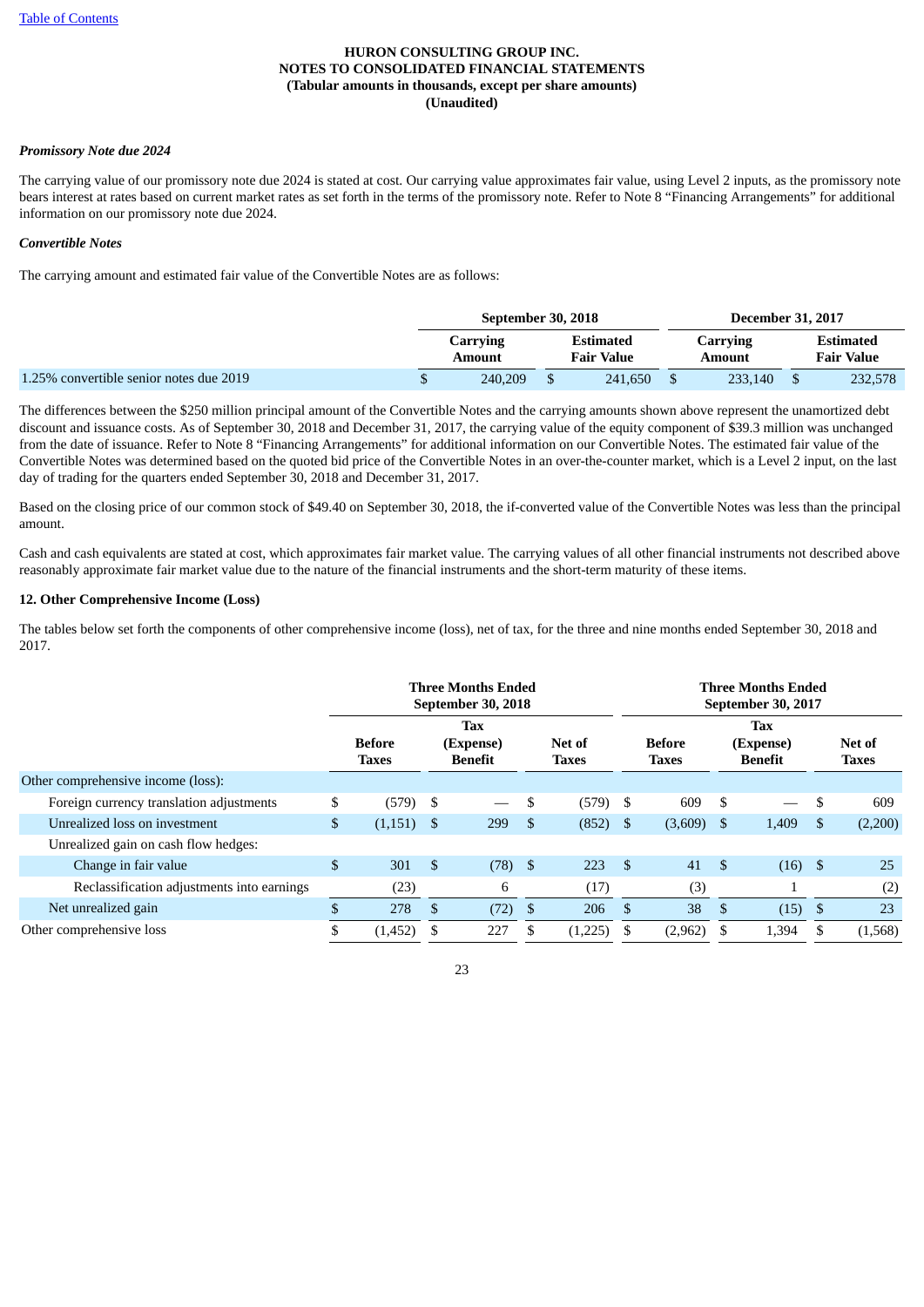|                                             |                                                                                                      |          | <b>Nine Months Ended</b><br>September 30, 2018 |            |                               | <b>Nine Months Ended</b><br>September 30, 2017 |                             |           |                        |                          |              |         |
|---------------------------------------------|------------------------------------------------------------------------------------------------------|----------|------------------------------------------------|------------|-------------------------------|------------------------------------------------|-----------------------------|-----------|------------------------|--------------------------|--------------|---------|
|                                             | <b>Tax</b><br><b>Before</b><br>Net of<br>(Expense)<br><b>Benefit</b><br><b>Taxes</b><br><b>Taxes</b> |          |                                                |            | <b>Before</b><br><b>Taxes</b> |                                                | Tax<br>(Expense)<br>Benefit |           | Net of<br><b>Taxes</b> |                          |              |         |
| Other comprehensive income (loss):          |                                                                                                      |          |                                                |            |                               |                                                |                             |           |                        |                          |              |         |
| Foreign currency translation adjustments    | \$                                                                                                   | (1, 499) | \$                                             |            | \$                            | (1,499)                                        | - \$                        | 1,835     | - \$                   | $\overline{\phantom{0}}$ | \$           | 1,835   |
| Unrealized gain (loss) on investment        | \$                                                                                                   | 6,044    | \$.                                            | (1,571)    | - \$                          | 4,473                                          | S                           | (2,738)   | - \$                   | 1,069                    | \$.          | (1,669) |
| Unrealized gain (loss) on cash flow hedges: |                                                                                                      |          |                                                |            |                               |                                                |                             |           |                        |                          |              |         |
| Change in fair value                        | $\mathfrak{S}$                                                                                       | 1,096    | \$                                             | $(285)$ \$ |                               | 811                                            | \$                          | $(41)$ \$ |                        | 16                       | $\sqrt{S}$   | (25)    |
| Reclassification adjustments into earnings  |                                                                                                      | 13       |                                                | (3)        |                               | 10                                             |                             | 36        |                        | (15)                     |              | 21      |
| Net unrealized gain (loss)                  | \$.                                                                                                  | 1,109    | \$                                             | (288)      | \$                            | 821                                            | \$                          | (5)       | \$                     |                          | $\mathbf{s}$ | (4)     |
| Other comprehensive income (loss)           | \$.                                                                                                  | 5,654    |                                                | (1,859)    | -S                            | 3.795                                          |                             | (908)     | - \$                   | 1,070                    | \$.          | 162     |

The before tax amounts reclassified from accumulated other comprehensive income related to our cash flow hedges are recorded to interest expense, net of interest income.

Accumulated other comprehensive income, net of tax, includes the following components:

|                             | <b>Foreign Currency</b><br><b>Translation</b> | <b>Available-for-Sale</b><br>Investment | <b>Cash Flow Hedges</b> | <b>Total</b> |
|-----------------------------|-----------------------------------------------|-----------------------------------------|-------------------------|--------------|
| Balance, December 31, 2017  | 1.149                                         | 8,812                                   | 409                     | 10,370       |
| Current period change       | (1, 499)                                      | 4.473                                   | 821                     | 3,795        |
| Balance, September 30, 2018 | (350)                                         | 13,285                                  | 1,230                   | 14,165       |

## **13. Income Taxes**

For the three months ended September 30, 2018, our effective tax rate was 14.4% as we recognized income tax expense from continuing operations of \$1.4 million on income from continuing operations of \$9.6 million. The effective tax rate of 14.4% was more favorable than the statutory rate, inclusive of state income taxes, of 26.0%, primarily due to a discrete tax benefit of \$0.8 million for U.S. federal return to provision adjustments related to the 2017 corporate income tax return, which had a favorable impact of 8.6% on the effective tax rate. In addition, the third quarter of 2018 included a discrete tax benefit of \$0.4 million for foreign return to provision adjustments, which had a favorable impact of 3.7% on the effective tax rate. For the three months ended September 30, 2017, we recognized income tax benefit from continuing operations of \$2.0 million on income from continuing operations of \$2.1 million, which resulted in an effective tax rate of (92.4)%. This rate was more favorable than the statutory rate, inclusive of state income taxes, primarily due to recognizing a \$2.7 million tax benefit related to a previously unrecognized tax benefit from our "check-the-box" election made in 2014 to treat one of our wholly-owned foreign subsidiaries as a disregarded entity for U.S federal income tax purposes. This benefit was partially offset by \$0.6 million of tax expense recorded in the third quarter of 2017 to correct an error that occurred in the second quarter of 2017.

For the nine months ended September 30, 2018, our effective tax rate was 28.6% as we recognized income tax expense from continuing operations of \$4.4 million on income from continuing operations of \$15.3 million. The effective tax rate for the nine months ended September 30, 2018 was less favorable than the statutory rate, inclusive of state income taxes, of 26.0%, primarily due to discrete tax expense of \$1.2 million for share-based compensation awards that vested during the first quarter of 2018, which had an unfavorable impact of 8.1% on the effective tax rate. This unfavorable discrete item was partially offset by a \$0.9 million tax benefit recorded in the third quarter of 2018 related to U.S. federal and foreign return to provision adjustments, which had a favorable impact of 6.1% on the effective tax rate. For the nine months ended September 30, 2017, our effective tax rate was 26.1% as we recognized income tax benefit from continuing operations of \$49.7 million on a loss from continuing operations of \$190.9 million. The effective tax rate for the nine months ended September 30, 2017 was less favorable than the statutory rate, inclusive of state income taxes, primarily due to the \$61.2 million non-deductible portion of the goodwill impairment charge recorded in the second quarter of 2017, as well as \$1.8 million of discrete tax expense for share-based compensation. These unfavorable discrete items were partially offset by a \$2.7 million tax benefit recorded in the third quarter of 2017 related to a previously unrecognized tax benefit from our 2014 "check-the-box" election.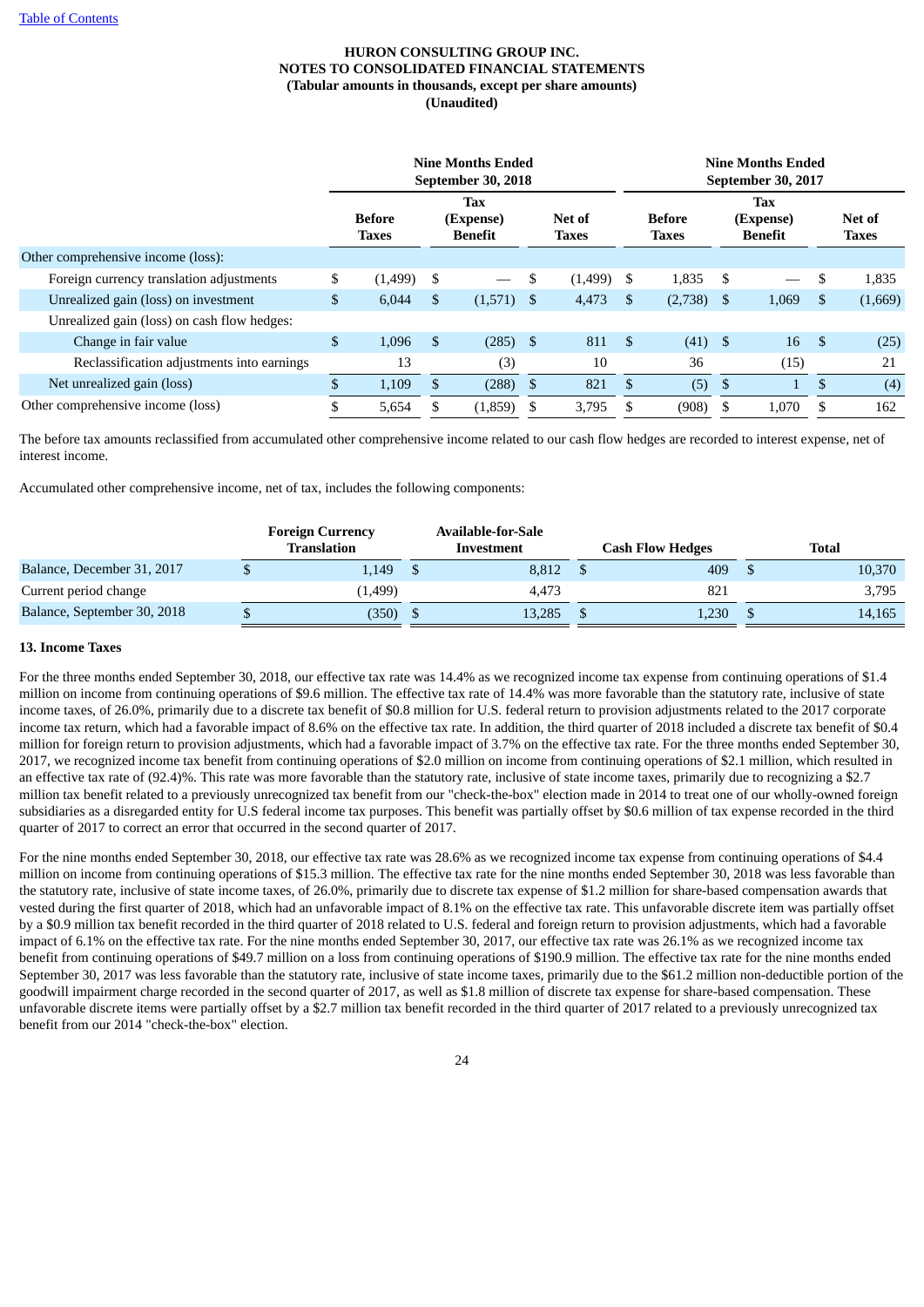On December 22, 2017, the President of the United States signed into law the Tax Cuts and Jobs Act ("2017 Tax Reform"), a tax reform bill which, among other items, reduced the corporate federal income tax rate from 35% to 21% and moved from a worldwide tax system to a territorial system. During the fourth quarter of 2017, we estimated the remeasurement of our net deferred taxes based on the new lower rate, as well as provided for additional one-time income tax expense estimates primarily related to the transition tax on accumulated foreign earnings and elimination of foreign tax credits for dividends that are subject to the 100 percent exemption. During the three and nine months ended September 30, 2018, we recorded a tax benefit of \$0.7 million and \$0.6 million, respectively, primarily related to the U.S. federal return to provision adjustments for the remeasurement of our net deferred taxes based on the new lower rate. We continue to analyze the impact of the 2017 Tax Reform, and, in accordance with Staff Accounting Bulletin No. 118, which was issued as a result of the 2017 Tax Reform, we will finalize the analysis no later than one year from the enactment date.

## **14. Commitments, Contingencies and Guarantees**

#### *Litigation*

During the second quarter of 2018, we reached a settlement agreement related to Huron's claim in a class action lawsuit, resulting in a gain of \$2.5 million, which is recorded in other losses (gains), net on our consolidated statement of operations. We collected the \$2.5 million cash settlement during the second quarter of 2018.

From time to time, we are involved in legal proceedings and litigation arising in the ordinary course of business. As of the date of this Quarterly Report on Form 10-Q, we are not a party to any litigation or legal proceeding that, in the current opinion of management, could have a material adverse effect on our financial position or results of operations. However, due to the risks and uncertainties inherent in legal proceedings, actual results could differ from current expected results.

#### *Guarantees*

Guarantees in the form of letters of credit totaling \$1.6 million and \$1.9 million were outstanding at September 30, 2018 and December 31, 2017, primarily to support certain office lease obligations.

In connection with certain business acquisitions, we may be required to pay post-closing consideration to the sellers if specific financial performance targets are met over a number of years as specified in the related purchase agreements. As of September 30, 2018 and December 31, 2017, the total estimated fair value of our contingent consideration liabilities was \$12.9 million and \$22.8 million, respectively.

To the extent permitted by law, our bylaws and articles of incorporation require that we indemnify our officers and directors against judgments, fines and amounts paid in settlement, including attorneys' fees, incurred in connection with civil or criminal action or proceedings, as it relates to their services to us if such person acted in good faith. Although there is no limit on the amount of indemnification, we may have recourse against our insurance carrier for certain payments made.

## **15. Segment Information**

Segments are defined as components of a company that engage in business activities from which they may earn revenues and incur expenses, and for which separate financial information is available and is evaluated regularly by the chief operating decision maker, or decision-making group, in deciding how to allocate resources and in assessing performance. Our chief operating decision maker, who is our chief executive officer, manages the business under three operating segments, which are our reportable segments: Healthcare, Business Advisory, and Education.

## **• Healthcare**

Our Healthcare segment has a depth of expertise in care transformation, financial and operational excellence, technology and analytics, and leadership development. We serve national and regional hospitals and integrated health systems, academic medical centers, community hospitals, and medical groups. Our solutions help clients evolve and adapt to the rapidly changing healthcare environment and achieve growth, optimize performance, enhance profitability, improve quality and clinical outcomes, and drive physician, patient, and employee engagement across the enterprise.

We help organizations transform and innovate their delivery model to focus on patient wellness by improving quality outcomes, minimizing care variation and fundamentally improving patient and population health. Our consultants partner with clients to help build and sustain today's business to invest in the future by reducing complexity, improving operational efficiency and growing market share. We enable the healthcare of the future by identifying, integrating and optimizing technology investments to collect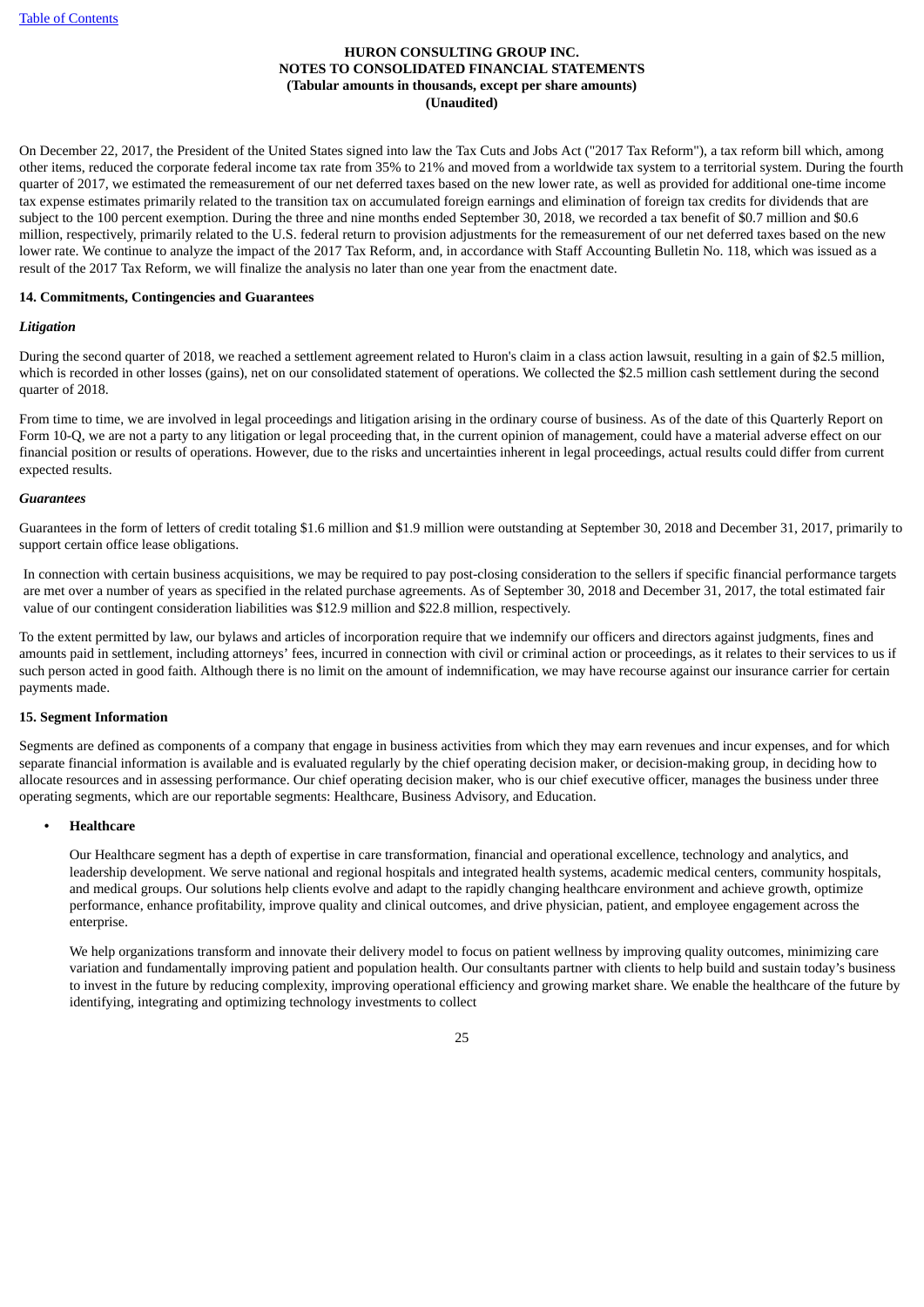data that transforms care delivery and improves patient outcomes. We also develop future leaders capable of driving meaningful operational and organizational change and who transform the patient experience.

#### **• Business Advisory**

Our Business Advisory segment provides services to large and middle market organizations, not-for-profit organizations, lending institutions, law firms, investment banks and private equity firms. We assist clients in a broad range of industries and across the spectrum from healthy, wellcapitalized companies to organizations in transition, as well as creditors, equity owners, and other key constituents. Our Business Advisory professionals resolve complex business issues and enhance client enterprise value through a suite of services including capital advisory, transaction advisory, operational improvement, restructuring and turnaround, valuation, and dispute advisory. Our Enterprise Solutions and Analytics professionals deliver technology and analytic solutions that enable organizations to manage and optimize their financial performance, operational efficiency, and client or stakeholder experience. Our Strategy and Innovation professionals collaborate with clients across a range of industries to identify new growth opportunities, build new ventures and capabilities, and accelerate organizational change. Our Life Sciences professionals provide strategic solutions to help pharmaceutical, medical device, and biotechnology companies deliver more value to patients, payers, and providers, and comply with regulations.

#### • **Education**

Our Education segment provides management consulting and technology solutions to higher education institutions and academic medical centers. We partner with clients to address challenges relating to business and technology strategy, financial management, operational and organizational effectiveness, research administration, and regulatory compliance. Our institutional strategy, market research, budgeting and financial management, business operations and student life cycle management solutions align missions with business priorities, improve quality and reduce costs institutionwide. Our technology strategy, enterprise applications, and analytic solutions transform and optimize operations, deliver time and cost savings, and enhance the student experience. Our research enterprise solutions assist clients in identifying and implementing institutional research strategy, optimizing clinical research operations, improving financial management and cost reimbursement, improving service to faculty, and mitigating risk compliance.

Segment operating income consists of the revenues generated by a segment, less the direct costs of revenue and selling, general and administrative expenses that are incurred directly by the segment. Unallocated corporate costs include costs related to administrative functions that are performed in a centralized manner that are not attributable to a particular segment. These administrative function costs include costs for corporate office support, certain office facility costs, costs relating to accounting and finance, human resources, legal, marketing, information technology, and company-wide business development functions, as well as costs related to overall corporate management.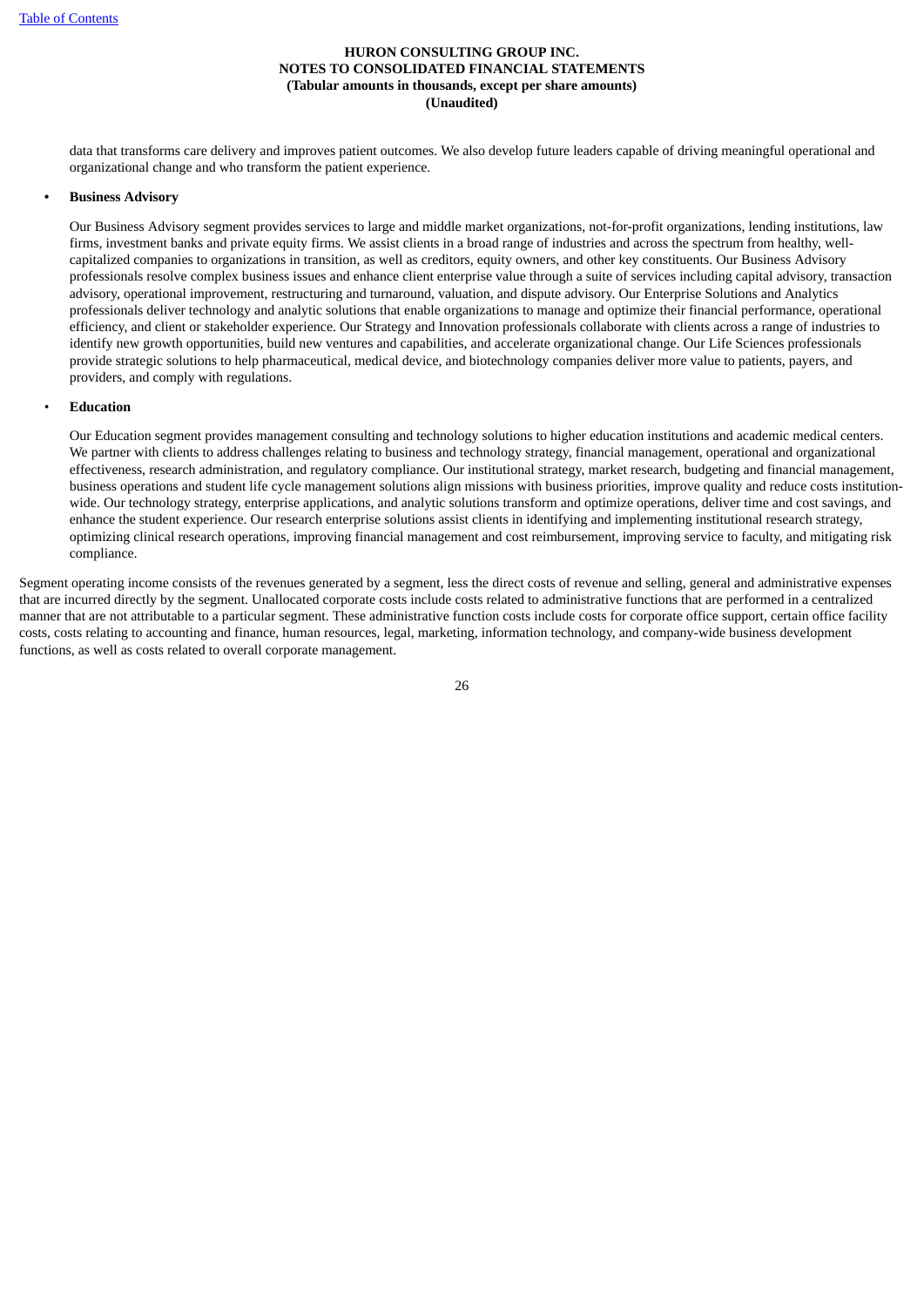The table below sets forth information about our operating segments for the three and nine months ended September 30, 2018 and 2017, along with the items necessary to reconcile the segment information to the totals reported in the accompanying consolidated financial statements.

|                                                              | <b>Three Months Ended</b><br>September 30, |               |      | <b>Nine Months Ended</b><br>September 30, |              |            |  |
|--------------------------------------------------------------|--------------------------------------------|---------------|------|-------------------------------------------|--------------|------------|--|
|                                                              | 2018                                       | 2017          |      | 2018                                      |              | 2017       |  |
| <b>Healthcare:</b>                                           |                                            |               |      |                                           |              |            |  |
| Revenues                                                     | \$<br>90,417                               | \$<br>79,582  | \$   | 271,812                                   | \$           | 261,261    |  |
| Operating income                                             | \$<br>26,640                               | \$<br>25,778  | \$   | 78,172                                    | \$           | 83,580     |  |
| Segment operating income as a percentage of segment revenues | 29.5%                                      | 32.4%         |      | 28.8%                                     |              | 32.0%      |  |
| <b>Business Advisory:</b>                                    |                                            |               |      |                                           |              |            |  |
| Revenues                                                     | \$<br>57,175                               | \$<br>55,372  | \$   | 170,790                                   | \$           | 157,753    |  |
| Operating income                                             | \$<br>11,815                               | \$<br>12,832  | \$   | 35,031                                    | \$           | 34,890     |  |
| Segment operating income as a percentage of segment revenues | 20.7%                                      | 23.2%         |      | 20.5%                                     |              | 22.1%      |  |
| <b>Education:</b>                                            |                                            |               |      |                                           |              |            |  |
| Revenues                                                     | \$<br>50,856                               | \$<br>41,422  | \$   | 147,069                                   | \$           | 127,629    |  |
| Operating income                                             | \$<br>15,014                               | \$<br>7,762   | \$   | 37,694                                    | \$           | 31,772     |  |
| Segment operating income as a percentage of segment revenues | 29.5%                                      | 18.7%         |      | 25.6%                                     |              | 24.9%      |  |
| <b>Total Company:</b>                                        |                                            |               |      |                                           |              |            |  |
| Revenues                                                     | \$<br>198,448                              | \$<br>176,376 | \$   | 589,671                                   | \$           | 546,643    |  |
| Reimbursable expenses                                        | 21,296                                     | 17,982        |      | 59,648                                    |              | 55,862     |  |
| Total revenues and reimbursable expenses                     | \$<br>219,744                              | \$<br>194,358 | \$   | 649,319                                   | \$           | 602,505    |  |
|                                                              |                                            |               |      |                                           |              |            |  |
| Segment operating income                                     | \$<br>53,469                               | \$<br>46,372  | \$   | 150,897                                   | \$           | 150,242    |  |
| Items not allocated at the segment level:                    |                                            |               |      |                                           |              |            |  |
| Other operating expenses                                     | 30,460                                     | 29,448        |      | 94,585                                    |              | 92,643     |  |
| Other losses (gains), net                                    | 887                                        | 880           |      | (4,990)                                   |              | (222)      |  |
| Depreciation and amortization                                | 8,561                                      | 9,946         |      | 26,281                                    |              | 28,549     |  |
| Goodwill impairment charge <sup>(1)</sup>                    |                                            |               |      |                                           |              | 209,600    |  |
| Other expense, net                                           | 3,921                                      | 3,950         |      | 19,767                                    |              | 10,607     |  |
| Income (loss) from continuing operations before taxes        | \$<br>9,640                                | \$<br>2,148   | $\$$ | 15,254                                    | $\mathbb{S}$ | (190, 935) |  |

(1) The goodwill impairment charge is not allocated at the segment level because the underlying goodwill asset is reflective of our corporate investment in the segments. We do not include the impact of goodwill impairment charges in our evaluation of segment performance.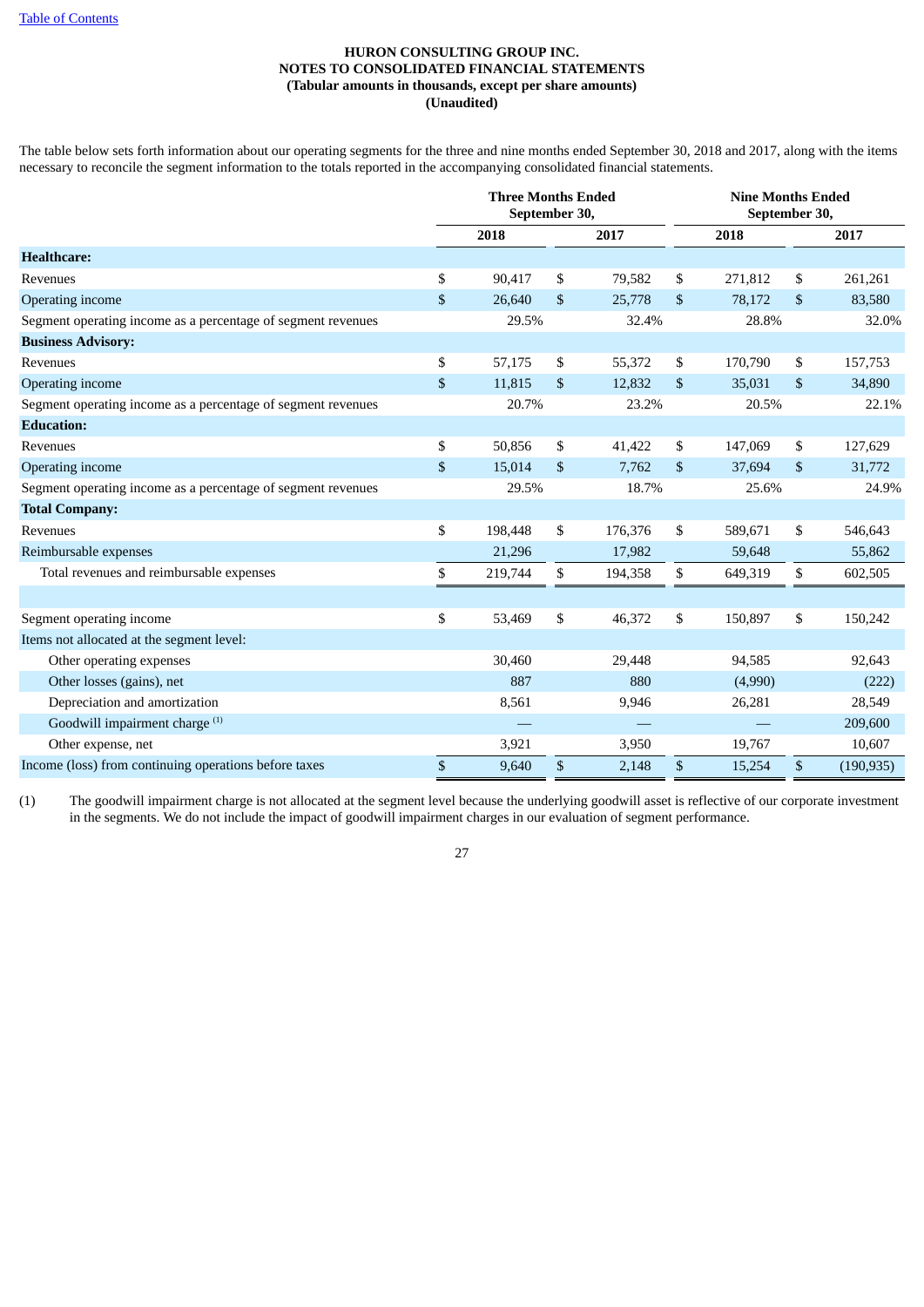The following table illustrates the disaggregation of revenues by billing arrangements, employee types, and timing of revenue recognition, including a reconciliation of the disaggregated revenues to revenues from our three operating segments for the three and nine months ended September 30, 2018.

|                                                     | Three months ended September 30, 2018                                       |        |                |        |                    |        |              |         |  |  |
|-----------------------------------------------------|-----------------------------------------------------------------------------|--------|----------------|--------|--------------------|--------|--------------|---------|--|--|
|                                                     | <b>Business</b><br><b>Healthcare</b><br><b>Advisory</b><br><b>Education</b> |        |                |        | <b>Total</b>       |        |              |         |  |  |
| <b>Billing Arrangements</b>                         |                                                                             |        |                |        |                    |        |              |         |  |  |
| Fixed-fee                                           | \$                                                                          | 60,462 | \$             | 24,129 | \$                 | 9,259  | \$           | 93,850  |  |  |
| Time and expense                                    |                                                                             | 15,723 |                | 32,197 |                    | 37,654 |              | 85,574  |  |  |
| Performance-based                                   |                                                                             | 8,372  |                | (60)   |                    |        |              | 8,312   |  |  |
| Software support, maintenance and subscriptions     |                                                                             | 5,860  |                | 909    |                    | 3,943  |              | 10,712  |  |  |
| <b>Total</b>                                        | \$                                                                          | 90,417 | \$             | 57,175 | S.                 | 50,856 | -S           | 198,448 |  |  |
|                                                     |                                                                             |        |                |        |                    |        |              |         |  |  |
| Employee Type <sup>(1)</sup>                        |                                                                             |        |                |        |                    |        |              |         |  |  |
| Revenue generated by full-time billable consultants | \$                                                                          | 62,409 | $\mathfrak{S}$ | 54,379 | $\mathbf{s}$       | 44,876 | $\mathbb{S}$ | 161,664 |  |  |
| Revenue generated by full-time equivalents          |                                                                             | 28,008 |                | 2,796  |                    | 5,980  |              | 36,784  |  |  |
| <b>Total</b>                                        | $\mathbb{S}$                                                                | 90,417 | $\mathbb{S}$   | 57,175 | $\mathbf{\hat{S}}$ | 50,856 | $\mathbb{S}$ | 198,448 |  |  |
|                                                     |                                                                             |        |                |        |                    |        |              |         |  |  |
| Timing of Revenue Recognition                       |                                                                             |        |                |        |                    |        |              |         |  |  |
| Revenue recognized over time                        | \$                                                                          | 88,372 | \$             | 57,175 | \$                 | 50,104 | \$           | 195,651 |  |  |
| Revenue recognized at a point in time               |                                                                             | 2,045  |                |        |                    | 752    |              | 2,797   |  |  |
| Total                                               | \$                                                                          | 90,417 | \$             | 57,175 | \$                 | 50,856 | \$           | 198,448 |  |  |

|                                                     |                | Nine months ended September 30, 2018 |     |                                    |              |                  |                |              |  |  |  |  |
|-----------------------------------------------------|----------------|--------------------------------------|-----|------------------------------------|--------------|------------------|----------------|--------------|--|--|--|--|
|                                                     |                | <b>Healthcare</b>                    |     | <b>Business</b><br><b>Advisory</b> |              | <b>Education</b> |                | <b>Total</b> |  |  |  |  |
| <b>Billing Arrangements</b>                         |                |                                      |     |                                    |              |                  |                |              |  |  |  |  |
| Fixed-fee                                           | \$             | 182,491                              | \$  | 70,103                             | \$           | 28,699           | \$             | 281,293      |  |  |  |  |
| Time and expense                                    |                | 42,755                               |     | 94,357                             |              | 108,019          |                | 245,131      |  |  |  |  |
| Performance-based                                   |                | 27,776                               |     | 3,117                              |              |                  |                | 30,893       |  |  |  |  |
| Software support, maintenance and subscriptions     |                | 18,790                               |     | 3,213                              |              | 10,351           |                | 32,354       |  |  |  |  |
| <b>Total</b>                                        | \$             | 271,812                              | \$  | 170,790                            | \$           | 147,069          | \$             | 589,671      |  |  |  |  |
|                                                     |                |                                      |     |                                    |              |                  |                |              |  |  |  |  |
| Employee Type $(1)$                                 |                |                                      |     |                                    |              |                  |                |              |  |  |  |  |
| Revenue generated by full-time billable consultants | $\mathfrak{S}$ | 183,820                              | \$  | 162,564                            | $\mathbb{S}$ | 128,613          | $\mathfrak{S}$ | 474,997      |  |  |  |  |
| Revenue generated by full-time equivalents          |                | 87,992                               |     | 8,226                              |              | 18,456           |                | 114,674      |  |  |  |  |
| <b>Total</b>                                        | \$             | 271,812                              | \$  | 170,790                            | \$.          | 147,069          | \$.            | 589,671      |  |  |  |  |
|                                                     |                |                                      |     |                                    |              |                  |                |              |  |  |  |  |
| Timing of Revenue Recognition                       |                |                                      |     |                                    |              |                  |                |              |  |  |  |  |
| Revenue recognized over time                        | \$             | 266,320                              | \$. | 170,790                            | \$           | 144,118          | \$             | 581,228      |  |  |  |  |
| Revenue recognized at a point in time               |                | 5,492                                |     |                                    |              | 2,951            |                | 8,443        |  |  |  |  |
| Total                                               | \$             | 271,812                              | \$  | 170,790                            | \$           | 147,069          | \$             | 589,671      |  |  |  |  |

(1) Full-time billable consultants consist of our full-time professionals who provide consulting services to our clients and are billable to our clients based on the number of hours worked. Full-time equivalent professionals consist of our cultural transformation consultants within our Studer Group solution, which include coaches and their support staff, as well as consultants who work variable schedules as needed by our clients and full-time employees who provide software support and maintenance services to our clients.

At September 30, 2018 and December 31, 2017, no single client accounted for greater than 10% of our combined receivables and unbilled services balances. During the three and nine months ended September 30, 2018 and 2017, no single client generated greater than 10% of our consolidated revenues.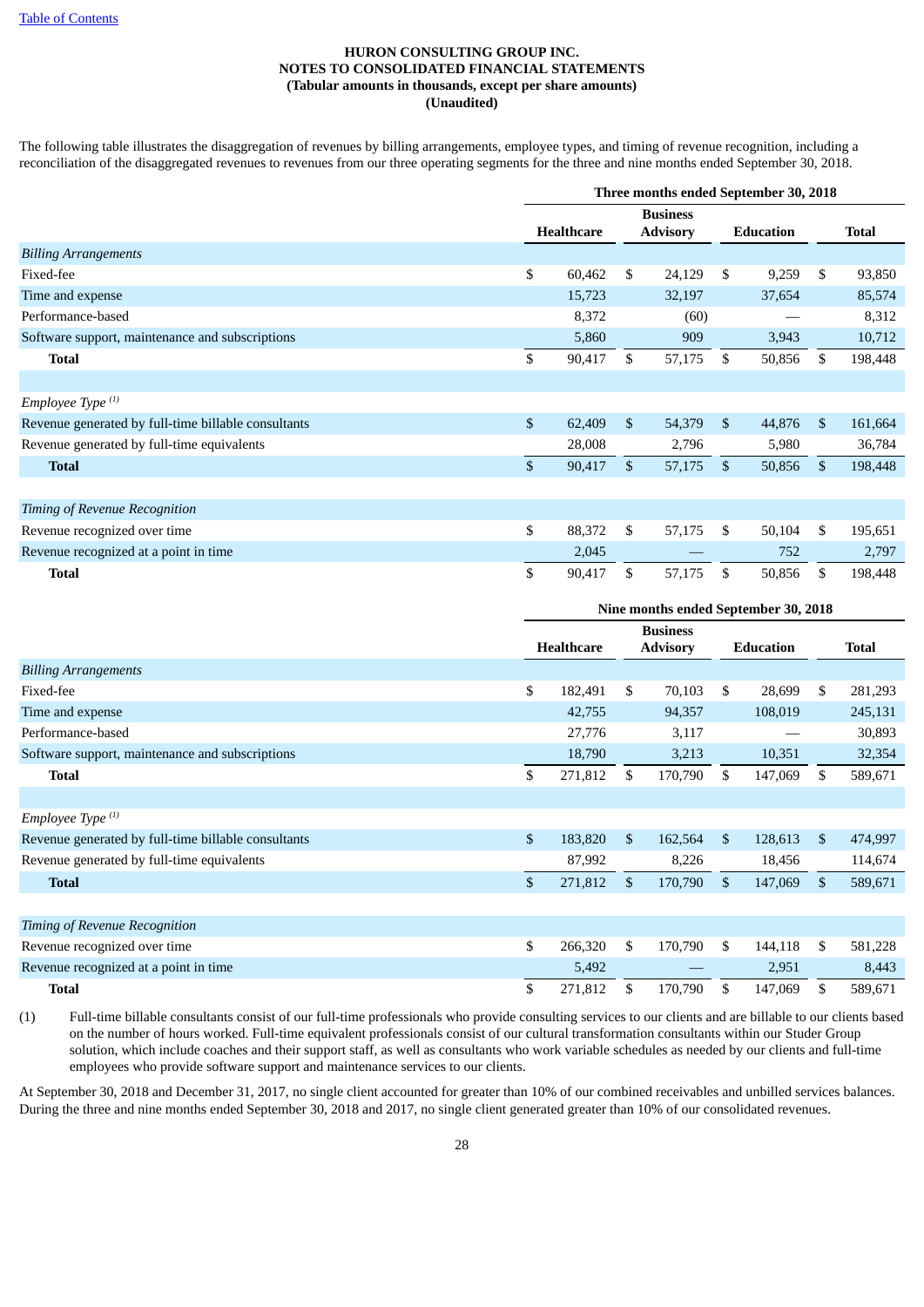### <span id="page-30-0"></span>**ITEM 2. MANAGEMENT'S DISCUSSION AND ANALYSIS OF FINANCIAL CONDITION AND RESULTS OF OPERATIONS.**

In this Quarterly Report on Form 10-Q, unless the context otherwise requires, the terms "Huron," "Company," "we," "us" and "our" refer to Huron Consulting Group Inc. and its subsidiaries.

Statements in this Quarterly Report on Form 10-Q that are not historical in nature, including those concerning the Company's current expectations about its future results, are "forward-looking" statements as defined in Section 21E of the Securities Exchange Act of 1934, as amended (the "Exchange Act") and the Private Securities Litigation Reform Act of 1995. Forward-looking statements are identified by words such as "may," "should," "expects," "provides," "anticipates," "assumes," "can," "will," "meets," "could," "likely," "intends," "might," "predicts," "seeks," "would," "believes," "estimates," "plans," "continues," "guidance," or "outlook," or similar expressions. These forward-looking statements reflect our current expectations about our future requirements and needs, results, levels of activity, performance, or achievements. Some of the factors that could cause actual results to differ materially from the forward-looking statements contained herein include, without limitation: failure to achieve expected utilization rates, billing rates, and the number of revenue-generating professionals; inability to expand or adjust our service offerings in response to market demands; our dependence on renewal of clientbased services; dependence on new business and retention of current clients and qualified personnel; failure to maintain third-party provider relationships and strategic alliances; inability to license technology to and from third parties; the impairment of goodwill; various factors related to income and other taxes; difficulties in successfully integrating the businesses we acquire and achieving expected benefits from such acquisitions; risks relating to privacy, information security, and related laws and standards; and a general downturn in market conditions. These forward-looking statements involve known and unknown risks, uncertainties, and other factors, including, among others, those described under Item 1A. "Risk Factors," in our Annual Report on Form 10-K for the year ended December 31, 2017 that may cause actual results, levels of activity, performance or achievements to be materially different from any anticipated results, levels of activity, performance, or achievements expressed or implied by these forward-looking statements. We disclaim any obligation to update or revise any forward-looking statements as a result of new information or future events, or for any other reason.

#### **OVERVIEW**

#### **Our Business**

Huron is a global consultancy that helps clients drive growth, enhance performance and sustain leadership in the markets they serve. We partner with clients to develop strategies and implement solutions that enable the transformative change our clients need to own their future.

We provide professional services through three operating segments: Healthcare, Business Advisory, and Education.

#### **•** *Healthcare*

Our Healthcare segment has a depth of expertise in care transformation, financial and operational excellence, technology and analytics, and leadership development. We serve national and regional hospitals and integrated health systems, academic medical centers, community hospitals, and medical groups. Our solutions help clients evolve and adapt to the rapidly changing healthcare environment and achieve growth, optimize performance, enhance profitability, improve quality and clinical outcomes, and drive physician, patient, and employee engagement across the enterprise.

We help organizations transform and innovate their delivery model to focus on patient wellness by improving quality outcomes, minimizing care variation and fundamentally improving patient and population health. Our consultants partner with clients to help build and sustain today's business to invest in the future by reducing complexity, improving operational efficiency and growing market share. We enable the healthcare of the future by identifying, integrating and optimizing technology investments to collect data that transforms care delivery and improves patient outcomes. We also develop future leaders capable of driving meaningful operational and organizational change and who transform the patient experience.

#### • *Business Advisory*

Our Business Advisory segment provides services to large and middle market organizations, not-for-profit organizations, lending institutions, law firms, investment banks and private equity firms. We assist clients in a broad range of industries and across the spectrum from healthy, wellcapitalized companies to organizations in transition, as well as creditors, equity owners, and other key constituents. Our Business Advisory professionals resolve complex business issues and enhance client enterprise value through a suite of services including capital advisory, transaction advisory, operational improvement, restructuring and turnaround, valuation, and dispute advisory. Our Enterprise Solutions and Analytics professionals deliver technology and analytic solutions that enable organizations to manage and optimize their financial performance, operational efficiency, and client or stakeholder experience. Our Strategy and Innovation professionals collaborate with clients across a range of industries to identify new growth opportunities, build new ventures and capabilities, and accelerate organizational change. Our Life Sciences professionals provide strategic solutions to help pharmaceutical, medical device, and biotechnology companies deliver more value to patients, payers, and providers, and comply with regulations.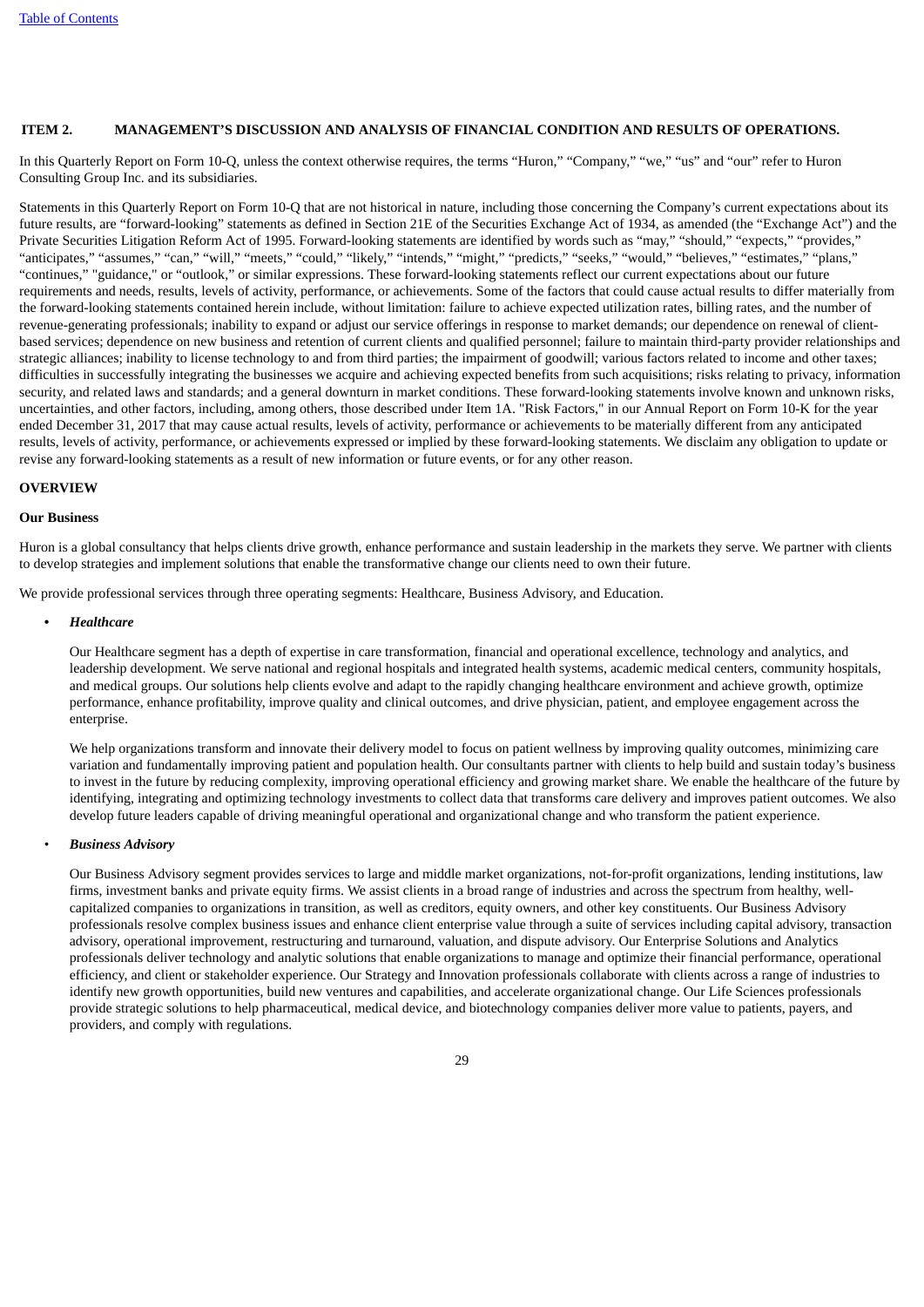## **•** *Education*

Our Education segment provides management consulting and technology solutions to higher education institutions and academic medical centers. We partner with clients to address challenges relating to business and technology strategy, financial management, operational and organizational effectiveness, research administration, and regulatory compliance. Our institutional strategy, market research, budgeting and financial management, business operations and student life cycle management solutions align missions with business priorities, improve quality and reduce costs institutionwide. Our technology strategy, enterprise applications, and analytic solutions transform and optimize operations, deliver time and cost savings, and enhance the student experience. Our research enterprise solutions assist clients in identifying and implementing institutional research strategy, optimizing clinical research operations, improving financial management and cost reimbursement, improving service to faculty, and mitigating risk compliance.

Huron is a Platinum level member of the Oracle PartnerNetwork, an Oracle Cloud Premier Partner within North America, a Workday Services Partner, and a Gold level consulting partner with Salesforce.com.

#### **How We Generate Revenues**

A large portion of our revenues is generated by our full-time consultants who provide consulting services to our clients and are billable to our clients based on the number of hours worked. A smaller portion of our revenues is generated by our other professionals, also referred to as full-time equivalents, some of whom work variable schedules as needed by our clients. Full-time equivalent professionals consist of our cultural transformation consultants from our Studer Group solution, which include coaches and their support staff, specialized finance and operational consultants, and our employees who provide software support and maintenance services to our clients. We translate the hours that these other professionals work on client engagements into a full-time equivalent measure that we use to manage our business. We refer to our full-time consultants and other professionals collectively as revenue-generating professionals.

Revenues generated by our full-time consultants are primarily driven by the number of consultants we employ and their utilization rates, as well as the billing rates we charge our clients. Revenues generated by our other professionals, or full-time equivalents, are largely dependent on the number of consultants we employ, their hours worked, and billing rates charged. Revenues generated by our coaches are largely dependent on the number of coaches we employ and the total value, scope, and terms of the consulting contracts under which they provide services, which are primarily fixed-fee contracts.

We generate our revenues from providing professional services under four types of billing arrangements: fixed-fee (including software license revenue); timeand-expense; performance-based; and software support, maintenance and subscriptions.

In fixed-fee billing arrangements, we agree to a pre-established fee in exchange for a predetermined set of professional services. We set the fees based on our estimates of the costs and timing for completing the engagements. In these engagements, it is the client's expectation that the pre-established fee will not be exceeded except in mutually agreed upon circumstances. We generally recognize revenues under fixed-fee billing arrangements using a proportionate performance approach, which is based on work completed to-date versus our estimates of the total services to be provided under the engagement. Contracts within our Studer Group solution are fixed-fee partner contracts with multiple performance obligations, which primarily consist of coaching services, as well as speaking engagements, conferences, publications and software products ("Partner Contracts"). Revenues for coaching services and software products are generally recognized on a straight-line basis over the length of the contract. All other revenues under Partner Contracts, including speaking engagements, conferences and publications, are recognized at the time the goods or services are provided.

Fixed-fee arrangements also include software licenses for our revenue cycle management software and research administration and compliance software. Licenses for our revenue cycle management software are sold only as a component of our consulting projects, and the services we provide are essential to the functionality of the software. Therefore, revenues from these software licenses are recognized over the term of the related consulting services contract. License revenue from our research administration and compliance software is generally recognized in the month in which the software is delivered.

Fixed-fee engagements represented 47.3% and 46.5% of our revenues for the three months ended September 30, 2018 and 2017, respectively, and 47.7% and 45.9% of our revenues for the nine months ended September 30, 2018 and 2017, respectively.

Time-and-expense billing arrangements require the client to pay based on the number of hours worked by our revenue-generating professionals at agreed upon rates. Time-and-expense arrangements also include certain speaking engagements, conferences and publications purchased by our clients outside of Partner Contracts within our Studer Group solution. We recognize revenues under time-and-expense billing arrangements as the related services or publications are provided. Time-and-expense engagements represented 43.1% and 43.9% of our revenues for the three months ended September 30, 2018 and 2017, respectively, and 41.6% and 44.4% of our revenues for the nine months ended September 30, 2018 and 2017, respectively.

In performance-based fee billing arrangements, fees are tied to the attainment of contractually defined objectives. We enter into performance-based engagements in essentially two forms. First, we generally earn fees that are directly related to the savings formally acknowledged by the client as a result of adopting our recommendations for improving operational and cost effectiveness in the areas we review. Second, we have performance-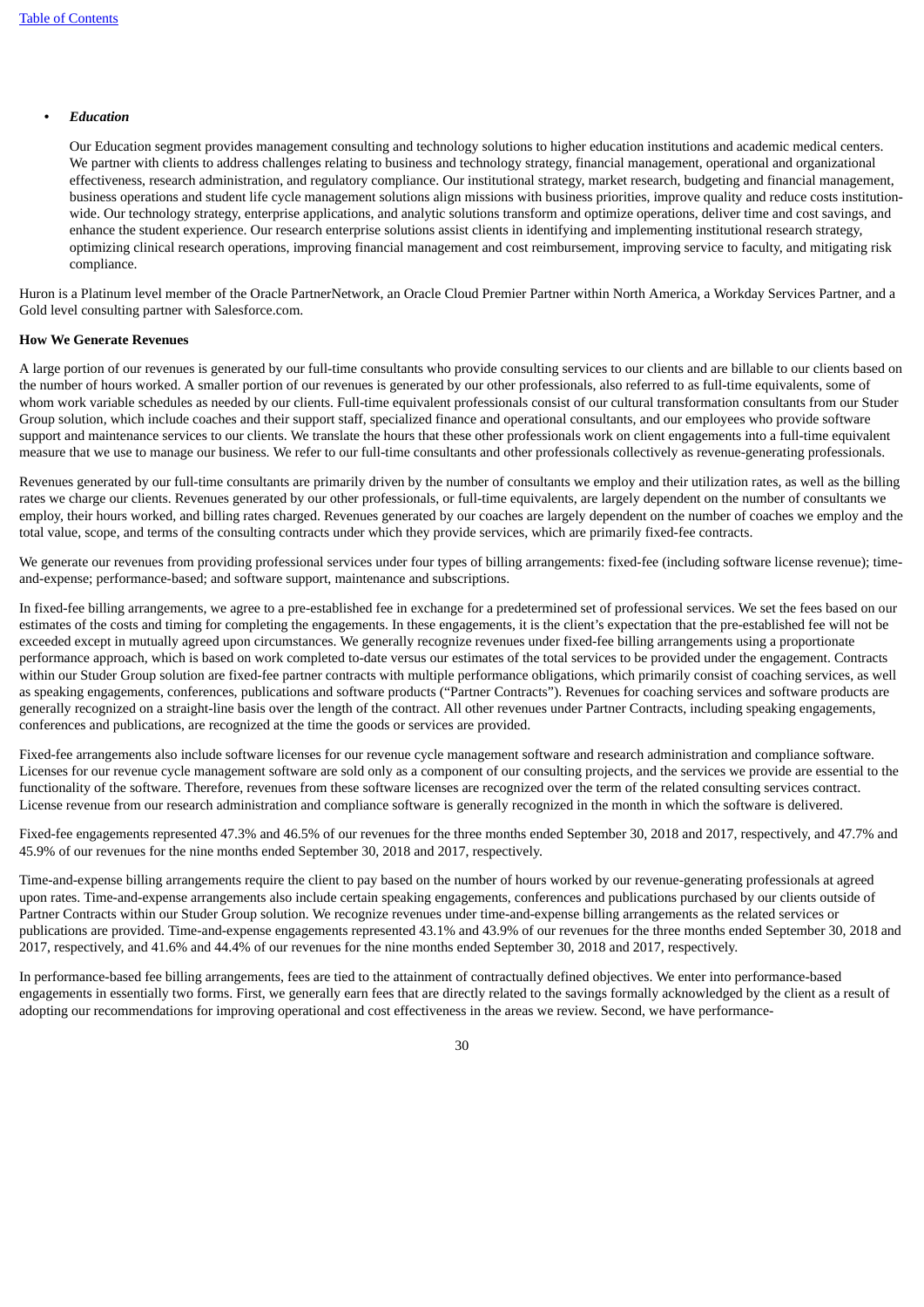based engagements in which we earn a success fee when and if certain predefined outcomes occur. Often, performance-based fees supplement our fixed-fee or time-and-expense engagements. Effective January 1, 2018, we adopted ASC 606, *Revenue from Contracts with Customers,* on a modified retrospective basis and began recognizing revenues under performance-based billing arrangements by estimating the amount of variable consideration that is probable of being earned and recognizing that estimate over the length of the contract using a proportionate performance approach. Prior to adopting ASC 606 in 2018, we recognized revenues under performance-based billing arrangements when all related performance criteria were met. Refer to Note 2 "Basis of Presentation" and Note 3 "New Accounting Pronouncements" within the notes to the consolidated financial statements for additional information on our adoption of ASC 606. Performance-based fee revenues represented 4.2% and 4.0% of our revenues for the three months ended September 30, 2018 and 2017, respectively, and 5.2% and 4.4% of our revenues for the nine months ended September 30, 2018 and 2017, respectively. Refer to our Segment Results discussed below for additional information on the impact of ASC 606 on our performance-based fee revenues.

Clients that have purchased one of our software licenses can pay an annual fee for software support and maintenance. We also generate subscription revenue from our cloud-based analytic tools and solutions. Software support, maintenance and subscription revenues are recognized ratably over the support or subscription period. These fees are billed in advance and included in deferred revenues until recognized. Software support, maintenance and subscription revenues represented 5.4% and 5.6% of our revenues for the three months ended September 30, 2018 and 2017, respectively, and 5.5% and 5.3% of our revenues for the nine months ended September 30, 2018 and 2017, respectively.

Our quarterly results are impacted principally by our full-time consultants' utilization rate, the bill rates we charge our clients, and the number of our revenuegenerating professionals who are available to work. Our utilization rate can be negatively affected by increased hiring because there is generally a transition period for new professionals that results in a temporary drop in our utilization rate. Our utilization rate can also be affected by seasonal variations in the demand for our services from our clients. For example, during the third and fourth quarters of the year, vacations taken by our clients can result in the deferral of activity on existing and new engagements, which would negatively affect our utilization rate. The number of business work days is also affected by the number of vacation days taken by our consultants and holidays in each quarter. We typically have fewer business work days available in the fourth quarter of the year, which can impact revenues during that period.

Time-and-expense engagements do not provide us with a high degree of predictability as to performance in future periods. Unexpected changes in the demand for our services can result in significant variations in utilization and revenues and present a challenge to optimal hiring and staffing. Moreover, our clients typically retain us on an engagement-by-engagement basis, rather than under long-term recurring contracts. The volume of work performed for any particular client can vary widely from period to period.

## **Business Strategy, Opportunities and Challenges**

Our primary strategy is to meet the needs of our clients by providing a balanced portfolio of service offerings and capabilities so that we can adapt quickly and effectively to emerging opportunities in the marketplace. To achieve this, we continue to hire highly qualified professionals and have entered into select acquisitions of complementary businesses.

To expand our business, we will remain focused on growing our existing relationships and developing new relationships, executing our managing director compensation plan to attract and retain senior practitioners, continuing to promote and provide an integrated approach to service delivery, broadening the scope of our existing services, and acquiring complementary businesses. We will regularly evaluate the performance of our practices to ensure our investments meet these objectives. Furthermore, we intend to enhance our visibility in the marketplace by refining our overarching messaging and value propositions for the organization as well as each practice. We will continue to focus on reaching our client base through clear, concise, and endorsed messages.

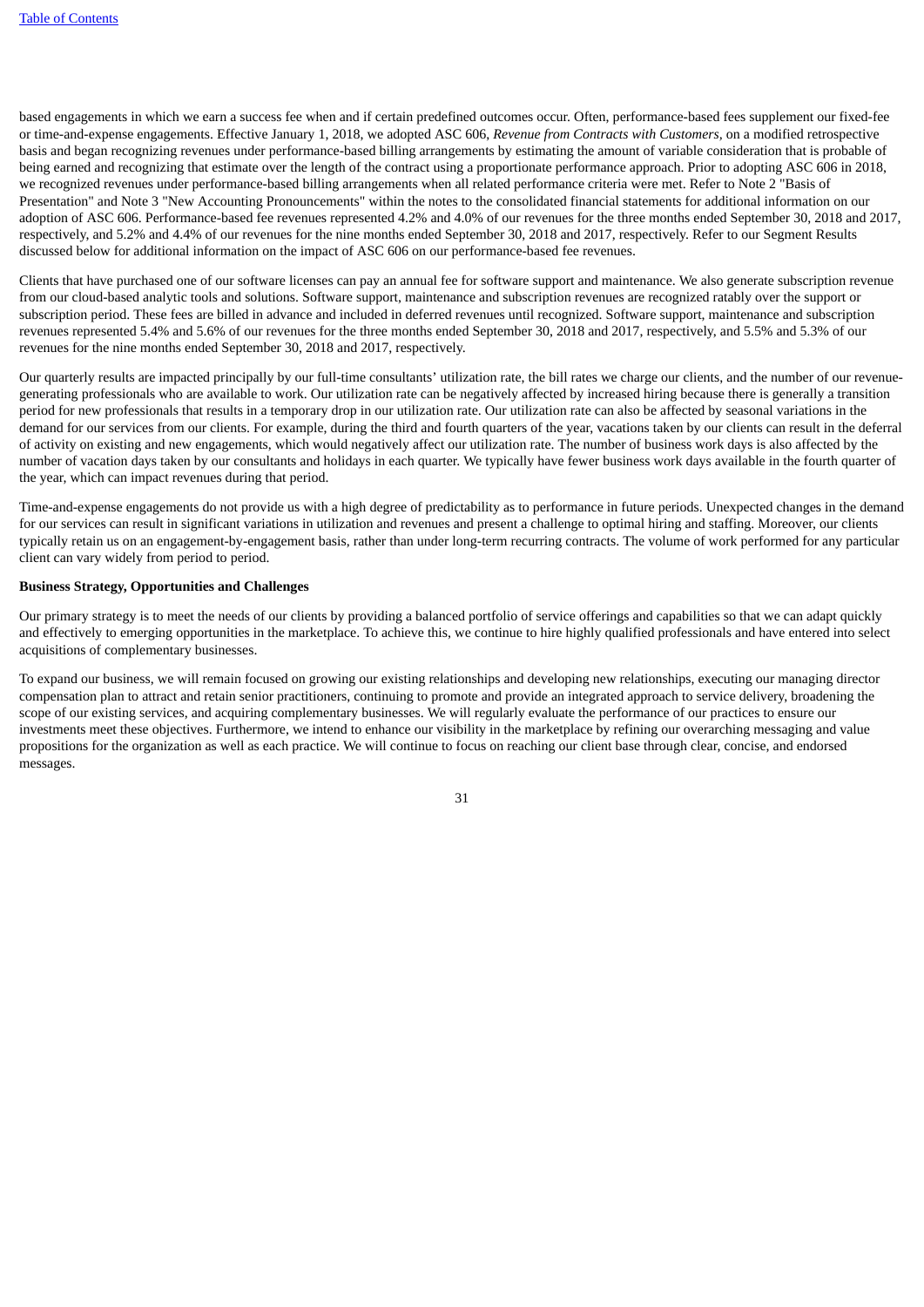## **RESULTS OF OPERATIONS**

The following table sets forth, for the periods indicated, selected segment and consolidated operating results and other operating data. The results of operations for acquired businesses have been included in our results of operations since the date of their respective acquisition.

| <b>Segment and Consolidated Operating Results</b><br>2018<br>2018<br>(in thousands, except per share amounts):<br>2017 | 2017       |
|------------------------------------------------------------------------------------------------------------------------|------------|
|                                                                                                                        |            |
| <b>Healthcare:</b>                                                                                                     |            |
| \$<br>90,417<br>Revenues<br>\$<br>79,582<br>\$<br>271,812<br>\$                                                        | 261,261    |
| \$<br>\$<br>\$<br>26,640<br>\$<br>25,778<br>78,172<br>Operating income                                                 | 83,580     |
| 29.5%<br>28.8%<br>Segment operating income as a percentage of segment revenues<br>32.4%                                | 32.0%      |
| <b>Business Advisory:</b>                                                                                              |            |
| \$<br>\$<br>\$<br>\$<br>Revenues<br>57,175<br>55,372<br>170,790                                                        | 157,753    |
| $\boldsymbol{\mathsf{S}}$<br>\$<br>\$<br>$\$$<br>11,815<br>12,832<br>35,031<br>Operating income                        | 34,890     |
| 20.7%<br>23.2%<br>20.5%<br>Segment operating income as a percentage of segment revenues                                | 22.1%      |
| <b>Education:</b>                                                                                                      |            |
| \$<br>\$<br>\$<br>50,856<br>\$<br>41,422<br>147,069<br>Revenues                                                        | 127,629    |
| $\mathbb{S}$<br>\$<br>\$<br>15,014<br>7,762<br>37,694<br>\$<br>Operating income                                        | 31,772     |
| 29.5%<br>18.7%<br>Segment operating income as a percentage of segment revenues<br>25.6%                                | 24.9%      |
| <b>Total Company:</b>                                                                                                  |            |
| \$<br>198,448<br>\$<br>\$<br>Revenues<br>\$<br>176,376<br>589,671                                                      | 546,643    |
| 21,296<br>17,982<br>59,648<br>Reimbursable expenses                                                                    | 55,862     |
| Total revenues and reimbursable expenses<br>\$<br>\$<br>194,358<br>219,744<br>\$<br>649,319<br>\$                      | 602,505    |
| <b>Statements of Operations reconciliation:</b>                                                                        |            |
| \$<br>\$<br>\$<br>\$<br>Segment operating income<br>53,469<br>46,372<br>150,897                                        | 150,242    |
| Items not allocated at the segment level:                                                                              |            |
| Other operating expenses<br>30,460<br>29,448<br>94,585                                                                 | 92,643     |
| 887<br>Other losses (gains), net<br>880<br>(4,990)                                                                     | (222)      |
| Depreciation and amortization<br>8,561<br>9,946<br>26,281                                                              | 28,549     |
| Goodwill impairment charge <sup>(1)</sup>                                                                              | 209,600    |
| Operating income (loss)<br>13,561<br>6,098<br>35,021                                                                   | (180, 328) |
| Other expense, net<br>(3,921)<br>(3,950)<br>(19,767)                                                                   | (10,607)   |
| Income (loss) from continuing operations before taxes<br>9,640<br>2,148<br>15,254                                      | (190, 935) |
| 1,391<br>4,365<br>Income tax expense (benefit)<br>(1,984)                                                              | (49,740)   |
| \$<br>\$<br>\$<br>\$<br>8,249<br>4,132<br>10,889<br>Net income (loss) from continuing operations                       | (141, 195) |
| Earnings (loss) per share from continuing operations:                                                                  |            |
| \$<br>\$<br>\$<br>\$<br><b>Basic</b><br>0.38<br>0.19<br>0.50                                                           | (6.59)     |
| \$<br>\$<br>0.37<br>\$<br>0.19<br>0.50<br>\$<br><b>Diluted</b>                                                         | (6.59)     |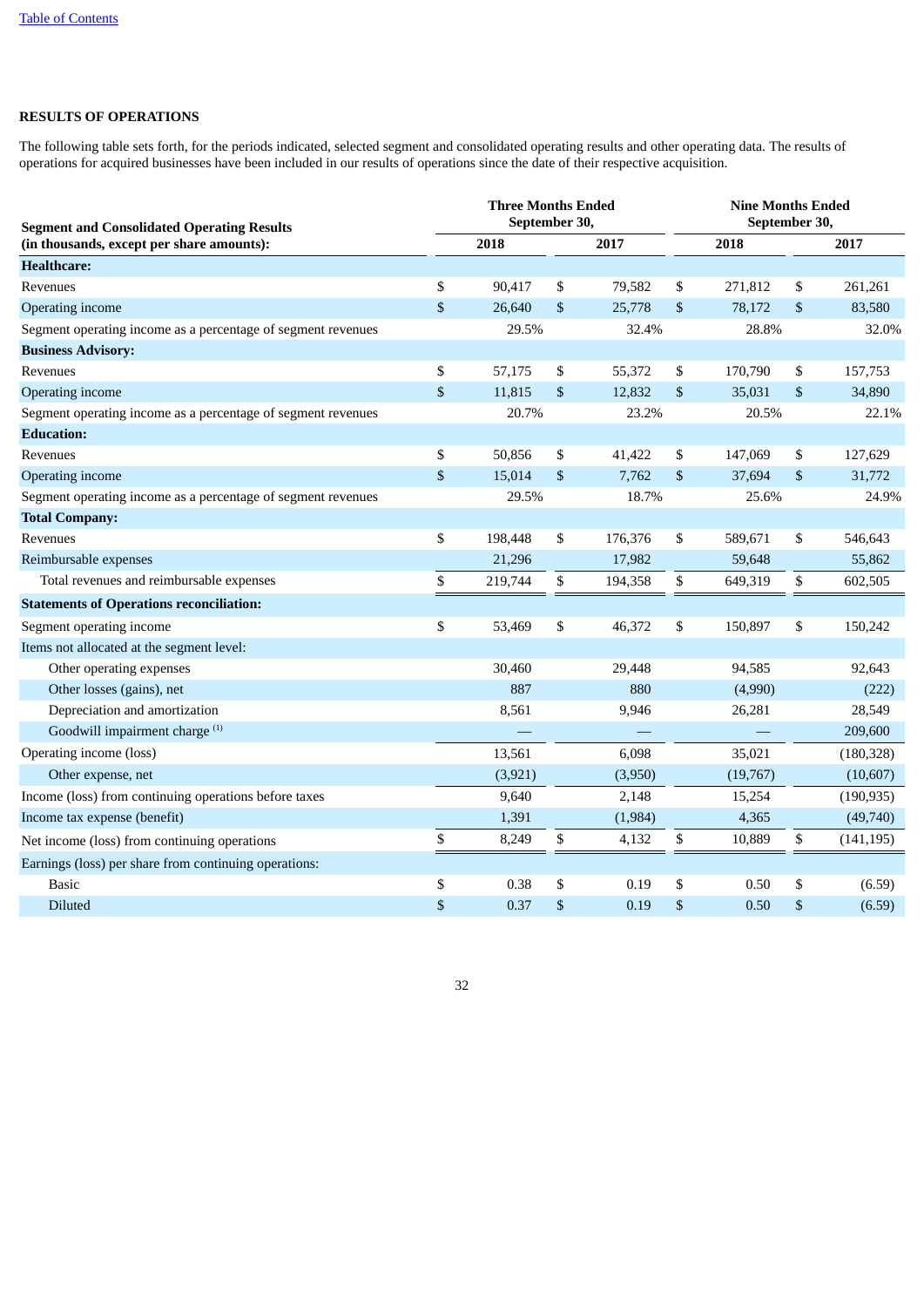|                                                                               |                | <b>Three Months Ended</b><br>September 30, |              |       |              | <b>Nine Months Ended</b><br>September 30, |             |       |  |
|-------------------------------------------------------------------------------|----------------|--------------------------------------------|--------------|-------|--------------|-------------------------------------------|-------------|-------|--|
| <b>Other Operating Data:</b>                                                  |                | 2018                                       |              | 2017  |              | 2018                                      |             | 2017  |  |
| Number of full-time billable consultants (at period end) <sup>(2)</sup> :     |                |                                            |              |       |              |                                           |             |       |  |
| Healthcare                                                                    |                | 829                                        |              | 761   |              | 829                                       |             | 761   |  |
| <b>Business Advisory</b>                                                      |                | 775                                        |              | 830   |              | 775                                       |             | 830   |  |
| Education                                                                     |                | 618                                        |              | 536   |              | 618                                       |             | 536   |  |
| <b>Total</b>                                                                  |                | 2,222                                      |              | 2,127 |              | 2,222                                     |             | 2,127 |  |
| Average number of full-time billable consultants (for the period) $(2)$ :     |                |                                            |              |       |              |                                           |             |       |  |
| Healthcare                                                                    |                | 821                                        |              | 741   |              | 802                                       |             | 805   |  |
| <b>Business Advisory</b>                                                      |                | 735                                        |              | 779   |              | 761                                       |             | 710   |  |
| Education                                                                     |                | 607                                        |              | 527   |              | 579                                       |             | 497   |  |
| Total                                                                         |                | 2,163                                      |              | 2,047 |              | 2,142                                     |             | 2,012 |  |
| Full-time billable consultant utilization rate $^{\scriptscriptstyle{(3)}}$ : |                |                                            |              |       |              |                                           |             |       |  |
| Healthcare                                                                    |                | 81.2%                                      |              | 80.3% |              | 81.6%                                     |             | 76.6% |  |
| <b>Business Advisory</b>                                                      |                | 74.4%                                      |              | 72.9% |              | 71.7%                                     |             | 73.2% |  |
| Education                                                                     | 77.3%<br>70.9% |                                            |              | 76.8% |              | 73.6%                                     |             |       |  |
| <b>Total</b>                                                                  |                | 77.8%                                      |              | 75.1% |              | 76.8%                                     |             | 74.6% |  |
| Full-time billable consultant average billing rate per hour (4):              |                |                                            |              |       |              |                                           |             |       |  |
| Healthcare                                                                    | \$             | 211                                        | \$           | 190   | $\$$         | 205                                       | \$          | 200   |  |
| Business Advisory <sup>(5)</sup>                                              | \$             | 213                                        | \$           | 209   | \$           | 212                                       | \$          | 207   |  |
| Education                                                                     | \$             | 205                                        | \$           | 210   | \$           | 203                                       | $\mathbb S$ | 215   |  |
| Total $(5)$                                                                   | \$             | 210                                        | \$           | 202   | \$           | 207                                       | \$          | 206   |  |
| Revenue per full-time billable consultant (in thousands):                     |                |                                            |              |       |              |                                           |             |       |  |
| Healthcare                                                                    | \$             | 76                                         | \$           | 69    | \$           | 229                                       | \$          | 211   |  |
| <b>Business Advisory</b>                                                      | \$             | 74                                         | \$           | 67    | $\$$         | 214                                       | \$          | 212   |  |
| Education                                                                     | \$             | 74                                         | \$           | 69    | \$           | 222                                       | \$          | 226   |  |
| <b>Total</b>                                                                  | \$             | 75                                         | \$           | 68    | \$           | 222                                       | \$          | 215   |  |
| Average number of full-time equivalents (for the period) <sup>(6)</sup> :     |                |                                            |              |       |              |                                           |             |       |  |
| Healthcare                                                                    |                | 228                                        |              | 214   |              | 215                                       |             | 215   |  |
| <b>Business Advisory</b>                                                      |                | 28                                         |              | 26    |              | 23                                        |             | 21    |  |
| Education                                                                     |                | 40                                         |              | 35    |              | 41                                        |             | 36    |  |
| Total                                                                         |                | 296                                        |              | 275   |              | 279                                       |             | 272   |  |
| Revenue per full-time equivalent (in thousands):                              |                |                                            |              |       |              |                                           |             |       |  |
| Healthcare                                                                    | \$             | 123                                        | \$           | 134   | \$           | 409                                       | \$          | 427   |  |
| <b>Business Advisory</b>                                                      | \$             | 99                                         | \$           | 108   | \$           | 355                                       | \$          | 342   |  |
| Education                                                                     | \$             | 149                                        | \$           | 138   | \$           | 447                                       | \$          | 419   |  |
| <b>Total</b>                                                                  | $\mathbf{s}$   | 124                                        | $\mathbb{S}$ | 132   | $\mathbb{S}$ | 410                                       | \$          | 420   |  |

(1) The non-cash goodwill impairment charge is not allocated at the segment level because the underlying goodwill asset is reflective of our corporate investment in the segments. We do not include the impact of goodwill impairment charges in our evaluation of segment performance.

(2) Consists of our full-time professionals who provide consulting services and generate revenues based on the number of hours worked.

(3) Utilization rate for our full-time billable consultants is calculated by dividing the number of hours our full-time billable consultants worked on client assignments during a period by the total available working hours for these consultants during the same period, assuming a forty-hour work week, less paid holidays and vacation days.

(4) Average billing rate per hour for our full-time billable consultants is calculated by dividing revenues for a period by the number of hours worked on client assignments during the same period.

(5) Beginning in the third quarter of 2018, the average billing rate per hour excludes the number of hours charged on internal assignments by consultants within Huron Eurasia India to provide a more meaningful average billing rate charged to external clients. Prior year periods have been revised for consistent presentation.

Absent the hours worked by the Huron Eurasia India consultants on internal assignments, the average billing rate per hour for Business Advisory for the first, second, and third quarters of 2018 were \$209, \$215, and \$213, respectively; compared to \$209, \$203, and \$209 for the same prior year periods. The average billing rate per hour for Business Advisory for both the six months ended June 30, 2018 and the nine months ended September 30, 2018 was \$212; compared to \$206 and \$207 for the six months ended June 30, 2017 and the nine months ended September 30, 2017, respectively.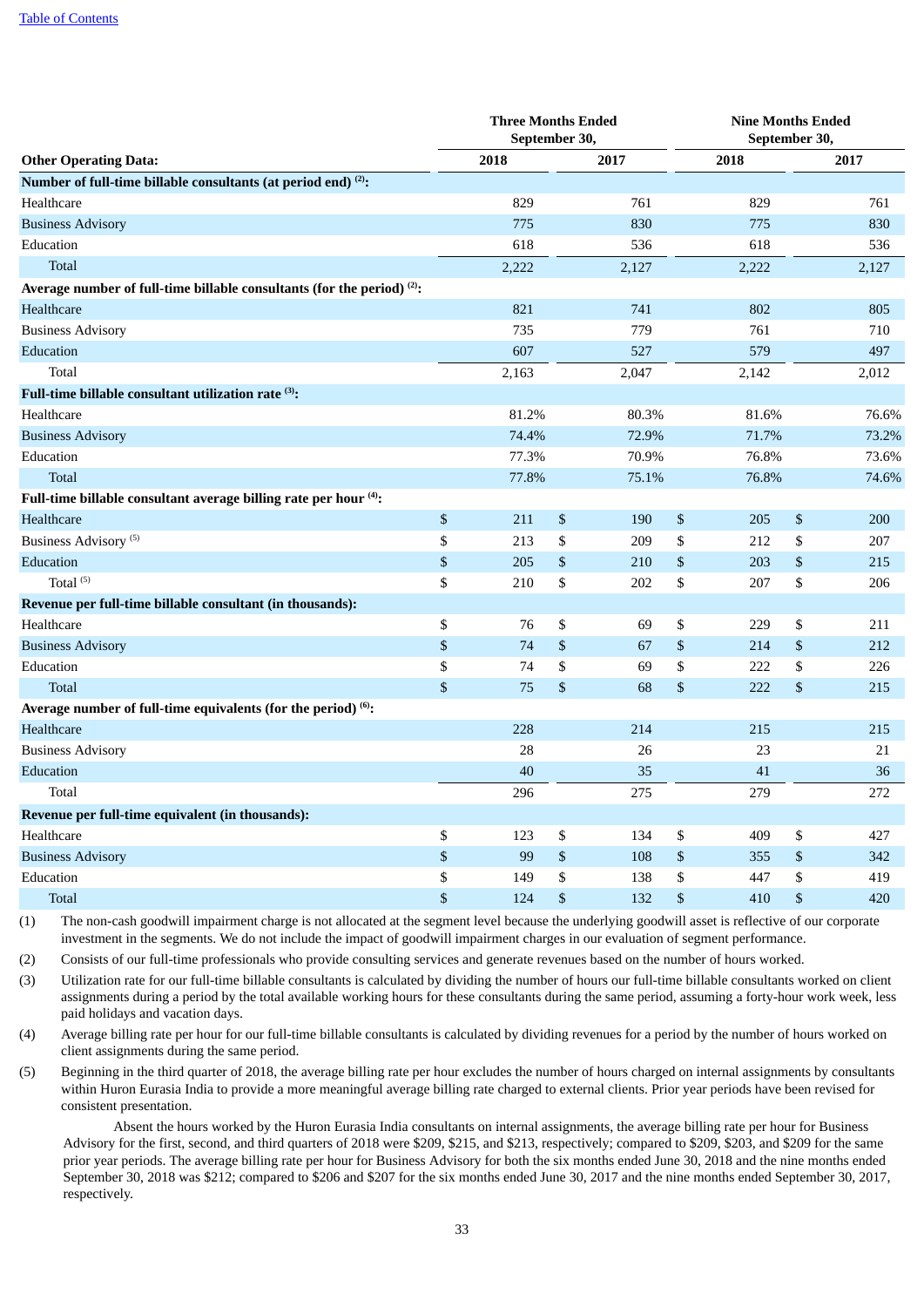Absent the hours worked by the Huron Eurasia India consultants on internal assignments, Huron's consolidated average billing rate per hour for the first, second, and third quarters of 2018 were \$206, \$205, and \$210, respectively; compared to \$219, \$199, and \$202 for the same prior year periods. Huron's consolidated average billing rate per hour for the six months ended June 30, 2018 and the nine months ended September 30, 2018 was \$205 and \$207, respectively; compared to \$209 and \$206 for the same prior year periods.

(6) Consists of cultural transformation consultants within our Studer Group solution, which include coaches and their support staff, consultants who work variable schedules as needed by our clients, and full-time employees who provide software support and maintenance services to our clients.

#### **Non-GAAP Measures**

We also assess our results of operations using certain non-GAAP financial measures. These non-GAAP financial measures differ from GAAP because the non-GAAP financial measures we calculate to measure earnings before interest, taxes, depreciation and amortization ("EBITDA"), adjusted EBITDA, adjusted EBITDA as a percentage of revenues, adjusted net income from continuing operations, and adjusted diluted earnings per share from continuing operations exclude a number of items required by GAAP, each discussed below. These non-GAAP financial measures should be considered in addition to, and not as a substitute for or superior to, any measure of performance, cash flows, or liquidity prepared in accordance with GAAP. Our non-GAAP financial measures may be defined differently from time to time and may be defined differently than similar terms used by other companies, and accordingly, care should be exercised in understanding how we define our non-GAAP financial measures.

Our management uses the non-GAAP financial measures to gain an understanding of our comparative operating performance, for example when comparing such results with previous periods or forecasts. These non-GAAP financial measures are used by management in their financial and operating decision making because management believes they reflect our ongoing business in a manner that allows for meaningful period-to-period comparisons. Management also uses these non-GAAP financial measures when publicly providing our business outlook, for internal management purposes, and as a basis for evaluating potential acquisitions and dispositions. We believe that these non-GAAP financial measures provide useful information to investors and others in understanding and evaluating Huron's current operating performance and future prospects in the same manner as management does and in comparing in a consistent manner Huron's current financial results with Huron's past financial results.

The reconciliations of these financial measures from GAAP to non-GAAP are as follows (in thousands, except per share amounts):

|                                                                                   | <b>Three Months Ended</b><br>September 30, |         |    |         |    | <b>Nine Months Ended</b><br>September 30, |    |            |  |  |
|-----------------------------------------------------------------------------------|--------------------------------------------|---------|----|---------|----|-------------------------------------------|----|------------|--|--|
|                                                                                   |                                            | 2018    |    | 2017    |    | 2018                                      |    | 2017       |  |  |
| <b>Revenues</b>                                                                   |                                            | 198,448 | \$ | 176,376 | \$ | 589,671                                   | \$ | 546,643    |  |  |
| Net income (loss) from continuing operations                                      | \$                                         | 8,249   | \$ | 4,132   | \$ | 10,889                                    | \$ | (141, 195) |  |  |
| Add back:                                                                         |                                            |         |    |         |    |                                           |    |            |  |  |
| Income tax expense (benefit)                                                      |                                            | 1,391   |    | (1,984) |    | 4,365                                     |    | (49,740)   |  |  |
| Interest expense, net of interest income                                          |                                            | 4,628   |    | 4,880   |    | 14,636                                    |    | 13,811     |  |  |
| Depreciation and amortization                                                     |                                            | 9,570   |    | 12,603  |    | 29,476                                    |    | 36,937     |  |  |
| Earnings (loss) before interest, taxes, depreciation and amortization<br>(EBITDA) |                                            | 23,838  |    | 19,631  |    | 59,366                                    |    | (140, 187) |  |  |
| Add back:                                                                         |                                            |         |    |         |    |                                           |    |            |  |  |
| Restructuring charges                                                             |                                            | (31)    |    | 1,347   |    | 2,665                                     |    | 5,295      |  |  |
| Other losses (gains), net                                                         |                                            | 887     |    | 880     |    | (4,990)                                   |    | (222)      |  |  |
| Goodwill impairment charge                                                        |                                            |         |    |         |    |                                           |    | 209,600    |  |  |
| Loss (gain) on sale of businesses                                                 |                                            | 32      |    |         |    | 5,863                                     |    | (931)      |  |  |
| Foreign currency transaction losses (gains), net                                  |                                            | 9       |    | (385)   |    | 196                                       |    | (449)      |  |  |
| <b>Adjusted EBITDA</b>                                                            | \$                                         | 24,735  | \$ | 21,473  | \$ | 63,100                                    | \$ | 73,106     |  |  |
| Adjusted EBITDA as a percentage of revenues                                       |                                            | 12.5%   |    | 12.2%   |    | 10.7%                                     |    | 13.4%      |  |  |

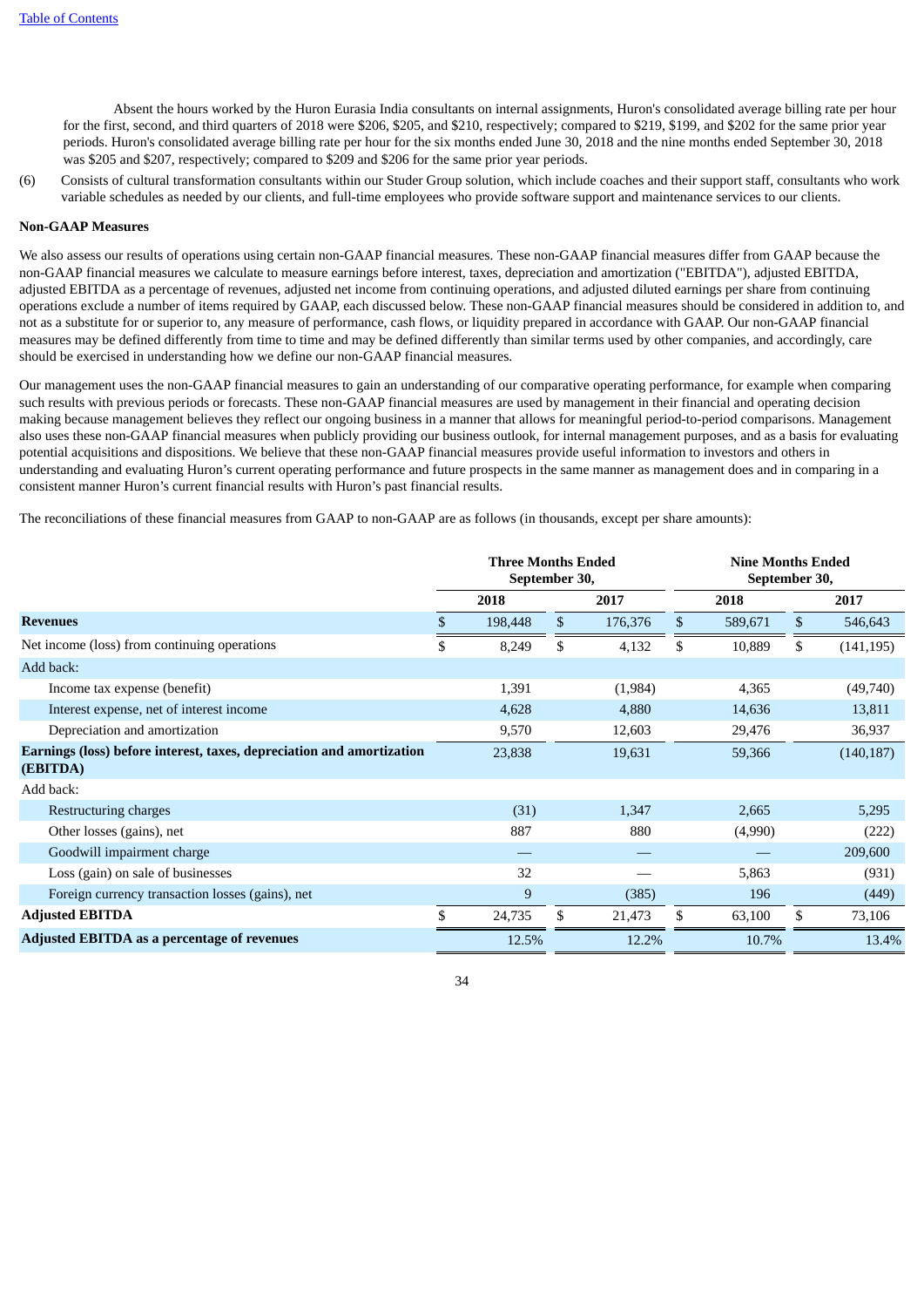|                                                                      | <b>Three Months Ended</b><br>September 30, |              |               |         |     | <b>Nine Months Ended</b><br>September 30, |                |            |  |  |  |
|----------------------------------------------------------------------|--------------------------------------------|--------------|---------------|---------|-----|-------------------------------------------|----------------|------------|--|--|--|
|                                                                      |                                            | 2018<br>2017 |               |         |     | 2018                                      |                | 2017       |  |  |  |
| Net income (loss) from continuing operations                         | S                                          | 8,249        | <sup>\$</sup> | 4,132   | \$. | 10,889                                    | $\mathfrak{L}$ | (141, 195) |  |  |  |
| Weighted average shares - diluted                                    |                                            | 22,110       |               | 21,622  |     | 21,947                                    |                | 21,413     |  |  |  |
| Diluted earnings (loss) per share from continuing operations         | \$                                         | 0.37         | \$            | 0.19    | \$. | 0.50                                      | $\mathfrak{L}$ | (6.59)     |  |  |  |
| Add back:                                                            |                                            |              |               |         |     |                                           |                |            |  |  |  |
| Restructuring charges                                                |                                            | (31)         |               | 1,347   |     | 2,665                                     |                | 5,295      |  |  |  |
| Other losses (gains), net                                            |                                            | 887          |               | 880     |     | (4,990)                                   |                | (222)      |  |  |  |
| Amortization of intangible assets                                    |                                            | 5,934        |               | 8,834   |     | 18,233                                    |                | 26,432     |  |  |  |
| Goodwill impairment charge                                           |                                            |              |               |         |     |                                           |                | 209,600    |  |  |  |
| Non-cash interest on convertible notes                               |                                            | 2,070        |               | 1,974   |     | 6,138                                     |                | 5,853      |  |  |  |
| Loss (gain) on sale of businesses                                    |                                            | 32           |               |         |     | 5,863                                     |                | (931)      |  |  |  |
| Tax effect                                                           |                                            | (2,312)      |               | (5,100) |     | (7,109)                                   |                | (70, 362)  |  |  |  |
| Tax expense related to the enactment of Tax Cut and Jobs Act of 2017 |                                            | (747)        |               |         |     | (615)                                     |                |            |  |  |  |
| Tax benefit related to "check-the-box" election                      |                                            |              |               | (2,748) |     |                                           |                | (2,748)    |  |  |  |
| Total adjustments, net of tax                                        |                                            | 5,833        |               | 5,187   |     | 20,185                                    |                | 172,917    |  |  |  |
| Adjusted net income from continuing operations                       |                                            | 14,082       | \$            | 9,319   | \$  | 31,074                                    | $\mathfrak{L}$ | 31,722     |  |  |  |
| Adjusted weighted average shares - diluted                           |                                            | 22,110       |               | 21,622  |     | 21,947                                    |                | 21,585     |  |  |  |
| Adjusted diluted earnings per share from continuing operations       | \$                                         | 0.64         | \$            | 0.43    | S   | 1.42                                      | $\mathfrak{L}$ | 1.47       |  |  |  |

These non-GAAP financial measures include adjustments for the following items:

*Restructuring charges:* We have incurred charges due to the restructuring of various parts of our business. These restructuring charges have primarily consisted of costs associated with office space consolidations, including the accelerated depreciation of certain leasehold improvements, and severance charges. We have excluded the effect of the restructuring charges from our non-GAAP measures because the amount of each restructuring charge is significantly affected by the timing and size of the restructured business or component of a business.

*Other losses (gains), net:* We have excluded the effects of the litigation settlement gain recorded in the second quarter of 2018 and net remeasurement gains and losses related to contingent acquisition liabilities to permit comparability with periods that were not impacted by these items.

*Amortization of intangible assets:* We have excluded the effect of amortization of intangible assets from the calculation of adjusted net income from continuing operations presented above. Amortization of intangibles is inconsistent in its amount and frequency and is significantly affected by the timing and size of our acquisitions.

*Goodwill impairment charge:* We have excluded the effect of the goodwill impairment charge recorded in the second quarter of 2017 as this is an infrequent event and its exclusion permits comparability with periods that were not impacted by such charge.

*Non-cash interest on convertible notes:* We incur non-cash interest expense relating to the implied value of the equity conversion component of our Convertible Notes. The value of the equity conversion component is treated as a debt discount and amortized to interest expense over the life of the Convertible Notes using the effective interest rate method. We exclude this non-cash interest expense that does not represent cash interest payments from the calculation of adjusted net income from continuing operations as management believes that this non-cash expense is not indicative of the ongoing performance of our business.

*Loss (gain) on sale of businesses:* We have excluded the effect of the loss on the sale of the Middle East practice within the Business Advisory segment in the second quarter of 2018 and the gain on the sale of Life Sciences Compliance and Operations in the second quarter of 2017, as these divestitures are infrequent and are not indicative of the ongoing performance of our business.

Tax expense related to the enactment of Tax Cuts and Jobs Act of 2017 ("2017 Tax Reform"): We have excluded the impact of the 2017 Tax Reform, which was enacted in the fourth quarter of 2017. In the first quarter of 2018, we recorded an adjustment to our estimated one-time income tax expense related to the transition tax on accumulated foreign earnings; and in the third quarter of 2018, we recorded a U.S. federal return to provision adjustment related to 2017 Tax Reform items on our 2017 corporate tax return. The exclusion of the 2017 Tax Reform impact permits comparability with prior periods. Refer to Note 13 "Income Taxes" within the notes to the consolidated financial statements for additional information.

*Tax benefit related to "check-the-box" election:* We have excluded the effect of a tax benefit, recorded in the third quarter of 2017, from recognizing a previously unrecognized tax benefit from our "check-the-box" election made in 2014 to treat one of our wholly-owned foreign subsidiaries as a disregarded entity for U.S. federal income tax purposes. The exclusion of this discrete tax benefit permits comparability with periods that were not impacted by this item. Refer to Note 13 "Income Taxes" within the notes to the consolidated financial statements for additional information.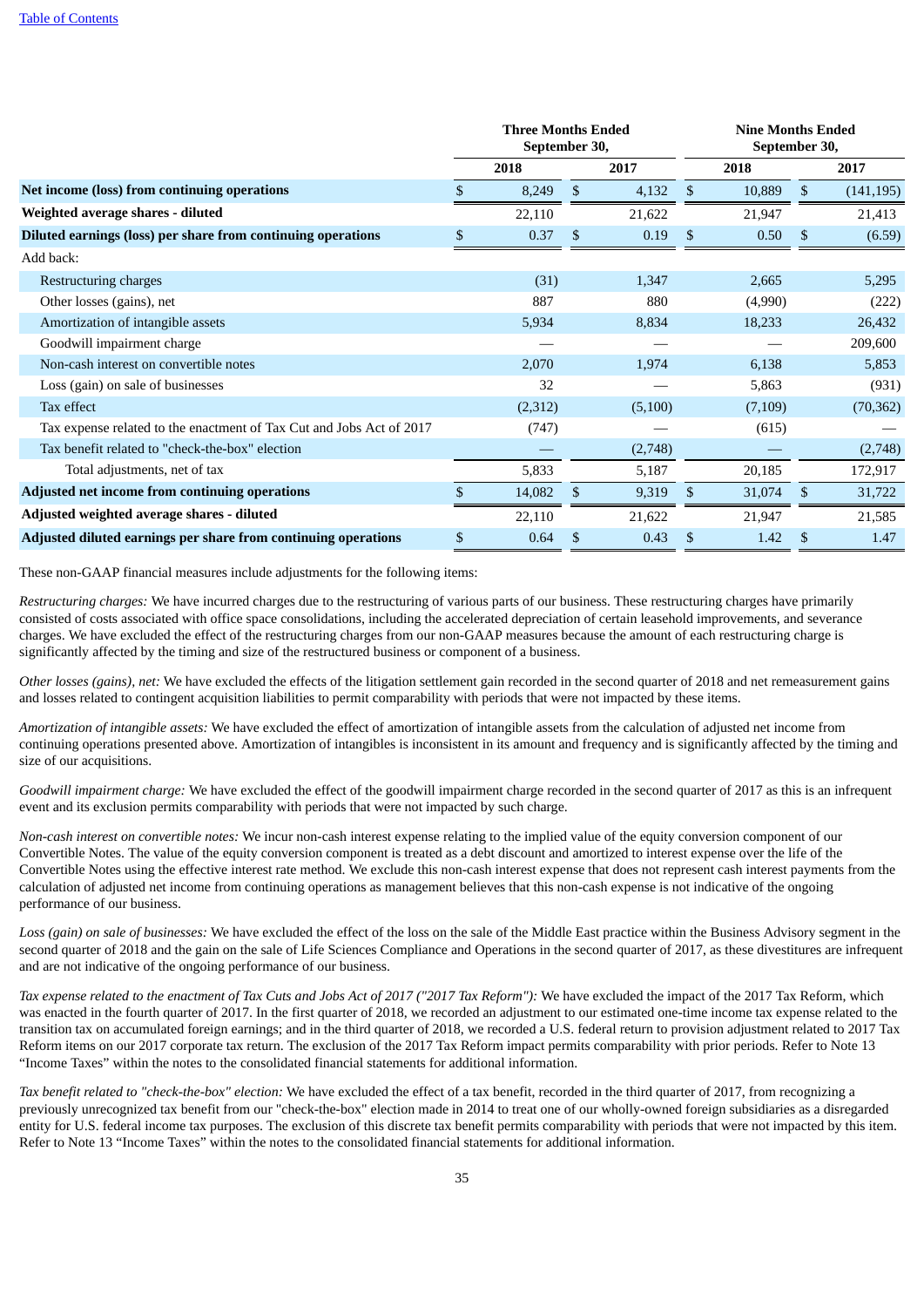*Foreign currency transaction losses (gains), net:* We have excluded the effect of foreign currency transaction losses and gains from the calculation of adjusted EBITDA because the amount of each loss or gain is significantly affected by timing and changes in foreign exchange rates.

*Tax effect:* The non-GAAP income tax adjustment reflects the incremental tax impact applicable to the non-GAAP adjustments.

Income tax expense, Interest expense, net of interest income, Depreciation and amortization: We have excluded the effects of income tax expense, interest expense, net of interest income, and depreciation and amortization in the calculation of EBITDA as these are customary exclusions as defined by the calculation of EBITDA to arrive at meaningful earnings from core operations excluding the effect of such items.

*Adjusted weighted average shares - diluted:* As we reported a net loss for the nine months ended September 30, 2017, GAAP diluted weighted average shares outstanding equals the basic weighted average shares outstanding for that period. For the nine months ended September 30, 2017, the non-GAAP adjustments described above resulted in an adjusted net income from continuing operations. Therefore, we included the dilutive common stock equivalents in the calculation of adjusted diluted weighted average shares outstanding for that period.

#### **Three Months Ended September 30, 2018 Compared to Three Months Ended September 30, 2017**

#### **Revenues**

Revenues increased \$22.1 million, or 12.5%, to \$198.4 million for the third quarter of 2018 from \$176.4 million for the third quarter of 2017.

On January 1, 2018, we adopted ASC 606, *Revenue from Contracts with Customers,* on a modified retrospective basis, which resulted in changes to our accounting policy for revenue recognition, most notably for performance-based billing arrangements. During the third quarter of 2018, performance-based fee revenue was \$8.3 million compared to \$7.0 million in the same prior year period. Refer to Note 2 "Basis of Presentation" and Note 3 "New Accounting Pronouncements" within the notes to our consolidated financial statements for additional information on our adoption of ASC 606.

Of the overall \$22.1 million increase in revenues, \$21.5 million was attributable to an increase in revenues from our full-time billable consultants and \$0.6 million was attributable to an increase in revenues from our full-time equivalents.

The increase in full-time billable consultant revenues reflected strengthened demand for services in all of our segments, as discussed below in Segment Results, and was primarily attributable to increases in the average number of billable consultants, the average billing rate, and the consultant utilization rate for the third quarter of 2018 compared to the same prior year period.

The increase in full-time equivalent revenues was primarily attributable to an increase in full-time equivalent revenues in our Education segment, partially offset by a decrease in full-time equivalent revenues in our Healthcare segment, as discussed below in Segment Results; and reflected an increase in the average number of full-time equivalents, partially offset by a decrease in revenue per full-time equivalent.

#### **Total Direct Costs**

Our total direct costs, including amortization of intangible assets and software development costs, increased \$13.2 million, or 11.3%, to \$129.6 million in the three months ended September 30, 2018, from \$116.4 million in the three months ended September 30, 2017. The \$13.2 million increase primarily related to a \$9.5 million increase in performance bonus expense for our revenue-generating professionals and a \$5.8 million increase in salaries and related expenses for our revenue-generating professionals, which was largely driven by increased headcount in our Healthcare and Education segments during the third quarter of 2018 compared to the third quarter of 2017. These increases were partially offset by a \$1.8 million decrease in amortization expense for intangible assets and a \$0.7 million decrease in contractor expense during the third quarter of 2018 compared to the same prior year period. As a percentage of revenues, our total direct costs decreased to 65.3% during the third quarter of 2018 compared to 66.0% during the third quarter of 2017, primarily due to revenue growth that outpaced the increase in salaries and related expenses for our revenue-generating professionals, the decreases in amortization expense for intangible assets and contractor expense, and a decrease in share-based compensation expense for our revenue-generating professionals. These decreases to our direct costs as a percentage of revenues were partially offset by an increase in performance bonus expense for our revenue-generating professionals, as a percentage of revenues.

Total direct costs for the three months ended September 30, 2018 included \$1.0 million of amortization expense for intangible assets, primarily representing customer contracts and software acquired in business combinations, and internal software development costs, compared to \$2.7 million of amortization expense for the same prior year period. The \$1.6 million decrease in amortization expense was primarily attributable to decreasing amortization expense of customer contracts acquired in our Studer Group acquisition, due to the accelerated basis of amortization in prior periods, as well as certain intangible assets acquired in our Studer Group acquisition which were fully amortized in prior periods. See Note 4 "Acquisitions" and Note 5 "Goodwill and Intangible Assets" within the notes to our consolidated financial statements for additional information about our intangible assets.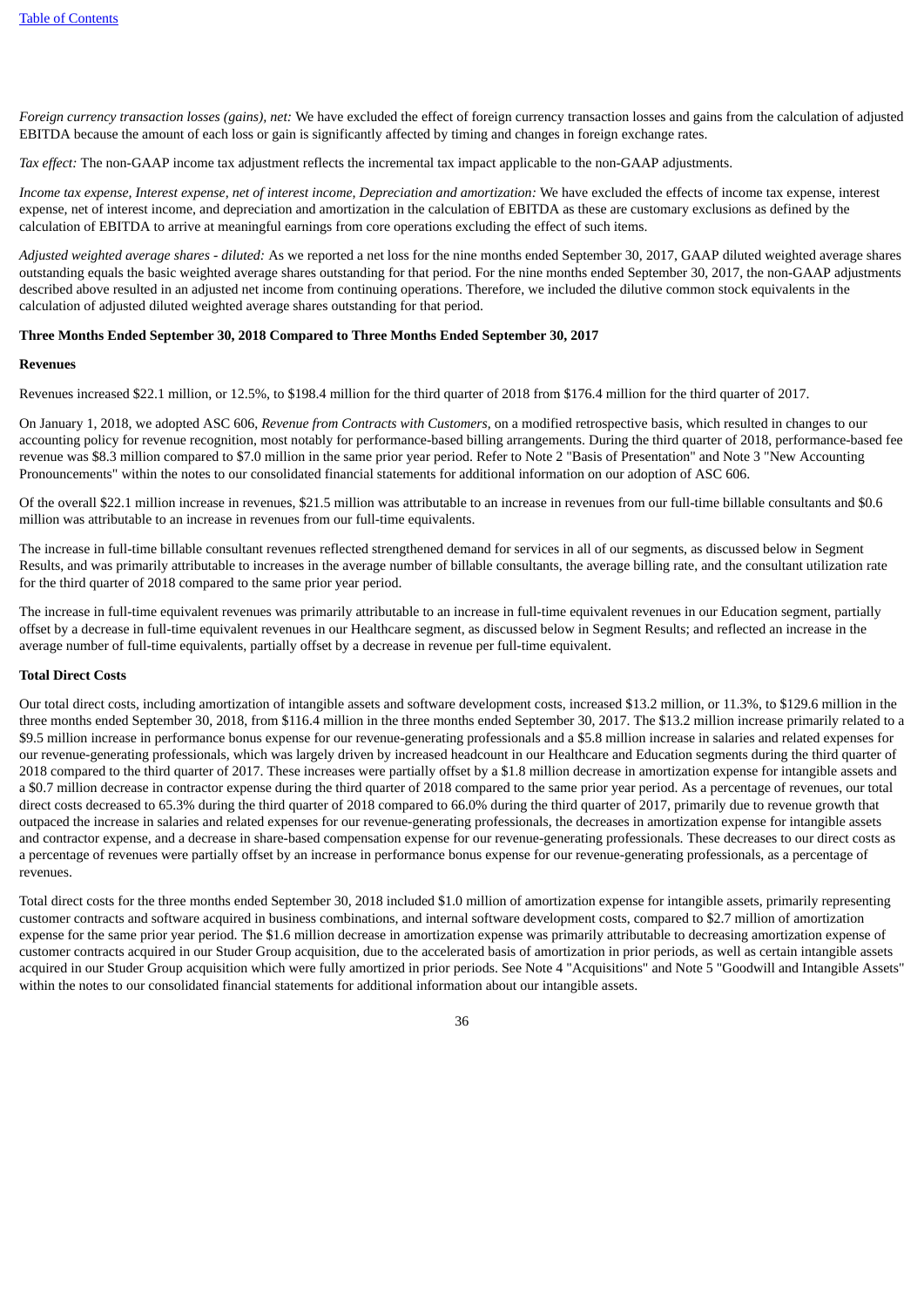## **Operating Expenses and Other Losses (Gains), Net**

Selling, general and administrative expenses increased by \$4.3 million, or 10.4%, to \$45.9 million in the third quarter of 2018 from \$41.6 million in the third quarter of 2017. The overall \$4.3 million increase primarily related to a \$1.6 million increase in performance bonus expense for our support personnel, a \$1.6 million increase in salaries and related expenses for our support personnel, a \$0.6 million increase in promotion and marketing expenses, and a \$0.5 million increase in legal expenses. As a percentage of revenues, selling, general and administrative expenses decreased to 23.1% during the third quarter of 2018 compared to 23.6% during the third quarter of 2017. This decrease was primarily due to revenue growth that outpaced the increase in salaries and related expenses for our support personnel as well as decreases in facilities expenses, share-based compensation expense for our support personnel, and outside professional services expenses, partially offset by the increase in performance bonus expense for our support personnel, as a percentage of revenues.

Restructuring charges netted to an immaterial amount for the third quarter of 2018, compared to \$1.3 million for the third quarter of 2017. The restructuring charges incurred in the third quarter of 2018 consisted of a \$0.4 million accrual related to employee costs in our Healthcare segment, offset by a \$0.3 million decrease in the accrual for remaining lease obligations, net of estimated sublease income, as a result of updated lease assumptions for our San Francisco office vacated in the third quarter of 2017 and a \$0.2 million decrease in the accrual related to workforce reductions in our Business Advisory segment recorded in the second quarter of 2018. The \$1.3 million charge incurred in the third quarter of 2017 primarily consisted of the accrual of remaining lease obligations, net of estimated sublease income, due to relocating our San Francisco office to a smaller space and consolidating our New York offices in the third quarter of 2017, and accelerated depreciation on leasehold improvements for our San Francisco office. See Note 9 "Restructuring Charges" within the notes to our consolidated financial statements for additional information on our restructuring charges.

Other losses (gains), net totaled a net loss of \$0.9 million for both the third quarter of 2018 and the third quarter of 2017. In both periods, the net loss represented net remeasurement losses due to increases in the estimated fair value of our liabilities for contingent consideration payments related to business acquisitions. In connection with certain business acquisitions, we may be required to pay post-closing consideration to the sellers if specific financial performance targets are met over a number of years as specified in the related purchase agreements. See Note 11 "Fair Value of Financial Instruments" within the notes to our consolidated financial statements for additional information on the fair value of contingent consideration liabilities.

Depreciation and amortization expense was \$8.6 million in the three months ended September 30, 2018 compared to \$9.9 million in the three months ended September 30, 2017. The \$1.4 million decrease in depreciation and amortization expense was primarily attributable to decreasing amortization expense of the trade name acquired in our Studer Group acquisition, due to the accelerated basis of amortization in prior periods. Intangible asset amortization expense included within operating expenses primarily relates to the amortization of certain customer relationships, trade names, and non-compete agreements acquired in connection with our business acquisitions. See Note 4 "Acquisitions" and Note 5 "Goodwill and Intangible Assets" within the notes to our consolidated financial statements for additional information on our intangible assets.

#### **Operating Income**

Operating income increased \$7.5 million to \$13.6 million in the third quarter of 2018 from \$6.1 million in the third quarter of 2017. Operating margin, which is defined as operating income expressed as a percentage of revenues, was 6.8% in the three months ended September 30, 2018, compared to 3.5% in the three months ended September 30, 2017. The increase in operating margin was primarily attributable to the revenue growth that outpaced the increase in salaries and related expenses for our revenue-generating professionals and support personnel, as well as decreases in amortization expense for intangible assets, restructuring charges, contractor expense, and share-based compensation for our revenue-generating professionals and support personnel. These increases to the operating margin were partially offset by the increase in performance bonus expense for our revenue-generating professionals and support personnel, as a percentage of revenues.

#### **Other Expense, Net**

Total other expense, net slightly decreased to \$3.9 million in the third quarter of 2018 from \$4.0 million in the third quarter of 2017. Interest expense, net of interest income decreased \$0.3 million to \$4.6 million in the third quarter of 2018 from \$4.9 million in the third quarter of 2017.

#### **Income Tax Expense**

For the three months ended September 30, 2018, our effective tax rate was 14.4% as we recognized income tax expense from continuing operations of \$1.4 million on income from continuing operations of \$9.6 million. The effective tax rate of 14.4% was more favorable than the statutory rate, inclusive of state income taxes, of 26.0%, primarily due to a discrete tax benefit of \$0.8 million for U.S. federal return to provision adjustments related to the 2017 corporate income tax return, which had a favorable impact of 8.6% on the effective tax rate. In addition, the third quarter of 2018 included a discrete tax benefit of \$0.4 million for foreign return to provision adjustments, which had a favorable impact of 3.7% on the effective tax rate.

For the three months ended September 30, 2017, we recognized income tax benefit from continuing operations of \$2.0 million on income from continuing operations of \$2.1 million, which resulted in an effective tax rate of (92.4)%. This rate for the three months ended September 30, 2017 was more favorable than the statutory rate, inclusive of state income taxes, primarily due to recognizing a \$2.7 million tax benefit related to a previously unrecognized tax benefit from our "check-the-box" election made in 2014 to treat one of our wholly-owned foreign subsidiaries as a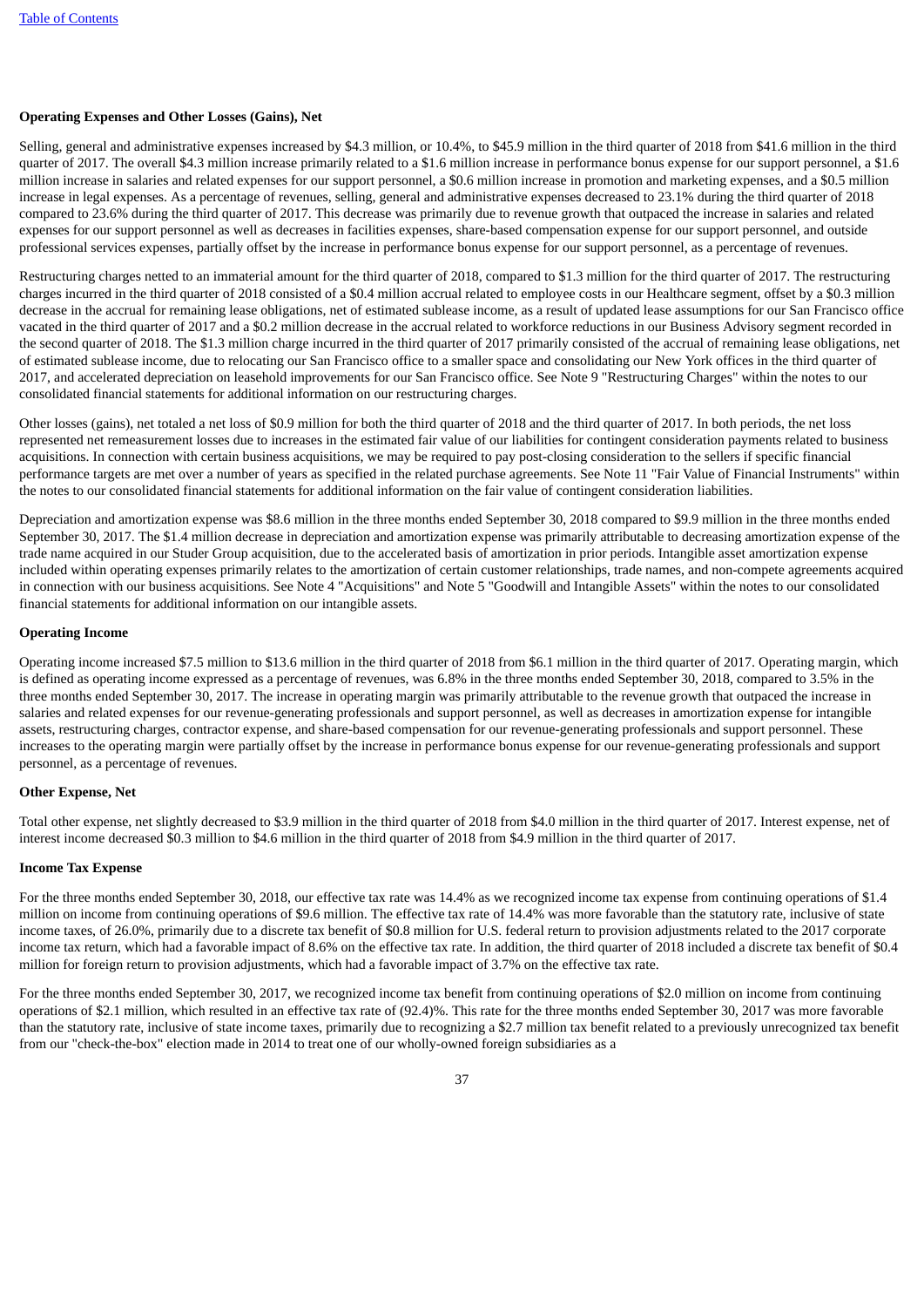disregarded entity for U.S federal income tax purposes. This benefit was partially offset by \$0.6 million of tax expense recorded in the third quarter of 2017 to correct an error that occurred in the second quarter of 2017.

#### **Net Income from Continuing Operations**

Net income from continuing operations increased \$4.1 million to \$8.2 million for the three months ended September 30, 2018 from \$4.1 million for the same period last year. As a result of the increase in net income from continuing operations, diluted income per share from continuing operations for the third quarter of 2018 was \$0.37 compared to \$0.19 for the third quarter of 2017.

### **EBITDA and Adjusted EBITDA**

EBITDA increased \$4.2 million to \$23.8 million for the three months ended September 30, 2018 from \$19.6 million for the three months ended September 30, 2017. Adjusted EBITDA increased \$3.3 million to \$24.7 million in the third quarter of 2018 from \$21.5 million in the third quarter of 2017. The increase in EBITDA and adjusted EBITDA was primarily attributable to the increase in segment operating income, as discussed below in Segment Results, partially offset by an increase in other operating expenses not allocated at the segment level.

#### **Adjusted Net Income from Continuing Operations**

Adjusted net income from continuing operations increased \$4.8 million to \$14.1 million in the third quarter of 2018 compared to \$9.3 million in the third quarter of 2017. As a result of the increase in adjusted net income from continuing operations, adjusted diluted earnings per share from continuing operations was \$0.64 for the third quarter of 2018, compared to \$0.43 for the third quarter of 2017.

#### **Segment Results**

#### **Healthcare**

## *Revenues*

Healthcare segment revenues increased \$10.8 million, or 13.6%, to \$90.4 million for the third quarter of 2018 from \$79.6 million for the third quarter of 2017.

During the three months ended September 30, 2018, revenues from fixed-fee engagements; time-and-expense engagements; performance-based arrangements; and software support, maintenance and subscription arrangements represented 66.8%, 17.4%, 9.3%, and 6.5% of this segment's revenues, respectively, compared to 68.5%, 16.6%, 6.7%, and 8.2% of this segment's revenues, respectively, for the same prior year period.

Of the overall \$10.8 million increase in revenues, \$11.4 million was attributable to an increase in revenues from our full-time billable consultants, partially offset by a \$0.6 million decrease in revenues generated by our full-time equivalents.

The increase in revenues attributable to our full-time billable consultants reflected increases in the average billing rate, the average number of billable consultants, and the consultant utilization rate. Performance-based fee revenue was \$8.4 million for the third quarter of 2018, and was recognized in accordance with ASC 606, *Revenue from Contracts with Customers,* which was adopted on a modified retrospective basis on January 1, 2018. Performancebased fee revenue for the third quarter of 2017 was \$5.3 million, and was recognized in accordance with ASC 605, *Revenue Recognition*. Refer to Note 2 "Basis of Presentation" and Note 3 "New Accounting Pronouncements" within the notes to our consolidated financial statements for additional information on our adoption of ASC 606. The level of performance-based fees earned may vary based on our clients' risk sharing preferences and the mix of services we provide.

The decrease in revenues attributable to our full-time equivalents was primarily driven by lower revenues in our Studer Group solution, partially offset by an increased use of our part-time project consultants and contractors and an increase in license revenue; and reflected a decrease in revenue per full-time equivalent, partially offset by an increase in the average number of full-time equivalents.

#### *Operating Income*

Healthcare segment operating income increased \$0.9 million, or 3.3%, to \$26.6 million for the three months ended September 30, 2018 from \$25.8 million for the three months ended September 30, 2017. The Healthcare segment operating margin, defined as segment operating income expressed as a percentage of segment revenues, decreased to 29.5% for the third quarter of 2018 from 32.4% in the same period last year. The decrease in this segment's operating margin was primarily attributable to increases in performance bonus expense for both our revenue-generating professionals and support personnel, as well as an increase in restructuring charges. These decreases to the operating margin were partially offset by revenue growth that outpaced the increase in salaries and related expenses for our revenue-generating professionals and decreases in intangible asset amortization expense and product and event costs.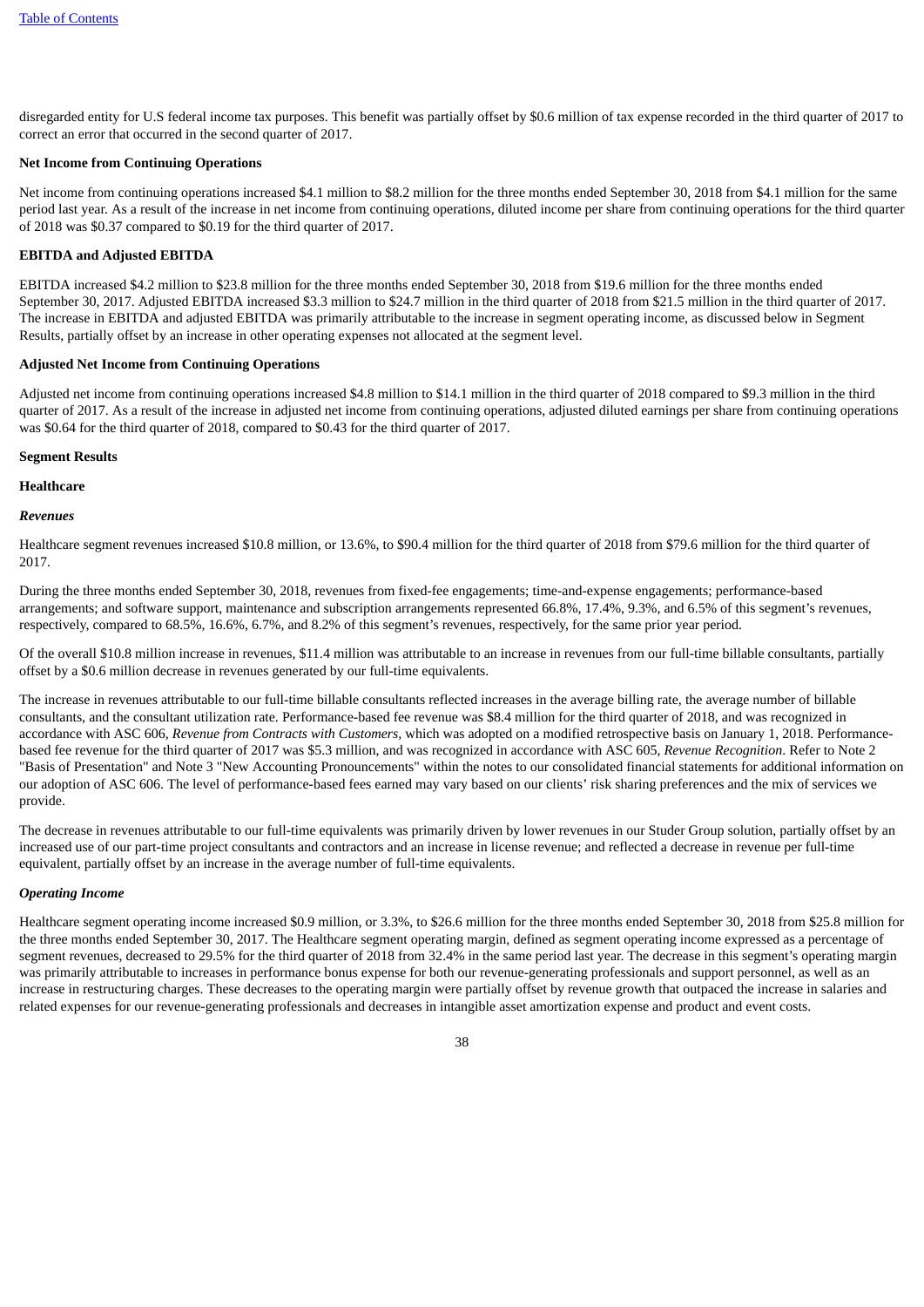## **Business Advisory**

#### *Revenues*

Business Advisory segment revenues increased \$1.8 million, or 3.3%, to \$57.2 million for the third quarter of 2018 from \$55.4 million for the third quarter of 2017.

During the three months ended September 30, 2018, revenues from fixed-fee engagements; time-and-expense engagements; and software support, maintenance and subscription arrangements represented 42.2%, 56.3%, and 1.5% of this segment's revenues, respectively. During the three months ended September 30, 2017, revenues from fixed-fee engagements; time-and-expense engagements; performance-based arrangements; and software support, maintenance and subscription arrangements represented 37.5%, 57.7%, 3.0% and 1.8% of this segment's revenues, respectively. Performance-based fee revenue was immaterial for the third quarter of 2018 and \$1.7 million for the third quarter of 2017. Refer to Note 2 "Basis of Presentation" and Note 3 "New Accounting Pronouncements" within the notes to our consolidated financial statements for information on our adoption of ASC 606. The level of performance-based fees earned may vary based on our clients' preferences and the mix of services we provide.

The \$1.8 million increase in revenues was attributable to our full-time billable consultants; and reflected increases in the average billing rate and the consultant utilization rate, partially offset by a decrease in the average number of billable consultants.

### *Operating Income*

Business Advisory segment operating income decreased by \$1.0 million, or 7.9%, to \$11.8 million for the three months ended September 30, 2018 from \$12.8 million for the three months ended September 30, 2017. The Business Advisory segment operating margin decreased to 20.7% for the third quarter of 2018 from 23.2% in the same period last year. The decrease in this segment's operating margin was primarily attributable to an increase in performance bonus expense for our revenue-generating professionals, as well as an increase in practice administration and meetings expenses, both as a percentage of revenues. These decreases to the operating margin were partially offset by decreases in salaries and related expenses for our revenue-generating professionals and support personnel, contractor expense, share-based compensation expense for our revenue-generating professionals, and restructuring charges.

#### **Education**

#### *Revenues*

Education segment revenues increased \$9.4 million, or 22.8%, to \$50.9 million for the third quarter of 2018 from \$41.4 million for the third quarter of 2017.

During the three months ended September 30, 2018, revenues from fixed-fee engagements; time-and-expense engagements; and software support, maintenance and subscription arrangements represented 18.2%, 74.0%, and 7.8% of this segment's revenues, respectively, compared to 16.2%, 78.1%, and 5.7% of this segment's revenues, respectively, for the same prior year period.

Of the overall \$9.4 million increase in revenues, \$8.3 million was attributable to our full-time billable consultants and \$1.1 million was attributable to our full-time equivalents. The increase in revenues attributable to our full-time billable consultants reflected increases in the average number of full-time billable consultants and the consultant utilization rate, partially offset by a decrease in the average billing rate in the third quarter of 2018 compared to the same prior year period. The increase in revenues from our full-time equivalents was driven by an increased use of our part-time project consultants and an increase in license revenues; and reflected increases in the average number of full-time equivalents and revenue per full-time equivalent in the third quarter of 2018 compared to the same prior year period.

#### *Operating Income*

Education segment operating income increased \$7.3 million, or 93.4%, to \$15.0 million for the three months ended September 30, 2018 from \$7.8 million for the three months ended September 30, 2017. The Education segment operating margin increased to 29.5% for the third quarter of 2018 from 18.7% in the same period last year. The increase in this segment's operating margin was primarily attributable to a decrease in performance bonus expense for our revenuegenerating professionals and support personnel and revenue growth that outpaced the increase in salaries and related expenses for our revenue-generating professionals. This segment's operating margin was also favorably impacted by decreases in contractor expense, salaries and related expenses for our support personnel and share-based compensation expense for our revenue-generating professionals.

#### **Nine Months Ended September 30, 2018 Compared to Nine Months Ended September 30, 2017**

## **Revenues**

Revenues increased \$43.0 million, or 7.9%, to \$589.7 million for the first nine months of 2018 from \$546.6 million for the first nine months of 2017. Revenues for the first nine months of 2018 included \$6.4 million of incremental revenues due to the full period impact of our acquisition of Innosight, which was completed in March 2017.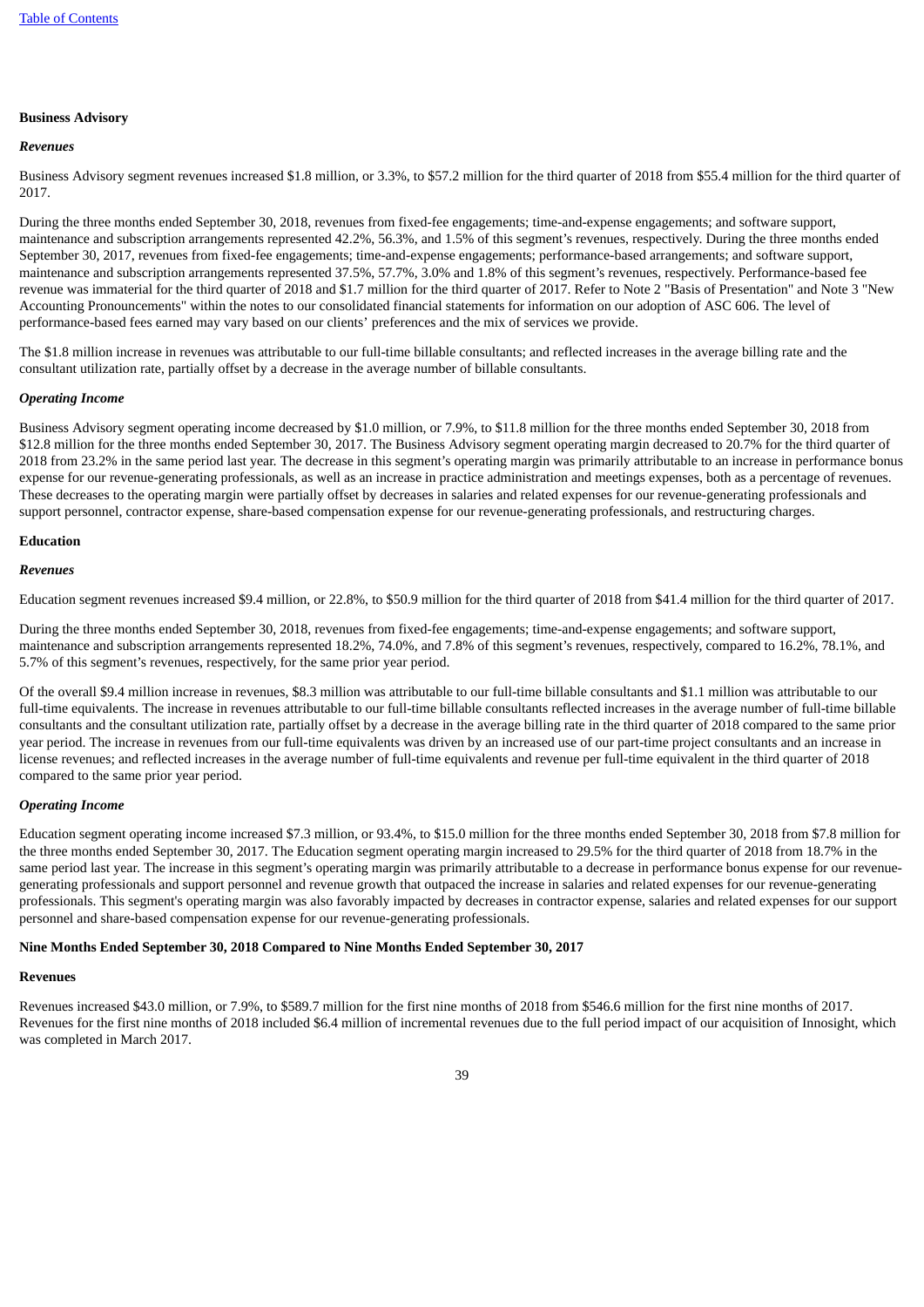On January 1, 2018, we adopted ASC 606, *Revenue from Contracts with Customers*, on a modified retrospective basis, which resulted in changes to our accounting policy for revenue recognition, most notably for performance-based billing arrangements. During the first nine months of 2018, performancebased fee revenue was \$30.9 million compared to \$23.8 million in the same prior year period. Refer to Note 2 "Basis of Presentation" and Note 3 "New Accounting Pronouncements" within the notes to our consolidated financial statements for additional information on our adoption of ASC 606.

Of the overall \$43.0 million increase in revenues, \$42.4 million was attributable to our full-time billable consultants and \$0.6 million was attributable to our full-time equivalents. The increase in full-time billable consultant revenues was attributable to strengthened demand for services in all of our segments, as discussed below in Segment Results, and reflected increases in the average number of full-time billable consultants and the consultant utilization rate during the first nine months of 2018 compared to the same prior year period. The increase in full-time equivalent revenues was attributable to increases in full-time equivalent revenues in our Education and Business Advisory segments, partially offset by a decrease in full-time equivalent revenues in our Healthcare segment, as discussed below in Segment Results; and reflected an increase in the average number of full-time equivalents, partially offset by a decrease in revenue per full-time equivalent.

#### **Total Direct Costs**

Our total direct costs, including amortization of intangible assets and software development costs, increased \$40.6 million, or 11.5%, to \$392.2 million for the nine months ended September 30, 2018, from \$351.6 million for the nine months ended September 30, 2017. The overall \$40.6 million increase primarily related to a \$22.0 million increase in performance bonus expense for our revenue-generating professionals and a \$21.5 million increase in salaries and related expenses for our revenue-generating professionals, which was largely driven by increased headcount in our Education and Business Advisory segments. These increases were partially offset by a \$5.6 million decrease in intangible asset amortization expense. As a percentage of revenues, our total direct costs increased to 66.5% during the first nine months of 2018 compared to 64.3% during the first nine months of 2017 primarily due to the increase in performance bonus expense for our revenue-generating professionals, as a percentage of revenues, partially offset by the decrease in amortization of intangible assets.

Total direct costs for the nine months ended September 30, 2018 included \$3.2 million of amortization expense for intangible assets, primarily representing customer contracts and software acquired in business combinations, and internal software development costs, compared to \$8.4 million of amortization expense for the same prior year period. The \$5.2 million decrease in amortization expense was primarily attributable to the decreasing amortization expense of customer contracts acquired in our Studer Group acquisition, due to the accelerated basis of amortization in prior periods, as well as certain other intangible assets acquired in our Studer Group, HSM and Innosight acquisitions which were fully amortized. See Note 4 "Acquisitions" and Note 5 "Goodwill and Intangible Assets" within the notes to our consolidated financial statements for additional information about our intangible assets.

#### **Operating Expenses and Other Losses (Gains), Net**

Selling, general and administrative expenses increased \$6.3 million, or 4.8%, to \$138.5 million in the nine months ended September 30, 2018, from \$132.1 million in the nine months ended September 30, 2017. The overall \$6.3 million increase was primarily related to a \$5.4 million increase in performance bonus expense for our support personnel, a \$1.3 million increase in practice administration and meetings expenses, a \$1.1 million increase in promotion and marketing expenses, and a \$0.7 million increase in salaries and related expenses for our support personnel. These increases were partially offset by a \$1.1 million decrease in legal expenses and a \$0.9 million decrease in travel and entertainment expenses. As a percentage of revenues, selling, general and administrative expenses decreased to 23.5% during the first nine months of 2018 compared to 24.2% during the first nine months of 2017, primarily due to revenue growth that outpaced the growth in salaries and related expenses for our support personnel and the decreases in legal expenses and travel and entertainment expenses, partially offset by the increase in performance bonus expense, as a percentage of revenues.

Restructuring charges for the first nine months of 2018 totaled \$2.7 million, compared to \$5.3 million for the first nine months of 2017. The charges for the first nine months of 2018 primarily consisted of \$0.7 million related to the accrual of remaining lease payments, net of estimated sublease income, and accelerated depreciation on leasehold improvements due to exiting a portion of our Middleton, Wisconsin office in the second quarter of 2018; \$0.7 million and \$0.5 million related to workforce reductions in our Healthcare segment and our Business Advisory segment, respectively, to better align resources with market demand; \$0.3 million related to updated lease assumptions for our San Francisco office vacated in the third quarter of 2017; and \$0.3 million related to the divestiture of our Middle East practice within the Business Advisory segment in the second quarter of 2018. The charges for the first nine months of 2017 primarily consisted of \$2.5 million related to the accrual of remaining lease obligations, net of estimated sublease income, due to relocating our San Francisco office to a smaller space and consolidating our Chicago and New York offices in the first nine months of 2017, and accelerated depreciation on leasehold improvements for our San Francisco office; \$2.0 million related to workforce reductions in our Healthcare segment to better align our resources with market demand; and \$0.4 million related to workforce reductions in our corporate operations primarily to adjust our infrastructure to align with the decreased workforce in the Healthcare segment. See Note 9 "Restructuring Charges" within the notes to our consolidated financial statements for additional information on our restructuring charges.

Other losses (gains), net totaled a net gain of \$5.0 million for the nine months ended September 30, 2018, which consisted of a \$2.5 million litigation settlement gain for the resolution of Huron's claim in a class action lawsuit in the second quarter of 2018 and \$2.5 million of net remeasurement gains due to a decrease in the estimated fair value of our liabilities for contingent consideration payments related to business acquisitions. Other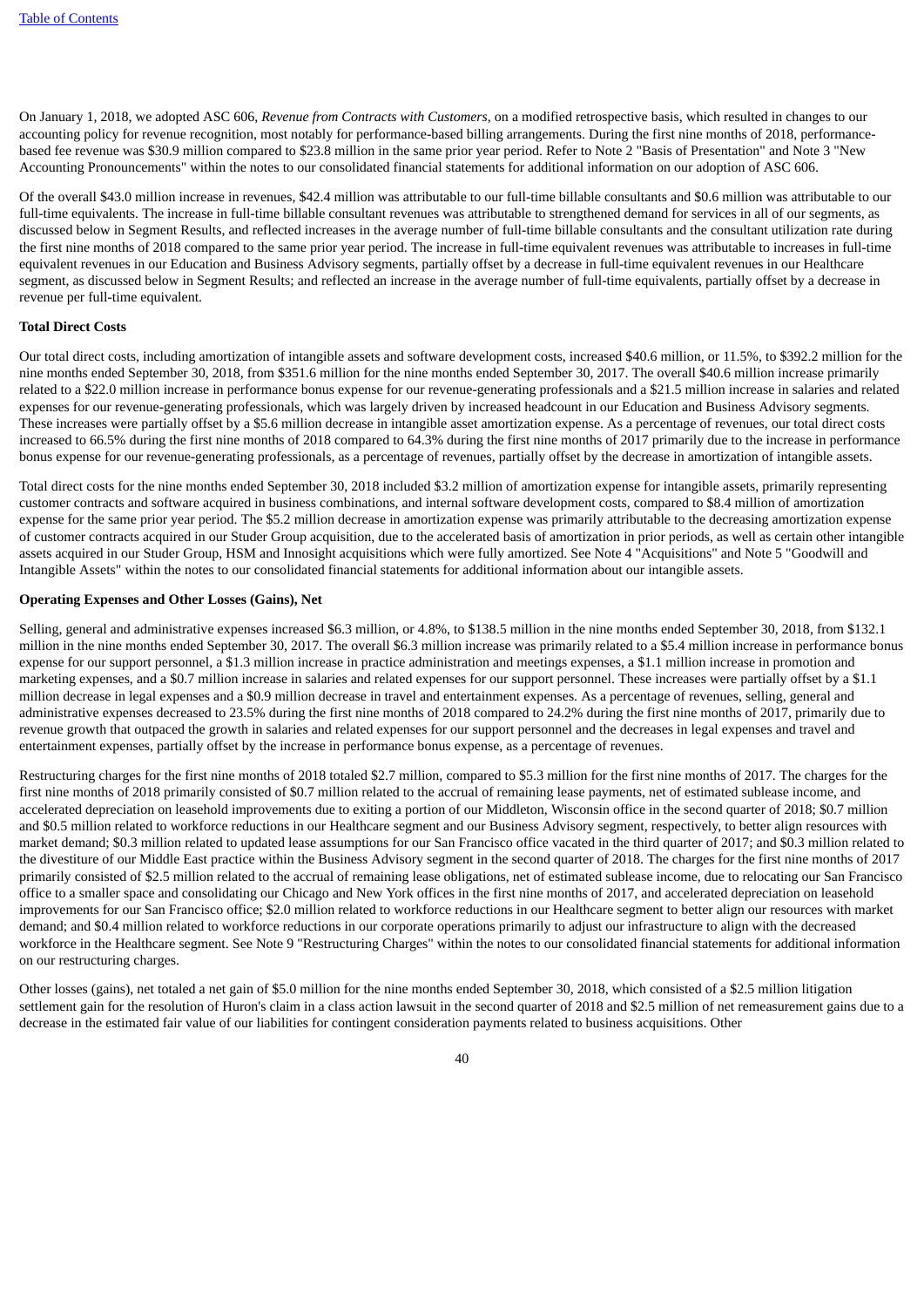losses (gains), net totaled a net gain of \$0.2 million for the nine months ended September 30, 2017, which represented net remeasurement gains due to a decrease in the estimated fair value of our liabilities for contingent consideration payments related to business acquisitions. In connection with certain business acquisitions, we may be required to pay post-closing consideration to the sellers if specific financial performance targets are met over a number of years as specified in the related purchase agreements. See Note 11 "Fair Value of Financial Instruments" within the notes to our consolidated financial statements for additional information on the fair value of contingent consideration liabilities.

Depreciation and amortization expense decreased by \$2.3 million to \$26.3 million in the nine months ended September 30, 2018, from \$28.5 million in the nine months ended September 30, 2017. The decrease was primarily attributable to decreasing amortization expense of the trade name acquired in our Studer Group acquisition as well as certain customer relationships acquired in other business acquisitions, due to the accelerated basis of amortization in prior periods, partially offset by amortization expense for intangible assets acquired in the Innosight acquisition. Intangible asset amortization included within operating expenses primarily relates to certain customer relationships, trade names, and non-competition agreements acquired in connection with our business acquisitions. See Note 4 "Acquisitions" and Note 5 "Goodwill and Intangible Assets" within the notes to our consolidated financial statements for additional information about our intangible assets.

During the second quarter of 2017, we recorded a \$209.6 million non-cash pretax goodwill impairment charge related to our Healthcare reporting unit. This charge was non-cash in nature and did not affect our liquidity or debt covenants. See Note 5 "Goodwill and Intangible Assets" within the notes to our consolidated financial statements for additional information on this charge.

#### **Operating Income (Loss)**

Operating income increased \$215.3 million to income of \$35.0 million in the first nine months of 2018 from a loss of \$180.3 million in the first nine months of 2017. This increase is primarily attributable to the \$209.6 million non-cash pretax goodwill impairment charge recorded in the second quarter of 2017 related to our Healthcare segment. See Note 5 "Goodwill and Intangible Assets" within the notes to our consolidated financial statements for additional information on the non-cash goodwill impairment charge. Operating margin increased to 5.9% for the nine months ended September 30, 2018, compared to (33.0)% for the nine months ended September 30, 2017. The increase in operating margin was primarily attributable to the goodwill impairment charge recorded in the second quarter of 2017.

## **Other Expense, Net**

Total other expense, net increased by \$9.2 million to \$19.8 million in the first nine months of 2018 from \$10.6 million in the first nine months of 2017. The increase in total other expense, net was primarily attributable to a \$5.9 million loss on divestiture of our Middle East practice within our Business Advisory segment recorded in the second quarter of 2018, compared to a \$0.9 million gain on divestiture of our Life Sciences Compliance and Operations solution within our Business Advisory segment in the second quarter of 2017. During the second quarter of 2018, we sold our Middle East business to a former employee who was the practice leader of that business at the time. The increase in total other expense, net was also attributable to a \$0.9 million gain in the market value of our investments that are used to fund our deferred compensation liability, compared to a \$1.8 million gain for the same prior year period, and a \$0.8 million increase in interest expense, net of interest income in the first nine months of 2018 compared to the first nine months of 2017. The increase in interest expense was due to higher interest rates under our credit facility during the first nine months of 2018 compared to the same prior year period, partially offset by lower levels of borrowing during the first nine months of 2018 compared to the same prior year period.

#### **Income Tax Expense (Benefit)**

For the nine months ended September 30, 2018, our effective tax rate was 28.6% as we recognized income tax expense from continuing operations of \$4.4 million on income from continuing operations of \$15.3 million. The effective tax rate for the nine months ended September 30, 2018 was less favorable than the statutory rate, inclusive of state income taxes, of 26.0%, primarily due to discrete tax expense of \$1.2 million for share-based compensation awards that vested during the first quarter of 2018, which had an unfavorable impact of 8.1% on the effective tax rate. This unfavorable discrete item was partially offset by a \$0.9 million tax benefit recorded in the third quarter of 2018 related to U.S. federal and foreign return to provision adjustments, which had a favorable impact of 6.1% on the effective tax rate.

For the nine months ended September 30, 2017, our effective tax rate was 26.1% as we recognized income tax benefit from continuing operations of \$49.7 million on a loss from continuing operations of \$190.9 million. The effective tax rate for the nine months ended September 30, 2017 was less favorable than the statutory rate, inclusive of state income taxes, primarily due to the \$61.2 million non-deductible portion of the goodwill impairment charge recorded in the second quarter of 2017, as well as \$1.8 million of discrete tax expense for share-based compensation. These unfavorable discrete items were partially offset by a \$2.7 million tax benefit recorded in the third quarter of 2017 related to a previously unrecognized tax benefit from our 2014 "check-the-box" election.

#### **Net Income (Loss) from Continuing Operations**

Net income from continuing operations increased by \$152.1 million to net income from continuing operations of \$10.9 million for the nine months ended September 30, 2018, from a net loss from continuing operations of \$141.2 million for the same prior year period. This increase is primarily attributable to the \$209.6 million non-cash pretax goodwill impairment charge related to our Healthcare segment. As a result of the increase in net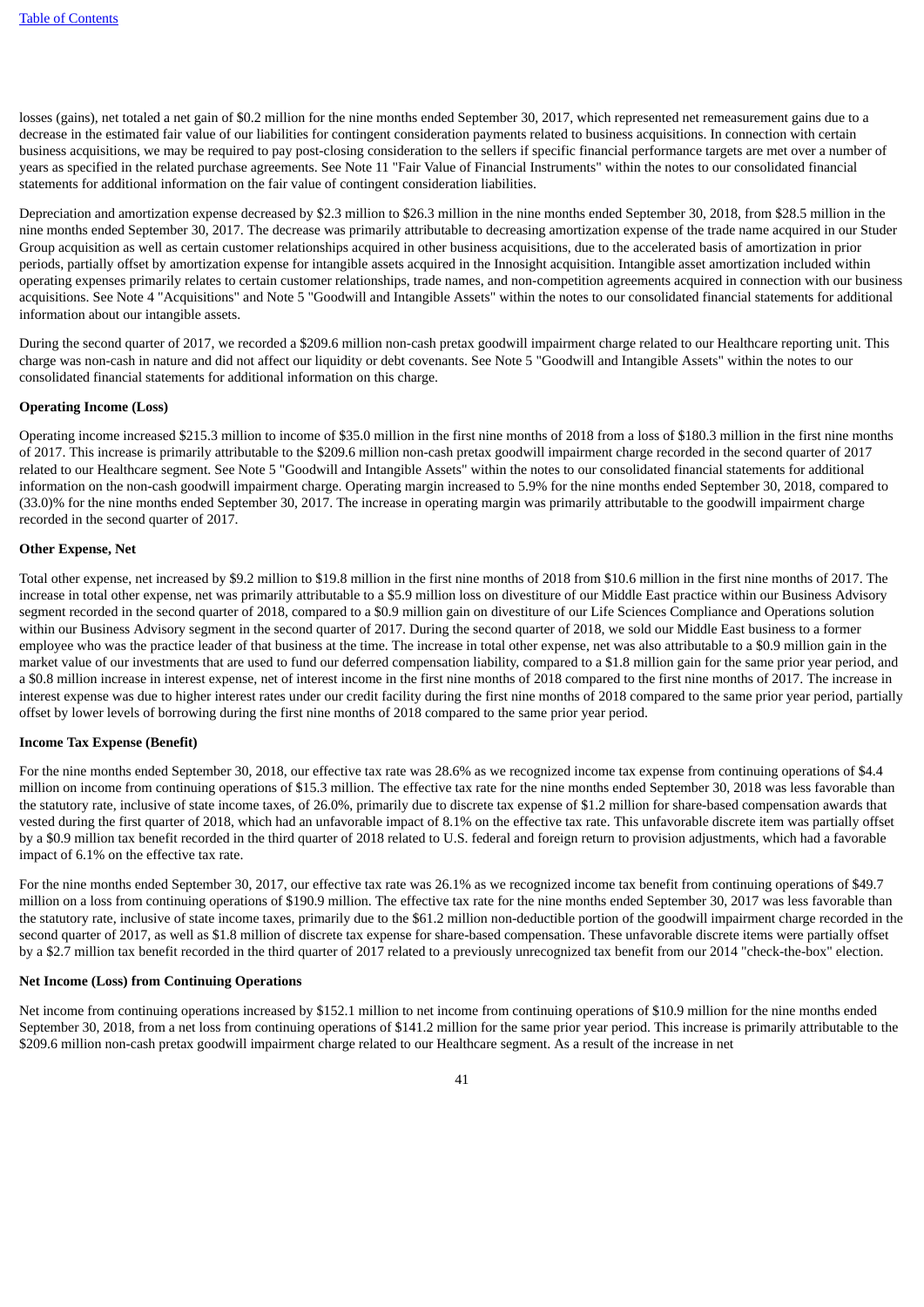income from continuing operations, diluted earnings per share from continuing operations for the first nine months of 2018 was \$0.50 compared to diluted loss per share from continuing operations of \$6.59 for the first nine months of 2017. The non-cash goodwill impairment charge had a \$7.16 unfavorable impact on diluted loss per share from continuing operations for the first nine months of 2017.

#### **EBITDA and Adjusted EBITDA**

EBITDA increased \$199.6 million to earnings of \$59.4 million for the nine months ended September 30, 2018, from a loss of \$140.2 million for the nine months ended September 30, 2017. Adjusted EBITDA decreased \$10.0 million to \$63.1 million in the first nine months of 2018 from \$73.1 million in the first nine months of 2017. The increase in EBITDA was primarily attributable to the non-cash goodwill impairment charge of \$209.6 million recorded in the second quarter of 2017. The decrease in adjusted EBITDA was primarily due to a decrease in segment operating income, exclusive of amortization expense and restructuring charges allocated to the segments, as well as an increase in corporate expenses, exclusive of restructuring charges not allocated to the segments. See Segment Results below for additional information on segment operating income.

#### **Adjusted Net Income from Continuing Operations**

Adjusted net income from continuing operations decreased \$0.6 million to \$31.1 million in the first nine months of 2018 compared to \$31.7 million in the first nine months of 2017. As a result of the decrease in adjusted net income from continuing operations, adjusted diluted earnings per share from continuing operations for the first nine months of 2018 was \$1.42 compared to \$1.47 for the first nine months of 2017.

## **Segment Results**

#### **Healthcare**

#### *Revenues*

Healthcare segment revenues increased \$10.6 million, or 4.0%, to \$271.8 million for the first nine months of 2018 from \$261.3 million for the first nine months of 2017.

During the nine months ended September 30, 2018, revenues from fixed-fee engagements; time-and-expense engagements; performance-based arrangements; and software support, maintenance and subscription arrangements represented 67.2%, 15.7%, 10.2%, and 6.9% of this segment's revenues, respectively, compared to 67.4%, 16.8%, 8.3%, and 7.5% of this segment's revenues, respectively, for the same prior year period.

Of the overall \$10.6 million increase in revenues, \$14.4 million was attributable to an increase in revenues from our full-time billable consultants, partially offset by a \$3.8 million decrease in revenues attributable to our full-time equivalents.

The increase in revenues attributable to our full-time billable consultants reflected increases in the consultant utilization rate and the average billing rate. Performance-based fee revenue was \$27.8 million during the first nine months of 2018, and was recognized in accordance with ASC 606, *Revenue from Contracts with Customers,* which was adopted on a modified retrospective basis on January 1, 2018. Performance-based fee revenue for the first nine months of 2017 was \$21.6 million, and was recognized in accordance with ASC 605. Refer to Note 2 "Basis of Presentation" and Note 3 "New Accounting Pronouncements" within the notes to our consolidated financial statements for additional information on our adoption of ASC 606. The level of performancebased fees earned may vary based on our clients' risk sharing preferences and the mix of services we provide.

The decrease in revenues attributable to our full-time equivalents was primarily driven by lower revenues in our Studer Group solution, partially offset by an increased use of contractors and our part-time project consultants and an increase in license revenue; and reflected a decrease in revenue per full-time equivalent.

#### *Operating Income*

Healthcare segment operating income decreased \$5.4 million, or 6.5%, to \$78.2 million for the nine months ended September 30, 2018, from \$83.6 million for the nine months ended September 30, 2017. The Healthcare segment operating margin decreased to 28.8% for the first nine months of 2018 from 32.0% in the same period last year. The decrease in this segment's operating margin was primarily attributable to an increase in performance bonus expense for both our revenue-generating professionals and support personnel, as well as an increase in contractor expenses, partially offset by a decrease in intangible asset amortization expense, revenue growth that outpaced the growth of salaries and related expenses for our revenue-generating professionals, and a decrease in restructuring charges.

The non-cash goodwill impairment charge discussed above within the consolidated results is not allocated at the segment level because the underlying goodwill asset is reflective of our corporate investment in the segments. We do not include the impact of goodwill impairment charges in our evaluation of segment performance. See Note 5 "Goodwill and Intangible Assets" within the notes to our consolidated financial statements for additional information on this charge.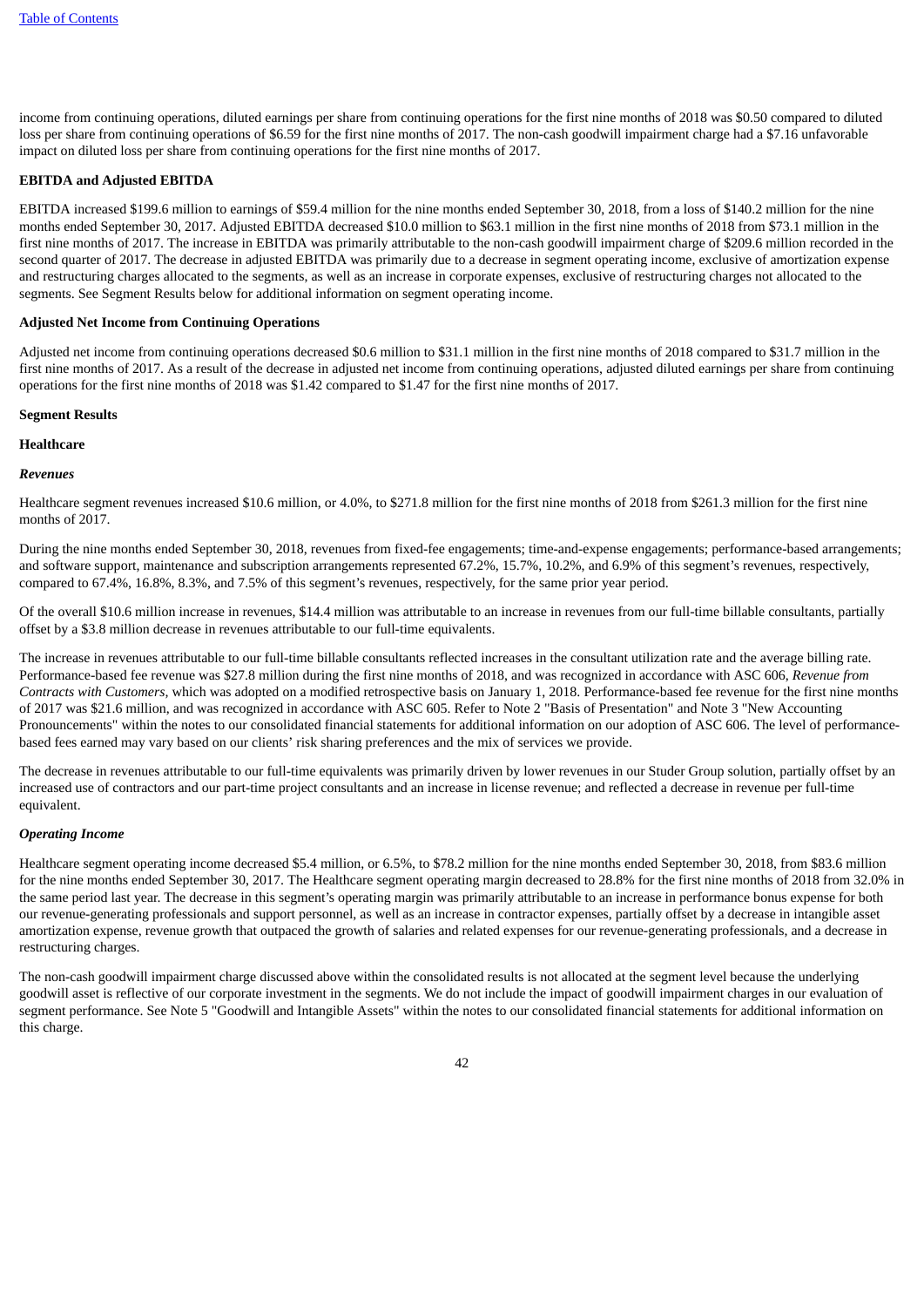#### **Business Advisory**

#### *Revenues*

Business Advisory segment revenues increased \$13.0 million, or 8.3%, to \$170.8 million for the first nine months of 2018 from \$157.8 million for the first nine months of 2017. Revenues for the first nine months of 2018 included \$6.4 million of incremental revenues due to the full period impact of our acquisition of Innosight, which was completed in March 2017.

During the first nine months of 2018, revenues from fixed-fee engagements; time-and-expense engagements; performance-based arrangements; and software support, maintenance and subscription arrangements represented 41.0%, 55.3%, 1.8%, and 1.9% of this segment's revenues, respectively, compared to 34.7%, 62.6%, 1.2%, and 1.5% of this segment's revenues, respectively, during the same prior year period. Performance-based fee revenue was \$3.1 million for the first nine months of 2018, compared to \$1.9 million for the same prior year period. Refer to Note 2 "Basis of Presentation" and Note 3 "New Accounting Pronouncements" within the notes to our consolidated financial statements for additional information on our adoption of ASC 606. The level of performancebased fees earned may vary based on our clients' preferences and the mix of services we provide.

Of the overall \$13.0 million increase in revenues, \$11.9 million was attributable to our full-time billable consultants and \$1.1 million was attributable to our full-time equivalents. The increase in revenues from our full-time billable consultants was primarily driven by increases in the average number of full-time billable consultants and the average billing rate, partially offset by a decrease in the consultant utilization rate. The increase in revenues from our full-time equivalents reflected increases in the average number of full-time equivalents and revenue per full-time equivalent in the first nine months of 2018 compared to the same prior year period.

#### *Operating Income*

Business Advisory segment operating income slightly increased by \$0.1 million, or 0.4%, to \$35.0 million for the nine months ended September 30, 2018, from \$34.9 million for the nine months ended September 30, 2017. The Business Advisory segment operating margin decreased to 20.5% for the first nine months of 2018 from 22.1% in the same period last year. The decrease in this segment's operating margin was primarily attributable to an increase in performance bonus expense for our revenue-generating professionals as a percentage of revenues, partially offset by decreases in salaries and related expenses for our support personnel, intangible asset amortization expense, share-based compensation expense for our revenue-generating professionals, and contractor expense.

#### **Education**

## *Revenues*

Education segment revenues increased \$19.4 million, or 15.2%, to \$147.1 million for the first nine months of 2018 from \$127.6 million for the first nine months of 2017.

For the nine months ended September 30, 2018, revenues from fixed-fee engagements; time-and-expense engagements; and software support, maintenance and subscription arrangements represented 19.5%, 73.5%, and 7.0% of this segment's revenues, respectively. For the nine months ended September 30, 2017, revenues from fixed-fee engagements; time-and-expense engagements; performance-based arrangements; and software support, maintenance and subscription arrangements represented 15.8%, 78.5%, 0.3%, and 5.4% of this segment's revenues, respectively.

Of the overall \$19.4 million increase in revenues, \$16.1 million was attributable to our full-time billable consultants and \$3.3 million was attributable to our full-time equivalents. The increase in revenues from our full-time billable consultants reflected increases in the average number of full-time billable consultants and the consultant utilization rate, partially offset by a decrease in the average billing rate. The increase in revenues from our full-time equivalents was driven by an increased use of our part-time project consultants and an increase in license revenues; and reflected increases in the average number of fulltime equivalents and revenue per full-time equivalent in the first nine months of 2018 compared to the same prior year period.

## *Operating Income*

Education segment operating income increased \$5.9 million, or 18.6%, to \$37.7 million for the nine months ended September 30, 2018, from \$31.8 million for the nine months ended September 30, 2017. The Education segment operating margin increased to 25.6% for the first nine months of 2018 from 24.9% in the same period last year. The increase in this segment's operating margin was primarily attributable to revenue growth that outpaced the increase in performance bonus expense for our revenue-generating professionals, as well as decreases in contractor expense and salaries and related expenses for our support personnel, partially offset by an increase in salaries and related expenses for our revenue-generating professionals as a percentage of revenues.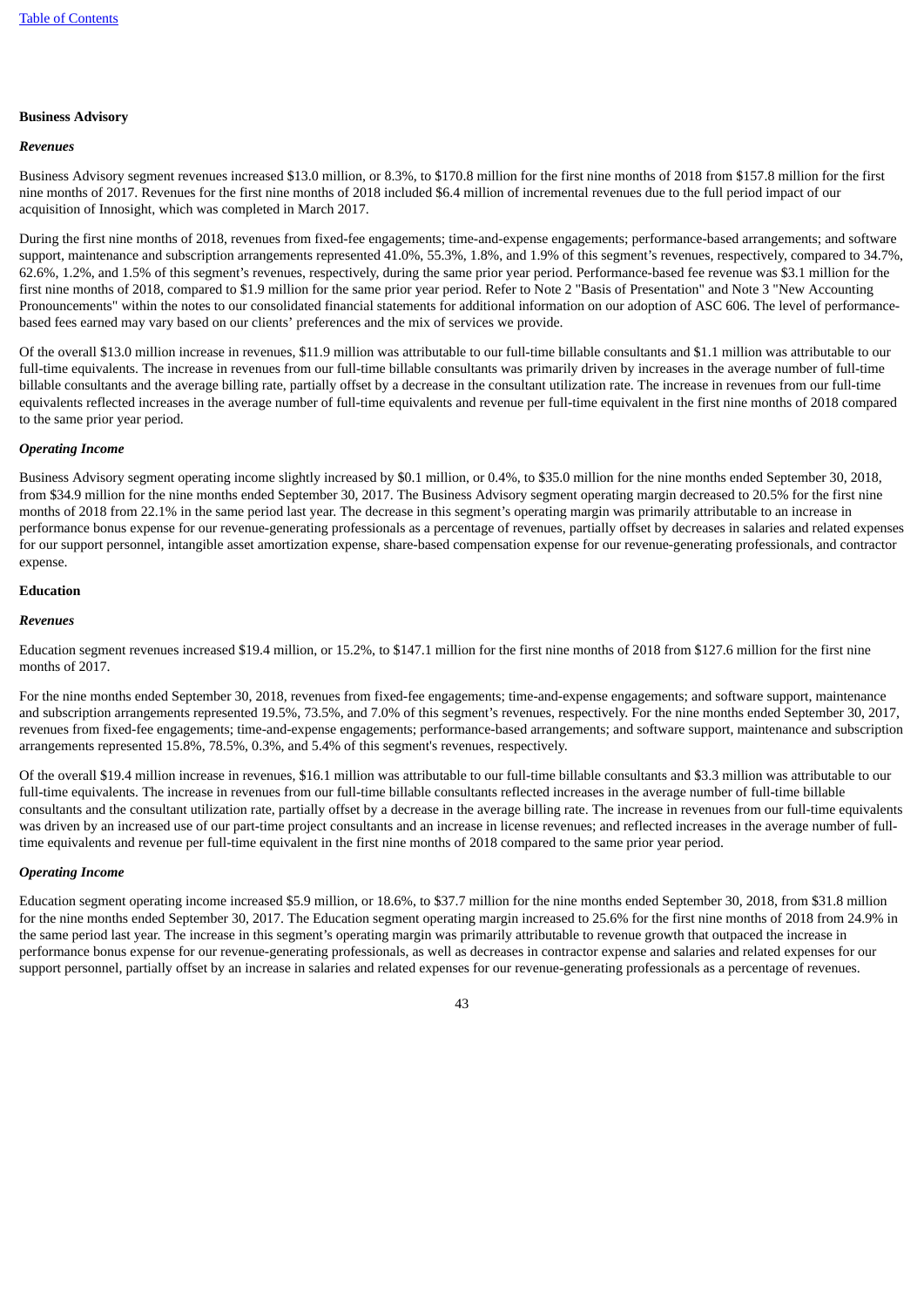## **LIQUIDITY AND CAPITAL RESOURCES**

Cash and cash equivalents decreased \$7.9 million, from \$16.9 million at December 31, 2017 to \$9.0 million at September 30, 2018. As of September 30, 2018, our primary sources of liquidity are cash on hand, cash flows from our U.S. operations, and borrowing capacity available under our credit facility.

|                                                     |           | <b>Nine Months Ended</b><br>September 30, |            |  |  |
|-----------------------------------------------------|-----------|-------------------------------------------|------------|--|--|
| <b>Cash Flows (in thousands):</b>                   | 2018      |                                           | 2017       |  |  |
| Net cash provided by operating activities           | 48,867    |                                           | 52,432     |  |  |
| Net cash used in investing activities               | (13, 496) |                                           | (125, 253) |  |  |
| Net cash provided by (used in) financing activities | (43, 141) |                                           | 64,262     |  |  |
| Effect of exchange rate changes on cash             | (114)     |                                           | 192        |  |  |
| Net decrease in cash and cash equivalents           | (7,884)   |                                           | (8,367)    |  |  |

#### **Operating Activities**

Net cash provided by operating activities totaled \$48.9 million and \$52.4 million for the nine months ended September 30, 2018 and 2017, respectively. Our operating assets and liabilities consist primarily of receivables from billed and unbilled services, accounts payable and accrued expenses, accrued payroll and related benefits, and deferred revenues. The volume of services rendered and the related billings and timing of collections on those billings, as well as payments of our accounts payable and salaries, bonuses, and related benefits to employees affect these account balances.

The decrease in cash provided by operations for the first nine months of 2018 compared to the same prior year period was primarily attributable to an increase in vendor payments, partially offset by an increase in cash collections.

#### **Investing Activities**

Net cash used in investing activities was \$13.5 million and \$125.3 million for the nine months ended September 30, 2018 and 2017, respectively.

The use of cash in the first nine months of 2018 primarily consisted of \$6.7 million for purchases of property and equipment, primarily related to purchases of computers and network equipment; \$3.6 million for payments related to internally developed software; \$2.4 million for payments related to the divestiture of our Middle East practice within the Business Advisory segment; and \$1.7 million for contributions to our life insurance policies which fund our deferred compensation plan.

The use of cash in the first nine months of 2017 primarily consisted of \$106.9 million for the purchases of businesses and \$20.1 million for purchases of property and equipment, primarily related to leasehold improvements and purchases of furniture and fixtures for new office spaces.

We estimate that cash utilized for purchases of property and equipment and software development in 2018 will be approximately \$15.0 million, primarily consisting of information technology related equipment to support our corporate infrastructure, leasehold improvements, and software development costs.

## **Financing Activities**

Net cash used in financing activities was \$43.1 million for the nine months ended September 30, 2018. During the first nine months of 2018, we borrowed \$179.8 million under our credit facility and made repayments on our credit facility of \$213.3 million. We also paid \$7.8 million to the sellers of certain business acquisitions for achieving specified financial performance targets in accordance with the related purchase agreements. Of the total \$7.8 million payments made, \$4.9 million is classified as a cash outflow from financing activities and represents the amount paid up to the fair value of the contingent consideration liability recorded as of the acquisition dates. The remaining \$2.9 million is classified as a cash outflow from operating activities.

Net cash provided by financing activities was \$64.3 million for the nine months ended September 30, 2017. During the first nine months of 2017, we borrowed \$241.0 million under our credit facility, primarily to fund our acquisitions of Innosight and Pope Woodhead and our annual performance bonus payment, and made repayments on our credit facility of \$170.0 million.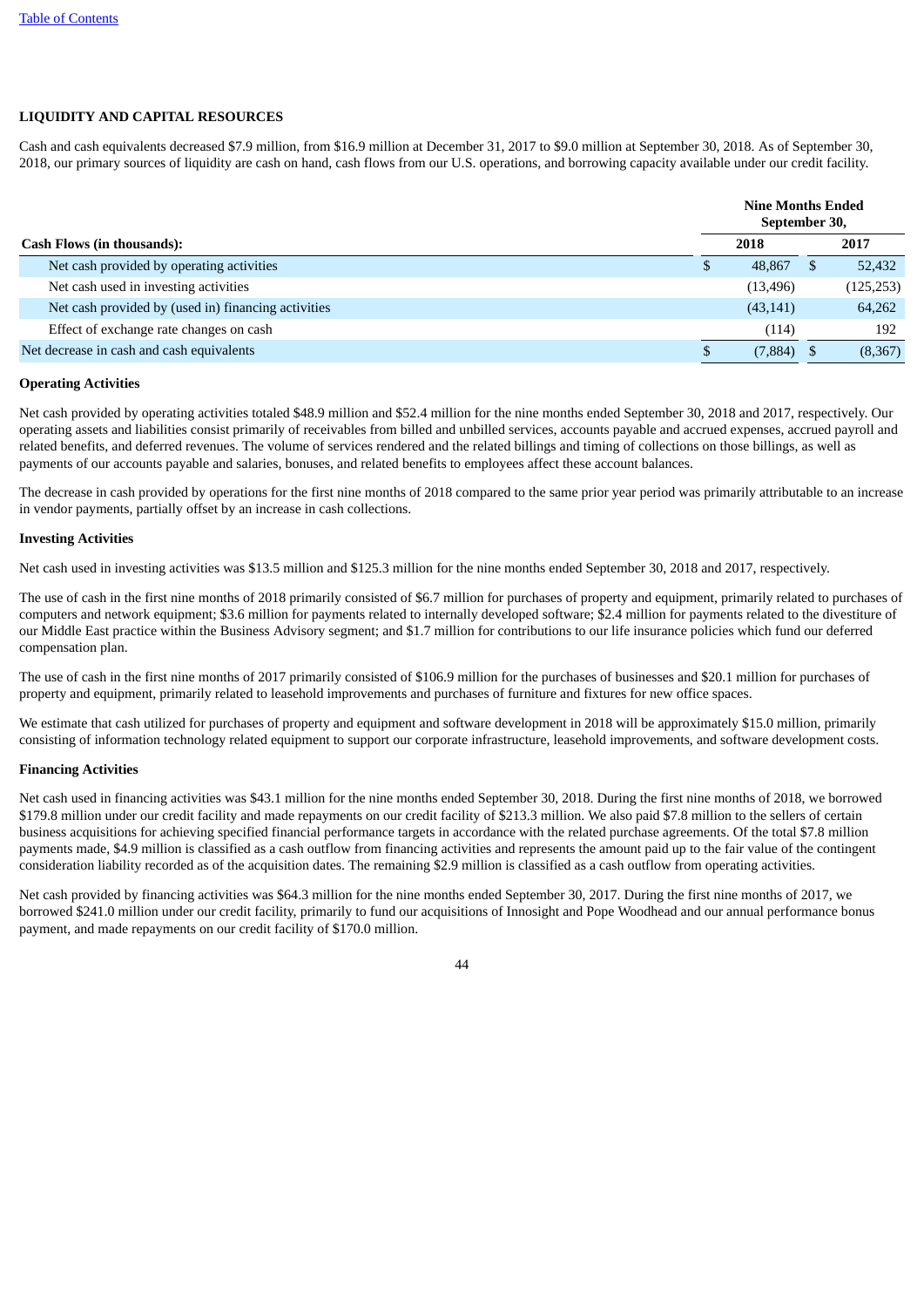# **Share Repurchase Program**

As of September 30, 2018, we had a share repurchase program permitting us to repurchase up to \$125 million of our common stock through October 31, 2018 (the "Share Repurchase Program"). During the fourth quarter of 2018, our board of directors authorized an extension of the Share Repurchase Program through October 31, 2019. The amount and timing of the repurchases will be determined by management and will depend on a variety of factors, including the trading price of our common stock, capacity under our credit facility, general market and business conditions, and applicable legal requirements. No shares were repurchased in the first nine months of 2018 or 2017. As of September 30, 2018, \$35.1 million remains available for share repurchases.

#### **Financing Arrangements**

At September 30, 2018, we had \$250.0 million principal amount of our 1.25% convertible senior notes outstanding, \$71.5 million outstanding under our senior secured credit facility, and \$4.5 million outstanding under a promissory note, as discussed below.

#### *1.25% Convertible Senior Notes*

In September 2014, we issued \$250.0 million principal amount of the Convertible Notes in a private offering. The Convertible Notes are senior unsecured obligations of the Company and will pay interest semi-annually on April 1 and October 1 of each year at an annual rate of 1.25%. The Convertible Notes will mature on October 1, 2019, unless earlier repurchased by the Company or converted in accordance with their terms.

Upon conversion, the Convertible Notes will be settled, at our election, in cash, shares of the Company's common stock, or a combination of cash and shares of the Company's common stock. Our current intent and policy is to settle conversions with a combination of cash and shares of common stock with the principal amount of the Convertible Notes paid in cash, in accordance with the settlement provisions of the Indenture.

The initial conversion rate for the Convertible Notes is 12.5170 shares of our common stock per \$1,000 principal amount of the Convertible Notes, which is equal to an initial conversion price of approximately \$79.89 per share of our common stock.

In connection with the issuance of the Convertible Notes, we entered into convertible note hedge transactions and warrant transactions. The convertible note hedge transactions are intended to reduce the potential future economic dilution associated with the conversion of the Convertible Notes and, combined with the warrants, effectively raise the price at which economic dilution would occur from the initial conversion price of approximately \$79.89 to approximately \$97.12 per share.

For further information, see Note 8 "Financing Arrangements" within the notes to our consolidated financial statements.

#### *Senior Secured Credit Facility*

The Company has a \$500 million senior secured revolving credit facility, subject to the terms of a Second Amended and Restated Credit Agreement dated as of March 31, 2015, as amended to date (as amended and modified the "Amended Credit Agreement"), that becomes due and payable in full upon maturity on March 23, 2023. The Amended Credit Agreement provides the option to increase the revolving credit facility or establish term loan facilities in an aggregate amount of up to \$150 million, subject to customary conditions and the approval of any lender whose commitment would be increased, resulting in a maximum available principal amount under the Amended Credit Agreement of \$650 million. The initial borrowings under the Amended Credit Agreement were used to refinance borrowings outstanding under a prior credit agreement, and future borrowings under the Amended Credit Agreement may be used for working capital, capital expenditures, acquisitions of businesses, share repurchases, and general corporate purposes.

Fees and interest on borrowings vary based on our Consolidated Leverage Ratio (as defined in the Amended Credit Agreement). At our option, borrowings under the Amended Credit Agreement will bear interest at one, two, three or six-month LIBOR or an alternate base rate, in each case plus the applicable margin. The applicable margin will fluctuate between 1.25% per annum and 2.00% per annum, in the case of LIBOR borrowings, or between 0.25% per annum and 1.00% per annum, in the case of base rate loans, based upon our Consolidated Leverage Ratio at such time.

Amounts borrowed under the Amended Credit Agreement may be prepaid at any time without premium or penalty. We are required to prepay the amounts outstanding under the Amended Credit Agreement in certain circumstances, including a requirement to pay all amounts outstanding under the Amended Credit Agreement 90 days prior to the Convertible Indebtedness Maturity Date (as defined in the Amended Credit Agreement) unless (1) the Convertible Indebtedness Maturity Date is waived or extended to a later date, (2) the Company can demonstrate (a) Liquidity (as defined in the Amended Credit Agreement) in an amount at least equal to the principal amount due on the Convertible Indebtedness Maturity Date, and (b) financial covenant compliance after giving effect to such payments and any additional indebtedness incurred on a pro forma basis, or (3) this requirement is waived by the Required Lenders (as defined in the Amended Credit Agreement). In addition, we have the right to permanently reduce or terminate the unused portion of the commitments provided under the Amended Credit Agreement at any time.

The Amended Credit Agreement contains usual and customary representations and warranties; affirmative and negative covenants, which include limitations on liens, investments, additional indebtedness, and restricted payments; and two quarterly financial covenants as follows: (i) a maximum Consolidated Leverage Ratio (defined as the ratio of debt to consolidated EBITDA) ranging from 3.50 to 1.00 to 4.00 to 1.00, depending on the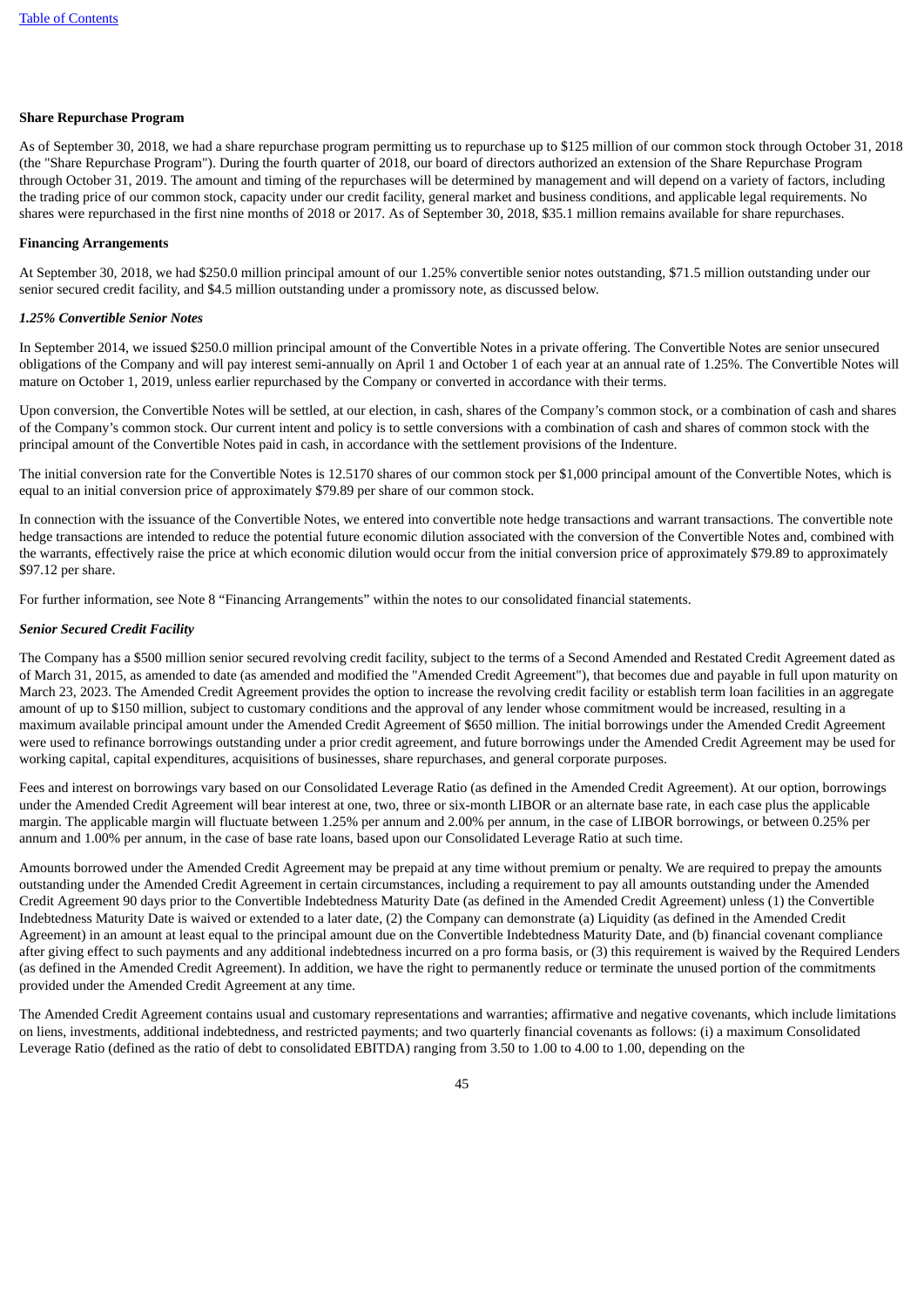measurement period, and (ii) a minimum Consolidated Interest Coverage Ratio (defined as the ratio of consolidated EBITDA to interest) of 3.50 to 1.00. Consolidated EBITDA for purposes of the financial covenants is calculated on a continuing operations basis and includes adjustments to add back non-cash goodwill impairment charges, share-based compensation costs, certain non-cash restructuring charges, pro forma historical EBITDA for businesses acquired, and other specified items in accordance with the Amended Credit Agreement. At September 30, 2018, we were in compliance with these financial covenants with a Consolidated Leverage Ratio of 3.02 to 1.00 and a Consolidated Interest Coverage Ratio of 10.57 to 1.00.

The Amended Credit Agreement contains restricted payment provisions, including a potential limit on the amount of dividends we may pay. Pursuant to the terms of the Amended Credit Agreement, if our Consolidated Leverage Ratio is greater than 3.00, the amount of dividends and other Restricted Payments (as defined in the Amended Credit Agreement) we may pay is limited to an amount up to \$75 million plus 50% of cumulative consolidated net income (as defined in the Amended Credit Agreement) from the closing date of the Amended Credit Agreement plus 50% of the net cash proceeds from equity issuances after the closing date of the Amended Credit Agreement.

Borrowings outstanding under the Amended Credit Agreement at September 30, 2018 totaled \$71.5 million. These borrowings carried a weighted average interest rate of 4.2%, including the impact of the interest rate swap in effect as of September 30, 2018 and described in Note 10 "Derivative Instrument and Hedging Activity" within the notes to the consolidated financial statements. Borrowings outstanding under the Amended Credit Agreement at December 31, 2017 were \$105.0 million and carried a weighted average interest rate of 3.7%, including the impact of the interest rate swap in effect as of December 31, 2017. The borrowing capacity under the revolving credit facility is reduced by any outstanding borrowings under the revolving credit facility and outstanding letters of credit. At September 30, 2018, we had outstanding letters of credit totaling \$1.6 million, which are primarily used as security deposits for our office facilities. As of September 30, 2018, the unused borrowing capacity under the revolving credit facility was \$426.9 million.

#### *Promissory Note due 2024*

On June 30, 2017, in conjunction with our purchase of an aircraft related to the acquisition of Innosight, we assumed, from the sellers of the aircraft, a promissory note with an outstanding principal balance of \$5.1 million. The principal balance of the promissory note is subject to scheduled monthly principal payments until the maturity date of March 1, 2024, at which time a final payment of \$1.5 million, plus any accrued and unpaid interest, will be due. Under the terms of the promissory note, we will pay interest on the outstanding principal amount at a rate of one-month LIBOR plus 1.97% per annum. The obligations under the promissory note are secured pursuant to a Loan and Aircraft Security Agreement with Banc of America Leasing & Capital, LLC, which grants the lender a first priority security interest in the aircraft. At September 30, 2018, the outstanding principal amount of the promissory note was \$4.5 million. As of September 30, 2018, the aircraft had a carrying amount of \$5.9 million. At December 31, 2017, the outstanding principal amount of the promissory note was \$4.9 million, and the aircraft had a carrying amount of \$6.5 million.

For further information, see Note 8 "Financing Arrangements" within the notes to the consolidated financial statements.

#### **Future Needs**

Our primary financing need has been to fund our growth. Our growth strategy is to expand our service offerings, which may require investments in new hires, acquisitions of complementary businesses, possible expansion into other geographic areas, and related capital expenditures. We believe our internally generated liquidity, together with our available cash, the borrowing capacity available under our revolving credit facility, and access to external capital resources will be adequate to fund our long-term growth and capital needs arising from cash commitments and debt service obligations. Our ability to secure short-term and long-term financing in the future will depend on several factors, including our future profitability, the quality of our accounts receivable and unbilled services, our relative levels of debt and equity, and the overall condition of the credit markets.

## **CONTRACTUAL OBLIGATIONS**

For a summary of our commitments to make future payments under contractual obligations, see "Item 7. Management's Discussion and Analysis of Financial Condition and Results of Operations – Contractual Obligations" in our Annual Report on Form 10-K for the year ended December 31, 2017.

On March 23, 2018, we entered into a third amendment (the "Third Amendment") to the Second Amended and Restated Credit Agreement dated as of March 31, 2015, as amended to date (as amended and modified the "Amended Credit Facility"). The Third Amendment extended the maturity date from March 31, 2020 to March 23, 2023. In addition, the Third Amendment provided for, among other things, i) an increase in the allowable aggregate amount of increases to the Aggregate Revolving Commitments or new or additional term loans from \$100 million to \$150 million; ii) an increase in the base amount of allowable Restricted Payments when the Consolidated Leverage Ratio is greater than 3.00 to 1.0 from \$50 million to \$75 million; iii) an increase in the maximum Consolidated Leverage Ratio allowed; and iv) certain changes to the definition of Consolidated EBITDA. Borrowings outstanding under the Amended Credit Agreement at September 30, 2018 totaled \$71.5 million.

The capitalized terms above are defined in the Credit Agreement or Third Amendment, as applicable. Refer to "Liquidity and Capital Resources" and Note 8 "Financing Arrangements" within the notes to the consolidated financial statements for more information on our outstanding borrowings.

There have been no other material changes to our contractual obligations since December 31, 2017.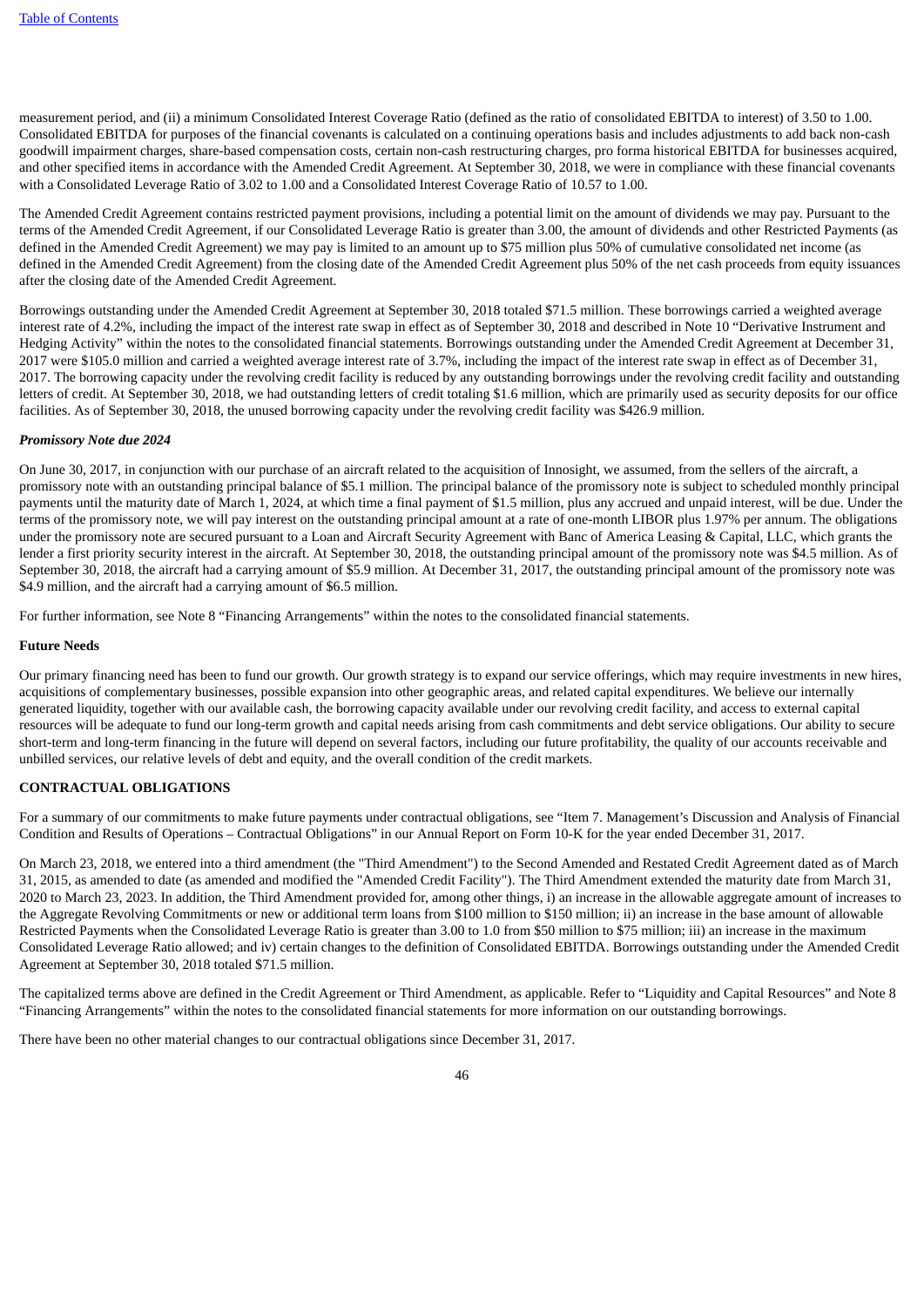## **OFF-BALANCE SHEET ARRANGEMENTS**

We are not a party to any material off-balance sheet arrangements.

#### **CRITICAL ACCOUNTING POLICIES**

Management's discussion and analysis of financial condition and results of operations are based upon our consolidated financial statements, which have been prepared in accordance with GAAP. We regularly review our financial reporting and disclosure practices and accounting policies to ensure that our financial reporting and disclosures provide accurate information relative to the current economic and business environment. The preparation of financial statements in conformity with GAAP requires management to make assessments, estimates and assumptions that affect the reported amounts of assets and liabilities and disclosure of contingent assets and liabilities as of the date of the financial statements, as well as the reported amounts of revenues and expenses during the reporting period. Critical accounting policies are those policies that we believe present the most complex or subjective measurements and have the most potential to impact our financial position and operating results. While all decisions regarding accounting policies are important, we believe there are five accounting policies that could be considered critical: revenue recognition, allowances for doubtful accounts and unbilled services, business combinations, carrying values of goodwill and other intangible assets, and accounting for income taxes. For a detailed discussion of these critical accounting policies, see "Item 7. Management's Discussion and Analysis of Financial Condition and Results of Operations – Critical Accounting Policies" in our Annual Report on Form 10-K for the year ended December 31, 2017. Below is an update to our critical accounting policy related to revenue recognition. There have been no material changes to our other critical accounting policies during the first nine months of 2018.

#### **Revenue Recognition**

We generate substantially all of our revenues from providing professional services to our clients. We also generate revenues from software licenses; software support, maintenance and subscriptions to our cloud-based analytic tools and solutions; speaking engagements; conferences; and publications. A single contract could include one or multiple performance obligations. For those contracts that have multiple performance obligations, we allocate the total transaction price to each performance obligation based on its relative standalone selling price, which is determined based on our overall pricing objectives, taking into consideration market conditions and other factors.

Revenue is recognized when control of the goods and services provided are transferred to our customers and in an amount that reflects the consideration we expect to be entitled to in exchange for those goods and services using the following steps: 1) identify the contract, 2) identify the performance obligations, 3) determine the transaction price, 4) allocate the transaction price to the performance obligations in the contract, and 5) recognize revenue as or when we satisfy the performance obligations.

We typically satisfy our performance obligations for professional services over time as the related services are provided. The performance obligations related to software support, maintenance and subscriptions to our cloud-based analytic tools and solutions are typically satisfied evenly over the course of the service period. Other performance obligations, such as certain software licenses, speaking engagements, conferences, and publications, are satisfied at a point in time.

We generate our revenues under four types of billing arrangements: fixed-fee (including software license revenue); time-and-expense; performance-based; and software support, maintenance and subscriptions.

In fixed-fee billing arrangements, we agree to a pre-established fee in exchange for a predetermined set of professional services. We set the fees based on our estimates of the costs and timing for completing the engagements. We generally recognize revenues under fixed-fee billing arrangements using a proportionate performance approach, which is based on work completed to-date versus our estimates of the total services to be provided under the engagement. Contracts within our Studer Group solution are fixed-fee partner contracts with multiple performance obligations, which primarily consist of coaching services, as well as speaking engagements, conferences, publications and software products ("Partner Contracts"). Revenues for coaching services and software products are generally recognized on a straight-line basis over the length of the contract. All other revenues under Partner Contracts, including speaking engagements, conferences and publications, are recognized at the time the goods or services are provided. Estimates of total engagement revenues and cost of services are monitored regularly during the term of the engagement. If our estimates indicate a potential loss, such loss is recognized in the period in which the loss first becomes probable and reasonably estimable.

We also generate revenues from software licenses for our revenue cycle management software and research administration and compliance software. Licenses for our revenue cycle management software are sold only as a component of our consulting projects, and the services we provide are essential to the functionality of the software. Therefore, revenues from these software licenses are recognized over the term of the related consulting services contract. License revenue from our research administration and compliance software is generally recognized in the month in which the software is delivered.

Time-and-expense billing arrangements require the client to pay based on the number of hours worked by our revenue-generating professionals at agreed upon rates. Time-and-expense arrangements also include certain speaking engagements, conferences, and publications purchased by our clients outside of Partner Contracts within our Studer Group solution. We recognize revenues under time-and-expense arrangements as the related services or goods are provided, using the right to invoice practical expedient which allows us to recognize revenue in the amount that we have a right to invoice based on the number of hours worked and the agreed upon hourly rates or the value of the speaking engagements, conferences or publications purchased by our clients.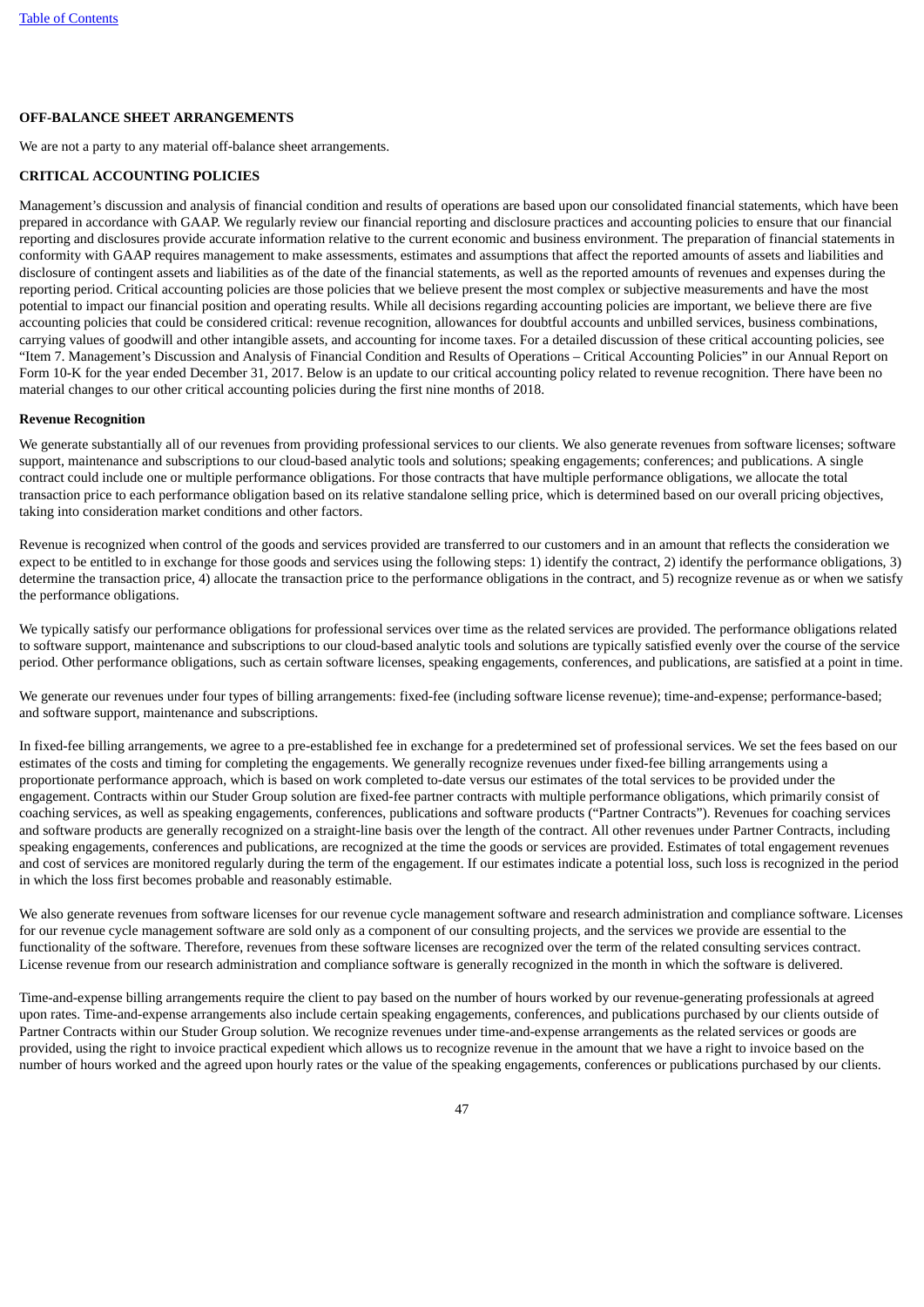In performance-based billing arrangements, fees are tied to the attainment of contractually defined objectives. We enter into performance-based engagements in essentially two forms. First, we generally earn fees that are directly related to the savings formally acknowledged by the client as a result of adopting our recommendations for improving operational and cost effectiveness in the areas we review. Second, we have performance-based engagements in which we earn a success fee when and if certain predefined outcomes occur. We recognize revenue under performance-based billing arrangements using the following steps: 1) estimate variable consideration using a probability-weighted assessment of the fees to be earned, 2) apply a constraint to the estimated variable consideration to limit the amount that could be reversed when the uncertainty is resolved (the "constraint"), and 3) recognize revenue of estimated variable consideration, net of the constraint, based on work completed to-date versus our estimates of the total services to be provided under the engagement.

Clients that have purchased one of our software licenses can pay an annual fee for software support and maintenance. We also generate subscription revenue from our cloud-based analytic tools and solutions. Software support, maintenance and subscription revenues are recognized ratably over the support or subscription period. These fees are billed in advance and included in deferred revenues until recognized.

Provisions are recorded for the estimated realization adjustments on all engagements, including engagements for which fees are subject to review by the bankruptcy courts. Expense reimbursements that are billable to clients are included in total revenues and reimbursable expenses. Under fixed-fee billing arrangements, we estimate the total amount of reimbursable expenses to be incurred over the course of the engagement and recognize the estimated amount as revenue using a proportionate performance approach, which is based on work completed to-date versus our estimates of the total services to be provided under the engagement. Under time-and-expense billing arrangements we recognize reimbursable expenses as revenue as the related services are provided, using the right to invoice practical expedient. Reimbursable expenses are recognized as expenses in the period in which the expense is incurred. Subcontractors that are billed to clients at cost are also included in reimbursable expenses. When billings do not specifically identify reimbursable expenses, we allocate the portion of the billings equivalent to these expenses to reimbursable expenses.

The payment terms and conditions in our customer contracts vary. Differences between the timing of billings and the recognition of revenue are recognized as either unbilled services or deferred revenues in the accompanying consolidated balance sheets. Revenues recognized for services performed but not yet billed to clients are recorded as unbilled services. Revenues recognized, but for which we are not yet entitled to bill because certain events, such as the completion of the measurement period or client approval, must occur, are recorded as contract assets and included within unbilled services. Client prepayments and retainers are classified as deferred revenues and recognized over future periods as earned in accordance with the applicable engagement agreement.

#### **NEW ACCOUNTING PRONOUNCEMENTS**

Refer to Note 3 "New Accounting Pronouncements" within the notes to the consolidated financial statements for information on new accounting pronouncements.

## <span id="page-49-0"></span>**ITEM 3. QUANTITATIVE AND QUALITATIVE DISCLOSURES ABOUT MARKET RISK.**

We are exposed to market risks primarily from changes in interest rates and changes in the market value of our investments.

#### **Market Risk and Interest Rate Risk**

The value of our Convertible Notes is exposed to interest rate risk. Generally, the fair value of our fixed interest rate Convertible Notes will increase as interest rates fall and decrease as interest rates rise. In addition, the fair value of our Convertible Notes is affected by our stock price. The carrying value of our Convertible Notes was \$240.2 million as of September 30, 2018, which represents the liability component of the \$250.0 million principal balance. The estimated fair value of our Convertible Notes at September 30, 2018 was \$241.7 million, and was determined based on the quoted bid price of the Convertible Notes in an over-the-counter market as of the last day of trading for the quarter ended September 30, 2018, which was \$96.66 per \$100 principal amount.

Concurrent with the issuance of the Convertible Notes, we entered into separate convertible note hedge and warrant transactions. The convertible note hedge transactions are intended to reduce the potential future economic dilution associated with the conversion of the Convertible Notes and, combined with the warrants, effectively raise the price at which economic dilution would occur from the initial conversion price of approximately \$79.89 to approximately \$97.12 per share. Under the convertible note hedge transactions, we have the option to purchase a total of approximately 3.1 million shares of our common stock, which is the number of shares initially issuable upon conversion of the Convertible Notes in full, at a price of approximately \$79.89, which corresponds to the initial conversion price of the Convertible Notes, subject to customary anti-dilution adjustments substantially similar to those in the Convertible Notes. Under the warrant transactions, the holders of the warrants have the option to purchase a total of approximately 3.1 million shares of our common stock at a price of approximately \$97.12. If the average market value per share of our common stock for the reporting period exceeds the strike price of the warrants, the warrants will have a dilutive effect on our earnings per share.

We have exposure to changes in interest rates associated with borrowings under our bank credit facility, which has variable interest rates tied to LIBOR or an alternate base rate, at our option. At September 30, 2018, we had borrowings outstanding under the credit facility totaling \$71.5 million that carried a weighted average interest rate of 4.2%, including the impact of the interest rate swap described below. A hypothetical 100 basis point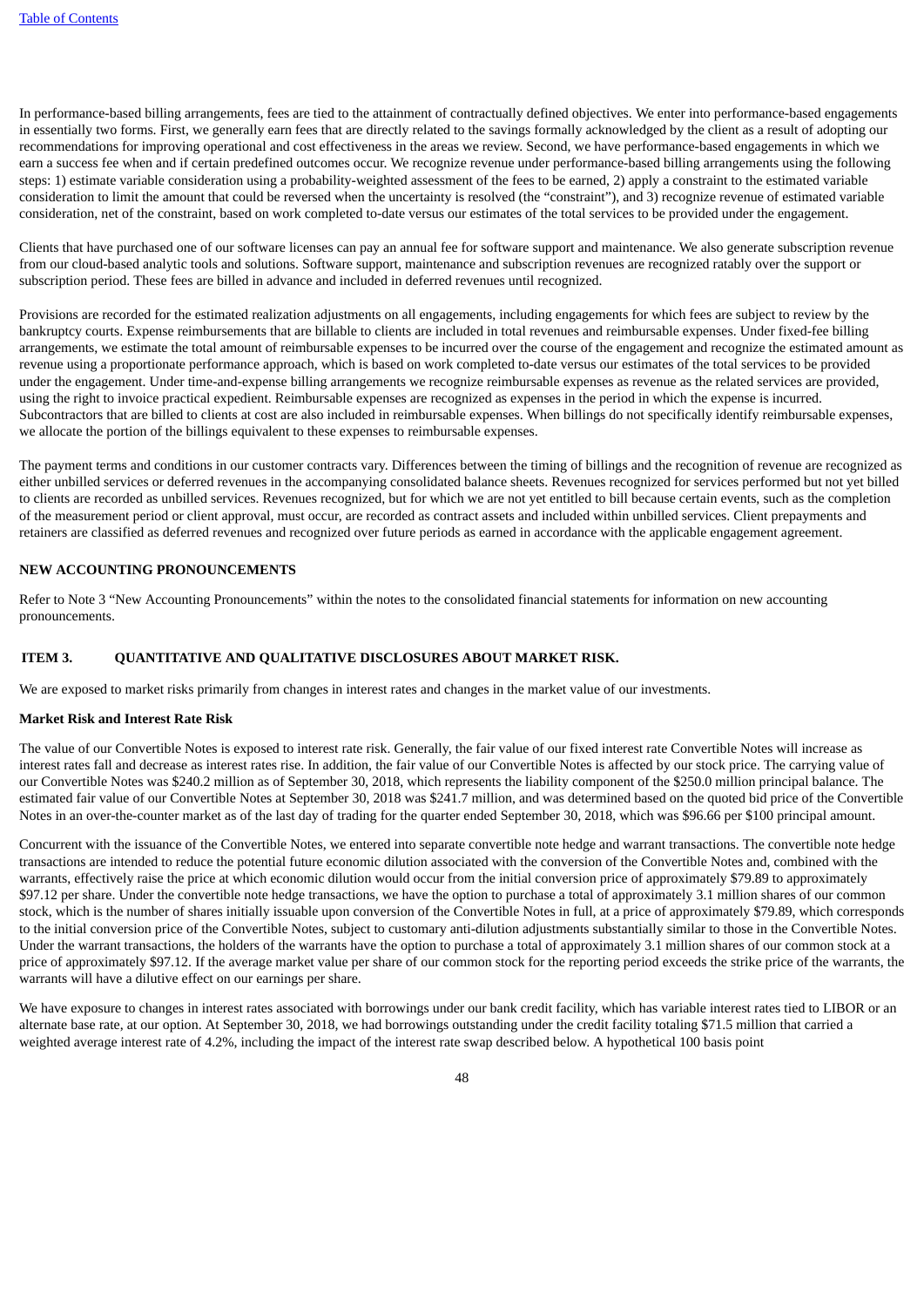change in this interest rate would have a \$0.2 million effect on our pretax income, on an annualized basis, including the effect of the interest rate swap. At December 31, 2017, our borrowings outstanding under the credit facility totaled \$105.0 million and carried a weighted average interest rate of 3.7%, including the effect of the interest rate swap described below. A hypothetical 100 basis point change in the interest rate as of December 31, 2017 would have had a \$0.6 million effect on our pretax income, on an annualized basis, including the effect of the interest rate swap.

On June 22, 2017, we entered into a forward interest rate swap agreement effective August 31, 2017 and ending August 31, 2022, with a notional amount of \$50.0 million. We entered into this derivative instrument to hedge against the interest rate risks of our variable-rate borrowings. Under the terms of the interest rate swap agreement, we receive from the counterparty interest on the notional amount based on one-month LIBOR and we pay to the counterparty a fixed rate of 1.900%.

We also have exposure to changes in interest rates associated with the promissory note assumed on June 30, 2017 in connection with our purchase of an aircraft, which has variable interest rates tied to LIBOR. At September 30, 2018, the outstanding principal amount of the promissory note was \$4.5 million and carried an interest rate of 4.1%. A hypothetical 100 basis point change in this interest rate would not have a material effect on our pretax income, on an annualized basis. At December 31, 2017, the outstanding principal amount of the promissory note was \$4.9 million and carried an interest rate of 3.2%. A hypothetical 100 basis point change in the interest rate as of December 31, 2017 would not have had a material effect on our pretax income, on an annualized basis.

We do not use derivative instruments for trading or other speculative purposes. From time to time, we invest excess cash in short-term marketable securities. These investments principally consist of overnight sweep accounts. Due to the short maturity of these investments, we have concluded that we do not have material market risk exposure.

We have a non-interest bearing convertible debt investment in a privately-held company, which we account for as an available-for-sale debt security. As such, the investment is carried at fair value with unrealized holding gains and losses excluded from earnings and reported in other comprehensive income. As of September 30, 2018, the fair value of the investment was \$45.9 million, with a total cost basis of \$27.9 million.

## <span id="page-50-0"></span>**ITEM 4. CONTROLS AND PROCEDURES.**

#### **Evaluation of Disclosure Controls and Procedures**

Our management, with the participation of the Company's Chief Executive Officer and Chief Financial Officer, has evaluated the effectiveness of our disclosure controls and procedures (as such term is defined in Rules 13a-15(e) and 15d-15(e) under the Securities Exchange Act of 1934, as amended (the "Exchange Act")) as of September 30, 2018. Based on this evaluation, our Chief Executive Officer and Chief Financial Officer have concluded that, as of September 30, 2018, our disclosure controls and procedures were effective in recording, processing, summarizing and reporting, on a timely basis, information required to be disclosed by us in the reports we file or submit under the Exchange Act, and such information is accumulated and communicated to management as appropriate to allow timely decisions regarding required disclosure.

#### **Changes in Internal Control over Financial Reporting**

<span id="page-50-1"></span>There has been no change in our internal control over financial reporting (as such term is defined in Rules 13a-15(f) and 15d-15(f) under the Exchange Act) during the three months ended September 30, 2018 that has materially affected, or is reasonably likely to materially affect, our internal control over financial reporting.

## **PART II—OTHER INFORMATION**

## <span id="page-50-2"></span>**ITEM 1. LEGAL PROCEEDINGS.**

The information required by this Item is incorporated by reference from Note 14 "Commitments, Contingencies and Guarantees" included in Part I, Item 1 of this Quarterly Report on Form 10-Q.

From time to time, we are involved in legal proceedings and litigation arising in the ordinary course of business. As of the date of this Quarterly Report on Form 10-Q, we are not a party to any litigation or legal proceeding that, in the current opinion of management, could have a material adverse effect on our financial position or results of operations. However, due to the risks and uncertainties inherent in legal proceedings, actual results could differ from current expected results.

#### <span id="page-50-3"></span>**ITEM 1A. RISK FACTORS.**

See Part 1, Item 1A, "Risk Factors" in our Annual Report on Form 10-K for the fiscal year ended December 31, 2017, which was filed with the Securities and Exchange Commission on February 28, 2018, for a complete description of the material risks we face.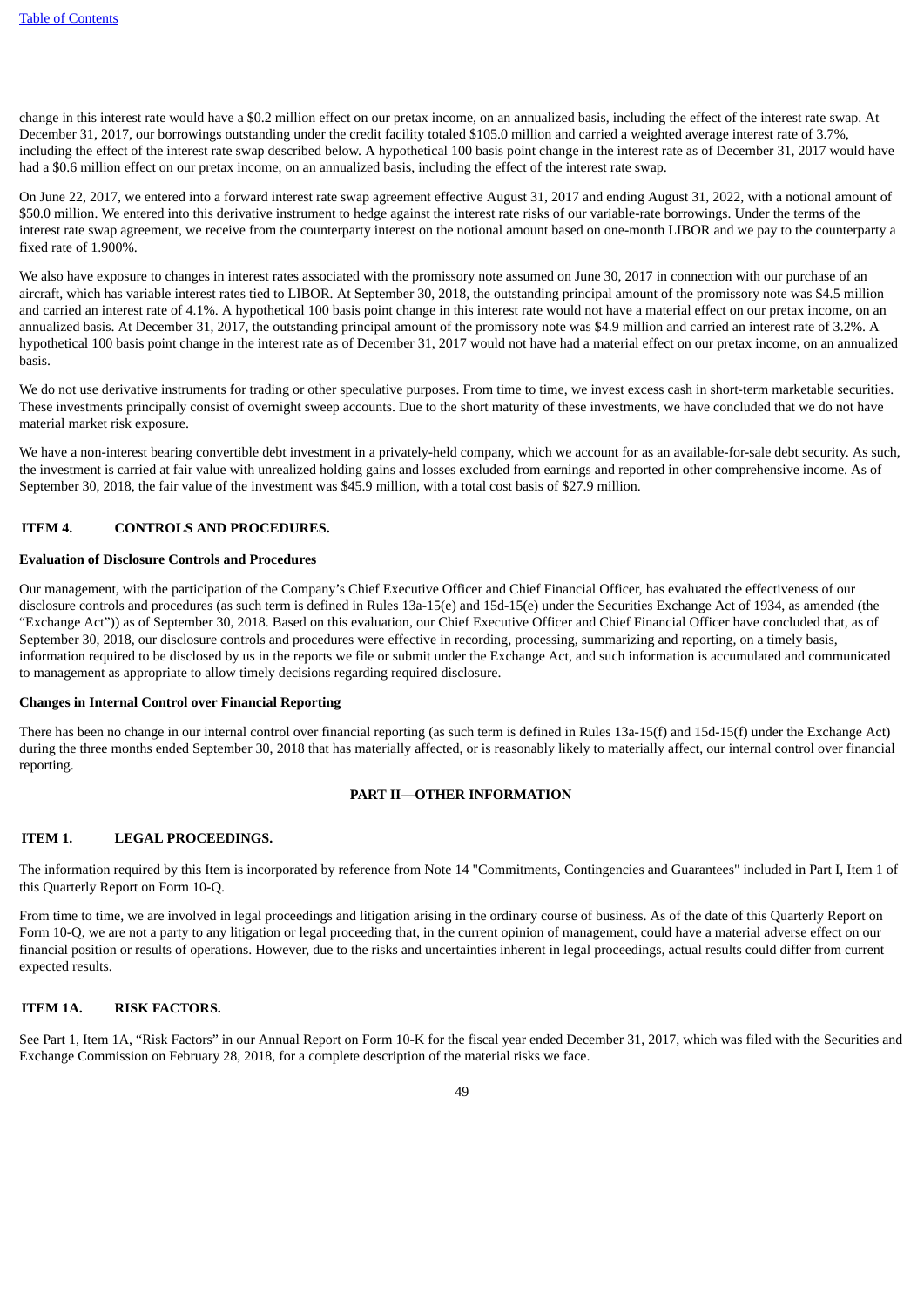# <span id="page-51-0"></span>**ITEM 2. UNREGISTERED SALES OF EQUITY SECURITIES AND USE OF PROCEEDS.**

Our Stock Ownership Participation Program, 2012 Omnibus Incentive Plan, and 2004 Omnibus Stock Plan, which was replaced by the 2012 Omnibus Incentive Plan, permit the netting of common stock upon vesting of restricted stock awards to satisfy individual tax withholding requirements. During the quarter ended September 30, 2018, we reacquired 8,241 shares of common stock with a weighted average fair market value of \$45.07 as a result of such tax withholdings.

In October 2014, our board of directors authorized a share repurchase program pursuant to which we may, from time to time, repurchase up to \$125 million of our common stock and which expires on October 31, 2018 (the "Share Repurchase Program"). During the fourth quarter of 2018, our board of directors authorized an extension of the Share Repurchase Program through October 31, 2019. The amount and timing of the repurchases will be determined by management and will depend on a variety of factors, including the trading price of our common stock, capacity under our line of credit, general market and business conditions, and applicable legal requirements. The following table provides information with respect to purchases we made of our common stock during the quarter ended September 30, 2018.

| Period                                 | <b>Total Number of</b><br><b>Shares Purchased</b> <sup>(1)</sup> |              | <b>Average Price</b><br><b>Paid per Share</b> | <b>Total Number of</b><br><b>Shares Purchased</b><br>as Part of Publicly<br><b>Announced Plans</b><br>or Programs |      | <b>Dollar Value of Shares</b><br>that may yet be<br><b>Purchased under the</b><br>Plans or Programs <sup>(2)</sup> |
|----------------------------------------|------------------------------------------------------------------|--------------|-----------------------------------------------|-------------------------------------------------------------------------------------------------------------------|------|--------------------------------------------------------------------------------------------------------------------|
| July 1, 2018 - July 31, 2018           | 2,300                                                            | <sup>S</sup> | 40.90                                         |                                                                                                                   |      | 35,143,546                                                                                                         |
| August 1, 2018 - August 31, 2018       | 5.127                                                            | - \$         | 46.35                                         | $\frac{1}{2}$                                                                                                     | - \$ | 35,143,546                                                                                                         |
| September 1, 2018 - September 30, 2018 | 814                                                              | - \$         | 48.80                                         | $\overline{\phantom{a}}$                                                                                          | - \$ | 35,143,546                                                                                                         |
| Total                                  | 8,241                                                            | S.           | 45.07                                         |                                                                                                                   |      |                                                                                                                    |

(1) The number of shares repurchased for each period represents shares to satisfy employee tax withholding requirements. These shares do not reduce the repurchase authority under the Share Repurchase Program.

<span id="page-51-1"></span>(2) As of the end of the period.

# **ITEM 3. DEFAULTS UPON SENIOR SECURITIES.**

<span id="page-51-2"></span>None.

## **ITEM 4. MINE SAFETY DISCLOSURES.**

<span id="page-51-3"></span>Not applicable.

## **ITEM 5. OTHER INFORMATION.**

None.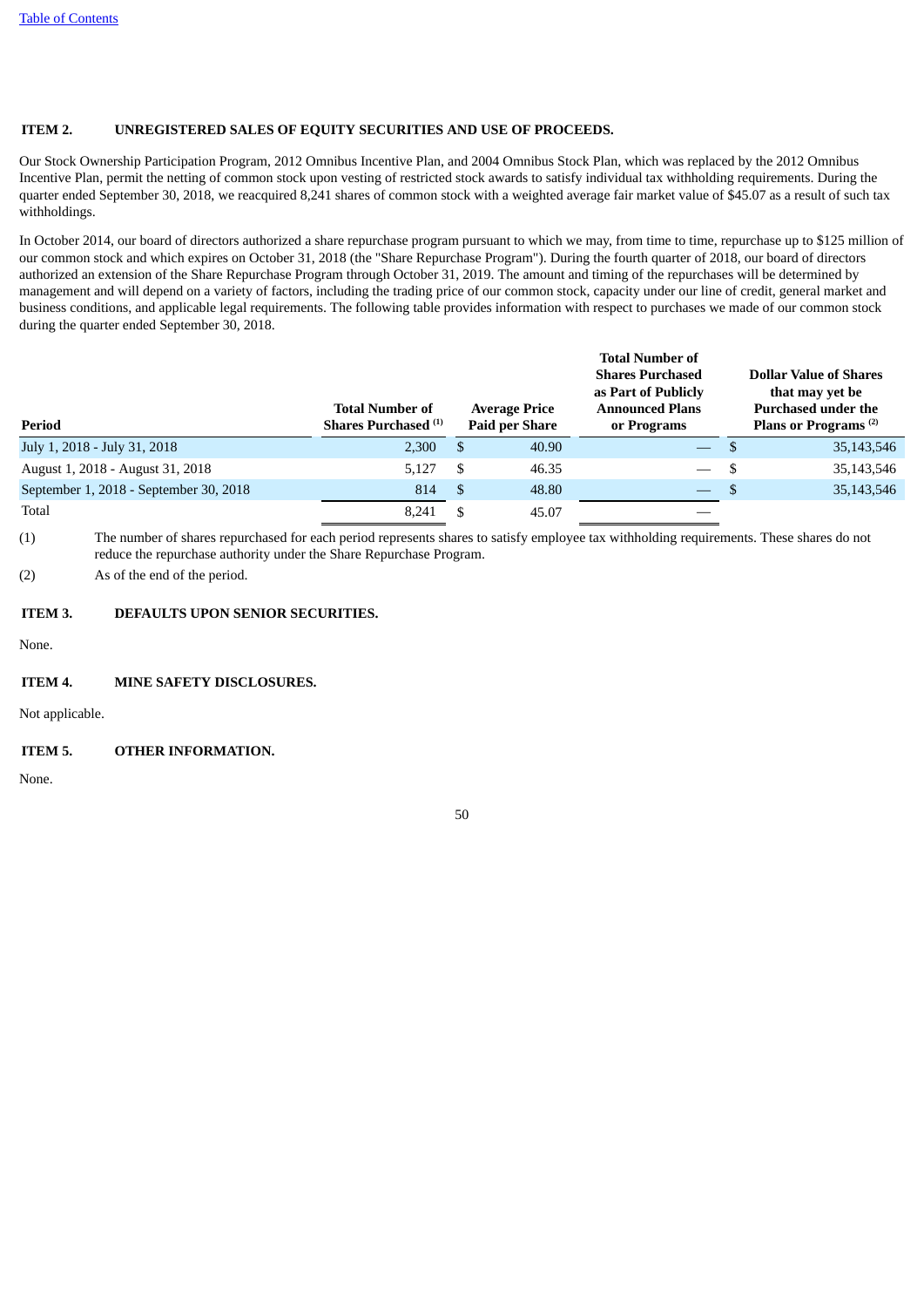# <span id="page-52-0"></span>**ITEM 6. EXHIBITS.**

(a) The following exhibits are filed as part of this Quarterly Report on Form 10-Q.

|                   |                                                                                                                                                                   |                   |                              | <b>Incorporated by Reference</b> |                  |                |                       |  |  |  |
|-------------------|-------------------------------------------------------------------------------------------------------------------------------------------------------------------|-------------------|------------------------------|----------------------------------|------------------|----------------|-----------------------|--|--|--|
| Exhibit<br>Number | <b>Exhibit Description</b>                                                                                                                                        | Filed<br>herewith | <b>Furnished</b><br>herewith | Form                             | Period<br>Ending | <b>Exhibit</b> | <b>Filing</b><br>Date |  |  |  |
| 31.1              | Certification of the Chief Executive Officer, pursuant to Rule 13a-<br>14(a)/15d-14(a), as adopted pursuant to Section 302 of the Sarbanes-<br>Oxley Act of 2002. | X                 |                              |                                  |                  |                |                       |  |  |  |
| 31.2              | Certification of the Chief Financial Officer, pursuant to Rule 13a-<br>14(a)/15d-14(a), as adopted pursuant to Section 302 of the Sarbanes-<br>Oxley Act of 2002. | X                 |                              |                                  |                  |                |                       |  |  |  |
| 32.1              | Certification of the Chief Executive Officer, pursuant to 18 U.S.C. Section<br>1350, as adopted pursuant to Section 906 of the Sarbanes-Oxley Act of<br>2002.     |                   | X                            |                                  |                  |                |                       |  |  |  |
| 32.2              | Certification of the Chief Financial Officer, pursuant to 18 U.S.C. Section<br>1350, as adopted pursuant to Section 906 of the Sarbanes-Oxley Act of<br>2002.     |                   | X                            |                                  |                  |                |                       |  |  |  |
| 101.INS           | <b>XBRL Instance Document</b>                                                                                                                                     | X                 |                              |                                  |                  |                |                       |  |  |  |
| 101.SCH           | XBRL Taxonomy Extension Schema Document                                                                                                                           | X                 |                              |                                  |                  |                |                       |  |  |  |
| 101.CAL           | XBRL Taxonomy Extension Calculation Linkbase Document                                                                                                             | X                 |                              |                                  |                  |                |                       |  |  |  |
| 101.LAB           | XBRL Taxonomy Extension Label Linkbase Document                                                                                                                   | X                 |                              |                                  |                  |                |                       |  |  |  |
| 101.PRE           | XBRL Taxonomy Extension Presentation Linkbase Document                                                                                                            | X                 |                              |                                  |                  |                |                       |  |  |  |
| 101.DEF           | XBRL Taxonomy Extension Definition Linkbase Document                                                                                                              | X                 |                              |                                  |                  |                |                       |  |  |  |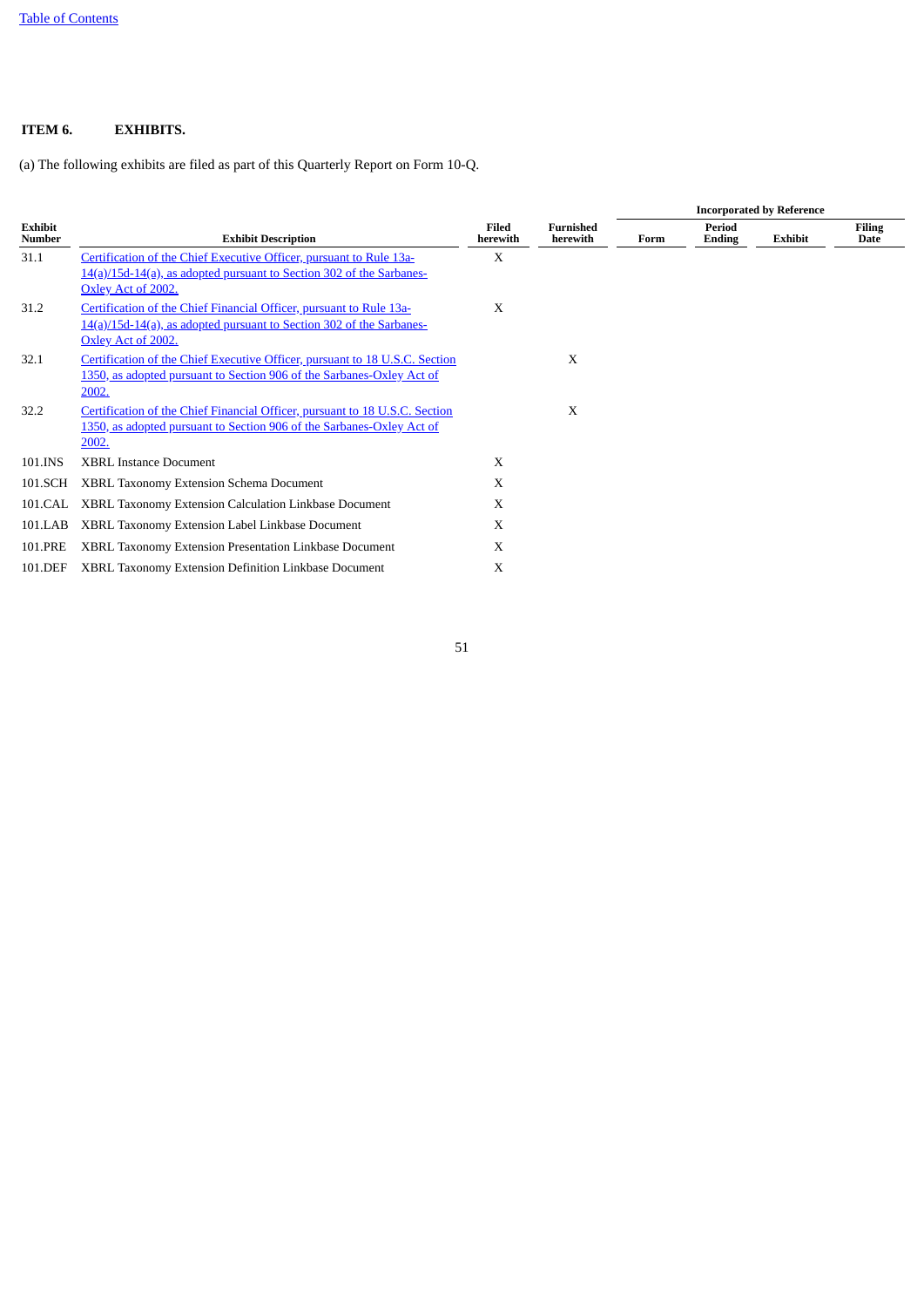## **SIGNATURE**

<span id="page-53-0"></span>Pursuant to the requirements of the Securities Exchange Act of 1934, the registrant has duly caused this report to be signed on its behalf by the undersigned thereunto duly authorized.

Huron Consulting Group Inc.

(Registrant)

Date: October 30, 2018 /S/ JOHN D. KELLY

John D. Kelly Executive Vice President, Chief Financial Officer and Treasurer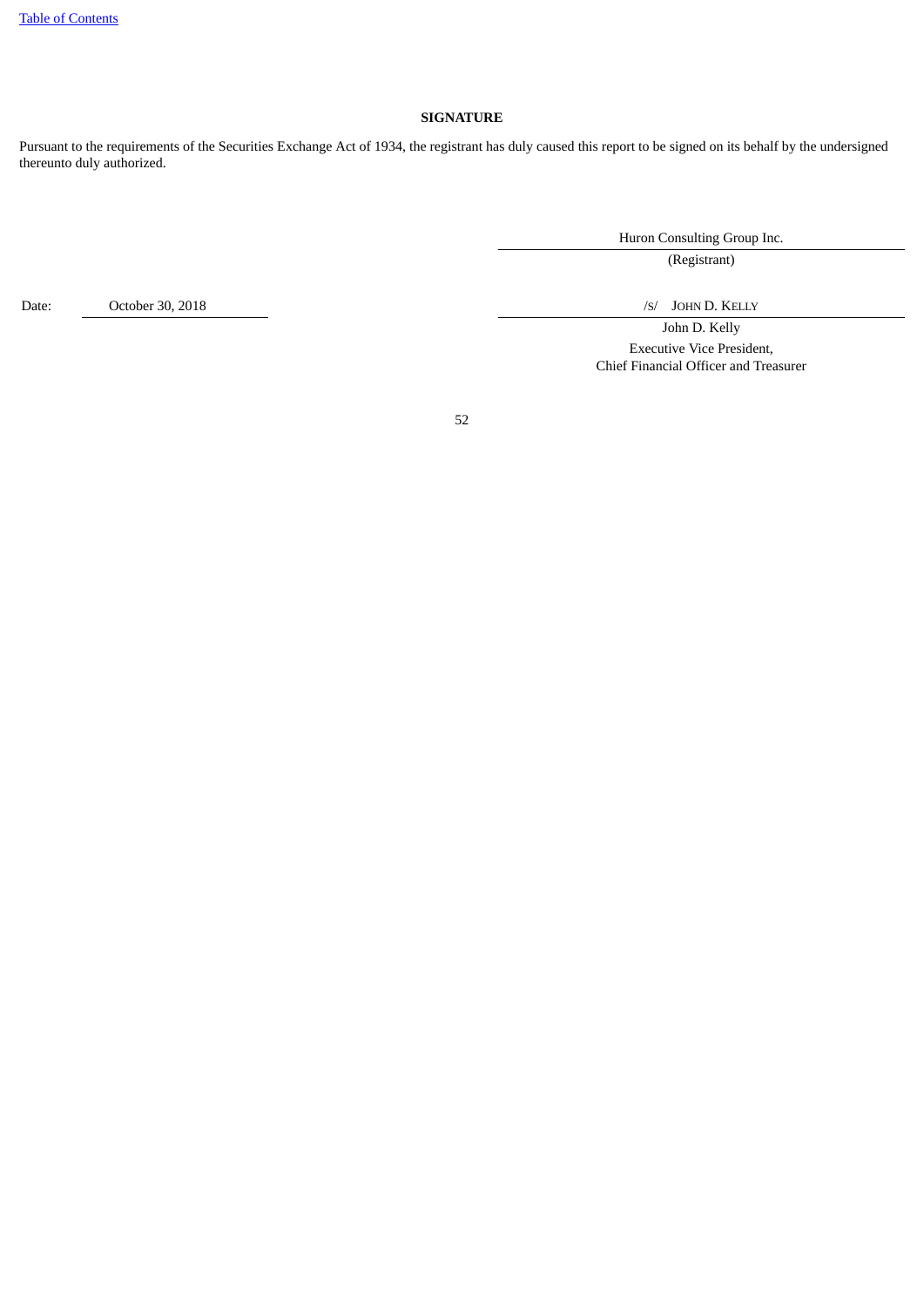## **CERTIFICATION OF THE CHIEF EXECUTIVE OFFICER, PURSUANT TO RULE 13a-14(a)/15d-14(a), AS ADOPTED PURSUANT TO SECTION 302 OF THE SARBANES-OXLEY ACT OF 2002**

<span id="page-54-0"></span>I, James H. Roth, certify that:

- 1. I have reviewed this Quarterly Report on Form 10-Q of Huron Consulting Group Inc.;
- 2. Based on my knowledge, this report does not contain any untrue statement of a material fact or omit to state a material fact necessary to make the statements made, in light of the circumstances under which such statements were made, not misleading with respect to the period covered by this report;
- 3. Based on my knowledge, the financial statements, and other financial information included in this report, fairly present in all material respects the financial condition, results of operations and cash flows of the registrant as of, and for, the periods presented in this report;
- 4. The registrant's other certifying officer and I are responsible for establishing and maintaining disclosure controls and procedures (as defined in Exchange Act Rules 13a-15(e) and 15d-15(e)) and internal control over financial reporting (as defined in Exchange Act Rules 13a-15(f) and 15d-15(f)) for the registrant and have:
	- a) Designed such disclosure controls and procedures, or caused such disclosure controls and procedures to be designed under our supervision, to ensure that material information relating to the registrant, including its consolidated subsidiaries, is made known to us by others within those entities, particularly during the period in which this report is being prepared;
	- b) Designed such internal control over financial reporting, or caused such internal control over financial reporting to be designed under our supervision, to provide reasonable assurance regarding the reliability of financial reporting and the preparation of financial statements for external purposes in accordance with generally accepted accounting principles;
	- c) Evaluated the effectiveness of the registrant's disclosure controls and procedures and presented in this report our conclusions about the effectiveness of the disclosure controls and procedures, as of the end of the period covered by this report based on such evaluation; and
	- d) Disclosed in this report any change in the registrant's internal control over financial reporting that occurred during the registrant's most recent fiscal quarter (the registrant's fourth fiscal quarter in the case of an annual report) that has materially affected, or is reasonably likely to materially affect, the registrant's internal control over financial reporting; and
- 5. The registrant's other certifying officer and I have disclosed, based on our most recent evaluation of internal control over financial reporting, to the registrant's auditors and the audit committee of the registrant's Board of Directors (or persons performing the equivalent functions):
	- a) All significant deficiencies and material weaknesses in the design or operation of internal control over financial reporting which are reasonably likely to adversely affect the registrant's ability to record, process, summarize and report financial information; and
	- b) Any fraud, whether or not material, that involves management or other employees who have a significant role in the registrant's internal control over financial reporting.

Date: Corollars Corollars Corollars Corollars Corollars Corollars Corollars By: Corollars Corollars Corollars Corollars Corollars Corollars Corollars Corollars Corollars Corollars Corollars Corollars Corollars Corollars Co

James H. Roth President and Chief Executive Officer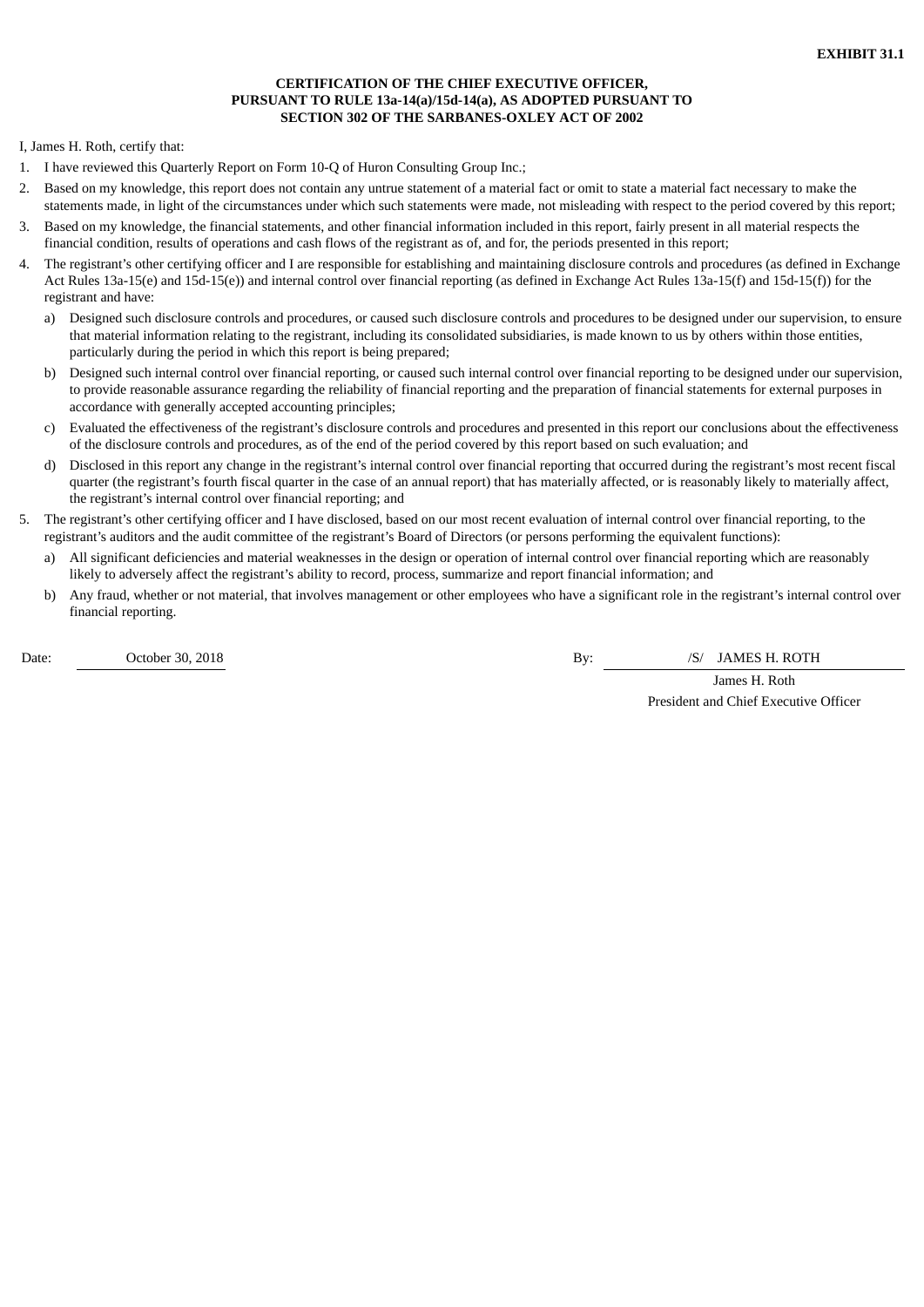## **CERTIFICATION OF THE CHIEF FINANCIAL OFFICER, PURSUANT TO RULE 13a-14(a)/15d-14(a), AS ADOPTED PURSUANT TO SECTION 302 OF THE SARBANES-OXLEY ACT OF 2002**

<span id="page-55-0"></span>I, John D. Kelly, certify that:

- 1. I have reviewed this Quarterly Report on Form 10-Q of Huron Consulting Group Inc.;
- 2. Based on my knowledge, this report does not contain any untrue statement of a material fact or omit to state a material fact necessary to make the statements made, in light of the circumstances under which such statements were made, not misleading with respect to the period covered by this report;
- 3. Based on my knowledge, the financial statements, and other financial information included in this report, fairly present in all material respects the financial condition, results of operations and cash flows of the registrant as of, and for, the periods presented in this report;
- 4. The registrant's other certifying officer and I are responsible for establishing and maintaining disclosure controls and procedures (as defined in Exchange Act Rules 13a-15(e) and 15d-15(e)) and internal control over financial reporting (as defined in Exchange Act Rules 13a-15(f) and 15d-15(f)) for the registrant and have:
	- a) Designed such disclosure controls and procedures, or caused such disclosure controls and procedures to be designed under our supervision, to ensure that material information relating to the registrant, including its consolidated subsidiaries, is made known to us by others within those entities, particularly during the period in which this report is being prepared;
	- b) Designed such internal control over financial reporting, or caused such internal control over financial reporting to be designed under our supervision, to provide reasonable assurance regarding the reliability of financial reporting and the preparation of financial statements for external purposes in accordance with generally accepted accounting principles;
	- c) Evaluated the effectiveness of the registrant's disclosure controls and procedures and presented in this report our conclusions about the effectiveness of the disclosure controls and procedures, as of the end of the period covered by this report based on such evaluation; and
	- d) Disclosed in this report any change in the registrant's internal control over financial reporting that occurred during the registrant's most recent fiscal quarter (the registrant's fourth fiscal quarter in the case of an annual report) that has materially affected, or is reasonably likely to materially affect, the registrant's internal control over financial reporting; and
- 5. The registrant's other certifying officer and I have disclosed, based on our most recent evaluation of internal control over financial reporting, to the registrant's auditors and the audit committee of the registrant's Board of Directors (or persons performing the equivalent functions):
	- a) All significant deficiencies and material weaknesses in the design or operation of internal control over financial reporting which are reasonably likely to adversely affect the registrant's ability to record, process, summarize and report financial information; and
	- b) Any fraud, whether or not material, that involves management or other employees who have a significant role in the registrant's internal control over financial reporting.

Date: October 30, 2018 COME COME CONSERVERSIALLY By: /S/ JOHN D. KELLY

John D. Kelly Executive Vice President, Chief Financial Officer and Treasurer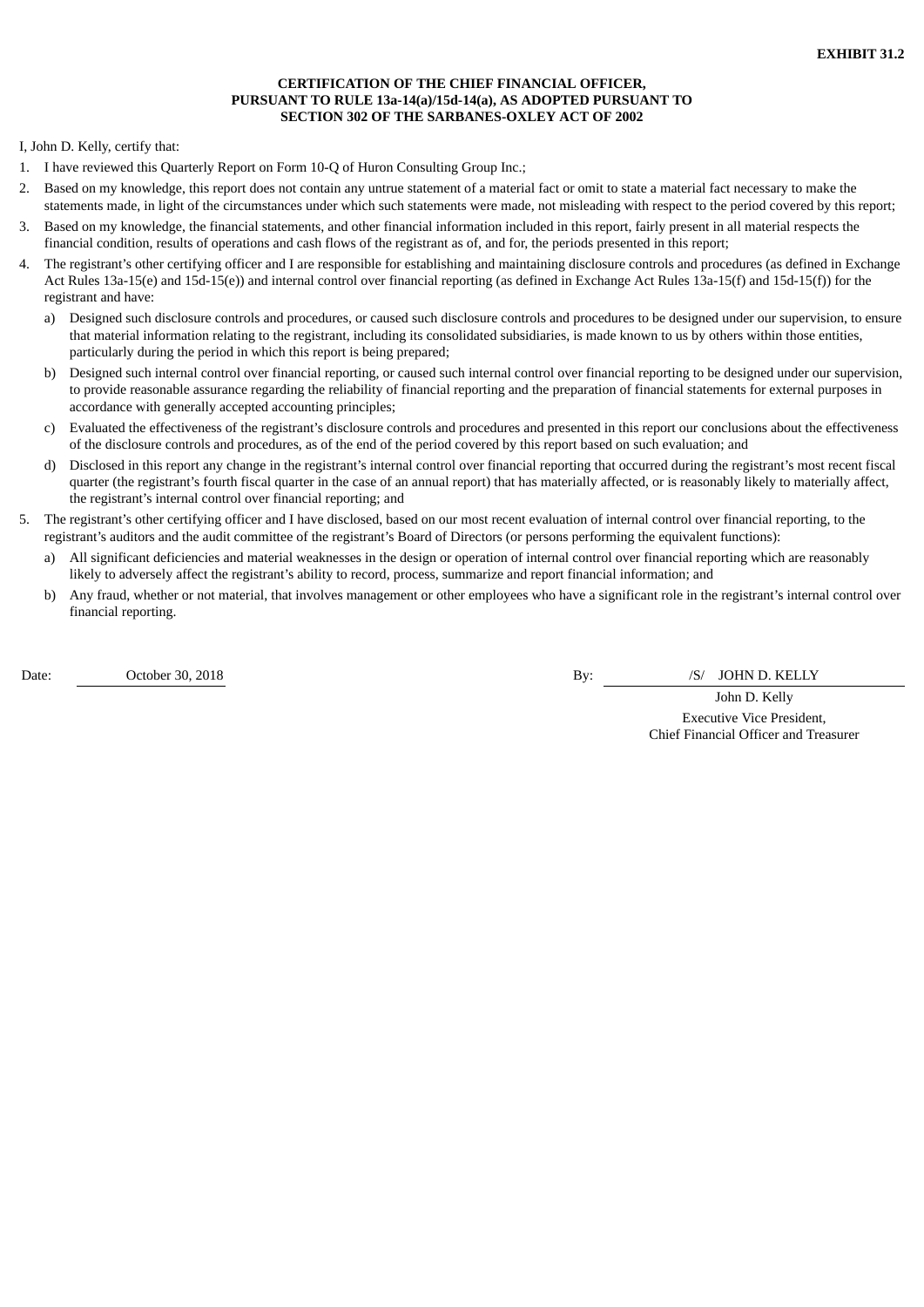## **CERTIFICATION OF THE CHIEF EXECUTIVE OFFICER, PURSUANT TO 18 U.S.C. SECTION 1350, AS ADOPTED PURSUANT TO SECTION 906 OF THE SARBANES-OXLEY ACT OF 2002**

<span id="page-56-0"></span>In connection with the Quarterly Report of Huron Consulting Group Inc. (the "Company") on Form 10-Q for the quarter ended September 30, 2018 as filed with the Securities and Exchange Commission on the date hereof (the "Report"), I, James H. Roth, President and Chief Executive Officer of the Company, hereby certify, pursuant to 18 U.S.C. Section 1350, as adopted pursuant to Section 906 of the Sarbanes-Oxley Act of 2002, that:

- 1. The Report fully complies with the requirements of Section 13(a) or 15(d) of the Securities Exchange Act of 1934; and
- 2. The information contained in the Report fairly presents, in all material respects, the financial condition and results of operations of the Company for the periods presented therein.

Date: Corober 30, 2018 COROS CORO By: By: /S/ JAMES H. ROTH

James H. Roth

President and Chief Executive Officer

A signed original of this written statement required by Section 906, or other document authenticating, acknowledging, or otherwise adopting the signature that appears in typed form within the electronic version of this written statement required by Section 906, has been provided to the Company and will be retained by the Company and furnished to the Securities and Exchange Commission or its staff upon request.

The foregoing certification is being furnished to the Securities and Exchange Commission as an exhibit to the Form 10-Q and shall not be considered filed as part of the Form 10-Q.